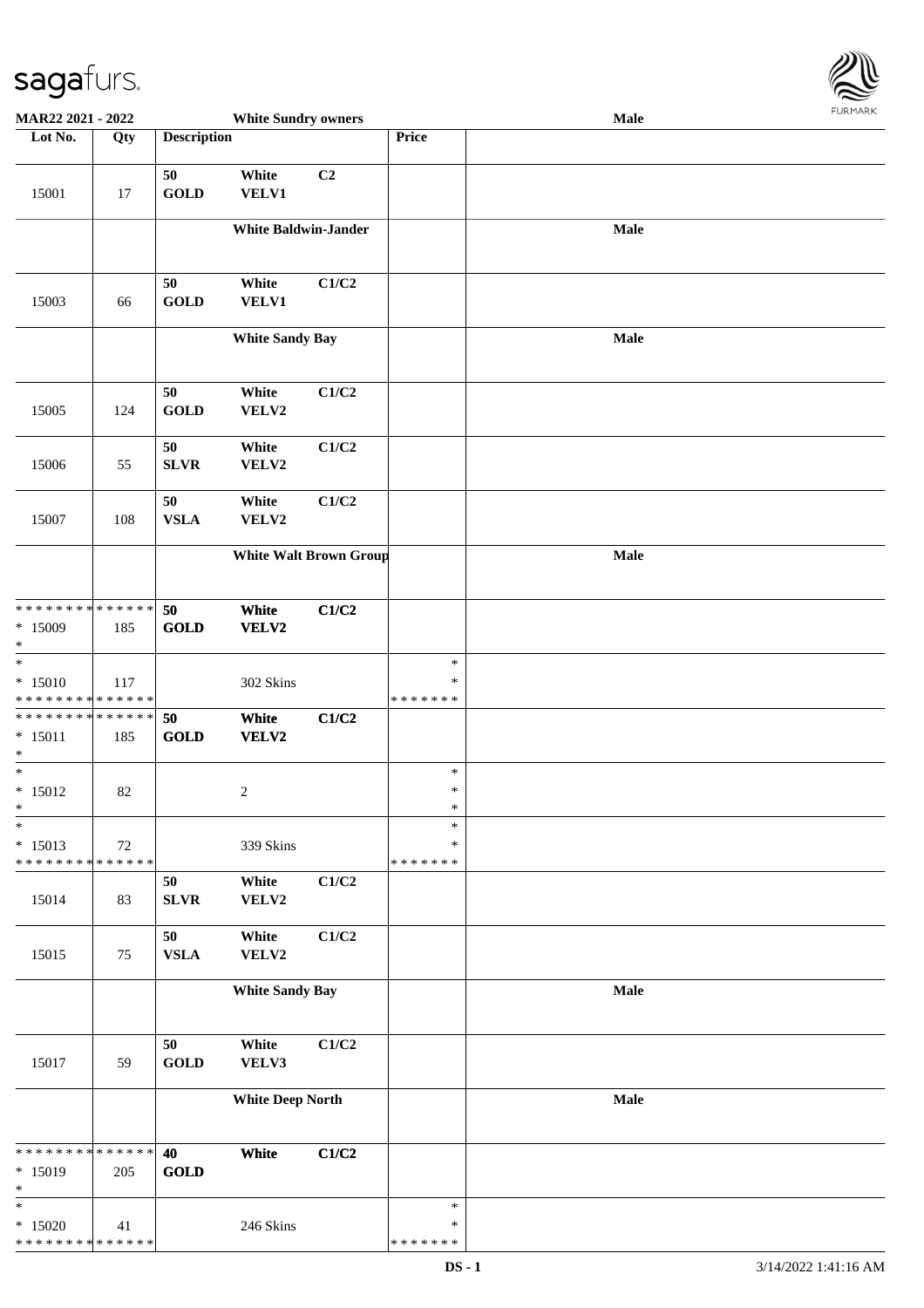

| MAR22 2021 - 2022                        |     |                    | <b>White Deep North</b>     |       |                  | Male |  |
|------------------------------------------|-----|--------------------|-----------------------------|-------|------------------|------|--|
| Lot No.                                  | Qty | <b>Description</b> |                             |       | Price            |      |  |
| 15021                                    | 93  | 40<br><b>VSLA</b>  | White                       | C1/C2 |                  |      |  |
|                                          |     |                    |                             |       |                  |      |  |
|                                          |     |                    | <b>White Sundry owners</b>  |       |                  | Male |  |
| 15023                                    | 180 | 40<br><b>GOLD</b>  | White<br><b>VELV1</b>       | C1    |                  |      |  |
|                                          |     |                    | <b>White Baldwin-Jander</b> |       |                  | Male |  |
| * * * * * * * * * * * * * *              |     | 40                 | White                       | C1/C2 |                  |      |  |
| $*15025$<br>$\ast$                       | 205 | GOLD               | <b>VELV1</b>                |       |                  |      |  |
| $\ast$                                   |     |                    |                             |       | $\ast$           |      |  |
| $*15026$<br>$\ast$                       | 180 |                    | $\sqrt{2}$                  |       | $\ast$<br>$\ast$ |      |  |
| $\overline{\phantom{a}^*}$               |     |                    |                             |       | $\ast$<br>∗      |      |  |
| $* 15027$<br>* * * * * * * * * * * * * * | 54  |                    | 439 Skins                   |       | * * * * * * *    |      |  |
| * * * * * * * * * * * * * * *            |     | 40                 | White                       | C1/C2 |                  |      |  |
| $* 15028$<br>$\ast$                      | 205 | <b>SLVR</b>        | <b>VELV1</b>                |       |                  |      |  |
| $\ast$                                   |     |                    |                             |       | $\ast$<br>$\ast$ |      |  |
| $*15029$<br>* * * * * * * * * * * * * *  | 101 |                    | 306 Skins                   |       | * * * * * * *    |      |  |
|                                          |     | 40                 | White                       | C1/C2 |                  |      |  |
| 15030                                    | 189 | <b>VSLA</b>        | <b>VELV1</b>                |       |                  |      |  |
|                                          |     |                    | <b>White Sundry owners</b>  |       |                  | Male |  |
|                                          |     |                    |                             |       |                  |      |  |
| * * * * * * * * * * * * * * *            |     | 40                 | White                       | C2    |                  |      |  |
| $*15032$<br>$*$                          | 205 | <b>GOLD</b>        | VELV2                       |       |                  |      |  |
| $*$<br>$*15033$                          |     |                    |                             |       | $\ast$<br>$\ast$ |      |  |
| $\ast$                                   | 180 |                    | $\sqrt{2}$                  |       | $\ast$           |      |  |
| $\ast$                                   |     |                    |                             |       | $\ast$           |      |  |
| $* 15034$<br>$*$                         | 180 |                    | 3                           |       | $\ast$<br>$\ast$ |      |  |
| $*$                                      |     |                    |                             |       | $\ast$           |      |  |
| $*15035$<br>$*$                          | 180 |                    | $\overline{4}$              |       | $\ast$<br>$\ast$ |      |  |
| $\overline{\phantom{0}}$                 |     |                    |                             |       | $\ast$           |      |  |
| $*15036$<br>$*$                          | 180 |                    | $\sqrt{5}$                  |       | $\ast$<br>$\ast$ |      |  |
| $\overline{\phantom{0}}$                 |     |                    |                             |       | $\ast$           |      |  |
| $* 15037$<br>$*$                         | 180 |                    | $\sqrt{6}$                  |       | $\ast$<br>$\ast$ |      |  |
| $*$                                      |     |                    |                             |       | $\ast$           |      |  |
| $* 15038$                                | 180 |                    | $\overline{7}$              |       | $\ast$<br>$\ast$ |      |  |
| $*$<br>$\ast$                            |     |                    |                             |       | $\ast$           |      |  |
| * 15039                                  | 219 |                    | <b>1504 Skins</b>           |       | $\ast$           |      |  |
| * * * * * * * * * * * * * *              |     | 40                 | White                       | C3/C4 | *******          |      |  |
| 15040                                    | 113 | <b>GOLD</b>        | VELV2                       |       |                  |      |  |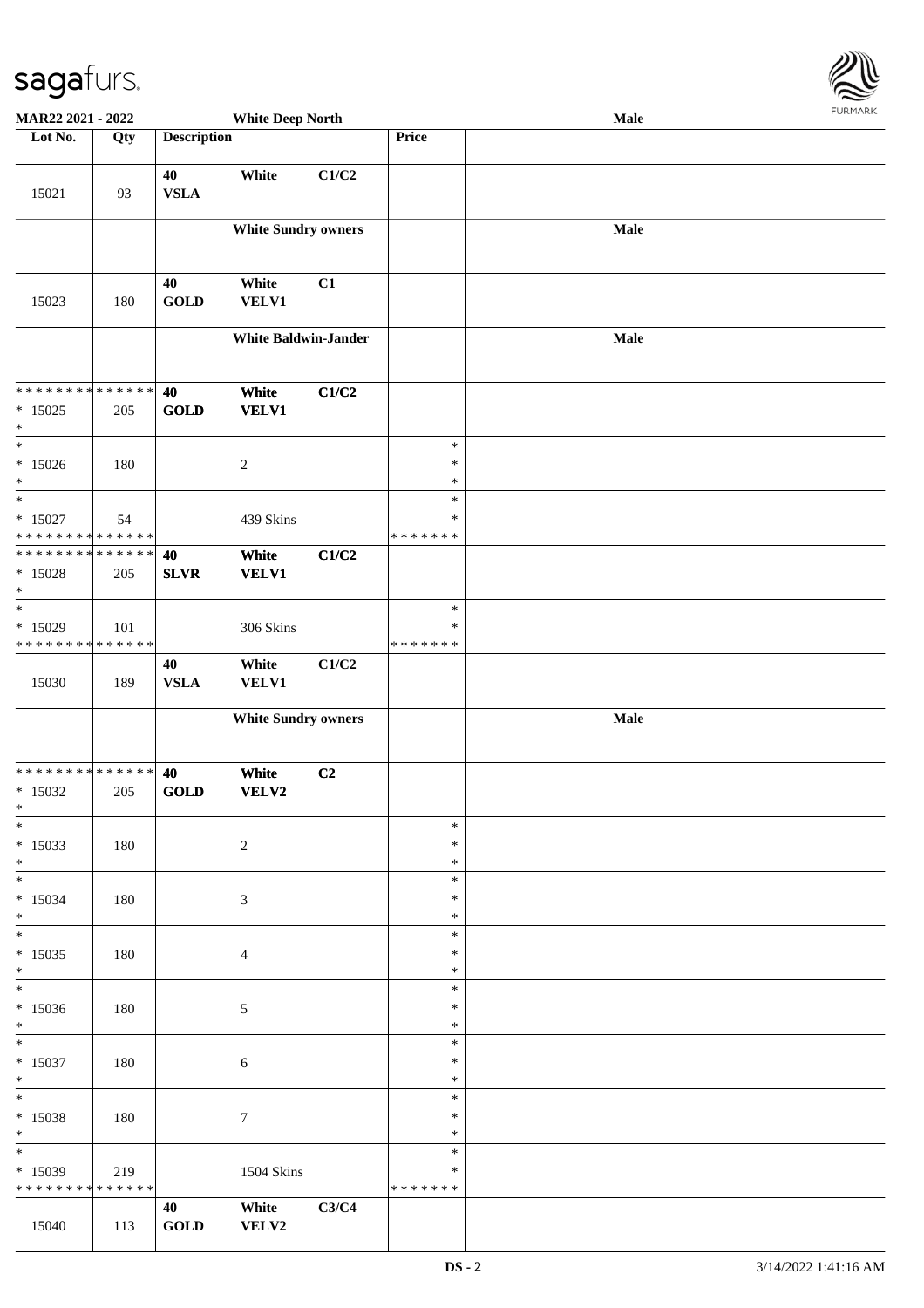\*

| <b>MAR22 2021 - 2022</b>                   |     |                    | <b>White Sandy Bay</b> |                               |               | Male | 1.91111111 |
|--------------------------------------------|-----|--------------------|------------------------|-------------------------------|---------------|------|------------|
| Lot No.                                    | Qty | <b>Description</b> |                        |                               | Price         |      |            |
|                                            |     |                    |                        |                               |               |      |            |
| * * * * * * * * * * * * * * <mark>*</mark> |     | 40                 | White                  | C1                            |               |      |            |
| $* 15041$                                  | 205 | <b>GOLD</b>        | VELV2                  |                               |               |      |            |
| $\ast$                                     |     |                    |                        |                               |               |      |            |
| $\overline{\ast}$                          |     |                    |                        |                               | $\ast$        |      |            |
| $*15042$                                   | 130 |                    | 2                      |                               | $\ast$        |      |            |
| $*$                                        |     |                    |                        |                               | $\ast$        |      |            |
|                                            |     |                    |                        |                               | $\ast$        |      |            |
| $* 15043$                                  | 180 |                    | 3                      |                               | $\ast$        |      |            |
| $\ast$                                     |     |                    |                        |                               | $\ast$        |      |            |
| $\overline{\ast}$                          |     |                    |                        |                               | $\ast$        |      |            |
| $* 15044$                                  | 180 |                    |                        |                               | $\ast$        |      |            |
| * * * * * * * * <mark>* * * * * * *</mark> |     |                    | 695 Skins              |                               | * * * * * * * |      |            |
| * * * * * * * * <mark>* * * * * * *</mark> |     | 40                 |                        |                               |               |      |            |
|                                            |     |                    | White                  | C2                            |               |      |            |
| $*15045$                                   | 205 | <b>GOLD</b>        | <b>VELV2</b>           |                               |               |      |            |
| $*$<br>$\overline{\cdot}$                  |     |                    |                        |                               |               |      |            |
|                                            |     |                    |                        |                               | $\ast$        |      |            |
| $*15046$                                   | 95  |                    | 300 Skins              |                               | $\ast$        |      |            |
| * * * * * * * * <mark>* * * * * * *</mark> |     |                    |                        |                               | * * * * * * * |      |            |
| * * * * * * * * <mark>* * * * * * *</mark> |     | 40                 | White                  | C1/C2                         |               |      |            |
| $*15047$                                   | 205 | <b>SLVR</b>        | <b>VELV2</b>           |                               |               |      |            |
| $\ast$                                     |     |                    |                        |                               |               |      |            |
|                                            |     |                    |                        |                               | $\ast$        |      |            |
| $* 15048$                                  | 104 |                    | 309 Skins              |                               | ∗             |      |            |
| * * * * * * * * <mark>* * * * * * *</mark> |     |                    |                        |                               | * * * * * * * |      |            |
| * * * * * * * * <mark>* * * * * * *</mark> |     | 40                 | White                  | C1/C2                         |               |      |            |
| $* 15049$                                  | 205 | <b>VSLA</b>        | <b>VELV2</b>           |                               |               |      |            |
| $\ast$                                     |     |                    |                        |                               |               |      |            |
| $\overline{\ast}$                          |     |                    |                        |                               | $\ast$        |      |            |
| $*15050$                                   | 63  |                    | 268 Skins              |                               | ∗             |      |            |
| * * * * * * * * <mark>* * * * * * *</mark> |     |                    |                        |                               | * * * * * * * |      |            |
|                                            |     | 40                 | White                  | C1/C2                         |               |      |            |
| 15051                                      | 143 | <b>VSLA</b>        | VELV2                  | <b>OPEN</b>                   |               |      |            |
|                                            |     |                    |                        |                               |               |      |            |
|                                            |     |                    |                        | <b>White Walt Brown Group</b> |               | Male |            |
|                                            |     |                    |                        |                               |               |      |            |
|                                            |     |                    |                        |                               |               |      |            |
| * * * * * * * * <mark>* * * * * * *</mark> |     | 40                 | White                  | C1                            |               |      |            |
| $*15053$                                   |     |                    |                        |                               |               |      |            |
|                                            | 205 | <b>GOLD</b>        | <b>VELV2</b>           |                               |               |      |            |
| $*$                                        |     |                    |                        |                               | $\ast$        |      |            |
|                                            |     |                    |                        |                               |               |      |            |
| $*15054$                                   | 180 |                    | 2                      |                               | $\ast$        |      |            |
| $*$                                        |     |                    |                        |                               | $\ast$        |      |            |
| $\ddot{x}$                                 |     |                    |                        |                               | $\ast$        |      |            |
| $* 15055$                                  | 180 |                    | 3                      |                               | ∗             |      |            |
| $*$                                        |     |                    |                        |                               | $\ast$        |      |            |
| $\overline{\ast}$                          |     |                    |                        |                               | $\ast$        |      |            |
| $* 15056$                                  | 180 |                    | 4                      |                               | ∗             |      |            |
| $*$                                        |     |                    |                        |                               | $\ast$        |      |            |
| $\overline{\ast}$                          |     |                    |                        |                               | $\ast$        |      |            |
| $* 15057$                                  | 180 |                    | $5\,$                  |                               | ∗             |      |            |
| $*$                                        |     |                    |                        |                               | $\ast$        |      |            |
| $\ddot{x}$                                 |     |                    |                        |                               | $\ast$        |      |            |
| $* 15058$                                  | 180 |                    | $\sqrt{6}$             |                               | $\ast$        |      |            |
| $*$                                        |     |                    |                        |                               | $\ast$        |      |            |
| $\overline{\mathbf{r}}$                    |     |                    |                        |                               | $\ast$        |      |            |
| $*15059$                                   | 180 |                    | $\tau$                 |                               | $\ast$        |      |            |
| $*$                                        |     |                    |                        |                               | $\ast$        |      |            |
|                                            |     |                    |                        |                               | $\ast$        |      |            |
| $*15060$                                   | 180 |                    | $\,8\,$                |                               | ∗             |      |            |
| $\ast$                                     |     |                    |                        |                               | $\ast$        |      |            |
|                                            |     |                    |                        |                               |               |      |            |

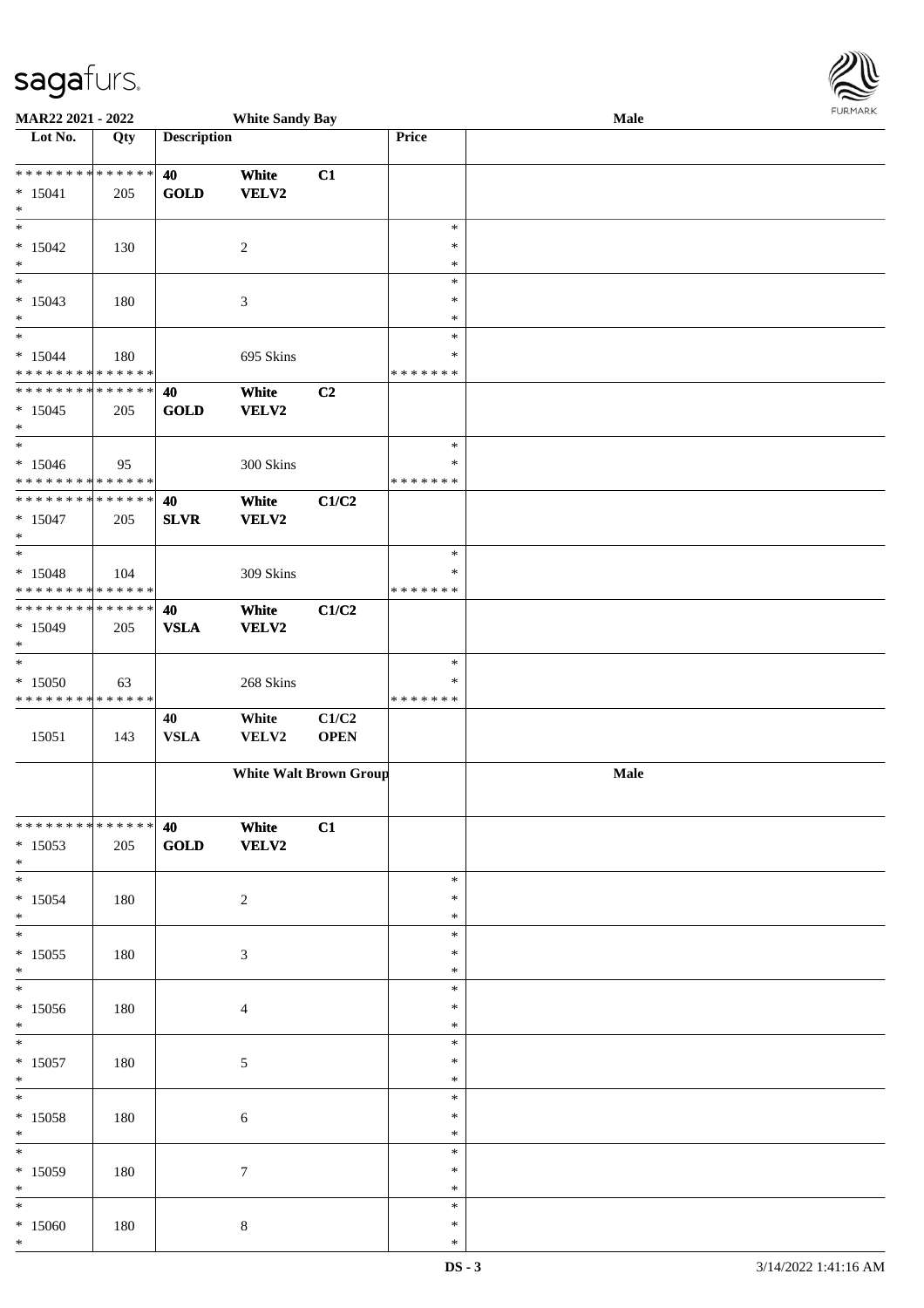

| MAR22 2021 - 2022             |     |                    | <b>White Walt Brown Group</b> |                |               | Male |
|-------------------------------|-----|--------------------|-------------------------------|----------------|---------------|------|
| Lot No.                       | Qty | <b>Description</b> |                               |                | Price         |      |
|                               |     |                    |                               |                |               |      |
| $\ast$                        |     | 40                 | White                         | C1             | $\ast$        |      |
|                               |     |                    |                               |                |               |      |
| $* 15061$                     | 65  | <b>GOLD</b>        | VELV2                         |                | $\ast$        |      |
| * * * * * * * * * * * * * *   |     |                    |                               |                | * * * * * * * |      |
| * * * * * * * * * * * * * * * |     | 40                 | White                         | C1             |               |      |
| $*15062$                      | 205 | GOLD               | <b>VELV2</b>                  |                |               |      |
| $\ast$                        |     |                    |                               |                |               |      |
| $\overline{\phantom{0}}$      |     |                    |                               |                | $\ast$        |      |
|                               |     |                    |                               |                |               |      |
| $*15063$                      | 180 |                    | $\sqrt{2}$                    |                | $\ast$        |      |
| $*$                           |     |                    |                               |                | $\ast$        |      |
| $\ast$                        |     |                    |                               |                | $\ast$        |      |
| $*15064$                      | 180 |                    | $\mathfrak{Z}$                |                | $\ast$        |      |
| $\ast$                        |     |                    |                               |                | $\ast$        |      |
| $\ast$                        |     |                    |                               |                | $\ast$        |      |
|                               |     |                    |                               |                |               |      |
| $*15065$                      | 180 |                    | $\overline{4}$                |                | $\ast$        |      |
| $\ast$                        |     |                    |                               |                | $\ast$        |      |
| $*$                           |     |                    |                               |                | $\ast$        |      |
| $*15066$                      | 180 |                    | $\sqrt{5}$                    |                | $\ast$        |      |
| $\ast$                        |     |                    |                               |                | $\ast$        |      |
| $\ast$                        |     |                    |                               |                | $\ast$        |      |
|                               |     |                    |                               |                | $\ast$        |      |
| $*15067$                      | 180 |                    | $\sqrt{6}$                    |                |               |      |
| $\ast$                        |     |                    |                               |                | $\ast$        |      |
| $\ast$                        |     |                    |                               |                | $\ast$        |      |
| $*15068$                      | 180 |                    | $\tau$                        |                | $\ast$        |      |
| $\ast$                        |     |                    |                               |                | $\ast$        |      |
| $\ast$                        |     |                    |                               |                | $\ast$        |      |
| $*15069$                      | 180 |                    | $\,$ 8 $\,$                   |                | $\ast$        |      |
| $\ast$                        |     |                    |                               |                | $\ast$        |      |
|                               |     |                    |                               |                |               |      |
| $\ast$                        |     |                    |                               |                | $\ast$        |      |
| $*15070$                      | 180 |                    | $\boldsymbol{9}$              |                | $\ast$        |      |
| $\ast$                        |     |                    |                               |                | $\ast$        |      |
| $\ast$                        |     |                    |                               |                | $\ast$        |      |
| $* 15071$                     | 180 |                    | $10\,$                        |                | $\ast$        |      |
| $\ast$                        |     |                    |                               |                | $\ast$        |      |
| $*$                           |     |                    |                               |                | $\ast$        |      |
|                               |     |                    |                               |                |               |      |
| $*15072$                      | 157 |                    | 11                            |                | $\ast$        |      |
| $*$                           |     |                    |                               |                | $\ast$        |      |
| $*$                           |     |                    |                               |                | $\ast$        |      |
| $* 15073$                     | 112 |                    | 2094 Skins                    |                | $\ast$        |      |
| * * * * * * * * * * * * * * * |     |                    |                               |                | *******       |      |
| * * * * * * * * * * * * * * * |     | 40                 | White                         | C <sub>2</sub> |               |      |
|                               |     |                    | <b>VELV2</b>                  |                |               |      |
| $* 15074$                     | 205 | <b>GOLD</b>        |                               |                |               |      |
| $*$                           |     |                    |                               |                |               |      |
| $*$                           |     |                    |                               |                | $\ast$        |      |
| $* 15075$                     | 180 |                    | $\overline{c}$                |                | $\ast$        |      |
| $*$                           |     |                    |                               |                | $\ast$        |      |
| $\overline{\phantom{0}}$      |     |                    |                               |                | $\ast$        |      |
| $* 15076$                     | 64  |                    | 449 Skins                     |                | ∗             |      |
| * * * * * * * * * * * * * *   |     |                    |                               |                | *******       |      |
| * * * * * * * * * * * * * * * |     | 40                 |                               |                |               |      |
|                               |     |                    | White                         | C <sub>2</sub> |               |      |
| $* 15077$                     | 205 | <b>GOLD</b>        | VELV2                         |                |               |      |
| $*$                           |     |                    |                               |                |               |      |
| $*$                           |     |                    |                               |                | $\ast$        |      |
| $* 15078$                     | 180 |                    | $\overline{c}$                |                | $\ast$        |      |
| $*$                           |     |                    |                               |                | $\ast$        |      |
| $\ast$                        |     |                    |                               |                | $\ast$        |      |
|                               |     |                    |                               |                | $\ast$        |      |
| $* 15079$                     | 130 |                    | 3                             |                |               |      |
| $*$                           |     |                    |                               |                | $\ast$        |      |
| $*$                           |     |                    |                               |                | $\ast$        |      |
| $*15080$                      | 41  |                    | 556 Skins                     |                | $\ast$        |      |
| * * * * * * * * * * * * * *   |     |                    |                               |                | *******       |      |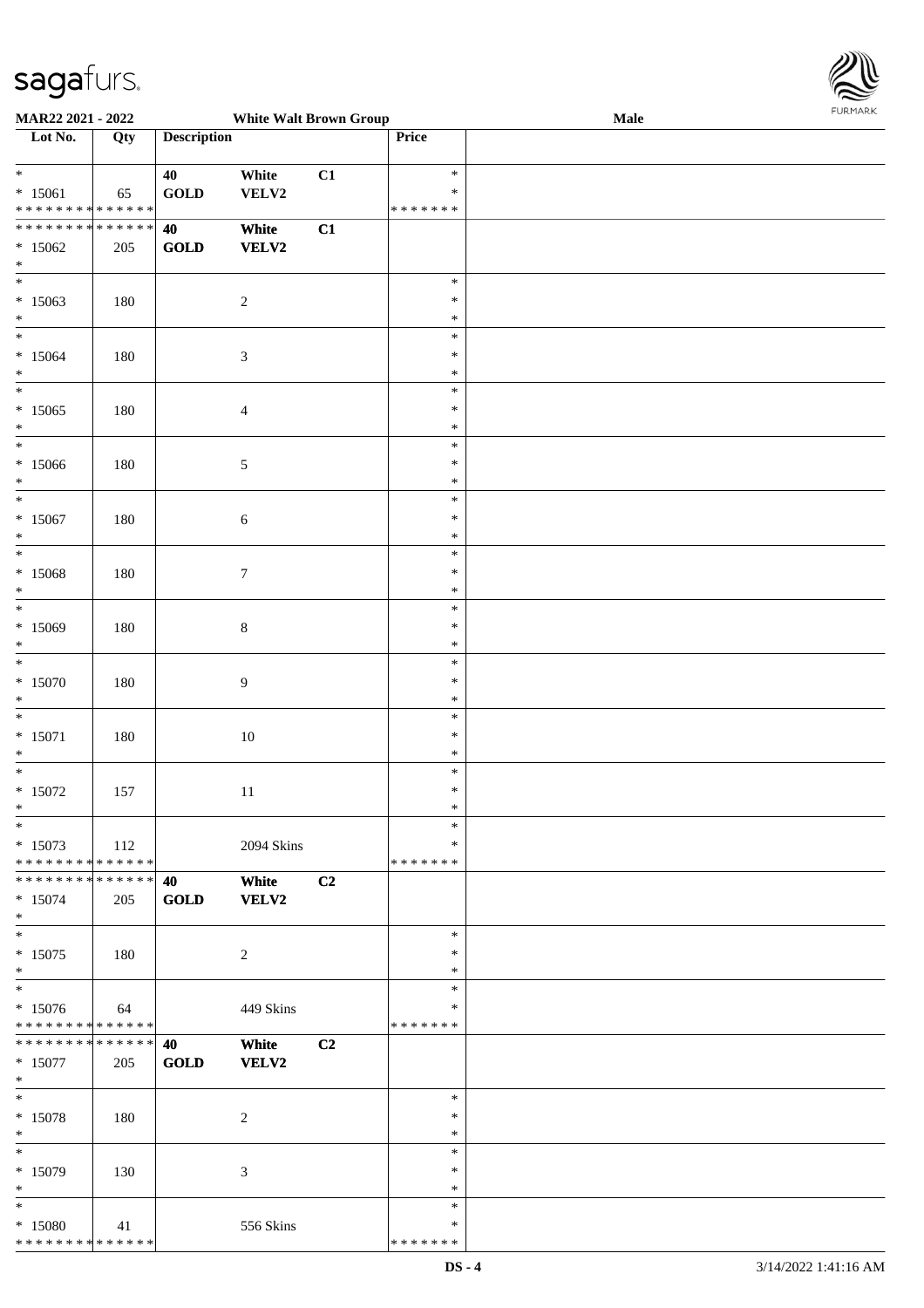

| Lot No.<br><b>Description</b><br>Price<br>Qty<br>******** <mark>******</mark><br>40<br>White<br>C1/C2<br>$* 15081$<br><b>SLVR</b><br>VELV2<br>205<br>$\ast$<br>$\ast$<br>$\ast$ |  |
|---------------------------------------------------------------------------------------------------------------------------------------------------------------------------------|--|
|                                                                                                                                                                                 |  |
|                                                                                                                                                                                 |  |
|                                                                                                                                                                                 |  |
|                                                                                                                                                                                 |  |
|                                                                                                                                                                                 |  |
|                                                                                                                                                                                 |  |
| $*15082$<br>128<br>333 Skins<br>∗                                                                                                                                               |  |
| * * * * * * * * <mark>* * * * * * *</mark><br>*******                                                                                                                           |  |
| * * * * * * * * * * * * * * *<br>40<br>White<br>C1/C2                                                                                                                           |  |
| $*15083$<br><b>SLVR</b><br>VELV2<br>141                                                                                                                                         |  |
| $\ast$                                                                                                                                                                          |  |
| $*$<br>$\ast$                                                                                                                                                                   |  |
| $* 15084$<br>331 Skins<br>$\ast$<br>190                                                                                                                                         |  |
| * * * * * * * * <mark>* * * * * *</mark><br>* * * * * * *                                                                                                                       |  |
| * * * * * * * * * * * * * * *<br>40<br>White<br>C1/C2                                                                                                                           |  |
| $*15085$<br><b>VSLA</b><br>VELV2<br>205                                                                                                                                         |  |
| $\ast$<br>$\ast$<br>$\ast$                                                                                                                                                      |  |
| $\ast$                                                                                                                                                                          |  |
| $*15086$<br>371 Skins<br>166<br>* * * * * * * * <mark>* * * * * * *</mark><br>* * * * * * *                                                                                     |  |
| * * * * * * * * * * * * * * *<br>40                                                                                                                                             |  |
| White<br>C1/C2<br><b>VSLA</b><br>$* 15087$<br>VELV2                                                                                                                             |  |
| 205<br>$\ast$                                                                                                                                                                   |  |
| $\ast$<br>$\ast$                                                                                                                                                                |  |
| * 15088<br>99<br>$\ast$                                                                                                                                                         |  |
| 2<br>$\ast$<br>$\ast$                                                                                                                                                           |  |
| $\ast$<br>$\ast$                                                                                                                                                                |  |
| * 15089<br>383 Skins<br>79<br>$\ast$                                                                                                                                            |  |
|                                                                                                                                                                                 |  |
| *******                                                                                                                                                                         |  |
|                                                                                                                                                                                 |  |
| * * * * * * * * * * * * * *<br><b>White Sandy Bay</b><br><b>Male</b>                                                                                                            |  |
|                                                                                                                                                                                 |  |
|                                                                                                                                                                                 |  |
| * * * * * * * * <mark>* * * * * * *</mark><br>White<br>C1/C2<br>40                                                                                                              |  |
| <b>GOLD</b><br>VELV3<br>205                                                                                                                                                     |  |
| $\ast$                                                                                                                                                                          |  |
| 329 Skins<br>$\ast$<br>124                                                                                                                                                      |  |
| *******                                                                                                                                                                         |  |
| <b>White Deep North</b><br>Male                                                                                                                                                 |  |
|                                                                                                                                                                                 |  |
|                                                                                                                                                                                 |  |
| White<br>C1/C2<br>30                                                                                                                                                            |  |
| $* 15091$<br>$\ast$<br>$\ast$<br>$*15092$<br>* * * * * * * * <mark>* * * * * *</mark><br>* * * * * * * * <mark>* * * * * * *</mark><br>$*15094$<br><b>GOLD</b><br>205           |  |
|                                                                                                                                                                                 |  |
| $\ast$<br>$\ast$<br>$\ast$                                                                                                                                                      |  |
| $*15095$<br>333 Skins<br>128<br>$\ast$                                                                                                                                          |  |
| * * * * * * * * <mark>* * * * * * *</mark><br>* * * * * * *                                                                                                                     |  |
| C1/C2<br>White<br>30                                                                                                                                                            |  |
| 15096<br><b>VSLA</b><br>171                                                                                                                                                     |  |
|                                                                                                                                                                                 |  |
| 40/30<br>White<br>C3/C4                                                                                                                                                         |  |
| <b>VSLA</b><br>15097<br>99                                                                                                                                                      |  |
|                                                                                                                                                                                 |  |
| <b>White Sundry owners</b><br>Male                                                                                                                                              |  |
|                                                                                                                                                                                 |  |
|                                                                                                                                                                                 |  |
| * * * * * * * * * * * * * * *<br>30<br>White<br>C1                                                                                                                              |  |
| <b>GOLD</b><br>$*15099$<br><b>VELV1</b><br>205                                                                                                                                  |  |
| $\ast$<br>$\ast$<br>$\ast$                                                                                                                                                      |  |
| $* 15100$<br>180<br>$\boldsymbol{2}$<br>$\ast$                                                                                                                                  |  |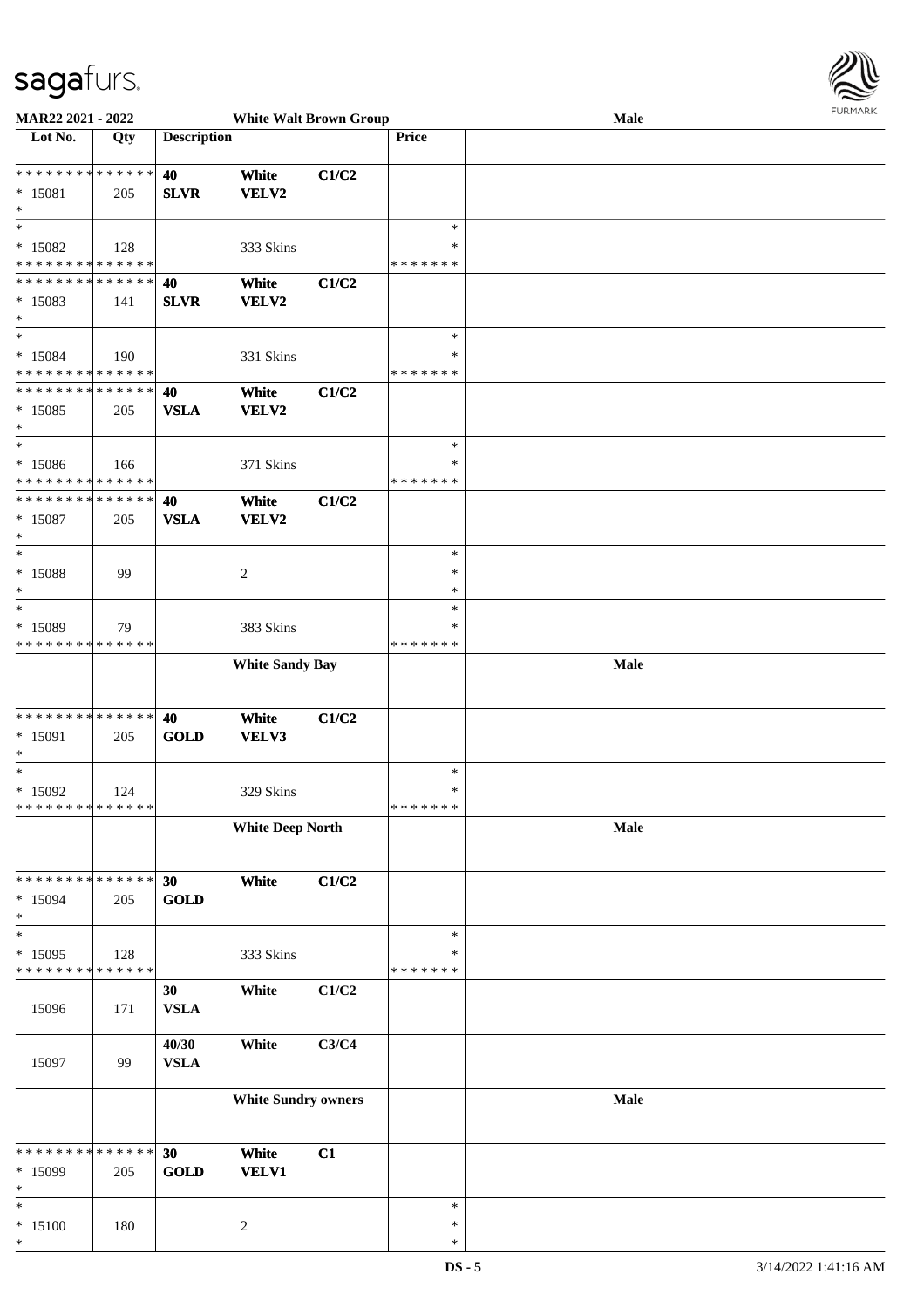

| MAR22 2021 - 2022                                       |     |                    | <b>White Sundry owners</b>  |       |                         | Male | <b>FUNITANN</b> |
|---------------------------------------------------------|-----|--------------------|-----------------------------|-------|-------------------------|------|-----------------|
| Lot No.                                                 | Qty | <b>Description</b> |                             |       | Price                   |      |                 |
|                                                         |     |                    |                             |       |                         |      |                 |
| $*$<br>$* 15101$                                        |     | 30<br><b>GOLD</b>  | White                       | C1    | $\ast$<br>$\ast$        |      |                 |
| $\ast$                                                  | 180 |                    | VELV1                       |       | $\ast$                  |      |                 |
| $\overline{\phantom{0}}$                                |     |                    |                             |       | $\ast$                  |      |                 |
| $* 15102$                                               | 180 |                    | $\overline{4}$              |       | $\ast$                  |      |                 |
| $*$                                                     |     |                    |                             |       | $\ast$                  |      |                 |
| $\overline{\phantom{0}}$                                |     |                    |                             |       | $\ast$                  |      |                 |
| $* 15103$                                               | 180 |                    | $\mathfrak{S}$              |       | $\ast$                  |      |                 |
| $*$                                                     |     |                    |                             |       | $\ast$                  |      |                 |
|                                                         |     |                    |                             |       | $\ast$                  |      |                 |
| $* 15104$                                               | 180 |                    | $6\phantom{1}6$             |       | $\ast$                  |      |                 |
| $\ast$<br>$\overline{\phantom{0}}$                      |     |                    |                             |       | $\ast$<br>$\ast$        |      |                 |
| $* 15105$                                               | 121 |                    | 1226 Skins                  |       | $\ast$                  |      |                 |
| * * * * * * * * <mark>* * * * * * *</mark>              |     |                    |                             |       | * * * * * * *           |      |                 |
| * * * * * * * * <mark>* * * * * * *</mark>              |     | 30                 | White                       | C3/C4 |                         |      |                 |
| $* 15106$                                               | 205 | <b>GOLD</b>        | <b>VELV1</b>                |       |                         |      |                 |
| $*$                                                     |     |                    |                             |       |                         |      |                 |
| $\overline{\phantom{0}}$                                |     |                    |                             |       | $\ast$                  |      |                 |
| $* 15107$                                               | 180 |                    | $\sqrt{2}$                  |       | $\ast$                  |      |                 |
| $\ast$<br>$\overline{\phantom{0}}$                      |     |                    |                             |       | $\ast$                  |      |                 |
|                                                         |     |                    |                             |       | $\ast$<br>$\ast$        |      |                 |
| * 15108<br>* * * * * * * * <mark>* * * * * * *</mark>   | 84  |                    | 469 Skins                   |       | * * * * * * *           |      |                 |
|                                                         |     |                    | <b>White Baldwin-Jander</b> |       |                         | Male |                 |
|                                                         |     |                    |                             |       |                         |      |                 |
|                                                         |     |                    |                             |       |                         |      |                 |
|                                                         |     | 30                 | White                       | C1    |                         |      |                 |
| $* 15110$                                               | 205 | <b>GOLD</b>        | <b>VELV1</b>                |       |                         |      |                 |
| $\ast$<br>$\overline{\phantom{0}}$                      |     |                    |                             |       |                         |      |                 |
| $* 15111$                                               |     |                    |                             |       | $\ast$<br>$\ast$        |      |                 |
| $*$                                                     | 157 |                    | $\overline{c}$              |       | $\ast$                  |      |                 |
| $*$                                                     |     |                    |                             |       | $\ast$                  |      |                 |
| $* 15112$                                               | 180 |                    | 542 Skins                   |       | $\ast$                  |      |                 |
| * * * * * * * * <mark>* * * * * * *</mark>              |     |                    |                             |       | * * * * * * *           |      |                 |
| * * * * * * * * <mark>* * * * * * *</mark>              |     | 30                 | White                       | C2    |                         |      |                 |
| $* 15113$                                               | 205 | <b>GOLD</b>        | <b>VELV1</b>                |       |                         |      |                 |
| $*$<br>$*$                                              |     |                    |                             |       |                         |      |                 |
|                                                         |     |                    |                             |       | $\ast$                  |      |                 |
| $* 15114$<br>* * * * * * * * <mark>* * * * * * *</mark> | 107 |                    | 312 Skins                   |       | $\ast$<br>* * * * * * * |      |                 |
| * * * * * * * * <mark>* * * * * * *</mark>              |     | 30                 | White                       | C1/C2 |                         |      |                 |
| $* 15115$                                               | 225 | <b>SLVR</b>        | <b>VELV1</b>                |       |                         |      |                 |
| $\ast$                                                  |     |                    |                             |       |                         |      |                 |
| $_{*}$                                                  |     |                    |                             |       | $\ast$                  |      |                 |
| $* 15116$                                               | 134 |                    | 359 Skins                   |       | ∗                       |      |                 |
| * * * * * * * * * * * * * *                             |     |                    |                             |       | * * * * * * *           |      |                 |
|                                                         |     | 30                 | White                       | C1/C2 |                         |      |                 |
| 15117                                                   | 227 | <b>VSLA</b>        | <b>VELV1</b>                |       |                         |      |                 |
|                                                         |     |                    | <b>White Sundry owners</b>  |       |                         | Male |                 |
|                                                         |     |                    |                             |       |                         |      |                 |
|                                                         |     |                    |                             |       |                         |      |                 |
| * * * * * * * * <mark>* * * * * *</mark>                |     | 30                 | White                       | C1    |                         |      |                 |
| * 15119                                                 | 205 | <b>GOLD</b>        | <b>VELV2</b>                |       |                         |      |                 |
| $*$                                                     |     |                    |                             |       |                         |      |                 |
| $*$                                                     |     |                    |                             |       | $\ast$                  |      |                 |
| $* 15120$<br>$*$                                        | 180 |                    | 2                           |       | $\ast$<br>$\ast$        |      |                 |
|                                                         |     |                    |                             |       |                         |      |                 |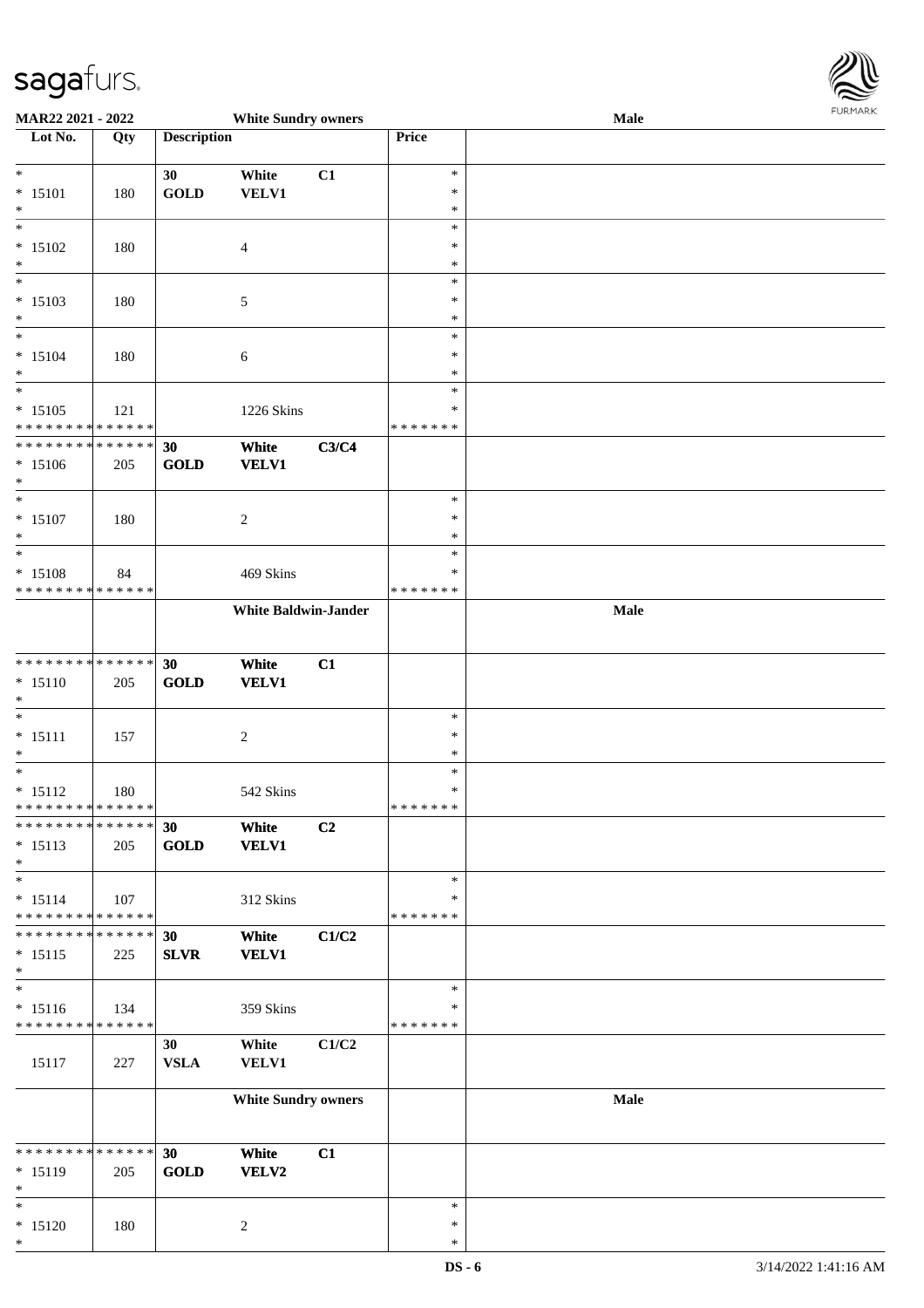

| MAR22 2021 - 2022                          |     |                                | <b>White Sundry owners</b> |       |               | <b>Male</b> |  |
|--------------------------------------------|-----|--------------------------------|----------------------------|-------|---------------|-------------|--|
| Lot No.                                    | Qty | <b>Description</b>             |                            |       | Price         |             |  |
|                                            |     |                                |                            |       |               |             |  |
| $*$                                        |     | 30                             | White                      | C1    | $\ast$        |             |  |
| $* 15121$                                  | 180 | $\operatorname{GOLD}$          | VELV2                      |       | $\ast$        |             |  |
| $\ast$                                     |     |                                |                            |       | $\ast$        |             |  |
| $\overline{\phantom{0}}$                   |     |                                |                            |       | $\ast$        |             |  |
| $* 15122$                                  | 180 |                                | 4                          |       | $\ast$        |             |  |
| $\ast$                                     |     |                                |                            |       | $\ast$        |             |  |
| $\overline{\phantom{0}}$                   |     |                                |                            |       | $\ast$        |             |  |
| $* 15123$                                  | 60  |                                | 805 Skins                  |       | $\ast$        |             |  |
| ******** <mark>******</mark>               |     |                                |                            |       | * * * * * * * |             |  |
| ******** <mark>******</mark>               |     | 30                             | White                      | C2    |               |             |  |
| $* 15124$                                  | 205 | GOLD                           | VELV2                      |       |               |             |  |
| $*$                                        |     |                                |                            |       |               |             |  |
| $\overline{\phantom{0}}$                   |     |                                |                            |       | $\ast$        |             |  |
| $* 15125$                                  | 180 |                                | $\boldsymbol{2}$           |       | $\ast$        |             |  |
| $*$                                        |     |                                |                            |       | $\ast$        |             |  |
| $\overline{\phantom{0}}$                   |     |                                |                            |       | $\ast$        |             |  |
| $* 15126$                                  | 180 |                                | 3                          |       | $\ast$        |             |  |
| $*$                                        |     |                                |                            |       | *             |             |  |
| $*$                                        |     |                                |                            |       | $\ast$        |             |  |
| $* 15127$                                  | 156 |                                | 721 Skins                  |       | ∗             |             |  |
| * * * * * * * * * * * * * *                |     |                                |                            |       | * * * * * * * |             |  |
| * * * * * * * * * * * * * * *              |     | 30                             | White                      | C3/C4 |               |             |  |
| $* 15128$                                  | 205 | GOLD                           | VELV2                      |       |               |             |  |
| $\ast$                                     |     |                                |                            |       |               |             |  |
| $\overline{\ast}$                          |     |                                |                            |       | $\ast$        |             |  |
| $* 15129$                                  | 180 |                                | $\boldsymbol{2}$           |       | $\ast$        |             |  |
| $*$                                        |     |                                |                            |       | $\ast$        |             |  |
| $*$                                        |     |                                |                            |       | $\ast$        |             |  |
| $* 15130$                                  | 180 |                                | $\mathfrak{Z}$             |       | $\ast$        |             |  |
| $*$                                        |     |                                |                            |       | $\ast$        |             |  |
| $*$                                        |     |                                |                            |       | $\ast$        |             |  |
| $* 15131$                                  | 180 |                                | 4                          |       | $\ast$        |             |  |
| $*$                                        |     |                                |                            |       | $\ast$        |             |  |
| $*$                                        |     |                                |                            |       | $\ast$        |             |  |
| $* 15132$                                  | 35  |                                | 780 Skins                  |       | $\ast$        |             |  |
| ******** <mark>******</mark>               |     |                                |                            |       | *******       |             |  |
|                                            |     | 30                             | White                      | C1    |               |             |  |
| 15133                                      | 20  | SLVR                           | VELV2                      |       |               |             |  |
|                                            |     |                                |                            |       |               |             |  |
|                                            |     |                                | <b>White Sandy Bay</b>     |       |               | Male        |  |
|                                            |     |                                |                            |       |               |             |  |
|                                            |     |                                |                            |       |               |             |  |
| * * * * * * * * <mark>* * * * * * *</mark> |     | 30                             | White                      | C1    |               |             |  |
| $* 15135$                                  | 205 | $\operatorname{\mathbf{GOLD}}$ | VELV2                      |       |               |             |  |
| $*$                                        |     |                                |                            |       |               |             |  |
| $\overline{\phantom{0}}$                   |     |                                |                            |       | $\ast$        |             |  |
| $* 15136$                                  | 180 |                                | $\boldsymbol{2}$           |       | $\ast$        |             |  |
| $*$                                        |     |                                |                            |       | $\ast$        |             |  |
| $*$                                        |     |                                |                            |       | $\ast$        |             |  |
| $* 15137$                                  | 180 |                                | $\mathfrak{Z}$             |       | $\ast$        |             |  |
| $*$                                        |     |                                |                            |       | $\ast$        |             |  |
| $*$                                        |     |                                |                            |       | $\ast$        |             |  |
| $* 15138$                                  | 180 |                                | $\overline{4}$             |       | $\ast$        |             |  |
| $*$                                        |     |                                |                            |       | $\ast$        |             |  |
| $\overline{\ast}$                          |     |                                |                            |       | $\ast$        |             |  |
| $* 15139$                                  | 180 |                                | 5                          |       | $\ast$        |             |  |
| $*$                                        |     |                                |                            |       | $\ast$        |             |  |
| $\overline{\ast}$                          |     |                                |                            |       | $\ast$        |             |  |
| $* 15140$                                  | 180 |                                | 6                          |       | $\ast$        |             |  |
| $\ast$                                     |     |                                |                            |       | $\ast$        |             |  |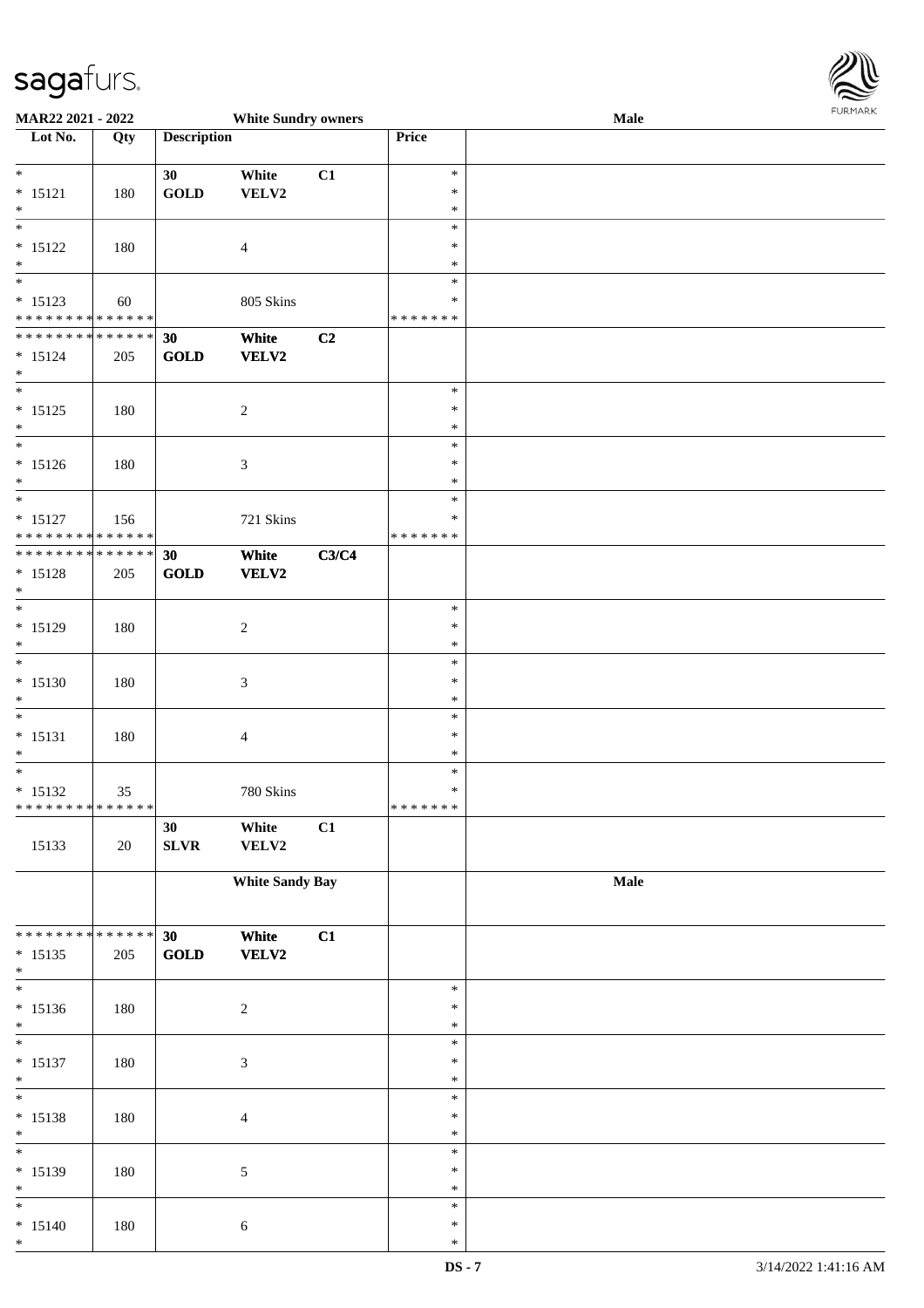| MAR22 2021 - 2022                                                                   |     |                      | <b>White Sandy Bay</b>        |                      |                                   | Male | <b>FURMARK</b> |
|-------------------------------------------------------------------------------------|-----|----------------------|-------------------------------|----------------------|-----------------------------------|------|----------------|
| Lot No.                                                                             | Qty | <b>Description</b>   |                               |                      | Price                             |      |                |
| $*$<br>$* 15141$<br>$\ast$                                                          | 180 | 30<br><b>GOLD</b>    | White<br>VELV2                | C1                   | $\ast$<br>$\ast$<br>$\ast$        |      |                |
| $\overline{\phantom{0}}$<br>$* 15142$<br>* * * * * * * * <mark>* * * * * * *</mark> | 190 |                      | 1475 Skins                    |                      | $\ast$<br>$\ast$<br>* * * * * * * |      |                |
| * * * * * * * * <mark>* * * * * * *</mark><br>$* 15143$<br>$*$                      | 205 | 30<br><b>GOLD</b>    | White<br>VELV2                | C <sub>2</sub>       |                                   |      |                |
| $*$<br>$* 15144$<br>$*$                                                             | 180 |                      | $\overline{c}$                |                      | $\ast$<br>$\ast$<br>$\ast$        |      |                |
| $*$<br>$* 15145$<br>$\ast$                                                          | 180 |                      | 3                             |                      | $\ast$<br>$\ast$<br>$\ast$        |      |                |
| $* 15146$<br>* * * * * * * * <mark>* * * * * * *</mark>                             | 76  |                      | 641 Skins                     |                      | $\ast$<br>*<br>* * * * * * *      |      |                |
| * * * * * * * * <mark>* * * * * * *</mark><br>$* 15147$<br>$*$                      | 205 | 30<br><b>SLVR</b>    | White<br><b>VELV2</b>         | C1/C2                |                                   |      |                |
| $* 15148$<br>* * * * * * * * <mark>* * * * * * *</mark>                             | 200 |                      | 405 Skins                     |                      | $\ast$<br>$\ast$<br>* * * * * * * |      |                |
| * * * * * * * * <mark>* * * * * * *</mark><br>$* 15149$<br>$*$                      | 205 | 30<br><b>VSLA</b>    | White<br><b>VELV2</b>         | C1/C2                |                                   |      |                |
| $* 15150$<br>* * * * * * * * * * * * * *                                            | 190 |                      | 395 Skins                     |                      | $\ast$<br>$\ast$<br>* * * * * * * |      |                |
| 15151                                                                               | 193 | 30<br><b>VSLA</b>    | White<br>VELV2                | C1/C2<br><b>OPEN</b> |                                   |      |                |
| 15152                                                                               | 34  | 40/30<br><b>VSLA</b> | White<br>VELV2                | C3/C4<br><b>OPEN</b> |                                   |      |                |
|                                                                                     |     |                      | <b>White Walt Brown Group</b> |                      |                                   | Male |                |
| * * * * * * * * * * * * * * *<br>$* 15154$<br>$\ast$                                | 205 | 30<br><b>GOLD</b>    | White<br>VELV2                | C1                   |                                   |      |                |
| $*$<br>$* 15155$<br>$*$                                                             | 87  |                      | $\overline{c}$                |                      | $\ast$<br>$\ast$<br>$\ast$        |      |                |
| $*$<br>$* 15156$<br>$*$                                                             | 180 |                      | $\mathfrak{Z}$                |                      | $\ast$<br>$\ast$<br>$\ast$        |      |                |
| $\ast$<br>$* 15157$<br>$\ast$                                                       | 180 |                      | $\overline{\mathcal{A}}$      |                      | $\ast$<br>$\ast$<br>$\ast$        |      |                |
| $*$<br>$* 15158$<br>$\ast$                                                          | 180 |                      | 5                             |                      | $\ast$<br>$\ast$<br>$\ast$        |      |                |
| $\ast$<br>$* 15159$<br>$\ast$                                                       | 180 |                      | 6                             |                      | $\ast$<br>$\ast$<br>$\ast$        |      |                |
| $*$<br>$* 15160$<br>$\ast$                                                          | 180 |                      | 7                             |                      | $\ast$<br>$\ast$<br>$\ast$        |      |                |

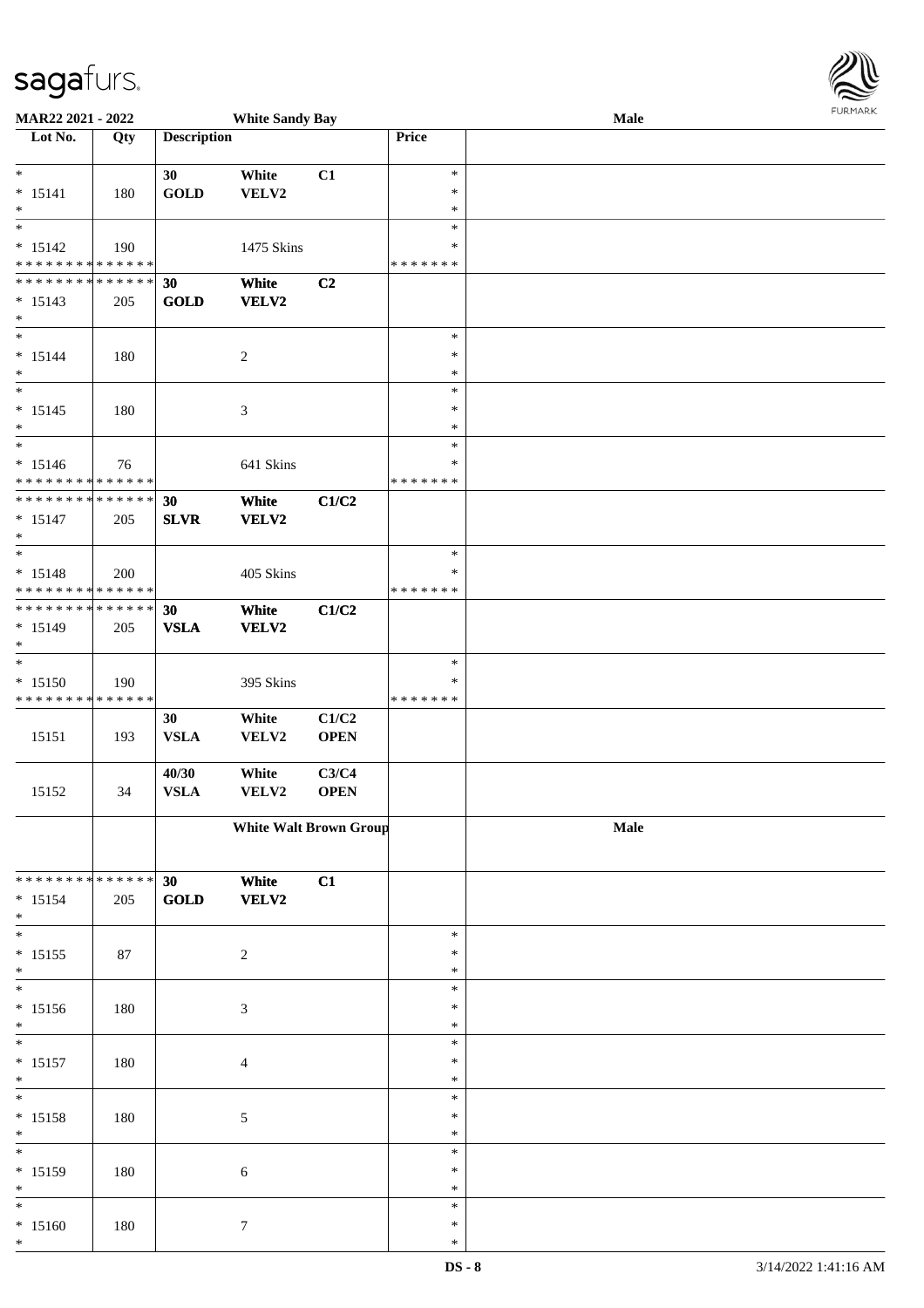

| <b>MAR22 2021 - 2022</b>                   |     |                                | <b>White Walt Brown Group</b> |    |         | Male |  |
|--------------------------------------------|-----|--------------------------------|-------------------------------|----|---------|------|--|
| Lot No.                                    | Qty | <b>Description</b>             |                               |    | Price   |      |  |
|                                            |     |                                |                               |    |         |      |  |
| $\ast$                                     |     | 30                             | White                         | C1 | $\ast$  |      |  |
| $* 15161$                                  | 180 | $\operatorname{GOLD}$          | VELV2                         |    | $\ast$  |      |  |
| $*$                                        |     |                                |                               |    | $\ast$  |      |  |
|                                            |     |                                |                               |    | $\ast$  |      |  |
| $* 15162$                                  |     |                                | $\overline{9}$                |    | $\ast$  |      |  |
|                                            | 180 |                                |                               |    | $\ast$  |      |  |
| $*$                                        |     |                                |                               |    |         |      |  |
|                                            |     |                                |                               |    | $\ast$  |      |  |
| $* 15163$                                  | 180 |                                | $10\,$                        |    | $\ast$  |      |  |
| $\ast$                                     |     |                                |                               |    | $\ast$  |      |  |
| $\overline{\ast}$                          |     |                                |                               |    | $\ast$  |      |  |
| $* 15164$                                  | 180 |                                | 11                            |    | $\ast$  |      |  |
| $*$                                        |     |                                |                               |    | $\ast$  |      |  |
| $\overline{\ast}$                          |     |                                |                               |    | $\ast$  |      |  |
| $* 15165$                                  | 180 |                                | 12                            |    | $\ast$  |      |  |
| $*$                                        |     |                                |                               |    | $\ast$  |      |  |
| $\overline{\phantom{0}}$                   |     |                                |                               |    | $\ast$  |      |  |
| $* 15166$                                  | 180 |                                | 13                            |    | $\ast$  |      |  |
|                                            |     |                                |                               |    | $\ast$  |      |  |
| $*$<br>$\overline{\ast}$                   |     |                                |                               |    | $\ast$  |      |  |
|                                            |     |                                |                               |    |         |      |  |
| $* 15167$                                  | 180 |                                | 14                            |    | $\ast$  |      |  |
| $\ast$                                     |     |                                |                               |    | $\ast$  |      |  |
|                                            |     |                                |                               |    | $\ast$  |      |  |
| $* 15168$                                  | 180 |                                | 2632 Skins                    |    | $\ast$  |      |  |
| * * * * * * * * <mark>* * * * * * *</mark> |     |                                |                               |    | ******* |      |  |
| ******** <mark>******</mark>               |     | 30                             | White                         | C1 |         |      |  |
| $* 15169$                                  | 205 | $\operatorname{\mathbf{GOLD}}$ | VELV2                         |    |         |      |  |
| $\ast$                                     |     |                                |                               |    |         |      |  |
| $*$                                        |     |                                |                               |    | $\ast$  |      |  |
| $* 15170$                                  |     |                                |                               |    | $\ast$  |      |  |
|                                            | 223 |                                | $\sqrt{2}$                    |    | $\ast$  |      |  |
| $*$                                        |     |                                |                               |    |         |      |  |
|                                            |     |                                |                               |    | $\ast$  |      |  |
| $* 15171$                                  | 193 |                                | $\mathfrak{Z}$                |    | $\ast$  |      |  |
| $*$                                        |     |                                |                               |    | $\ast$  |      |  |
|                                            |     |                                |                               |    | $\ast$  |      |  |
| $* 15172$                                  | 180 |                                | $\overline{4}$                |    | $\ast$  |      |  |
| $*$                                        |     |                                |                               |    | $*$     |      |  |
| $\overline{\ast}$                          |     |                                |                               |    | $\ast$  |      |  |
| $* 15173$                                  | 180 |                                | $\mathfrak{S}$                |    | $\ast$  |      |  |
| $*$                                        |     |                                |                               |    | $\ast$  |      |  |
|                                            |     |                                |                               |    | $\ast$  |      |  |
| $* 15174$                                  |     |                                |                               |    | $\ast$  |      |  |
|                                            | 180 |                                | $\sqrt{6}$                    |    |         |      |  |
| $*$<br>$*$                                 |     |                                |                               |    | $\ast$  |      |  |
|                                            |     |                                |                               |    | $\ast$  |      |  |
| $* 15175$                                  | 180 |                                | $\boldsymbol{7}$              |    | $\ast$  |      |  |
| $*$                                        |     |                                |                               |    | $\ast$  |      |  |
| $\overline{\mathbf{r}}$                    |     |                                |                               |    | $\ast$  |      |  |
| $* 15176$                                  | 180 |                                | $8\,$                         |    | $\ast$  |      |  |
| $*$                                        |     |                                |                               |    | $\ast$  |      |  |
| $*$                                        |     |                                |                               |    | $\ast$  |      |  |
| $* 15177$                                  | 180 |                                | $\overline{9}$                |    | $\ast$  |      |  |
| $*$                                        |     |                                |                               |    | $\ast$  |      |  |
| $\ddot{x}$                                 |     |                                |                               |    | $\ast$  |      |  |
|                                            |     |                                |                               |    |         |      |  |
| $* 15178$                                  | 180 |                                | $10\,$                        |    | $\ast$  |      |  |
| $*$                                        |     |                                |                               |    | $\ast$  |      |  |
|                                            |     |                                |                               |    | $\ast$  |      |  |
| $* 15179$                                  | 180 |                                | 11                            |    | $\ast$  |      |  |
| $*$                                        |     |                                |                               |    | $\ast$  |      |  |
| $*$                                        |     |                                |                               |    | $\ast$  |      |  |
| * 15180                                    | 180 |                                | 12                            |    | $\ast$  |      |  |
| $\ast$                                     |     |                                |                               |    | $\ast$  |      |  |
|                                            |     |                                |                               |    |         |      |  |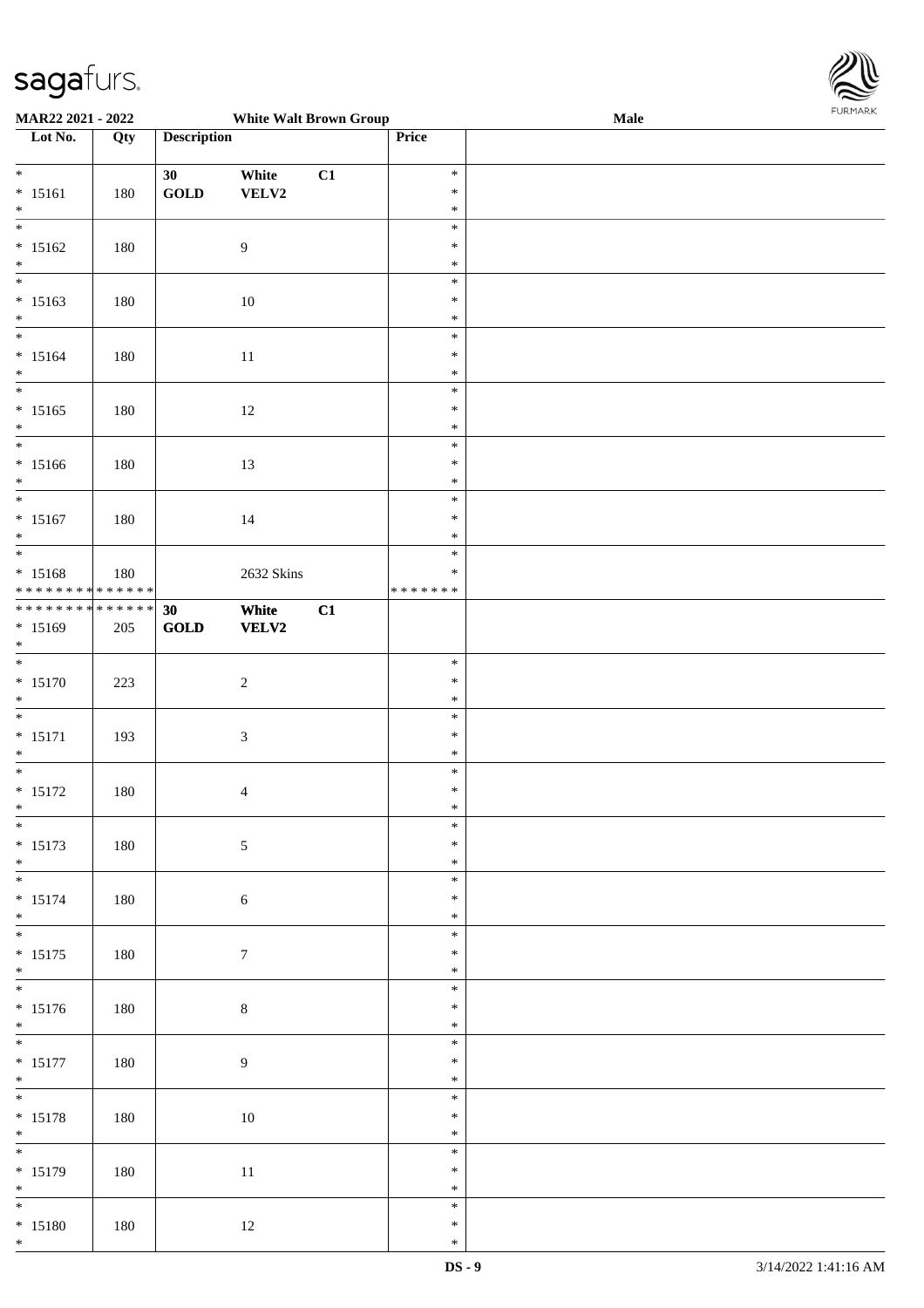\* \* \* \* \* \* \* \* \* \* \* \* \* \* \*



| MAR22 2021 - 2022<br><b>White Walt Brown Group</b> |     |                    |                |       |               | Male | <b>FURMARK</b> |
|----------------------------------------------------|-----|--------------------|----------------|-------|---------------|------|----------------|
| Lot No.                                            |     | <b>Description</b> |                |       | Price         |      |                |
|                                                    | Qty |                    |                |       |               |      |                |
|                                                    |     |                    |                |       |               |      |                |
| $\ast$                                             |     | 30                 | White          | C1    | $\ast$        |      |                |
| $* 15181$                                          | 180 | <b>GOLD</b>        | VELV2          |       | $\ast$        |      |                |
| * * * * * * * * <mark>* * * * * * *</mark>         |     |                    |                |       | * * * * * * * |      |                |
| * * * * * * * * <mark>* * * * * * *</mark>         |     | 30                 | White          | C2    |               |      |                |
|                                                    |     |                    |                |       |               |      |                |
| $* 15182$                                          | 205 | <b>GOLD</b>        | VELV2          |       |               |      |                |
| $\ast$                                             |     |                    |                |       |               |      |                |
| $\overline{\ast}$                                  |     |                    |                |       | $\ast$        |      |                |
| $* 15183$                                          | 180 |                    | $\overline{c}$ |       | $\ast$        |      |                |
| $\ast$                                             |     |                    |                |       | $\ast$        |      |                |
| $\ast$                                             |     |                    |                |       | $\ast$        |      |                |
|                                                    |     |                    |                |       |               |      |                |
| $* 15184$                                          | 180 |                    | 3              |       | $\ast$        |      |                |
| $*$                                                |     |                    |                |       | $\ast$        |      |                |
| $\ast$                                             |     |                    |                |       | $\ast$        |      |                |
| $* 15185$                                          | 180 |                    | $\overline{4}$ |       | $\ast$        |      |                |
| $\ast$                                             |     |                    |                |       | $\ast$        |      |                |
| $\ast$                                             |     |                    |                |       |               |      |                |
|                                                    |     |                    |                |       | $\ast$        |      |                |
| $* 15186$                                          | 211 |                    | 956 Skins      |       | $\ast$        |      |                |
| * * * * * * * * * * * * * *                        |     |                    |                |       | * * * * * * * |      |                |
| * * * * * * * * <mark>* * * * * * *</mark>         |     | 30                 | White          | C2    |               |      |                |
| $* 15187$                                          | 205 | GOLD               | VELV2          |       |               |      |                |
|                                                    |     |                    |                |       |               |      |                |
| $\ast$<br>$\overline{\ast}$                        |     |                    |                |       |               |      |                |
|                                                    |     |                    |                |       | $\ast$        |      |                |
| * 15188                                            | 180 |                    | 2              |       | $\ast$        |      |                |
| $\ast$                                             |     |                    |                |       | $\ast$        |      |                |
|                                                    |     |                    |                |       | $\ast$        |      |                |
|                                                    |     |                    |                |       | $\ast$        |      |                |
| * 15189                                            | 180 |                    | 3              |       |               |      |                |
| $\ast$                                             |     |                    |                |       | $\ast$        |      |                |
| $*$                                                |     |                    |                |       | $\ast$        |      |                |
| * 15190                                            | 148 |                    | $\overline{4}$ |       | $\ast$        |      |                |
| $*$                                                |     |                    |                |       | $\ast$        |      |                |
| $\overline{\cdot}$                                 |     |                    |                |       | $\ast$        |      |                |
|                                                    |     |                    |                |       |               |      |                |
| $* 15191$                                          | 79  |                    | 792 Skins      |       | $\ast$        |      |                |
| * * * * * * * * * * * * * * *                      |     |                    |                |       | * * * * * * * |      |                |
| * * * * * * * * <mark>* * * * * *</mark>           |     | 30                 | White          | C1/C2 |               |      |                |
| * 15192                                            | 225 | <b>SLVR</b>        | VELV2          |       |               |      |                |
| *                                                  |     |                    |                |       |               |      |                |
| $\ast$                                             |     |                    |                |       | $\ast$        |      |                |
|                                                    |     |                    |                |       |               |      |                |
| * 15193                                            | 200 |                    | $\overline{c}$ |       | $\ast$        |      |                |
| $\ast$                                             |     |                    |                |       | $\ast$        |      |                |
| $\ast$                                             |     |                    |                |       | $\ast$        |      |                |
| * 15194                                            | 57  |                    | 482 Skins      |       | $\ast$        |      |                |
| * * * * * * * * <mark>* * * * * * *</mark>         |     |                    |                |       | * * * * * * * |      |                |
|                                                    |     |                    |                |       |               |      |                |
| * * * * * * * * <mark>* * * * * * *</mark>         |     | 30                 | White          | C1/C2 |               |      |                |
| * 15195                                            | 180 | <b>SLVR</b>        | VELV2          |       |               |      |                |
| $\ast$                                             |     |                    |                |       |               |      |                |
|                                                    |     |                    |                |       | $\ast$        |      |                |
| $* 15196$                                          | 213 |                    | 393 Skins      |       | ∗             |      |                |
| * * * * * * * * <mark>* * * * * *</mark>           |     |                    |                |       | * * * * * * * |      |                |
|                                                    |     |                    |                |       |               |      |                |
| * * * * * * * * <mark>* * * * * *</mark> *         |     | 30                 | White          | C1/C2 |               |      |                |
| $* 15197$                                          | 205 | <b>VSLA</b>        | VELV2          |       |               |      |                |
| $\ast$                                             |     |                    |                |       |               |      |                |
| $*$                                                |     |                    |                |       | $\ast$        |      |                |
| * 15198                                            |     |                    |                |       | $\ast$        |      |                |
|                                                    | 180 |                    | 2              |       |               |      |                |
| $\ast$                                             |     |                    |                |       | $\ast$        |      |                |
| $\ast$                                             |     |                    |                |       | $\ast$        |      |                |
| * 15199                                            | 180 |                    | 3              |       | $\ast$        |      |                |
| $\ast$                                             |     |                    |                |       | $\ast$        |      |                |
| $\ast$                                             |     |                    |                |       | $\ast$        |      |                |
|                                                    |     |                    |                |       |               |      |                |
| $*15200$                                           | 105 |                    | 670 Skins      |       | $\ast$        |      |                |

\* \* \* \* \* \* \*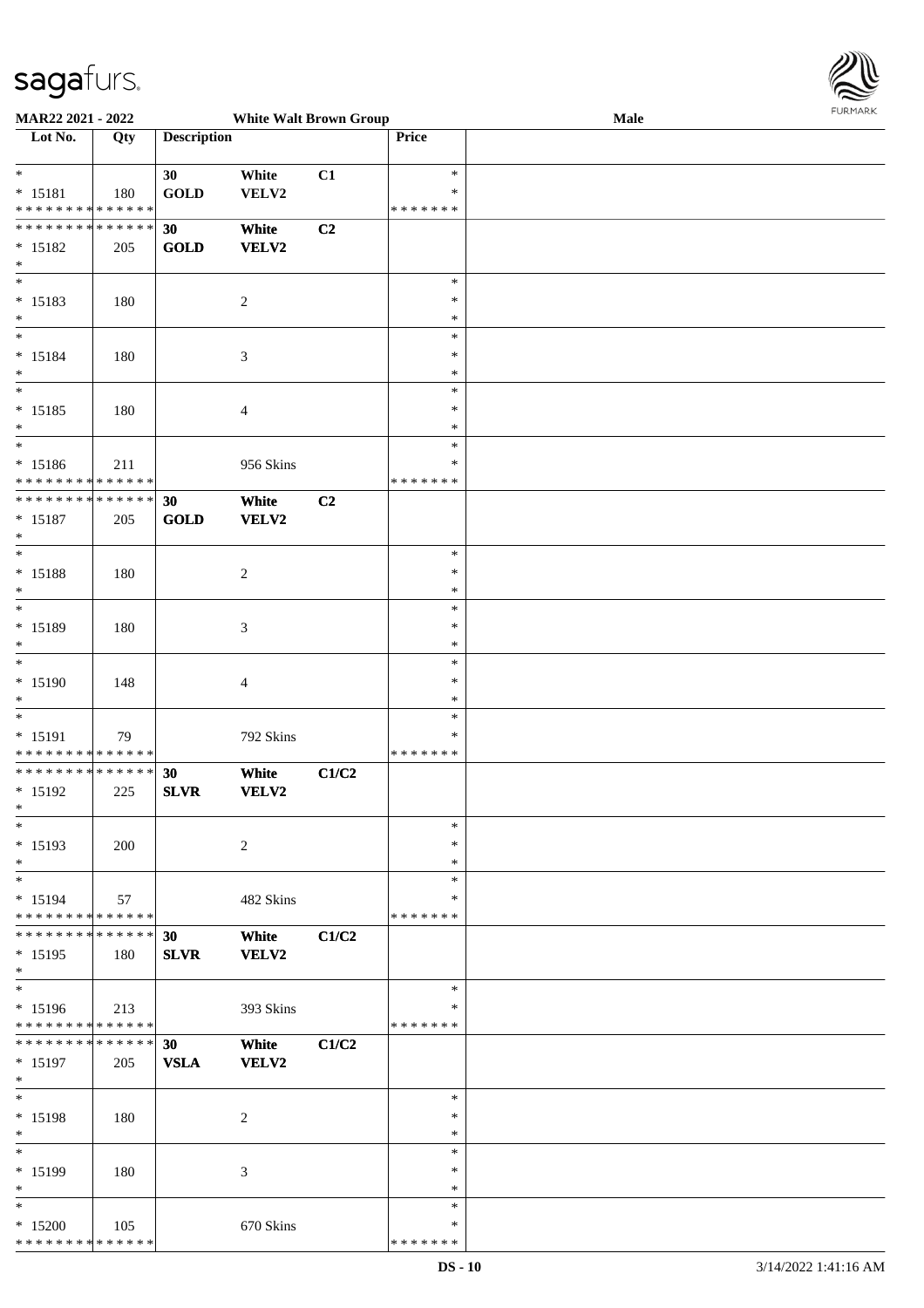

| MAR22 2021 - 2022             |     |                    | <b>White Sundry owners</b> |       |               | <b>Male</b> |  |
|-------------------------------|-----|--------------------|----------------------------|-------|---------------|-------------|--|
| Lot No.                       | Qty | <b>Description</b> |                            |       | Price         |             |  |
|                               |     |                    |                            |       |               |             |  |
|                               |     | 30                 | White                      | C1    |               |             |  |
| 15201                         | 67  | <b>GOLD</b>        | VELV3                      |       |               |             |  |
|                               |     |                    |                            |       |               |             |  |
|                               |     | 30                 | White                      | C3/C4 |               |             |  |
| 15202                         | 61  | <b>GOLD</b>        | VELV3                      |       |               |             |  |
|                               |     |                    |                            |       |               |             |  |
|                               |     |                    | <b>White Sandy Bay</b>     |       |               | Male        |  |
|                               |     |                    |                            |       |               |             |  |
|                               |     |                    |                            |       |               |             |  |
| ******** <mark>******</mark>  |     | 30                 | White                      | C1/C2 |               |             |  |
| $*15204$                      | 205 | GOLD               | VELV3                      |       |               |             |  |
| $\ast$                        |     |                    |                            |       |               |             |  |
| $\ast$                        |     |                    |                            |       | $\ast$        |             |  |
| $*15205$                      | 180 |                    | $\boldsymbol{2}$           |       | $\ast$        |             |  |
| $\ast$                        |     |                    |                            |       | $\ast$        |             |  |
| $\ast$                        |     |                    |                            |       | $\ast$        |             |  |
| $*15206$                      | 129 |                    | 514 Skins                  |       | $\ast$        |             |  |
| * * * * * * * * * * * * * *   |     |                    |                            |       | * * * * * * * |             |  |
|                               |     |                    | <b>White Sundry owners</b> |       |               | Male        |  |
|                               |     |                    |                            |       |               |             |  |
|                               |     |                    |                            |       |               |             |  |
|                               |     | 20                 | White                      | C3/C4 |               |             |  |
| 15208                         | 70  | <b>GOLD</b>        |                            |       |               |             |  |
|                               |     |                    |                            |       |               |             |  |
|                               |     | 20                 | White                      | C3/C4 |               |             |  |
| 15209                         | 87  | ${\bf SLVR}$       |                            |       |               |             |  |
|                               |     |                    |                            |       |               |             |  |
|                               |     | 20                 | White                      | C3/C4 |               |             |  |
| 15210                         | 55  | <b>VSLA</b>        |                            |       |               |             |  |
|                               |     |                    |                            |       |               |             |  |
|                               |     |                    | <b>White Deep North</b>    |       |               | Male        |  |
|                               |     |                    |                            |       |               |             |  |
|                               |     |                    |                            |       |               |             |  |
|                               |     | 20                 | White                      | C1/C2 |               |             |  |
| 15212                         | 172 | <b>GOLD</b>        |                            |       |               |             |  |
|                               |     |                    |                            |       |               |             |  |
|                               |     | 20                 | White                      | C1/C2 |               |             |  |
| 15213                         | 92  | <b>VSLA</b>        |                            |       |               |             |  |
|                               |     |                    |                            |       |               | Male        |  |
|                               |     |                    | <b>White Sundry owners</b> |       |               |             |  |
|                               |     |                    |                            |       |               |             |  |
| * * * * * * * * * * * * * *   |     | 20                 | White                      | C1    |               |             |  |
| $* 15215$                     | 245 | <b>GOLD</b>        | <b>VELV1</b>               |       |               |             |  |
| $\ast$                        |     |                    |                            |       |               |             |  |
| $\overline{\phantom{1}}$      |     |                    |                            |       | $\ast$        |             |  |
| $* 15216$                     | 116 |                    | 361 Skins                  |       | ∗             |             |  |
| * * * * * * * * * * * * * *   |     |                    |                            |       | * * * * * * * |             |  |
| * * * * * * * * * * * * * * * |     | 20                 | White                      | C2    |               |             |  |
| $* 15217$                     | 245 | <b>GOLD</b>        | <b>VELV1</b>               |       |               |             |  |
| $\ast$                        |     |                    |                            |       |               |             |  |
| $\ast$                        |     |                    |                            |       | $\ast$        |             |  |
| $* 15218$                     | 111 |                    | 356 Skins                  |       | $\ast$        |             |  |
| * * * * * * * * * * * * * *   |     |                    |                            |       | *******       |             |  |
| * * * * * * * * * * * * * *   |     | 20                 | White                      | C3/C4 |               |             |  |
| * 15219                       | 245 | <b>GOLD</b>        | <b>VELV1</b>               |       |               |             |  |
| $\ast$                        |     |                    |                            |       |               |             |  |
| $\ast$                        |     |                    |                            |       | $\ast$        |             |  |
| $*15220$                      | 131 |                    | 376 Skins                  |       | ∗             |             |  |
| * * * * * * * * * * * * * *   |     |                    |                            |       | * * * * * * * |             |  |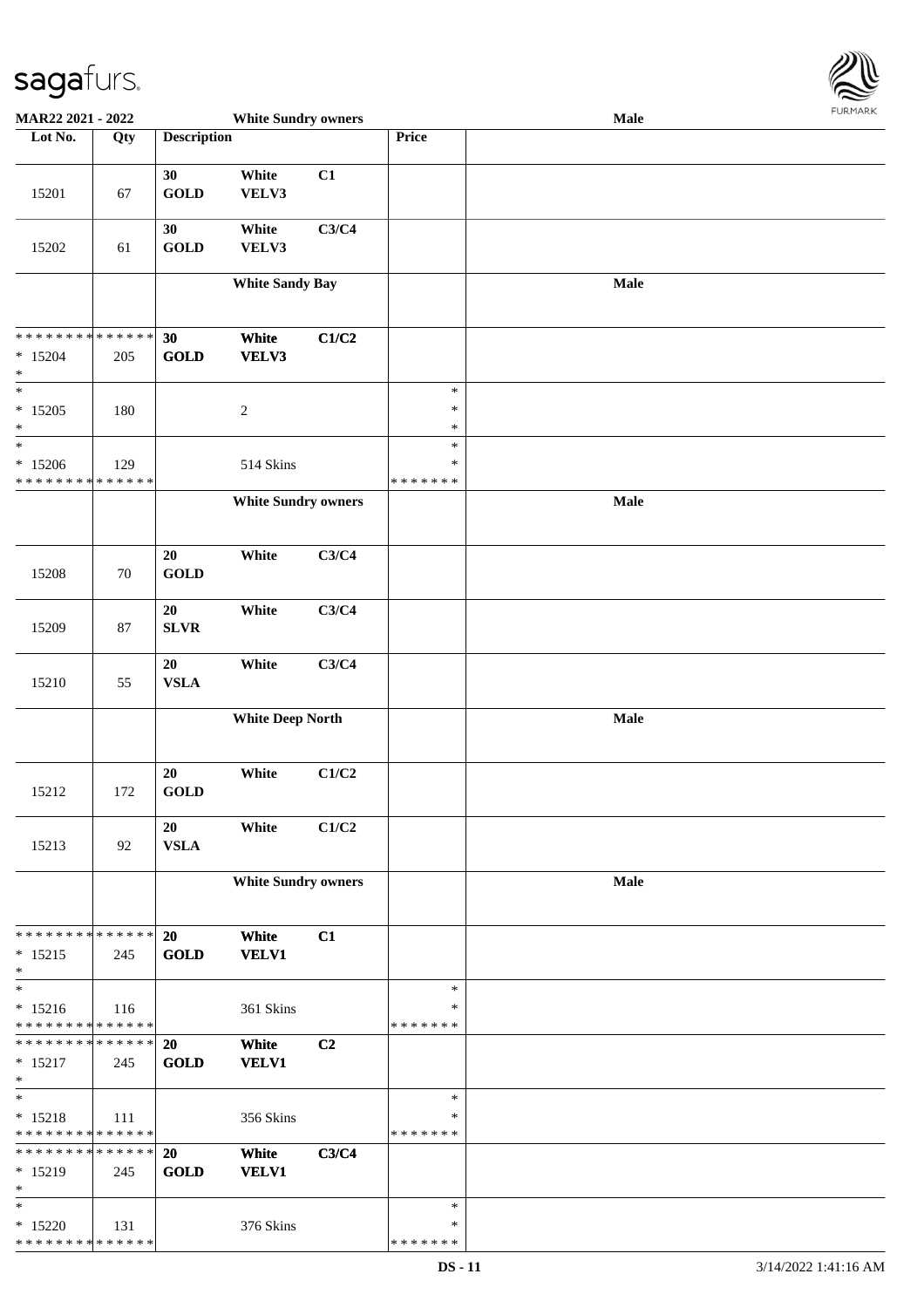

| MAR22 2021 - 2022                                   |             |                    | <b>White Sundry owners</b>  |       |                                   | Male       |  |
|-----------------------------------------------------|-------------|--------------------|-----------------------------|-------|-----------------------------------|------------|--|
| Lot No.                                             | Qty         | <b>Description</b> |                             |       | Price                             |            |  |
| 15221                                               | 36          | 20<br>SLVR         | White<br><b>VELV1</b>       | C1/C2 |                                   |            |  |
|                                                     |             |                    |                             |       |                                   |            |  |
|                                                     |             |                    | <b>White Baldwin-Jander</b> |       |                                   | $\bf Male$ |  |
| ******** <mark>******</mark>                        |             | 20                 | White                       | C1/C2 |                                   |            |  |
| $* 15223$<br>$\ast$                                 | 245         | <b>GOLD</b>        | <b>VELV1</b>                |       |                                   |            |  |
| $\ast$<br>$* 15224$<br>* * * * * * * * * * * * * *  | 171         |                    | 416 Skins                   |       | $\ast$<br>$\ast$<br>* * * * * * * |            |  |
| 15225                                               | 152         | 20<br><b>SLVR</b>  | White<br><b>VELV1</b>       | C1/C2 |                                   |            |  |
| 15226                                               | 107         | 20<br><b>VSLA</b>  | White<br><b>VELV1</b>       | C1/C2 |                                   |            |  |
| ******** <mark>******</mark><br>$* 15227$<br>$\ast$ | 245         | 20<br><b>VSLA</b>  | White<br><b>VELV1</b>       | C1/C2 |                                   |            |  |
| $\ast$                                              |             |                    |                             |       | $\ast$                            |            |  |
| $* 15228$                                           | 57          |                    | 302 Skins                   |       | $\ast$                            |            |  |
| * * * * * * * * * * * * * *                         |             |                    | <b>White Sundry owners</b>  |       | * * * * * * *                     | Male       |  |
|                                                     |             |                    |                             |       |                                   |            |  |
| **************                                      |             | 20                 | White                       | C1    |                                   |            |  |
| $*15230$<br>$\ast$                                  | 245         | <b>GOLD</b>        | VELV2                       |       |                                   |            |  |
| $\ast$                                              |             |                    |                             |       | $\ast$                            |            |  |
| $* 15231$                                           | 220         |                    | $\boldsymbol{2}$            |       | $\ast$                            |            |  |
| $\ast$                                              |             |                    |                             |       | $\ast$                            |            |  |
| $\ast$<br>$*15232$                                  | 220         |                    | 3                           |       | $\ast$<br>$\ast$                  |            |  |
| $\ast$                                              |             |                    |                             |       | $\ast$                            |            |  |
| $\ast$                                              |             |                    |                             |       | $\ast$                            |            |  |
| $* 15233$<br>$\ast$                                 | 220         |                    | 4                           |       | $\ast$<br>$\ast$                  |            |  |
| $\ast$                                              |             |                    |                             |       | $\ast$                            |            |  |
| $* 15234$                                           | 220         |                    | 5                           |       | ∗                                 |            |  |
| $\ast$<br>$\ast$                                    |             |                    |                             |       | ∗<br>$\ast$                       |            |  |
| $* 15235$<br>* * * * * * * * * * * * * *            | 166         |                    | 1291 Skins                  |       | ∗<br>* * * * * * *                |            |  |
| * * * * * * * *                                     | * * * * * * | 20                 | White                       | C3/C4 |                                   |            |  |
| $* 15236$<br>$*$                                    | 245         | <b>GOLD</b>        | <b>VELV2</b>                |       |                                   |            |  |
| $*$<br>$* 15237$                                    |             |                    |                             |       | $\ast$<br>$\ast$                  |            |  |
| $*$                                                 | 220         |                    | 2                           |       | $\ast$                            |            |  |
| $\ast$                                              |             |                    |                             |       | $\ast$                            |            |  |
| $* 15238$<br>$*$                                    | 220         |                    | 3                           |       | $\ast$<br>$\ast$                  |            |  |
| $\ast$                                              |             |                    |                             |       | $\ast$                            |            |  |
| * 15239                                             | 84          |                    | 769 Skins                   |       | ∗                                 |            |  |
| * * * * * * * * * * * * * *                         |             |                    |                             |       | * * * * * * *                     |            |  |
| * * * * * * * * * * * * * * *<br>$* 15240$          | 265         | 20<br><b>SLVR</b>  | White<br><b>VELV2</b>       | C3/C4 |                                   |            |  |
| $*$                                                 |             |                    |                             |       |                                   |            |  |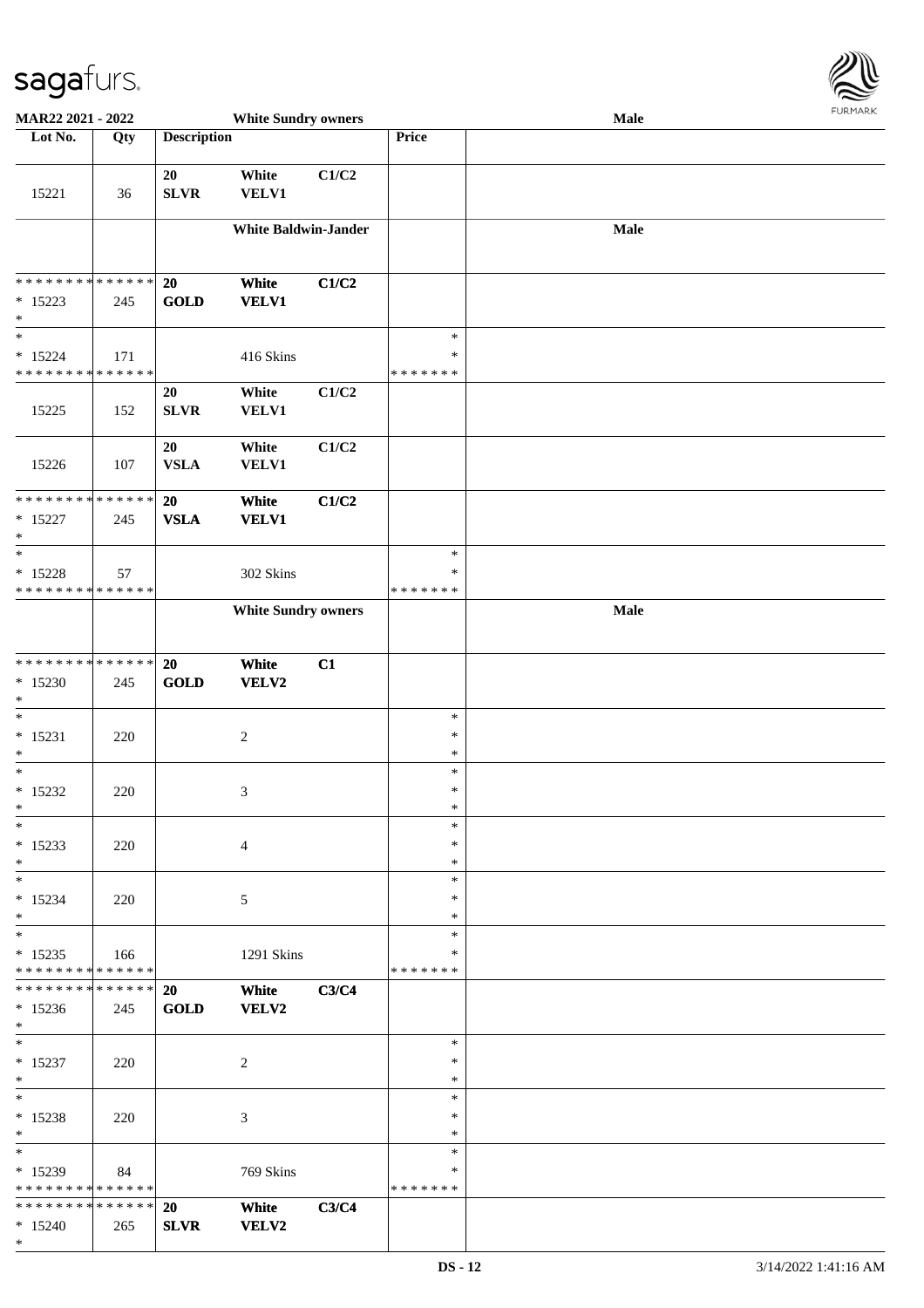

| MAR22 2021 - 2022                                           |             |                    | <b>White Sundry owners</b>    |                |                         | Male |  |
|-------------------------------------------------------------|-------------|--------------------|-------------------------------|----------------|-------------------------|------|--|
| Lot No.                                                     | Qty         | <b>Description</b> |                               |                | Price                   |      |  |
|                                                             |             |                    |                               |                |                         |      |  |
| $\ast$                                                      |             | 20                 | White                         | C3/C4          | $\ast$                  |      |  |
| $* 15241$                                                   | 121         | <b>SLVR</b>        | VELV2                         |                | $\ast$                  |      |  |
| * * * * * * * * * * * * * *                                 |             |                    |                               |                | * * * * * * *           |      |  |
|                                                             |             |                    | <b>White Sandy Bay</b>        |                |                         | Male |  |
|                                                             |             |                    |                               |                |                         |      |  |
| **************                                              |             | <b>20</b>          | White                         | C1             |                         |      |  |
| $* 15243$                                                   | 245         | <b>GOLD</b>        | VELV2                         |                |                         |      |  |
| $\ast$                                                      |             |                    |                               |                |                         |      |  |
| $\ast$                                                      |             |                    |                               |                | $\ast$                  |      |  |
| $* 15244$                                                   | 220         |                    | $\boldsymbol{2}$              |                | $\ast$                  |      |  |
| $\ast$                                                      |             |                    |                               |                | $\ast$                  |      |  |
| $\ast$                                                      |             |                    |                               |                | $\ast$                  |      |  |
| $* 15245$                                                   | 156         |                    | 621 Skins                     |                | $\ast$                  |      |  |
| * * * * * * * * * * * * * *<br>******** <mark>******</mark> |             |                    |                               |                | * * * * * * *           |      |  |
| $*15246$                                                    |             | 20<br><b>GOLD</b>  | White<br>VELV2                | C1/C2          |                         |      |  |
| $\ast$                                                      | 207         |                    |                               |                |                         |      |  |
| $\ast$                                                      |             |                    |                               |                | $\ast$                  |      |  |
| $* 15247$                                                   | 59          |                    | 266 Skins                     |                | ∗                       |      |  |
| * * * * * * * * * * * * * *                                 |             |                    |                               |                | * * * * * * *           |      |  |
| * * * * * * * * * * * * * *                                 |             | 20                 | White                         | C <sub>2</sub> |                         |      |  |
| $* 15248$                                                   | 245         | <b>GOLD</b>        | VELV2                         |                |                         |      |  |
| $\ast$                                                      |             |                    |                               |                |                         |      |  |
| $\ast$                                                      |             |                    |                               |                | $\ast$                  |      |  |
| $* 15249$<br>* * * * * * * * * * * * * *                    | 33          |                    | 278 Skins                     |                | $\ast$<br>* * * * * * * |      |  |
|                                                             |             | 20                 | White                         | C1/C2          |                         |      |  |
| 15250                                                       | 148         | <b>SLVR</b>        | VELV2                         |                |                         |      |  |
|                                                             |             |                    |                               |                |                         |      |  |
|                                                             |             | 20                 | White                         | C1/C2          |                         |      |  |
| 15251                                                       | 194         | <b>VSLA</b>        | VELV2                         |                |                         |      |  |
|                                                             |             |                    |                               |                |                         |      |  |
|                                                             |             | 20                 | White                         | C1/C2          |                         |      |  |
| 15252                                                       | 120         | ${\bf VSLA}$       | VELV2                         | <b>OPEN</b>    |                         |      |  |
|                                                             |             |                    | <b>White Walt Brown Group</b> |                |                         | Male |  |
|                                                             |             |                    |                               |                |                         |      |  |
|                                                             |             |                    |                               |                |                         |      |  |
| * * * * * * * * * * * * * * *                               |             | 20                 | White                         | C1             |                         |      |  |
| $* 15254$                                                   | 245         | <b>GOLD</b>        | VELV2                         |                |                         |      |  |
| $\ast$                                                      |             |                    |                               |                |                         |      |  |
| $\ast$                                                      |             |                    |                               |                | $\ast$                  |      |  |
| $* 15255$<br>$\ast$                                         | 220         |                    | $\overline{c}$                |                | $\ast$<br>$\ast$        |      |  |
| $\ast$                                                      |             |                    |                               |                | $\ast$                  |      |  |
| $* 15256$                                                   | 220         |                    | 3                             |                | ∗                       |      |  |
| $\ast$                                                      |             |                    |                               |                | $\ast$                  |      |  |
| $\ast$                                                      |             |                    |                               |                | $\ast$                  |      |  |
| $* 15257$                                                   | 220         |                    | $\overline{4}$                |                | $\ast$                  |      |  |
| $\ast$                                                      |             |                    |                               |                | $\ast$                  |      |  |
| $\ast$                                                      |             |                    |                               |                | $\ast$                  |      |  |
| $* 15258$                                                   | 195         |                    | 1100 Skins                    |                | *                       |      |  |
| * * * * * * * * * * * * * *<br>* * * * * * * *              |             |                    |                               |                | * * * * * * *           |      |  |
|                                                             | * * * * * * | 20                 | White                         | C1/C2          |                         |      |  |
| * 15259<br>$\ast$                                           | 245         | <b>GOLD</b>        | VELV2                         |                |                         |      |  |
| $\ast$                                                      |             |                    |                               |                | $\ast$                  |      |  |
| $*15260$                                                    | 220         |                    | 2                             |                | $\ast$                  |      |  |
| $\ast$                                                      |             |                    |                               |                | $\ast$                  |      |  |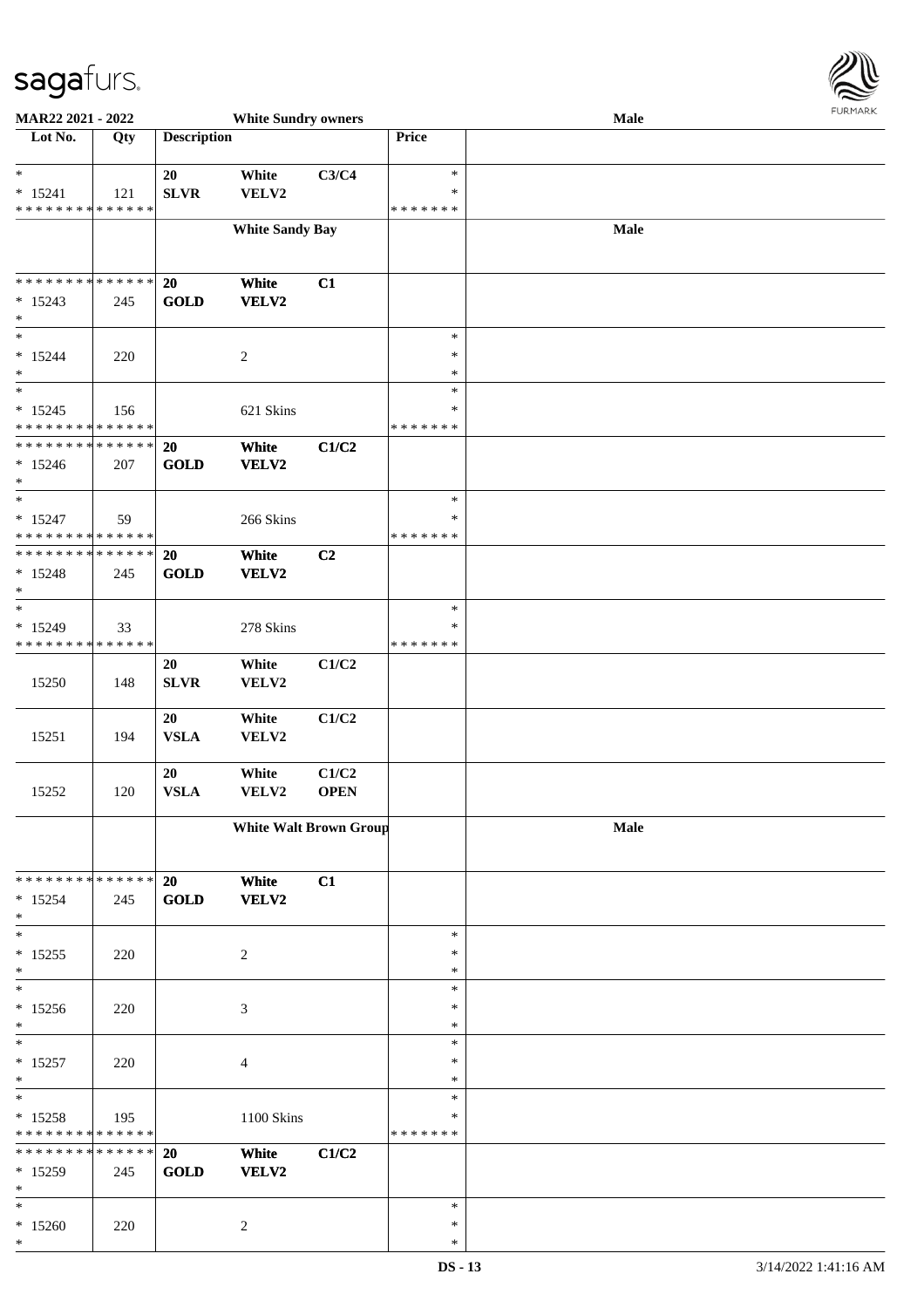

| MAR22 2021 - 2022                          |        |                                | <b>White Walt Brown Group</b> |       |                    | Male | <b>FUNITANN</b> |
|--------------------------------------------|--------|--------------------------------|-------------------------------|-------|--------------------|------|-----------------|
| Lot No.                                    | Qty    | <b>Description</b>             |                               |       | Price              |      |                 |
|                                            |        |                                |                               |       |                    |      |                 |
| $*$                                        |        | 20                             | White                         | C1/C2 | $\ast$             |      |                 |
| $* 15261$                                  | 166    | <b>GOLD</b>                    | VELV2                         |       | $\ast$             |      |                 |
| $\ast$                                     |        |                                |                               |       | $\ast$             |      |                 |
| $*$                                        |        |                                |                               |       | $\ast$             |      |                 |
| $* 15262$                                  | 144    |                                | 775 Skins                     |       | $\ast$             |      |                 |
| * * * * * * * * * * * * * *                |        |                                |                               |       | * * * * * * *      |      |                 |
| * * * * * * * * * * * * * * *              |        | 20                             | White                         | C2    |                    |      |                 |
| $*15263$                                   | 245    | <b>GOLD</b>                    | VELV2                         |       |                    |      |                 |
| $*$<br>$*$                                 |        |                                |                               |       |                    |      |                 |
|                                            |        |                                |                               |       | $\ast$             |      |                 |
| $* 15264$<br>* * * * * * * * * * * * * *   | 153    |                                | 398 Skins                     |       | *<br>* * * * * * * |      |                 |
|                                            |        |                                |                               |       |                    |      |                 |
|                                            |        | 20                             | White                         | C1/C2 |                    |      |                 |
| 15265                                      | 131    | <b>SLVR</b>                    | VELV2                         |       |                    |      |                 |
| * * * * * * * * <mark>* * * * * * *</mark> |        | 20                             | White                         | C1/C2 |                    |      |                 |
| $*15266$                                   | 245    | <b>VSLA</b>                    | <b>VELV2</b>                  |       |                    |      |                 |
| $\ast$                                     |        |                                |                               |       |                    |      |                 |
| $*$                                        |        |                                |                               |       | $\ast$             |      |                 |
| $*15267$                                   | 88     |                                | 333 Skins                     |       | $\ast$             |      |                 |
| * * * * * * * * * * * * * *                |        |                                |                               |       | * * * * * * *      |      |                 |
|                                            |        |                                | <b>White Sundry owners</b>    |       |                    | Male |                 |
|                                            |        |                                |                               |       |                    |      |                 |
|                                            |        |                                |                               |       |                    |      |                 |
|                                            |        | 20                             | White                         | C3/C4 |                    |      |                 |
| 15269                                      | 112    | <b>GOLD</b>                    | VELV3                         |       |                    |      |                 |
|                                            |        |                                |                               |       |                    |      |                 |
|                                            |        |                                | <b>White Sandy Bay</b>        |       |                    | Male |                 |
|                                            |        |                                |                               |       |                    |      |                 |
|                                            |        |                                |                               |       |                    |      |                 |
|                                            |        | 20                             | White                         | C1/C2 |                    |      |                 |
| 15271                                      | 191    | <b>GOLD</b>                    | VELV3                         |       |                    |      |                 |
|                                            |        |                                | <b>White Deep North</b>       |       |                    | Male |                 |
|                                            |        |                                |                               |       |                    |      |                 |
|                                            |        |                                |                               |       |                    |      |                 |
|                                            |        | $\bf{0}$                       | White                         | C1/C2 |                    |      |                 |
| 15273                                      | 112    | $\operatorname{\mathbf{GOLD}}$ |                               |       |                    |      |                 |
|                                            |        |                                |                               |       |                    |      |                 |
|                                            |        | $\mathbf{0}$                   | White                         | C1/C2 |                    |      |                 |
| 15274                                      | 54     | ${\bf VSLA}$                   |                               |       |                    |      |                 |
|                                            |        |                                |                               |       |                    |      |                 |
|                                            |        | $\mathbf{0}$                   | White                         | C3/C4 |                    |      |                 |
| 15275                                      | 30     | ${\bf VSLA}$                   |                               |       |                    |      |                 |
|                                            |        |                                |                               |       |                    |      |                 |
|                                            |        |                                | <b>White Sundry owners</b>    |       |                    | Male |                 |
|                                            |        |                                |                               |       |                    |      |                 |
|                                            |        | $\bf{0}$                       | White                         | C1/C2 |                    |      |                 |
| 15277                                      | $82\,$ | <b>GOLD</b>                    | <b>VELV1</b>                  |       |                    |      |                 |
|                                            |        |                                |                               |       |                    |      |                 |
|                                            |        | $\mathbf{0}$                   | White                         | C3/C4 |                    |      |                 |
| 15278                                      | 231    | <b>GOLD</b>                    | <b>VELV1</b>                  |       |                    |      |                 |
|                                            |        |                                |                               |       |                    |      |                 |
|                                            |        | $\mathbf{0}$                   | White                         | C3/C4 |                    |      |                 |
| 15279                                      | 105    | <b>SLVR</b>                    | <b>VELV1</b>                  |       |                    |      |                 |
|                                            |        |                                |                               |       |                    |      |                 |
|                                            |        | $\mathbf{0}$                   | White                         | C3/C4 |                    |      |                 |
| 15280                                      | 101    | ${\bf VSLA}$                   | <b>VELV1</b>                  |       |                    |      |                 |
|                                            |        |                                |                               |       |                    |      |                 |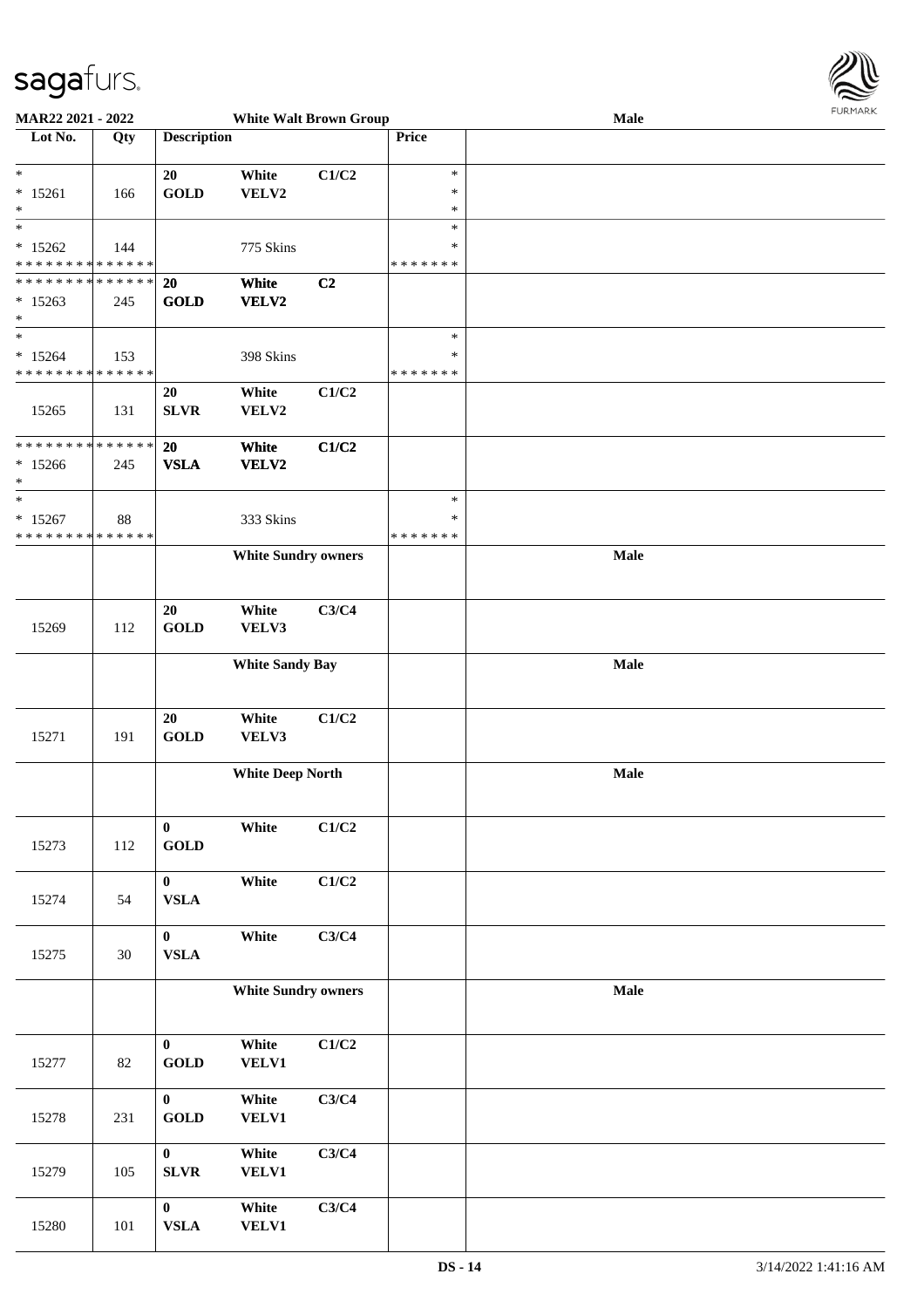

| MAR22 2021 - 2022 |     |                                  | <b>White Baldwin-Jander</b> |                               |       | Male | <b>FUNITANN</b> |
|-------------------|-----|----------------------------------|-----------------------------|-------------------------------|-------|------|-----------------|
| Lot No.           | Qty | <b>Description</b>               |                             |                               | Price |      |                 |
| 15281             | 64  | $\pmb{0}$<br><b>GOLD</b>         | White<br>VELV1              | C1/C2                         |       |      |                 |
| 15282             | 68  | $\boldsymbol{0}$<br><b>VSLA</b>  | White<br>VELV1              | C1/C2                         |       |      |                 |
|                   |     |                                  | <b>White Sundry owners</b>  |                               |       | Male |                 |
| 15284             | 231 | $\pmb{0}$<br><b>GOLD</b>         | White<br>VELV2              | C3/C4                         |       |      |                 |
|                   |     |                                  | <b>White Sandy Bay</b>      |                               |       | Male |                 |
| 15286             | 165 | $\bf{0}$<br><b>GOLD</b>          | White<br>VELV2              | C1/C2                         |       |      |                 |
| 15287             | 173 | $\boldsymbol{0}$<br>${\bf SLVR}$ | White<br>VELV2              | C1/C2                         |       |      |                 |
| 15288             | 119 | $\bf{0}$<br><b>VSLA</b>          | White<br>VELV2              | C1/C2                         |       |      |                 |
| 15289             | 57  | $\bf{0}$<br>${\bf VSLA}$         | White<br>VELV2              | C1/C2<br><b>OPEN</b>          |       |      |                 |
|                   |     |                                  |                             | <b>White Walt Brown Group</b> |       | Male |                 |
| 15291             | 201 | $\pmb{0}$<br>GOLD                | White<br>VELV2              | C1/C2                         |       |      |                 |
|                   |     |                                  | <b>White Sundry owners</b>  |                               |       | Male |                 |
| 15293             | 151 | $\mathbf{1}$<br><b>VSLA</b>      | White                       | C1/C2                         |       |      |                 |
|                   |     |                                  | <b>White Deep North</b>     |                               |       | Male |                 |
| 15295             | 67  | $\mathbf{1}$<br><b>VSLA</b>      | White                       | C1/C2                         |       |      |                 |
|                   |     |                                  | <b>White Baldwin-Jander</b> |                               |       | Male |                 |
| 15297             | 118 | $\mathbf{1}$<br>${\bf SLVR}$     | White<br>VELV1              | C1/C2                         |       |      |                 |
| 15298             | 78  | $\mathbf{1}$<br><b>VSLA</b>      | White<br>VELV1              | C1/C2                         |       |      |                 |
|                   |     |                                  | <b>White Sandy Bay</b>      |                               |       | Male |                 |
| 15300             | 64  | 0/1<br>${\bf SLVR}$              | White<br>VELV2              | C1/C2                         |       |      |                 |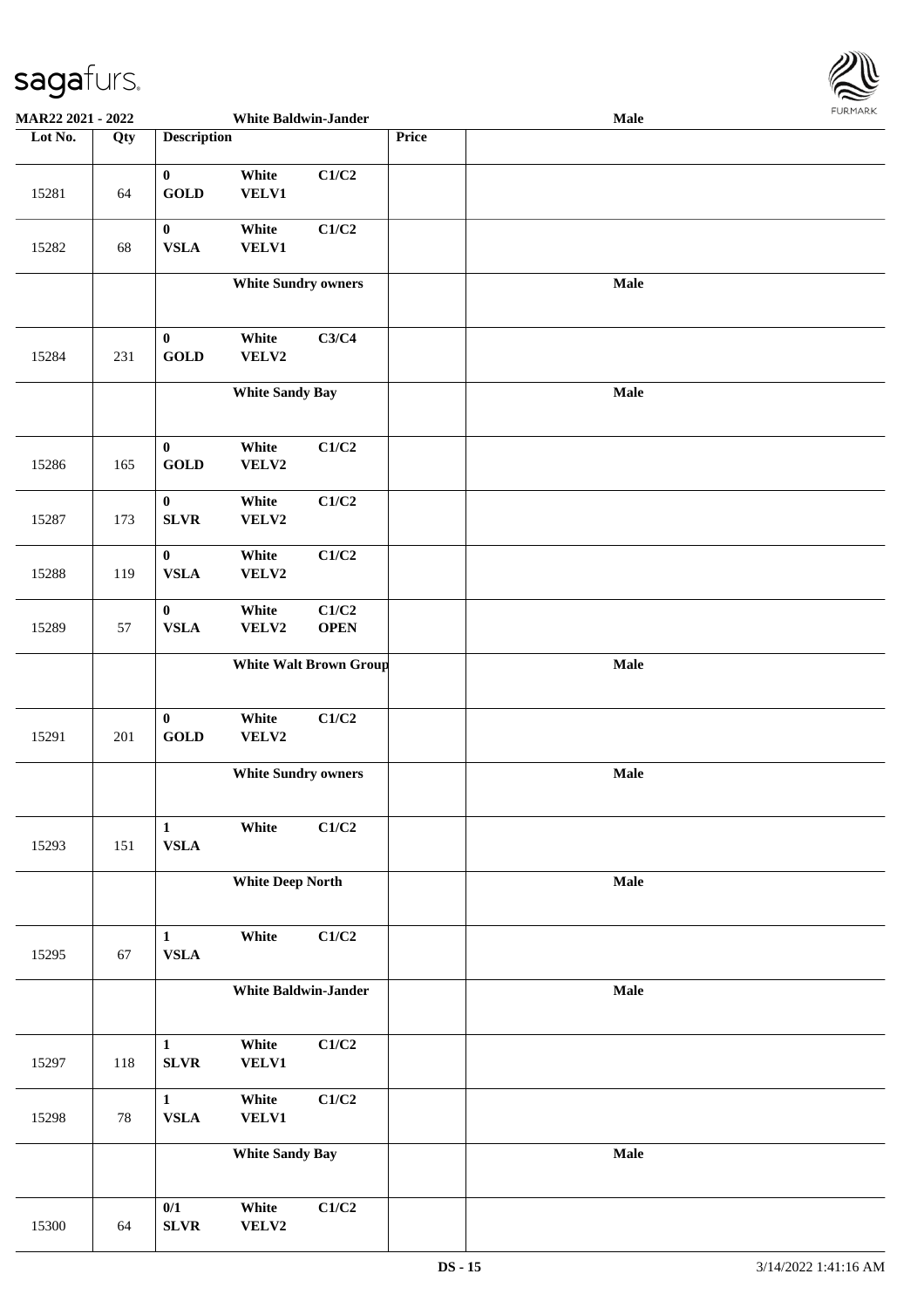

| MAR22 2021 - 2022                                  |        |                                       | <b>White Sundry owners</b>  |                               |                                   | Female                                      |  |
|----------------------------------------------------|--------|---------------------------------------|-----------------------------|-------------------------------|-----------------------------------|---------------------------------------------|--|
| Lot No.                                            | Qty    | <b>Description</b>                    |                             |                               | Price                             |                                             |  |
| 25001                                              | $70\,$ | 20<br>SLVR                            | White<br>VELV2              | C1/C2                         |                                   |                                             |  |
|                                                    |        |                                       | <b>White Sandy Bay</b>      |                               |                                   | Female                                      |  |
| 25003                                              | 79     | 20<br><b>GOLD</b>                     | White<br>VELV2              | C1/C2                         |                                   |                                             |  |
|                                                    |        |                                       |                             | <b>White Walt Brown Group</b> |                                   | Female                                      |  |
| 25005                                              | 154    | 20<br><b>GOLD</b>                     | White<br>VELV2              | C1/C2                         |                                   |                                             |  |
| * * * * * * * * * * * * * *<br>$* 25006$<br>$\ast$ | 157    | 20<br><b>GOLD</b>                     | White<br><b>VELV2</b>       | C1/C2                         |                                   |                                             |  |
| $\ast$<br>* 25007<br>* * * * * * * * * * * * * *   | 64     |                                       | 221 Skins                   |                               | $\ast$<br>$\ast$<br>* * * * * * * |                                             |  |
| 25008                                              | 66     | 20<br><b>SLVR</b>                     | White<br>VELV2              | C1/C2                         |                                   |                                             |  |
| 25009                                              | 60     | 20<br><b>VSLA</b>                     | White<br>VELV2              | C1/C2                         |                                   |                                             |  |
|                                                    |        |                                       | <b>White Sandy Bay</b>      |                               |                                   | Female                                      |  |
| 25011                                              | $80\,$ | 20<br><b>GOLD</b>                     | White<br>VELV3              | C1/C2                         |                                   |                                             |  |
|                                                    |        |                                       | <b>White Deep North</b>     |                               |                                   | Female                                      |  |
| 25013                                              | 171    | $\mathbf{0}$<br>$\operatorname{GOLD}$ | White                       | C1/C2                         |                                   |                                             |  |
| 25014                                              | $80\,$ | $\bf{0}$<br>${\bf VSLA}$              | White                       | C1/C2                         |                                   |                                             |  |
|                                                    |        |                                       | <b>White Baldwin-Jander</b> |                               |                                   | $\ensuremath{\textnormal{\textbf{Female}}}$ |  |
| 25016                                              | 423    | $\bf{0}$<br>$\operatorname{GOLD}$     | White<br>VELV1              | C1/C2                         |                                   |                                             |  |
| 25017                                              | 147    | $\bf{0}$<br>SLVR                      | White<br><b>VELV1</b>       | C1/C2                         |                                   |                                             |  |
| 25018                                              | 148    | $\bf{0}$<br>${\bf VSLA}$              | White<br>VELV1              | C1/C2                         |                                   |                                             |  |
|                                                    |        |                                       | <b>White Sundry owners</b>  |                               |                                   | $\ensuremath{\textnormal{\textbf{Female}}}$ |  |
| 25020                                              | 14     | $\boldsymbol{0}$<br>SLVR              | White<br>VELV2              | C1/C2                         |                                   |                                             |  |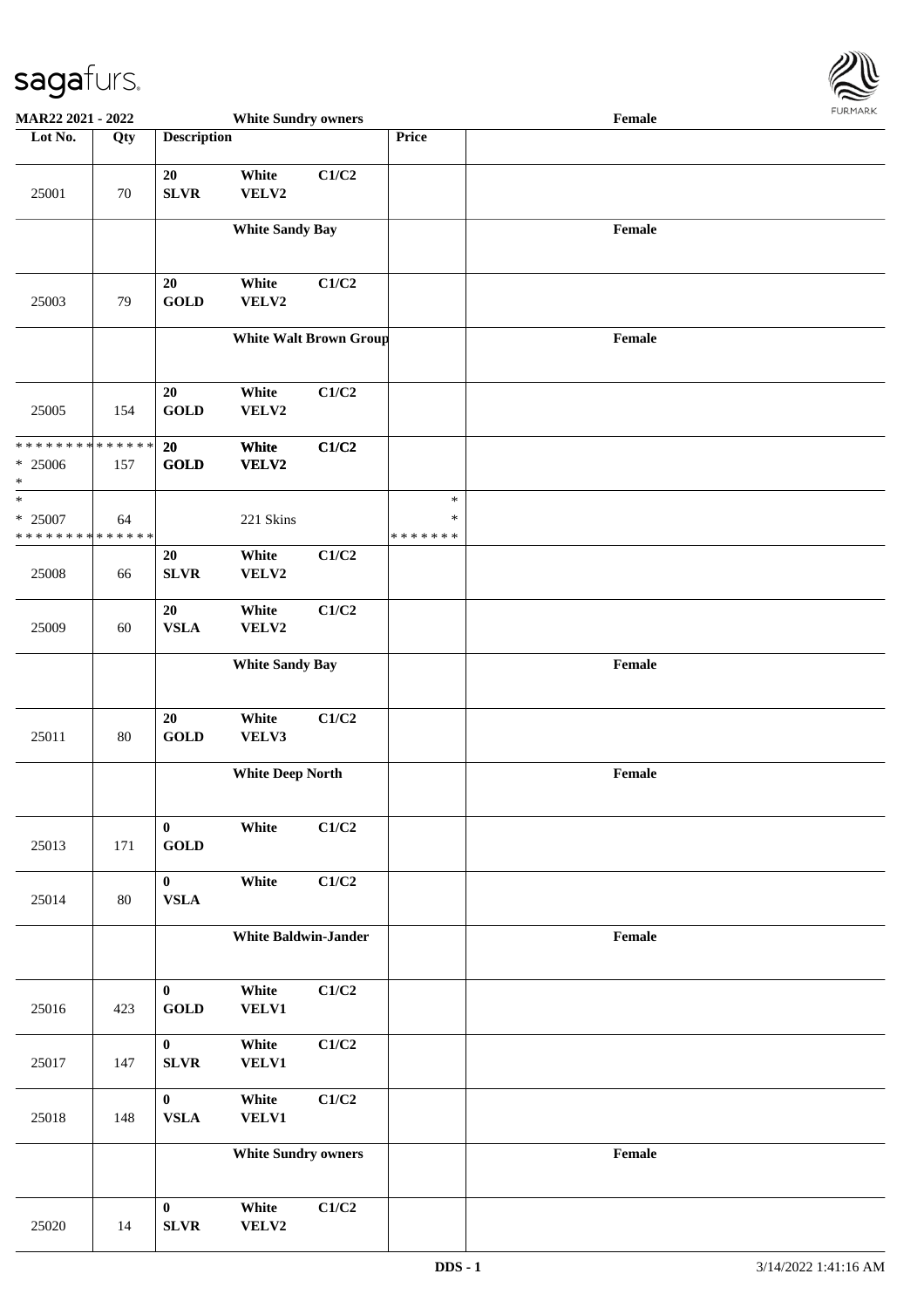| MAR22 2021 - 2022                       |     |                    | <b>White Sandy Bay</b>        |                |               | Female | $1 \times 1 \times 1 \times 1$ |
|-----------------------------------------|-----|--------------------|-------------------------------|----------------|---------------|--------|--------------------------------|
| Lot No.                                 | Qty | <b>Description</b> |                               |                | Price         |        |                                |
|                                         |     |                    |                               |                |               |        |                                |
| * * * * * * * * * * * * * *             |     | $\mathbf 0$        | White                         | C1             |               |        |                                |
| $* 25021$                               | 425 | <b>GOLD</b>        | VELV2                         |                |               |        |                                |
| $\ast$                                  |     |                    |                               |                |               |        |                                |
| $\ast$                                  |     |                    |                               |                | $\ast$        |        |                                |
| * 25022                                 | 288 |                    | 713 Skins                     |                | $\ast$        |        |                                |
| * * * * * * * * * * * * * *             |     |                    |                               |                | * * * * * * * |        |                                |
| * * * * * * * * * * * * * * *           |     | $\mathbf{0}$       | White                         | C1/C2          |               |        |                                |
| $* 25023$                               | 425 | <b>GOLD</b>        | VELV2                         |                |               |        |                                |
| $\ast$<br>$\overline{\phantom{a}^*}$    |     |                    |                               |                | $\ast$        |        |                                |
|                                         |     |                    |                               |                | $\ast$        |        |                                |
| * 25024<br>$\ast$                       | 400 |                    | $\sqrt{2}$                    |                | $\ast$        |        |                                |
| $\overline{\phantom{a}}$                |     |                    |                               |                | $\ast$        |        |                                |
|                                         |     |                    |                               |                | $\ast$        |        |                                |
| $* 25025$<br>$\ast$                     | 286 |                    | $\ensuremath{\mathfrak{Z}}$   |                | $\ast$        |        |                                |
| $\overline{\phantom{a}}$                |     |                    |                               |                | $\ast$        |        |                                |
| $* 25026$                               | 212 |                    |                               |                | $\ast$        |        |                                |
| * * * * * * * * * * * * * *             |     |                    | 1323 Skins                    |                | * * * * * * * |        |                                |
|                                         |     | $\bf{0}$           | White                         | C <sub>2</sub> |               |        |                                |
| 25027                                   | 352 | <b>GOLD</b>        | VELV2                         |                |               |        |                                |
|                                         |     |                    |                               |                |               |        |                                |
|                                         |     | $\bf{0}$           | White                         | C1/C2          |               |        |                                |
| 25028                                   | 254 | <b>SLVR</b>        | VELV2                         |                |               |        |                                |
|                                         |     |                    |                               |                |               |        |                                |
|                                         |     | $\bf{0}$           | White                         | C1/C2          |               |        |                                |
| 25029                                   | 320 | <b>VSLA</b>        | VELV2                         |                |               |        |                                |
|                                         |     |                    |                               |                |               |        |                                |
|                                         |     | $\bf{0}$           | White                         | C1/C2          |               |        |                                |
| 25030                                   | 84  | <b>VSLA</b>        | VELV2                         | <b>OPEN</b>    |               |        |                                |
|                                         |     |                    |                               |                |               |        |                                |
|                                         |     |                    | <b>White Walt Brown Group</b> |                |               | Female |                                |
|                                         |     |                    |                               |                |               |        |                                |
|                                         |     |                    |                               |                |               |        |                                |
| **************                          |     | $\mathbf 0$        | White                         | C1             |               |        |                                |
| * 25032                                 | 425 | <b>GOLD</b>        | VELV2                         |                |               |        |                                |
| $*$                                     |     |                    |                               |                |               |        |                                |
| $\ast$                                  |     |                    |                               |                | $\ast$        |        |                                |
| $* 25033$                               | 400 |                    | $\overline{c}$                |                | $\ast$        |        |                                |
| $\ast$                                  |     |                    |                               |                | $\ast$        |        |                                |
| $\ast$                                  |     |                    |                               |                | $\ast$        |        |                                |
| $* 25034$                               | 342 |                    | 1167 Skins                    |                | ∗             |        |                                |
| * * * * * * * * * * * * * *             |     |                    |                               |                | * * * * * * * |        |                                |
| ******** <mark>******</mark>            |     | $\mathbf{0}$       | White                         | C1             |               |        |                                |
| $*25035$                                | 425 | <b>GOLD</b>        | VELV2                         |                |               |        |                                |
| $\ast$                                  |     |                    |                               |                |               |        |                                |
| $\ast$                                  |     |                    |                               |                | $\ast$        |        |                                |
| $* 25036$                               | 400 |                    | 2                             |                | ∗             |        |                                |
| $\ast$                                  |     |                    |                               |                | $\ast$        |        |                                |
| $\ast$                                  |     |                    |                               |                | $\ast$        |        |                                |
| $* 25037$                               | 358 |                    | $\mathfrak{Z}$                |                | ∗             |        |                                |
| $\ast$<br>$\ast$                        |     |                    |                               |                | $\ast$        |        |                                |
|                                         |     |                    |                               |                | $\ast$        |        |                                |
| $*25038$<br>**************              | 191 |                    | 1374 Skins                    |                | $\ast$        |        |                                |
| **************                          |     |                    |                               |                | * * * * * * * |        |                                |
|                                         |     | $\mathbf{0}$       | White                         | C <sub>2</sub> |               |        |                                |
| $*$ 25039                               | 425 | <b>GOLD</b>        | <b>VELV2</b>                  |                |               |        |                                |
| $\ast$<br>$\ast$                        |     |                    |                               |                | $\ast$        |        |                                |
|                                         |     |                    |                               |                | ∗             |        |                                |
| $*25040$<br>* * * * * * * * * * * * * * | 130 |                    | 555 Skins                     |                | * * * * * * * |        |                                |
|                                         |     |                    |                               |                |               |        |                                |

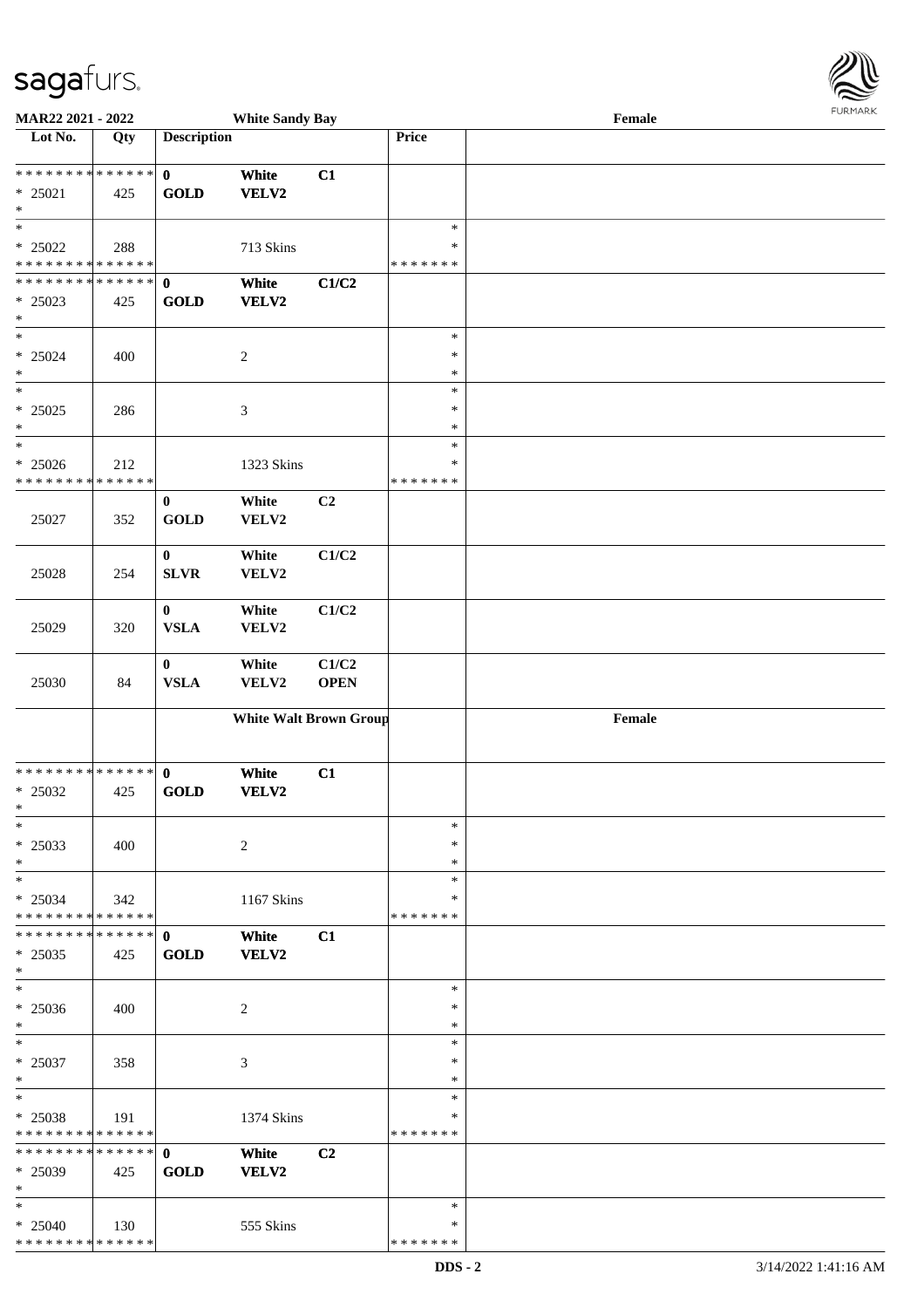

| MAR22 2021 - 2022                          |     |                    | <b>White Walt Brown Group</b> |                |               | Female                                      | $1 \times 1 \times 1 \times 1 \times 1 \times$ |
|--------------------------------------------|-----|--------------------|-------------------------------|----------------|---------------|---------------------------------------------|------------------------------------------------|
| Lot No.                                    | Qty | <b>Description</b> |                               |                | Price         |                                             |                                                |
|                                            |     |                    |                               |                |               |                                             |                                                |
| **************                             |     | $\mathbf{0}$       | White                         | C <sub>2</sub> |               |                                             |                                                |
| $* 25041$                                  | 235 | <b>GOLD</b>        | VELV2                         |                |               |                                             |                                                |
| $\ast$                                     |     |                    |                               |                |               |                                             |                                                |
| $\ast$                                     |     |                    |                               |                | $\ast$        |                                             |                                                |
| $* 25042$                                  | 54  |                    | 289 Skins                     |                | $\ast$        |                                             |                                                |
| * * * * * * * * * * * * * * *              |     |                    |                               |                | * * * * * * * |                                             |                                                |
|                                            |     | $\mathbf{0}$       | White                         | C1/C2          |               |                                             |                                                |
|                                            |     | <b>SLVR</b>        | VELV2                         |                |               |                                             |                                                |
| 25043                                      | 375 |                    |                               |                |               |                                             |                                                |
| * * * * * * * * * * * * * * *              |     |                    |                               |                |               |                                             |                                                |
|                                            |     | $\mathbf{0}$       | White                         | C1/C2          |               |                                             |                                                |
| $* 25044$                                  | 168 | <b>SLVR</b>        | VELV2                         |                |               |                                             |                                                |
| $\ast$                                     |     |                    |                               |                |               |                                             |                                                |
| $\ast$                                     |     |                    |                               |                | $\ast$        |                                             |                                                |
| $* 25045$                                  | 101 |                    | 269 Skins                     |                | $\ast$        |                                             |                                                |
| * * * * * * * * <mark>* * * * * *</mark>   |     |                    |                               |                | * * * * * * * |                                             |                                                |
| * * * * * * * * * * * * * * *              |     | $\mathbf{0}$       | White                         | C1/C2          |               |                                             |                                                |
| $* 25046$                                  | 425 | <b>VSLA</b>        | <b>VELV2</b>                  |                |               |                                             |                                                |
| $\ast$                                     |     |                    |                               |                |               |                                             |                                                |
| $\ast$                                     |     |                    |                               |                | $\ast$        |                                             |                                                |
| $* 25047$                                  | 39  |                    | 464 Skins                     |                | $\ast$        |                                             |                                                |
| * * * * * * * * * * * * * *                |     |                    |                               |                | *******       |                                             |                                                |
|                                            |     |                    | <b>White Sundry owners</b>    |                |               | Female                                      |                                                |
|                                            |     |                    |                               |                |               |                                             |                                                |
|                                            |     |                    |                               |                |               |                                             |                                                |
| * * * * * * * * <mark>* * * * * * *</mark> |     | $\mathbf{0}$       | White                         | C1             |               |                                             |                                                |
|                                            |     |                    |                               |                |               |                                             |                                                |
| $* 25049$<br>$\ast$                        | 420 | <b>GOLD</b>        | VELV3                         |                |               |                                             |                                                |
| $\ast$                                     |     |                    |                               |                |               |                                             |                                                |
|                                            |     |                    |                               |                | $\ast$        |                                             |                                                |
| $* 25050$                                  | 170 |                    | 590 Skins                     |                | $\ast$        |                                             |                                                |
| * * * * * * * * * * * * * *                |     |                    |                               |                | * * * * * * * |                                             |                                                |
|                                            |     |                    | <b>White Sandy Bay</b>        |                |               | Female                                      |                                                |
|                                            |     |                    |                               |                |               |                                             |                                                |
|                                            |     |                    |                               |                |               |                                             |                                                |
|                                            |     | $\bf{0}$           | White                         | C1/C2          |               |                                             |                                                |
| 25052                                      | 235 | <b>GOLD</b>        | VELV3                         |                |               |                                             |                                                |
|                                            |     |                    |                               |                |               |                                             |                                                |
|                                            |     |                    | <b>White Deep North</b>       |                |               | Female                                      |                                                |
|                                            |     |                    |                               |                |               |                                             |                                                |
|                                            |     |                    |                               |                |               |                                             |                                                |
|                                            |     | $\mathbf{1}$       | White                         | C1/C2          |               |                                             |                                                |
| 25054                                      | 484 | <b>GOLD</b>        |                               |                |               |                                             |                                                |
|                                            |     |                    |                               |                |               |                                             |                                                |
|                                            |     | $\mathbf{1}$       | White                         | C1/C2          |               |                                             |                                                |
| 25055                                      | 136 | ${\bf VSLA}$       |                               |                |               |                                             |                                                |
|                                            |     |                    |                               |                |               |                                             |                                                |
|                                            |     |                    | <b>White Sundry owners</b>    |                |               | $\ensuremath{\textnormal{\textbf{Female}}}$ |                                                |
|                                            |     |                    |                               |                |               |                                             |                                                |
|                                            |     |                    |                               |                |               |                                             |                                                |
|                                            |     |                    |                               |                |               |                                             |                                                |
|                                            |     | $\mathbf{1}$       | White                         | C1             |               |                                             |                                                |
| 25057                                      | 200 | <b>GOLD</b>        | <b>VELV1</b>                  |                |               |                                             |                                                |
|                                            |     |                    |                               |                |               |                                             |                                                |
|                                            |     |                    | <b>White Baldwin-Jander</b>   |                |               | $\ensuremath{\textnormal{\textbf{Female}}}$ |                                                |
|                                            |     |                    |                               |                |               |                                             |                                                |
|                                            |     |                    |                               |                |               |                                             |                                                |
| * * * * * * * * * * * * * * <mark>*</mark> |     | $\mathbf{1}$       | White                         | C1/C2          |               |                                             |                                                |
| * 25059                                    | 465 | <b>GOLD</b>        | <b>VELV1</b>                  |                |               |                                             |                                                |
| *                                          |     |                    |                               |                |               |                                             |                                                |
| *                                          |     |                    |                               |                | $\ast$        |                                             |                                                |
| $* 25060$                                  | 440 |                    | $\sqrt{2}$                    |                | $\ast$        |                                             |                                                |
| *                                          |     |                    |                               |                | $\ast$        |                                             |                                                |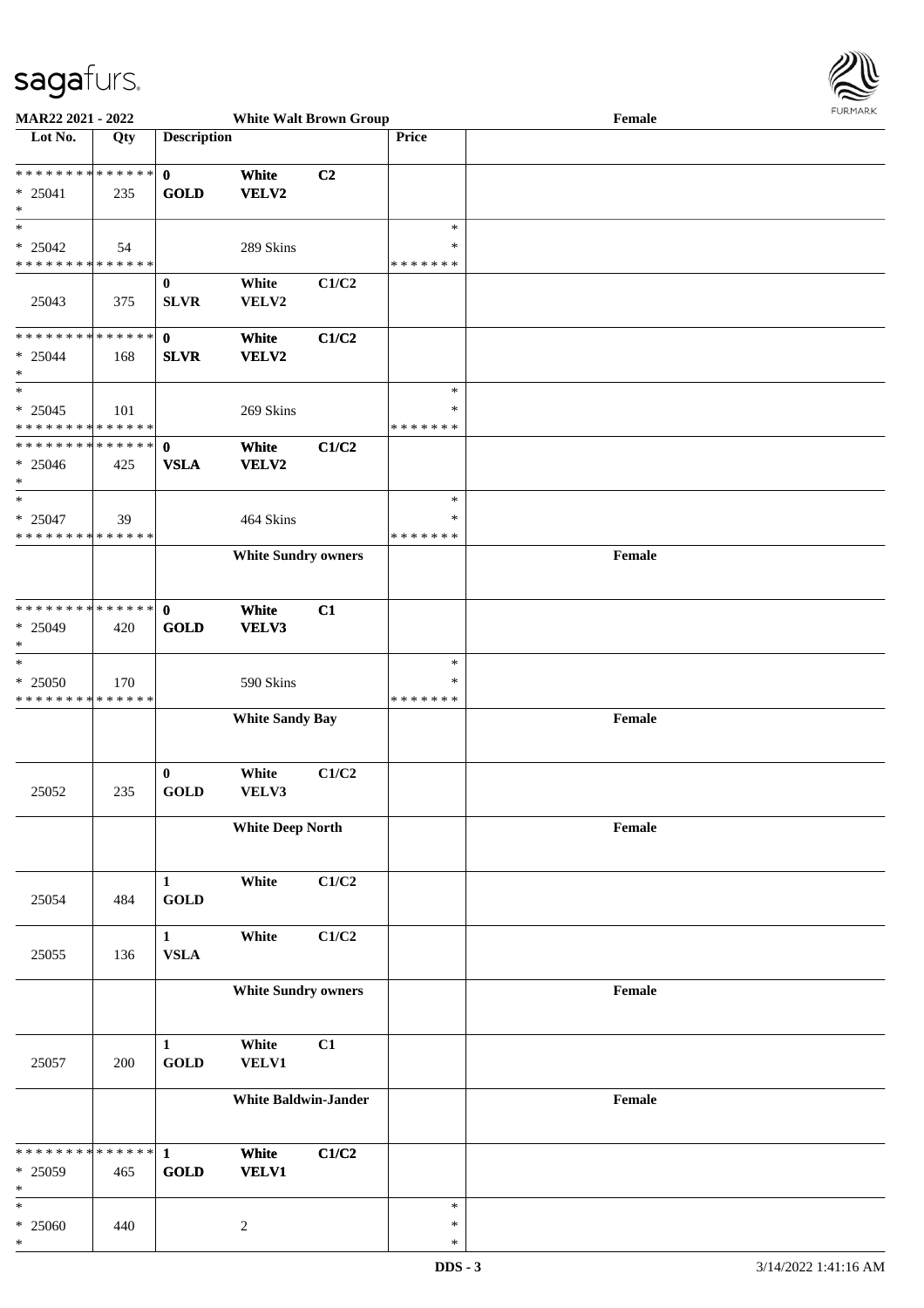

| MAR22 2021 - 2022             |     |                    | <b>White Baldwin-Jander</b> |       |               | Female |
|-------------------------------|-----|--------------------|-----------------------------|-------|---------------|--------|
| Lot No.                       | Qty | <b>Description</b> |                             |       | Price         |        |
|                               |     |                    |                             |       |               |        |
| $\ast$                        |     | $\mathbf{1}$       | White                       | C1/C2 | $\ast$        |        |
| * 25061                       | 459 | <b>GOLD</b>        | VELV1                       |       | $\ast$        |        |
| * * * * * * * * * * * * * *   |     |                    |                             |       | * * * * * * * |        |
| * * * * * * * * * * * * * *   |     | $\mathbf{1}$       | White                       | C2    |               |        |
| $* 25062$                     | 349 | <b>GOLD</b>        | <b>VELV1</b>                |       |               |        |
| $\ast$                        |     |                    |                             |       |               |        |
| $\overline{\phantom{a}^*}$    |     |                    |                             |       |               |        |
|                               |     |                    |                             |       | $\ast$        |        |
| * 25063                       | 87  |                    | 436 Skins                   |       | $\ast$        |        |
| * * * * * * * * * * * * * *   |     |                    |                             |       | * * * * * * * |        |
|                               |     | 1                  | White                       | C1/C2 |               |        |
| 25064                         | 290 | SLVR               | <b>VELV1</b>                |       |               |        |
|                               |     |                    |                             |       |               |        |
|                               |     | $\mathbf{1}$       | White                       | C1/C2 |               |        |
| 25065                         | 352 | <b>VSLA</b>        | <b>VELV1</b>                |       |               |        |
|                               |     |                    |                             |       |               |        |
|                               |     |                    | <b>White Sundry owners</b>  |       |               | Female |
|                               |     |                    |                             |       |               |        |
|                               |     |                    |                             |       |               |        |
| **************                |     | $\mathbf{1}$       | White                       |       |               |        |
|                               |     |                    |                             | C1    |               |        |
| $* 25067$                     | 465 | <b>GOLD</b>        | VELV2                       |       |               |        |
| $\ast$                        |     |                    |                             |       |               |        |
| $\ast$                        |     |                    |                             |       | $\ast$        |        |
| * 25068                       | 440 |                    | $\boldsymbol{2}$            |       | $\ast$        |        |
| $\ast$                        |     |                    |                             |       | $\ast$        |        |
| $\ast$                        |     |                    |                             |       | $\ast$        |        |
| * 25069                       | 50  |                    | 955 Skins                   |       | $\ast$        |        |
| * * * * * * * * * * * * * *   |     |                    |                             |       | * * * * * * * |        |
|                               |     |                    | <b>White Sandy Bay</b>      |       |               | Female |
|                               |     |                    |                             |       |               |        |
|                               |     |                    |                             |       |               |        |
| * * * * * * * * * * * * * * * |     | $\mathbf{1}$       | White                       | C1    |               |        |
| * 25071                       | 465 | <b>GOLD</b>        | VELV2                       |       |               |        |
| $\ast$                        |     |                    |                             |       |               |        |
| $\ast$                        |     |                    |                             |       | $\ast$        |        |
| $* 25072$                     | 440 |                    |                             |       | $\ast$        |        |
| $\ast$                        |     |                    | $\overline{c}$              |       | $\ast$        |        |
|                               |     |                    |                             |       |               |        |
| $*$                           |     |                    |                             |       | $\ast$        |        |
| $* 25073$                     | 440 |                    | 3                           |       | $\ast$        |        |
| $\ast$                        |     |                    |                             |       | $\ast$        |        |
| $\ast$                        |     |                    |                             |       | $\ast$        |        |
| $* 25074$                     | 190 |                    | 1535 Skins                  |       | ∗             |        |
| * * * * * * * * * * * * * *   |     |                    |                             |       | * * * * * * * |        |
| * * * * * * * * * * * * * * * |     | 1                  | White                       | C2    |               |        |
| $* 25075$                     | 465 | <b>GOLD</b>        | VELV2                       |       |               |        |
| $\ast$                        |     |                    |                             |       |               |        |
| $\ast$                        |     |                    |                             |       | $\ast$        |        |
| $* 25076$                     | 440 |                    | 2                           |       | $\ast$        |        |
| $*$                           |     |                    |                             |       | $\ast$        |        |
| $\ast$                        |     |                    |                             |       | $\ast$        |        |
| $* 25077$                     | 55  |                    | 960 Skins                   |       | $\ast$        |        |
| * * * * * * * * * * * * * *   |     |                    |                             |       | *******       |        |
| * * * * * * * * * * * * * * * |     | $\mathbf{1}$       |                             |       |               |        |
|                               |     |                    | White                       | C1/C2 |               |        |
| * 25078                       | 485 | <b>SLVR</b>        | VELV2                       |       |               |        |
| $*$                           |     |                    |                             |       |               |        |
| $\ast$                        |     |                    |                             |       | $\ast$        |        |
| * 25079                       | 460 |                    | 2                           |       | $\ast$        |        |
| $\ast$                        |     |                    |                             |       | $\ast$        |        |
| $\ast$                        |     |                    |                             |       | $\ast$        |        |
| * 25080                       | 117 |                    | 1062 Skins                  |       | ∗             |        |
| * * * * * * * * * * * * * *   |     |                    |                             |       | * * * * * * * |        |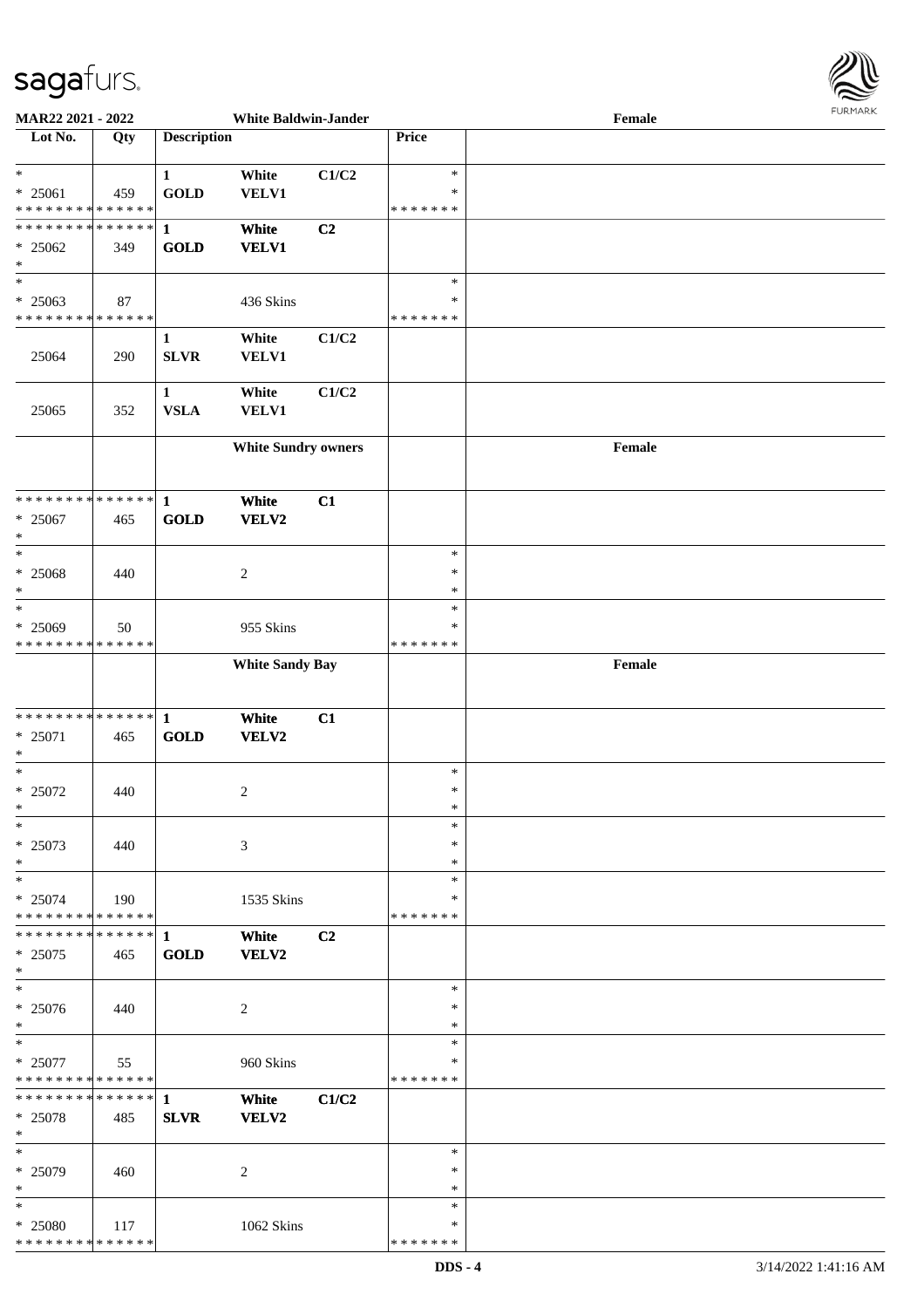

| MAR22 2021 - 2022                                   |     |                             | <b>White Sandy Bay</b>        |                      |                                   | Female |  |
|-----------------------------------------------------|-----|-----------------------------|-------------------------------|----------------------|-----------------------------------|--------|--|
| Lot No.                                             | Qty | <b>Description</b>          |                               |                      | Price                             |        |  |
| ******** <mark>******</mark><br>* 25081<br>$\ast$   | 465 | $\mathbf{1}$<br><b>VSLA</b> | White<br><b>VELV2</b>         | C1/C2                |                                   |        |  |
| $\ast$<br>* 25082<br>* * * * * * * * * * * * * *    | 280 |                             | 745 Skins                     |                      | $\ast$<br>∗<br>* * * * * * *      |        |  |
| 25083                                               | 101 | $\mathbf{1}$<br><b>VSLA</b> | White<br>VELV2                | C1/C2<br><b>OPEN</b> |                                   |        |  |
|                                                     |     |                             | <b>White Walt Brown Group</b> |                      |                                   | Female |  |
| ******** <mark>******</mark><br>$* 25085$<br>$\ast$ | 465 | $\mathbf{1}$<br><b>GOLD</b> | White<br><b>VELV2</b>         | C1                   |                                   |        |  |
| $\ast$<br>$* 25086$<br>$\ast$                       | 440 |                             | $\overline{c}$                |                      | $\ast$<br>$\ast$<br>$\ast$        |        |  |
| $\ast$<br>$* 25087$<br>$\ast$                       | 440 |                             | $\mathfrak{Z}$                |                      | $\ast$<br>$\ast$<br>$\ast$        |        |  |
| $\ast$<br>* 25088<br>$\ast$                         | 440 |                             | $\overline{4}$                |                      | $\ast$<br>$\ast$<br>$\ast$        |        |  |
| $\ast$<br>* 25089<br>$\ast$                         | 440 |                             | 5                             |                      | $\ast$<br>$\ast$<br>$\ast$        |        |  |
| $\ast$<br>* 25090<br>* * * * * * * * * * * * * *    | 466 |                             | 2691 Skins                    |                      | $\ast$<br>$\ast$<br>* * * * * * * |        |  |
| * * * * * * * * * * * * * * *<br>* 25091<br>$\ast$  | 440 | $\mathbf{1}$<br><b>GOLD</b> | White<br><b>VELV2</b>         | C1                   |                                   |        |  |
| $\ast$<br>$* 25092$<br>$*$                          | 440 |                             | $\overline{2}$                |                      | $\ast$<br>$\ast$<br>$\ast$        |        |  |
| $\ast$<br>* 25093<br>$\ast$                         | 305 |                             | 3                             |                      | $\ast$<br>$\ast$<br>$\ast$        |        |  |
| $\ast$<br>$* 25094$<br>* * * * * * * * * * * * * *  | 190 |                             | 1375 Skins                    |                      | $\ast$<br>∗<br>* * * * * * *      |        |  |
| * * * * * * * * * * * * * * *<br>* 25095<br>$*$     | 465 | 1<br><b>GOLD</b>            | White<br>VELV2                | C <sub>2</sub>       |                                   |        |  |
| $\overline{\phantom{1}}$<br>$* 25096$<br>$*$        | 440 |                             | 2                             |                      | $\ast$<br>∗<br>$\ast$             |        |  |
| $*$<br>$* 25097$<br>* * * * * * * * * * * * * *     | 218 |                             | 1123 Skins                    |                      | $\ast$<br>$\ast$<br>* * * * * * * |        |  |
| ******** <mark>******</mark><br>* 25098<br>$*$      | 465 | $\mathbf{1}$<br><b>GOLD</b> | White<br>VELV2                | C <sub>2</sub>       |                                   |        |  |
| $*$<br>* 25099<br>$\ast$                            | 222 |                             | 2                             |                      | $\ast$<br>∗<br>$\ast$             |        |  |
| $\ast$<br>$* 25100$<br>* * * * * * * * * * * * * *  | 150 |                             | 837 Skins                     |                      | $\ast$<br>∗<br>* * * * * * *      |        |  |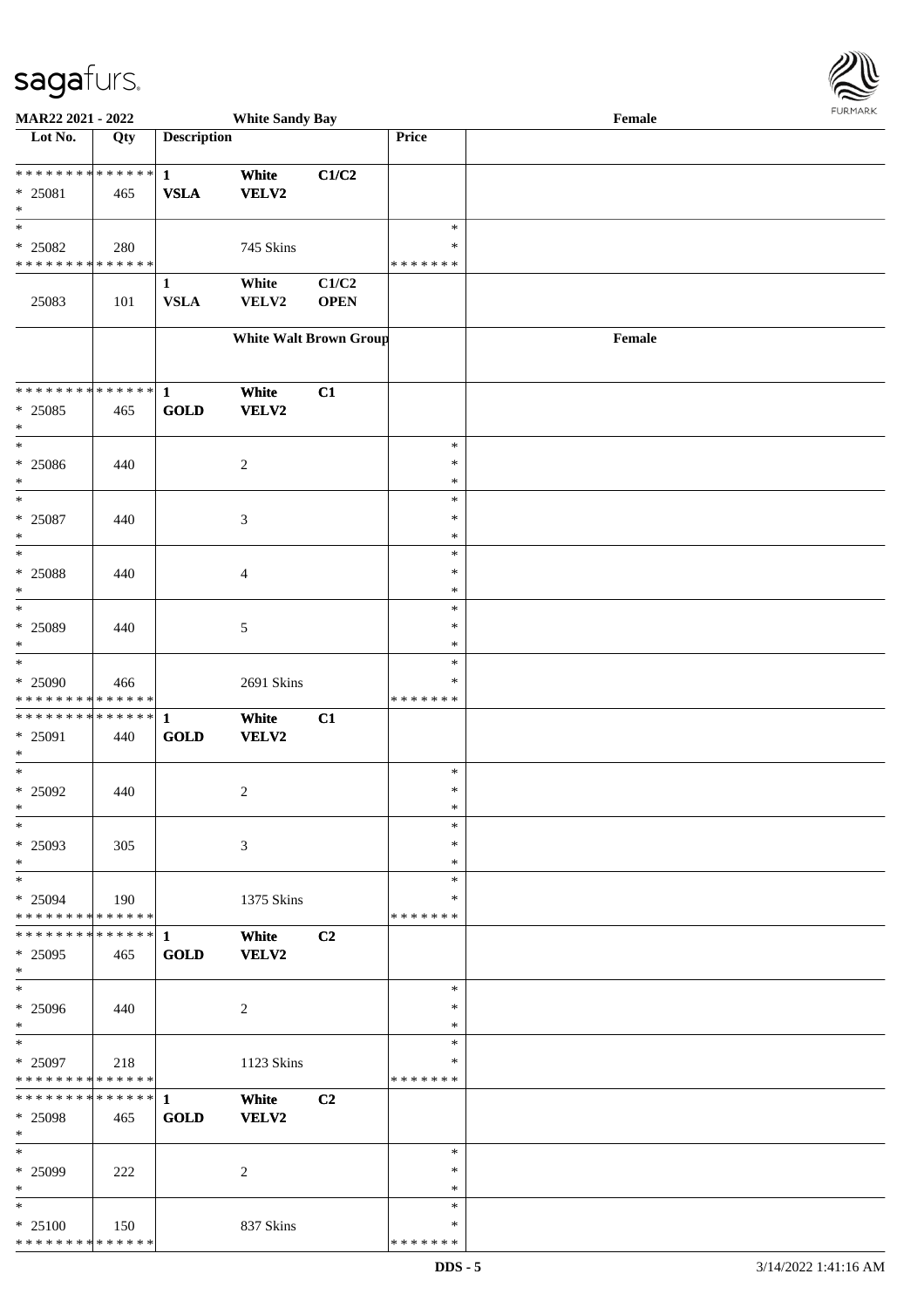

| MAR22 2021 - 2022                          |     |                    | <b>White Walt Brown Group</b> |       |               | Female | <b>LOKINKY</b> |
|--------------------------------------------|-----|--------------------|-------------------------------|-------|---------------|--------|----------------|
| Lot No.                                    | Qty | <b>Description</b> |                               |       | Price         |        |                |
|                                            |     |                    |                               |       |               |        |                |
|                                            |     |                    | White                         | C1/C2 |               |        |                |
| * 25101                                    | 485 | <b>SLVR</b>        | VELV2                         |       |               |        |                |
| $\ast$                                     |     |                    |                               |       |               |        |                |
| $\ast$                                     |     |                    |                               |       | $\ast$        |        |                |
| * 25102                                    | 261 |                    | 746 Skins                     |       | *             |        |                |
| * * * * * * * * <mark>* * * * * * *</mark> |     |                    |                               |       | * * * * * * * |        |                |
|                                            |     |                    | White                         | C1/C2 |               |        |                |
| * 25103                                    | 216 | <b>SLVR</b>        | VELV2                         |       |               |        |                |
| $\ast$                                     |     |                    |                               |       |               |        |                |
| $*$                                        |     |                    |                               |       | $\ast$        |        |                |
| $* 25104$                                  | 394 |                    | 610 Skins                     |       | *             |        |                |
| * * * * * * * * * * * * * *                |     |                    |                               |       | * * * * * * * |        |                |
| ************** 1                           |     |                    | White                         | C1/C2 |               |        |                |
| * 25105                                    | 465 | <b>VSLA</b>        | VELV2                         |       |               |        |                |
| $\ast$                                     |     |                    |                               |       |               |        |                |
| $*$                                        |     |                    |                               |       | $\ast$        |        |                |
| $* 25106$                                  | 420 |                    | 885 Skins                     |       | $\ast$        |        |                |
| * * * * * * * * * * * * * *                |     |                    |                               |       | *******       |        |                |
| ************** 1                           |     |                    | White                         | C1/C2 |               |        |                |
| $* 25107$                                  | 442 | <b>VSLA</b>        | VELV2                         |       |               |        |                |
| $\ast$                                     |     |                    |                               |       |               |        |                |
| $\ast$                                     |     |                    |                               |       | $\ast$        |        |                |
| * 25108                                    | 334 |                    | 776 Skins                     |       | $\ast$        |        |                |
| * * * * * * * * * * * * * *                |     |                    |                               |       | * * * * * * * |        |                |
|                                            |     |                    | <b>White Sundry owners</b>    |       |               | Female |                |
|                                            |     |                    |                               |       |               |        |                |
|                                            |     |                    |                               |       |               |        |                |
|                                            |     | $\mathbf{1}$       | White                         | C1/C2 |               |        |                |
| 25110                                      | 49  | <b>SLVR</b>        | VELV3                         |       |               |        |                |
|                                            |     |                    |                               |       |               |        |                |
|                                            |     |                    | <b>White Sandy Bay</b>        |       |               | Female |                |
|                                            |     |                    |                               |       |               |        |                |
|                                            |     |                    |                               |       |               |        |                |
|                                            |     | $\mathbf{1}$       | White                         | C1/C2 |               |        |                |
| 25112                                      | 440 | <b>GOLD</b>        | VELV3                         |       |               |        |                |
|                                            |     |                    |                               |       |               |        |                |
|                                            |     |                    | <b>White Deep North</b>       |       |               | Female |                |
|                                            |     |                    |                               |       |               |        |                |
|                                            |     |                    |                               |       |               |        |                |
|                                            |     | $\overline{2}$     | White                         | C1/C2 |               |        |                |
| 25114                                      | 254 | <b>GOLD</b>        |                               |       |               |        |                |
|                                            |     |                    |                               |       |               |        |                |
|                                            |     | $\overline{2}$     | White                         | C1/C2 |               |        |                |
| 25115                                      | 107 | <b>VSLA</b>        |                               |       |               |        |                |
|                                            |     |                    |                               |       |               |        |                |
|                                            |     |                    | <b>White Baldwin-Jander</b>   |       |               | Female |                |
|                                            |     |                    |                               |       |               |        |                |
|                                            |     |                    |                               |       |               |        |                |
| * * * * * * * * * * * * * * *              |     | $\overline{2}$     | White                         | C1/C2 |               |        |                |
| $* 25117$                                  | 465 | <b>GOLD</b>        | <b>VELV1</b>                  |       |               |        |                |
| $\ast$                                     |     |                    |                               |       |               |        |                |
| $\ast$                                     |     |                    |                               |       | $\ast$        |        |                |
| * 25118                                    | 306 |                    | 771 Skins                     |       | *             |        |                |
| * * * * * * * * * * * * * *                |     |                    |                               |       | *******       |        |                |
|                                            |     | $\overline{2}$     | White                         | C1/C2 |               |        |                |
| 25119                                      | 99  | <b>SLVR</b>        | <b>VELV1</b>                  |       |               |        |                |
|                                            |     |                    |                               |       |               |        |                |
|                                            |     | $\overline{2}$     | White                         | C1/C2 |               |        |                |
| 25120                                      | 184 | ${\bf VSLA}$       | VELV1                         |       |               |        |                |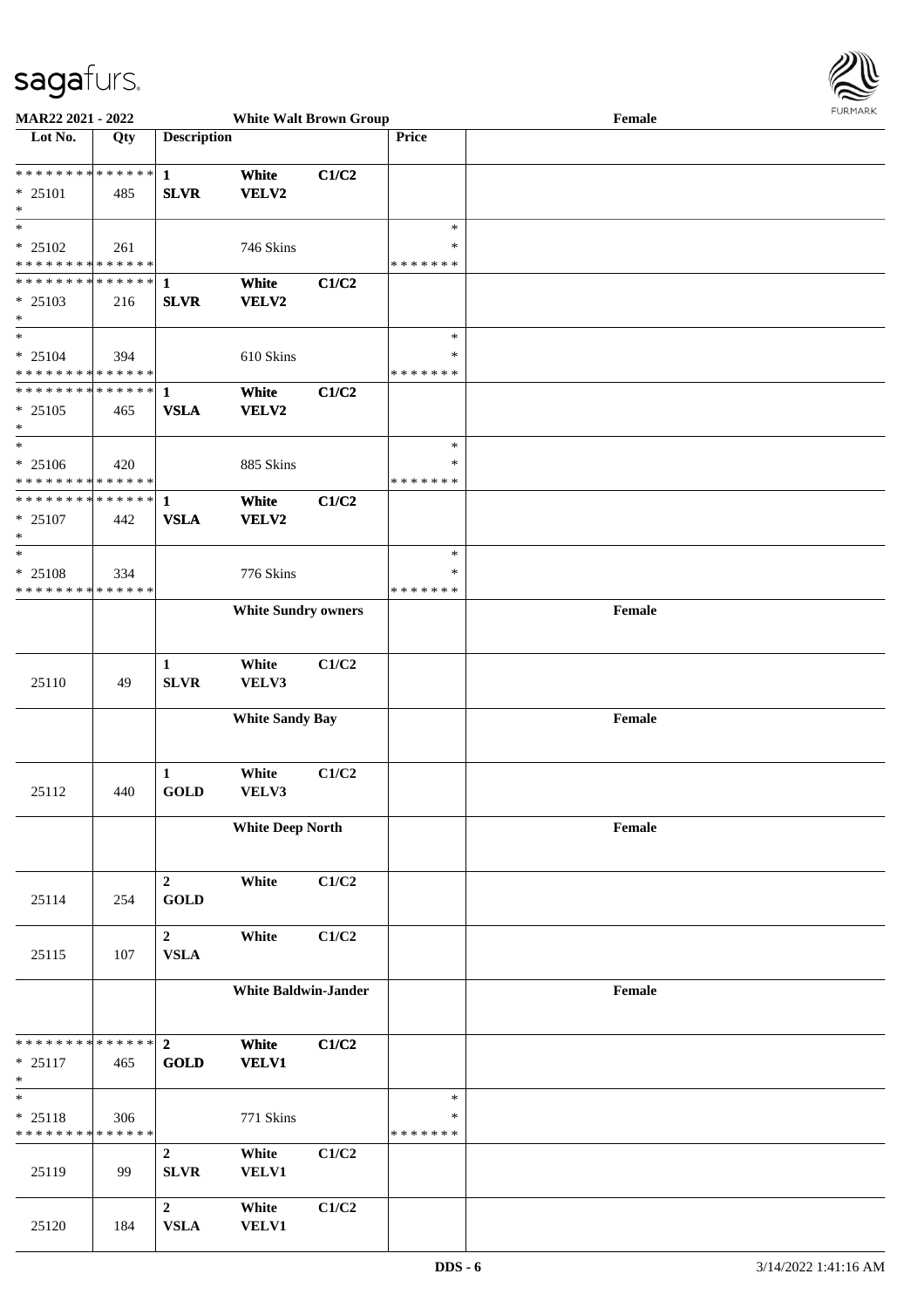\*

| MAR22 2021 - 2022                        |     |                    | <b>White Sandy Bay</b>        |       |                  | Female                                      |  |
|------------------------------------------|-----|--------------------|-------------------------------|-------|------------------|---------------------------------------------|--|
| Lot No.                                  | Qty | <b>Description</b> |                               |       | Price            |                                             |  |
|                                          |     |                    |                               |       |                  |                                             |  |
| **************                           |     | $\overline{2}$     | White                         | C1    |                  |                                             |  |
| $* 25121$<br>$\ast$                      | 465 | <b>GOLD</b>        | <b>VELV2</b>                  |       |                  |                                             |  |
| $\ast$                                   |     |                    |                               |       | $\ast$           |                                             |  |
| $* 25122$                                | 417 |                    | 882 Skins                     |       | $\ast$           |                                             |  |
| * * * * * * * * * * * * * *              |     |                    |                               |       | * * * * * * *    |                                             |  |
| **************                           |     | $\overline{2}$     | White                         | C1/C2 |                  |                                             |  |
| $* 25123$                                | 465 | <b>GOLD</b>        | VELV2                         |       |                  |                                             |  |
| $\ast$                                   |     |                    |                               |       |                  |                                             |  |
| $\ast$                                   |     |                    |                               |       | $\ast$           |                                             |  |
| $* 25124$                                | 440 |                    | $\sqrt{2}$                    |       | $\ast$           |                                             |  |
| $\ast$<br>$\ast$                         |     |                    |                               |       | $\ast$<br>$\ast$ |                                             |  |
| $* 25125$                                | 351 |                    | $\mathfrak{Z}$                |       | $\ast$           |                                             |  |
| $\ast$                                   |     |                    |                               |       | $\ast$           |                                             |  |
| $\ast$                                   |     |                    |                               |       | $\ast$           |                                             |  |
| $* 25126$                                | 324 |                    | 1580 Skins                    |       | $\ast$           |                                             |  |
| * * * * * * * * * * * * * *              |     |                    |                               |       | * * * * * * *    |                                             |  |
|                                          |     | $\overline{2}$     | White                         | C2    |                  |                                             |  |
| 25127                                    | 476 | <b>GOLD</b>        | VELV2                         |       |                  |                                             |  |
|                                          |     |                    |                               |       |                  |                                             |  |
|                                          |     | $\boldsymbol{2}$   | White                         | C1/C2 |                  |                                             |  |
| 25128                                    | 298 | <b>SLVR</b>        | VELV2                         |       |                  |                                             |  |
|                                          |     | $\overline{2}$     | White                         | C1/C2 |                  |                                             |  |
| 25129                                    | 379 | <b>VSLA</b>        | VELV2                         |       |                  |                                             |  |
|                                          |     |                    |                               |       |                  |                                             |  |
|                                          |     |                    | <b>White Walt Brown Group</b> |       |                  | $\ensuremath{\textnormal{\textbf{Female}}}$ |  |
|                                          |     |                    |                               |       |                  |                                             |  |
|                                          |     |                    |                               |       |                  |                                             |  |
| **************                           |     | $\overline{2}$     | White                         | C1/C2 |                  |                                             |  |
| $* 25131$<br>$\ast$                      | 465 | GOLD               | VELV2                         |       |                  |                                             |  |
| $\ast$                                   |     |                    |                               |       | $\ast$           |                                             |  |
| $* 25132$                                | 440 |                    | $\overline{c}$                |       | $\ast$           |                                             |  |
| $*$                                      |     |                    |                               |       | $\ast$           |                                             |  |
| $\ast$                                   |     |                    |                               |       | $\ast$           |                                             |  |
| $* 25133$                                | 351 |                    | 1256 Skins                    |       | ∗                |                                             |  |
| **************                           |     |                    |                               |       | * * * * * * *    |                                             |  |
| ************** 2                         |     |                    | White                         | C1/C2 |                  |                                             |  |
| $*$ 25134<br>$*$                         | 465 | <b>GOLD</b>        | VELV2                         |       |                  |                                             |  |
| $\ast$                                   |     |                    |                               |       | $\ast$           |                                             |  |
| $* 25135$                                | 440 |                    | $\overline{2}$                |       | $\ast$           |                                             |  |
| $\ast$                                   |     |                    |                               |       | $\ast$           |                                             |  |
| $\ast$                                   |     |                    |                               |       | $\ast$           |                                             |  |
| $* 25136$                                | 183 |                    | $\mathfrak{Z}$                |       | $\ast$           |                                             |  |
| $*$                                      |     |                    |                               |       | $\ast$           |                                             |  |
| $\ast$                                   |     |                    |                               |       | $\ast$<br>$\ast$ |                                             |  |
| $* 25137$<br>* * * * * * * * * * * * * * | 183 |                    | 1271 Skins                    |       | *******          |                                             |  |
|                                          |     | $\overline{2}$     | White                         | C1/C2 |                  |                                             |  |
| 25138                                    | 133 | <b>SLVR</b>        | VELV2                         |       |                  |                                             |  |
|                                          |     |                    |                               |       |                  |                                             |  |
|                                          |     | $\overline{2}$     | White                         | C1/C2 |                  |                                             |  |
| 25139                                    | 375 | <b>VSLA</b>        | VELV2                         |       |                  |                                             |  |
|                                          |     |                    |                               |       |                  |                                             |  |
| ************** 2                         |     |                    | White                         | C1/C2 |                  |                                             |  |
| $* 25140$                                | 155 | <b>VSLA</b>        | VELV2                         |       |                  |                                             |  |



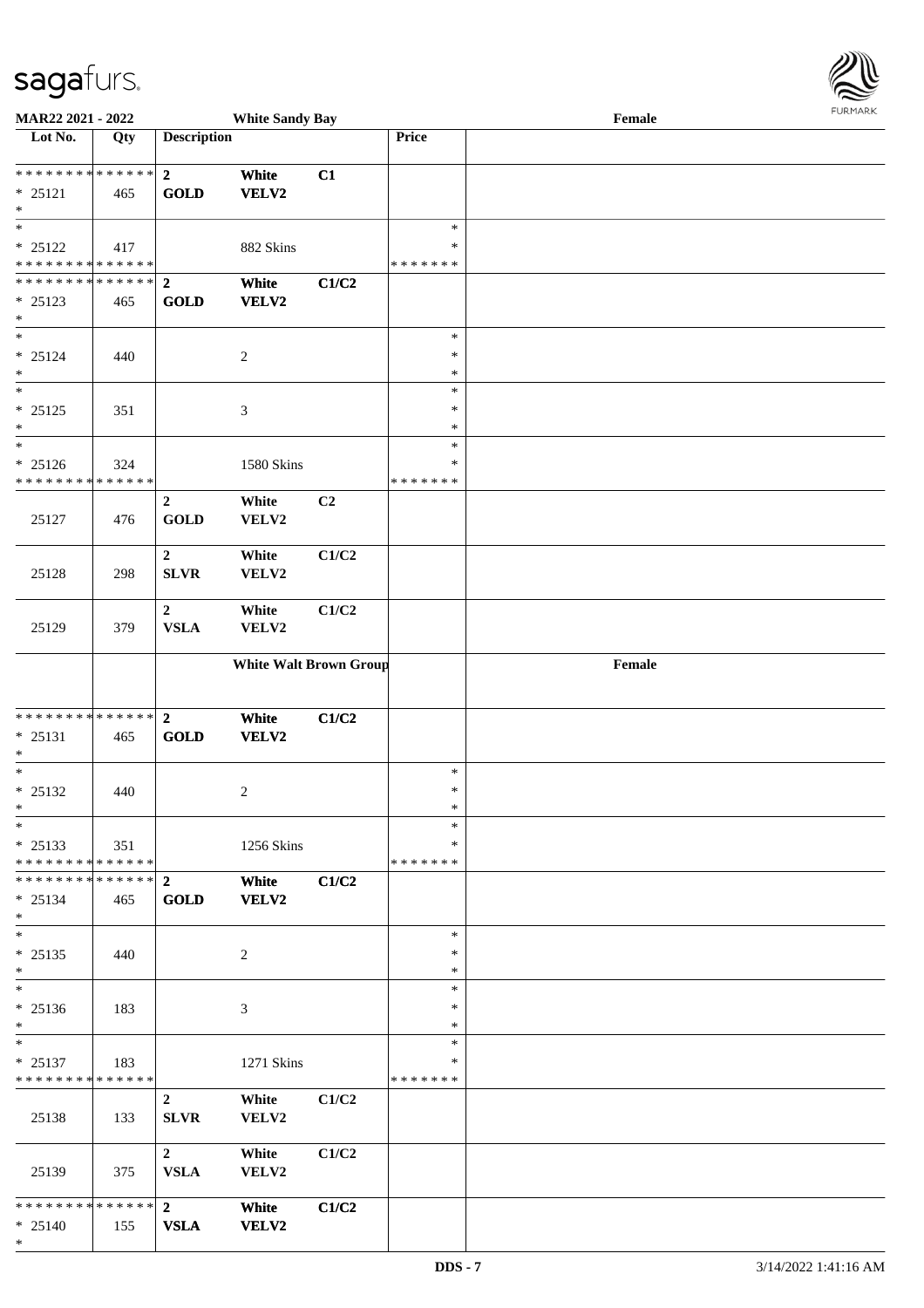

| MAR22 2021 - 2022                                                 |     |                                |                            | <b>White Walt Brown Group</b> |                                   | $\ensuremath{\textnormal{\textbf{Female}}}$ | <b>FURITARR</b> |
|-------------------------------------------------------------------|-----|--------------------------------|----------------------------|-------------------------------|-----------------------------------|---------------------------------------------|-----------------|
| Lot No.                                                           | Qty | <b>Description</b>             |                            |                               | Price                             |                                             |                 |
| $\ast$<br>$* 25141$<br>* * * * * * * * <mark>* * * * * * *</mark> | 160 | $\overline{2}$<br>${\bf VSLA}$ | White<br>VELV2             | C1/C2                         | $\ast$<br>$\ast$<br>* * * * * * * |                                             |                 |
|                                                                   |     |                                | <b>White Sundry owners</b> |                               |                                   | Female                                      |                 |
| 25143                                                             | 102 | $\overline{2}$<br><b>GOLD</b>  | White<br>VELV3             | C1/C2                         |                                   |                                             |                 |
|                                                                   |     |                                | <b>White Sandy Bay</b>     |                               |                                   | Female                                      |                 |
| 25145                                                             | 114 | $\mathbf 2$<br><b>GOLD</b>     | White<br>VELV3             | C1/C2                         |                                   |                                             |                 |
|                                                                   |     |                                | <b>White Deep North</b>    |                               |                                   | Female                                      |                 |
| 25147                                                             | 98  | $\mathbf{3}$<br><b>SLVR</b>    | White                      | C1/C2                         |                                   |                                             |                 |
| 25148                                                             | 97  | $\mathbf{3}$<br>${\bf VSLA}$   | White                      | C1/C2                         |                                   |                                             |                 |
|                                                                   |     |                                | <b>White Sundry owners</b> |                               |                                   | Female                                      |                 |
| 25150                                                             | 19  | $\mathbf{3}$<br><b>GOLD</b>    | White<br><b>VELV1</b>      | C1/C2                         |                                   |                                             |                 |
|                                                                   |     |                                |                            | <b>White Baldwin-Jander</b>   |                                   | $\ensuremath{\textnormal{\textbf{Female}}}$ |                 |
| 25152                                                             | 76  | $\mathbf{3}$<br><b>GOLD</b>    | White<br>VELV1             | C1/C2                         |                                   |                                             |                 |
| 25153                                                             | 123 | $\mathbf{3}$<br>${\bf VSLA}$   | White<br><b>VELV1</b>      | C1/C2                         |                                   |                                             |                 |
|                                                                   |     |                                | <b>White Sandy Bay</b>     |                               |                                   | Female                                      |                 |
| 25155                                                             | 151 | $\mathbf{3}$<br><b>GOLD</b>    | White<br>VELV2             | C1/C2                         |                                   |                                             |                 |
| 25156                                                             | 132 | $\mathbf{3}$<br>${\bf VSLA}$   | White<br>VELV2             | $\mathbf{C1}/\mathbf{C2}$     |                                   |                                             |                 |
| 25157                                                             | 55  | 2/3<br>${\bf VSLA}$            | White<br>${\bf VELV2}$     | C1/C2<br><b>OPEN</b>          |                                   |                                             |                 |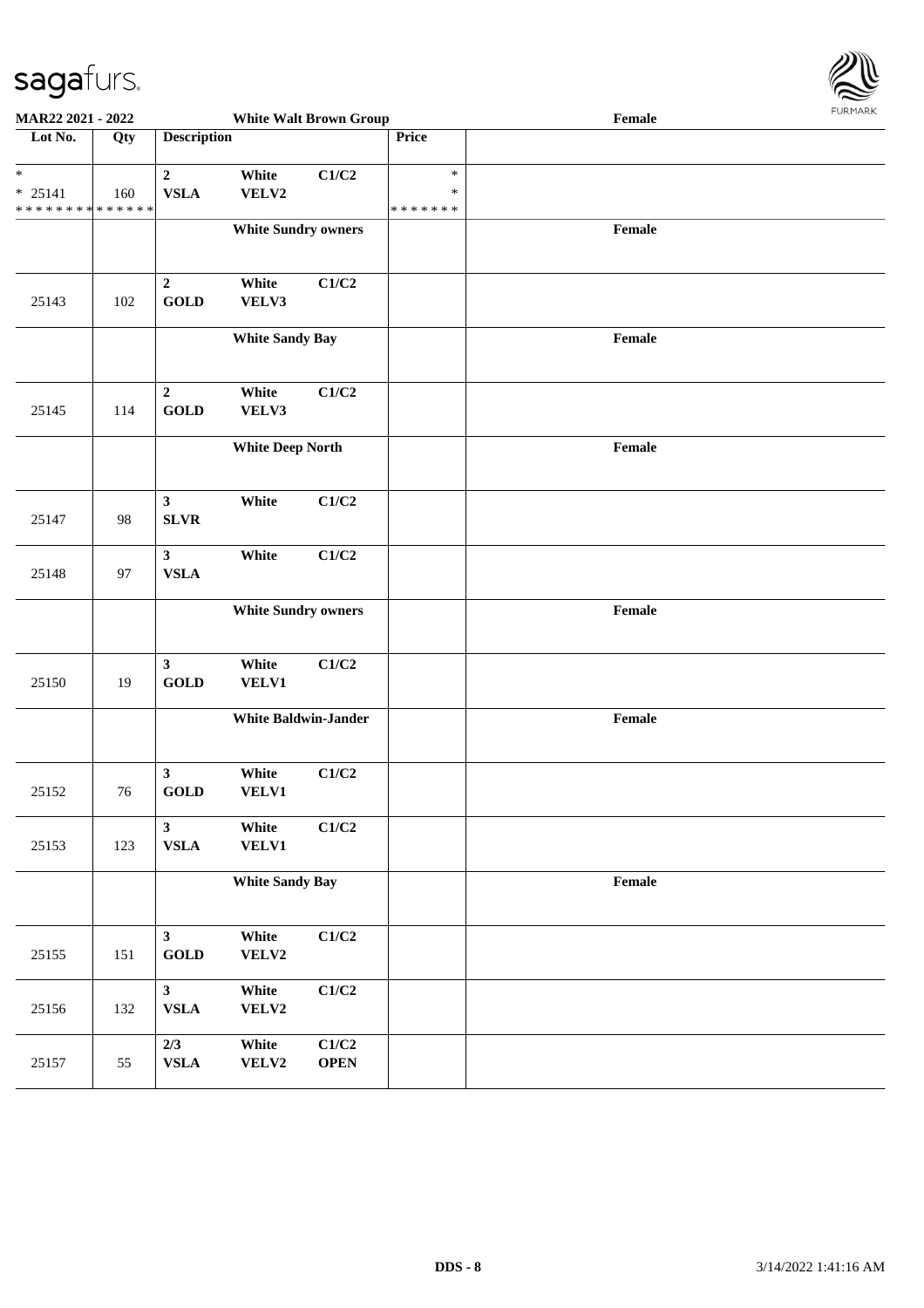

| MAR22 2021 - 2022            |     |                    | White        |       |                   | <b>FURMARK</b> |  |
|------------------------------|-----|--------------------|--------------|-------|-------------------|----------------|--|
| Lot No.                      | Qty | <b>Description</b> |              |       | <b>Price</b>      |                |  |
| 306001                       | 205 | 50<br><b>SI</b>    | White        | C1/C2 |                   |                |  |
| **************               |     | 50                 | White        | C1/C2 |                   |                |  |
| * 306002<br>$\ast$           | 185 | <b>SAGA</b>        |              |       |                   |                |  |
| $*$                          |     |                    |              |       | $\ast$            |                |  |
| $* 306003$<br>$\ast$         | 160 |                    | $\mathbf{2}$ |       | $\ast$<br>$\ast$  |                |  |
| $*$                          | 168 |                    |              |       | $\ast$            |                |  |
| $* 306004$<br>************** |     |                    | 513 Skins    |       | $\ast$<br>******* |                |  |
|                              |     | 50                 | White        | C3    |                   |                |  |
| 306005                       | 124 | <b>SAGA</b>        |              |       |                   |                |  |
| 306006                       | 152 | 50<br><b>SROY</b>  | White        | C1/C2 |                   |                |  |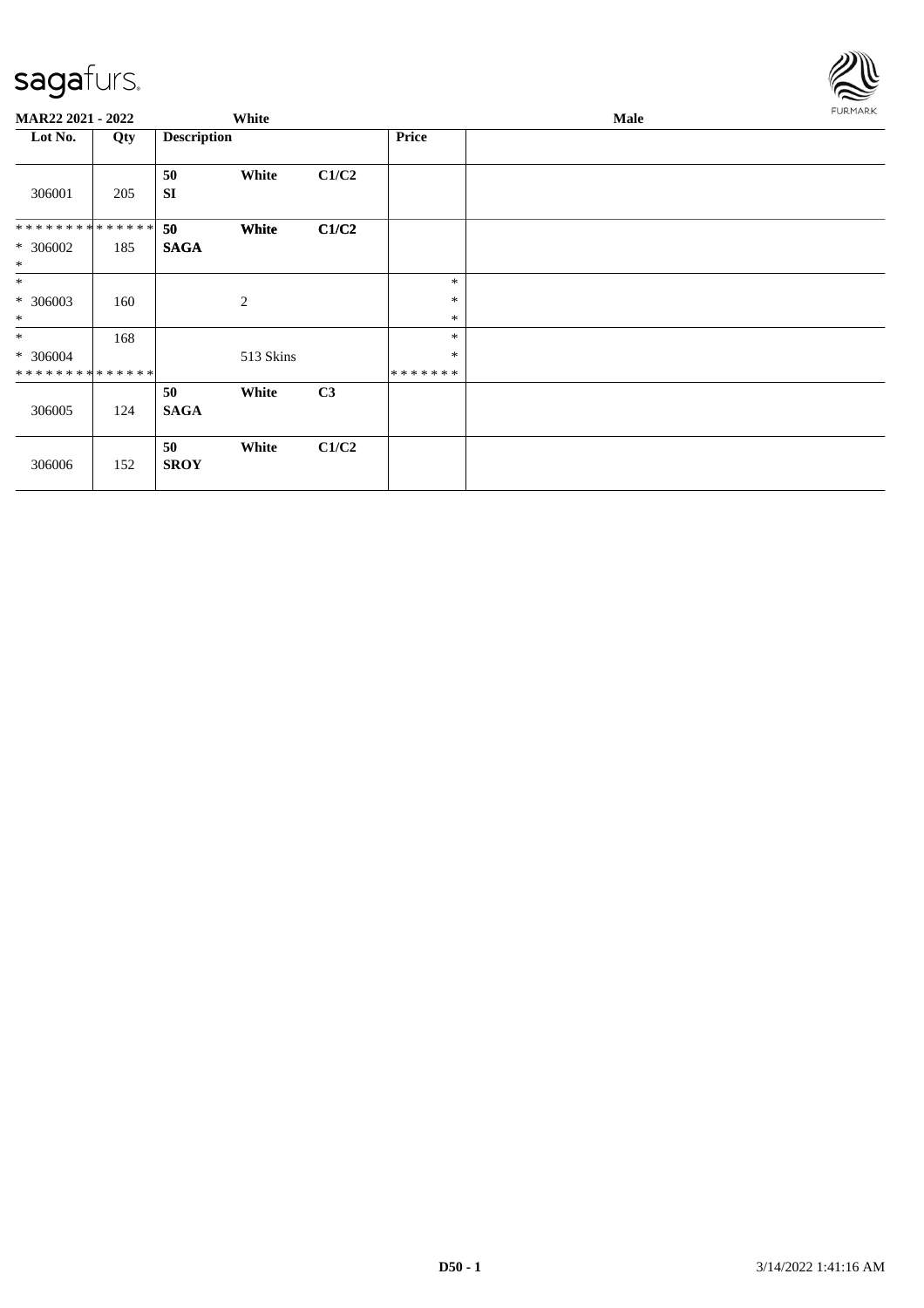| URMARK<br>F |
|-------------|

| MAR22 2021 - 2022                                                     |                    |                              | White                |                |                                   | Male | . 0.0133 |
|-----------------------------------------------------------------------|--------------------|------------------------------|----------------------|----------------|-----------------------------------|------|----------|
| Lot No.                                                               | Qty                | <b>Description</b>           |                      |                | Price                             |      |          |
| **************<br>* 306061<br>$\ast$                                  | 225                | 40<br>${\bf SI}$             | White                | C1             |                                   |      |          |
| $\ast$<br>* 306062<br>$\ast$                                          | 200                |                              | $\overline{c}$       |                | $\ast$<br>$\ast$<br>$\ast$        |      |          |
| $\ast$<br>* 306063<br>$\ast$<br>$_{\ast}$                             | 200                |                              | $\mathfrak{Z}$       |                | $\ast$<br>$\ast$<br>$\ast$        |      |          |
| $* 306064$<br>$\ast$                                                  | 200                |                              | $\overline{4}$       |                | $\ast$<br>$\ast$<br>$\ast$        |      |          |
| $\overline{\phantom{1}}$<br>$* 306065$<br>* * * * * * * * * * * * * * | 90                 |                              | 915 Skins            |                | $\ast$<br>$\ast$<br>* * * * * * * |      |          |
| * * * * * * * * * * * * * *<br>$* 306066$<br>$\ast$                   | 225                | 40<br>${\bf SI}$             | White<br><b>LNAP</b> | C1/C2          |                                   |      |          |
| $\ast$<br>* 306067<br>* * * * * * * * * * * * * *                     | 84                 |                              | 309 Skins            |                | $\ast$<br>∗<br>* * * * * * *      |      |          |
| 306068                                                                | 203                | 40<br>$\mathbf{I}\mathbf{B}$ | White<br>WB1         | C <sub>2</sub> |                                   |      |          |
| * * * * * * * * * * * * * *<br>* 306069<br>$\ast$                     | 205                | 40<br><b>SAGA</b>            | White                | C1             |                                   |      |          |
| $\ast$<br>$* 306070$<br>$\ast$                                        | 180                |                              | 2                    |                | $\ast$<br>$\ast$<br>$\ast$        |      |          |
| $\ast$<br>* 306071<br>$\ast$                                          | 180                |                              | $\mathfrak{Z}$       |                | $\ast$<br>$\ast$<br>$\ast$        |      |          |
| $\ast$<br>* 306072<br>**************                                  | 86                 |                              | 651 Skins            |                | $\ast$<br>$\ast$<br>* * * * * * * |      |          |
| * * * * * * * * * * * * * *<br>* 306073<br>$\ast$                     | 205                | 40<br><b>SAGA</b>            | White                | C3             |                                   |      |          |
| $\ast$<br>* 306074<br>* * * * * * * * * * * * * *                     | 77                 |                              | 282 Skins            |                | $\ast$<br>∗<br>* * * * * * *      |      |          |
| * * * * * * * *<br>* 306075<br>$\ast$                                 | * * * * * *<br>205 | 40<br><b>SAGA</b>            | White<br><b>LNAP</b> | C1/C2          |                                   |      |          |
| $\ast$<br>$* 306076$<br>$\ast$                                        | 180                |                              | 2                    |                | $\ast$<br>$\ast$<br>$\ast$        |      |          |
| $\overline{\phantom{0}}$<br>* 306077<br>* * * * * * * * * * * * * *   | 137                |                              | 522 Skins            |                | $\ast$<br>$\ast$<br>* * * * * * * |      |          |
| 306078                                                                | 140                | 40<br><b>SAGA</b>            | White<br><b>LNAP</b> | C3             |                                   |      |          |
| * * * * * * * *<br>* 306079<br>$\ast$                                 | * * * * * *<br>205 | 40<br>IA                     | White<br>WB1         | C <sub>2</sub> |                                   |      |          |
| $\ast$<br>* 306080<br>* * * * * * * * * * * * * *                     | 113                |                              | 318 Skins            |                | $\ast$<br>∗<br>* * * * * * *      |      |          |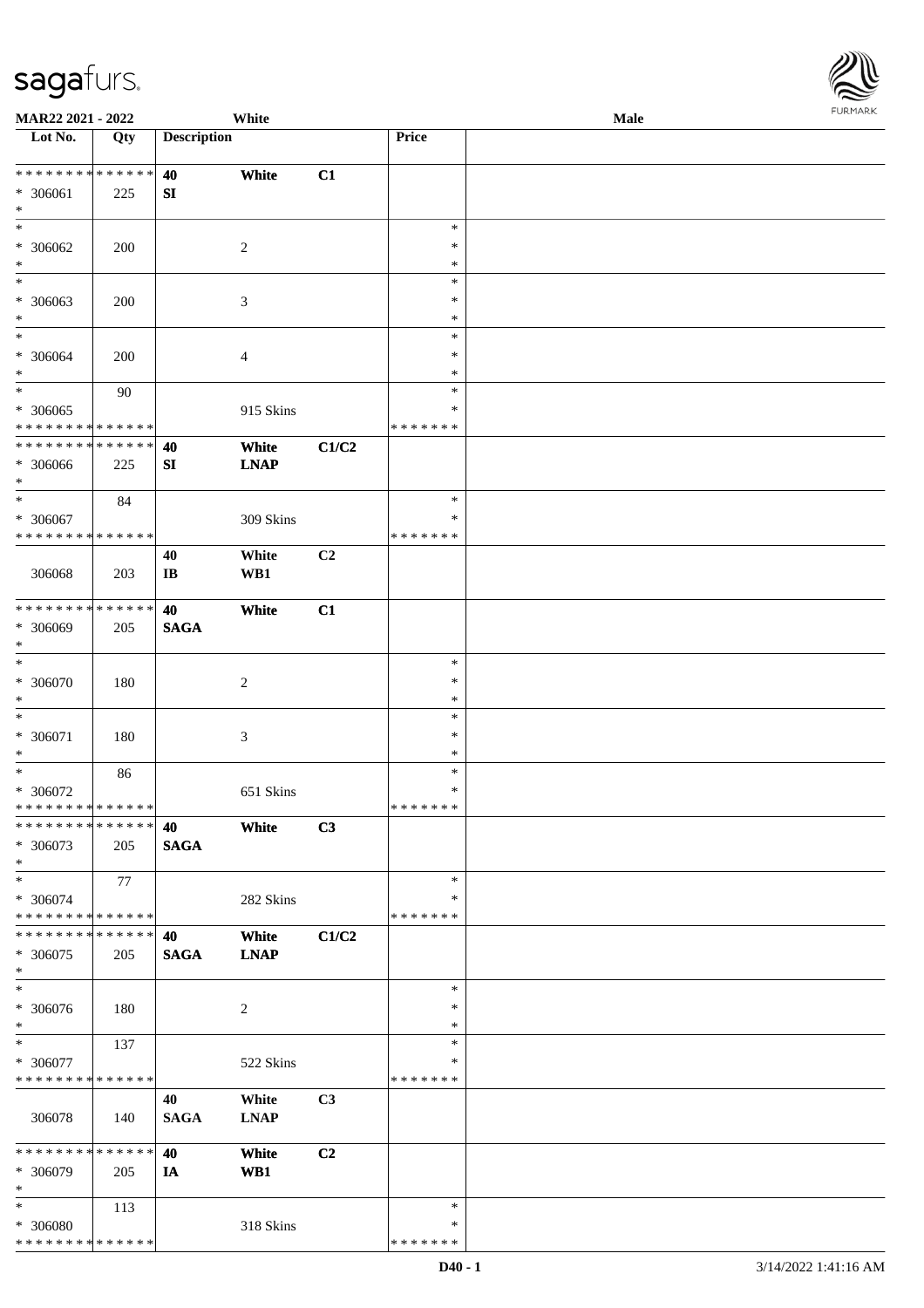

| MAR22 2021 - 2022           |     |                    | White                       |                |               | <b>Male</b> |  |  |  |
|-----------------------------|-----|--------------------|-----------------------------|----------------|---------------|-------------|--|--|--|
| Lot No.                     | Qty | <b>Description</b> |                             |                | Price         |             |  |  |  |
| * * * * * * * * * * * * * * |     | 40                 | White                       | C <sub>2</sub> |               |             |  |  |  |
| $* 306081$                  | 205 | IA                 | <b>CHIP</b>                 |                |               |             |  |  |  |
| $\ast$                      |     |                    |                             |                |               |             |  |  |  |
| $\overline{\phantom{0}}$    |     |                    |                             |                | $\ast$        |             |  |  |  |
| $* 306082$                  | 180 |                    | $\mathfrak{2}$              |                | $\ast$        |             |  |  |  |
| $\ast$                      |     |                    |                             |                | $\ast$        |             |  |  |  |
| $\ast$                      |     |                    |                             |                | $\ast$        |             |  |  |  |
| * 306083                    | 180 |                    | $\ensuremath{\mathfrak{Z}}$ |                | $\ast$        |             |  |  |  |
| $\ast$                      |     |                    |                             |                | $\ast$        |             |  |  |  |
| $\ast$                      | 131 |                    |                             |                | $\ast$        |             |  |  |  |
| * 306084                    |     |                    | 696 Skins                   |                | $\ast$        |             |  |  |  |
| * * * * * * * * * * * * * * |     |                    |                             |                | *******       |             |  |  |  |
| **************              |     | 40                 | White                       | C1             |               |             |  |  |  |
| $* 306085$                  | 205 | <b>SROY</b>        |                             |                |               |             |  |  |  |
| $\ast$                      |     |                    |                             |                |               |             |  |  |  |
| $\ast$                      |     |                    |                             |                | $\ast$        |             |  |  |  |
| $\, * \,$ 306086            | 180 |                    | 2                           |                | $\ast$        |             |  |  |  |
| $\ast$                      |     |                    |                             |                | $\ast$        |             |  |  |  |
| $\ast$                      | 201 |                    |                             |                | $\ast$        |             |  |  |  |
| * 306087                    |     |                    | 586 Skins                   |                | ∗             |             |  |  |  |
| * * * * * * * * * * * * * * |     |                    |                             |                | * * * * * * * |             |  |  |  |
| **************              |     | 40                 | White                       | C3             |               |             |  |  |  |
| * 306088                    | 205 | <b>SROY</b>        |                             |                |               |             |  |  |  |
| $\ast$                      |     |                    |                             |                |               |             |  |  |  |
| $*$                         | 43  |                    |                             |                | $\ast$        |             |  |  |  |
| $* 306089$                  |     |                    | 248 Skins                   |                | $\ast$        |             |  |  |  |
| * * * * * * * * * * * * * * |     |                    |                             |                | *******       |             |  |  |  |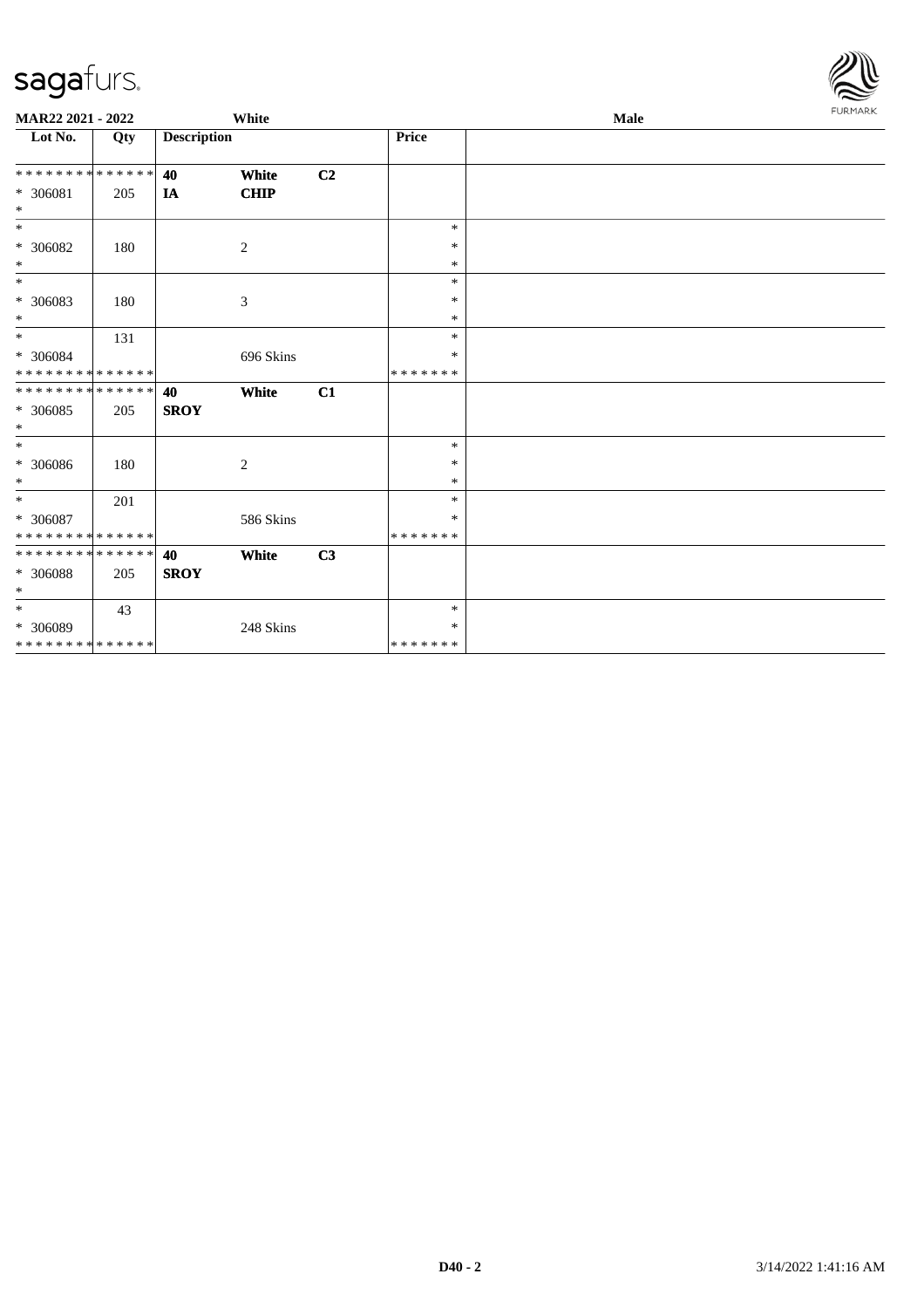\* \* \*

| MAR22 2021 - 2022                       |     |                    | White           |       |               | Male |  |
|-----------------------------------------|-----|--------------------|-----------------|-------|---------------|------|--|
| Lot No.                                 | Qty | <b>Description</b> |                 |       | Price         |      |  |
|                                         |     |                    |                 |       |               |      |  |
| ******** <mark>******</mark>            |     | 30                 | White           | C1    |               |      |  |
| * 306141                                | 245 | SI                 |                 |       |               |      |  |
| $\ast$<br>$\overline{\phantom{0}}$      |     |                    |                 |       |               |      |  |
|                                         |     |                    |                 |       | $\ast$        |      |  |
| $* 306142$                              | 220 |                    | $\overline{c}$  |       | $\ast$        |      |  |
| $\ast$<br>$\overline{\phantom{0}}$      |     |                    |                 |       | $\ast$        |      |  |
|                                         |     |                    |                 |       | $\ast$        |      |  |
| $* 306143$                              | 220 |                    | $\mathfrak{Z}$  |       | $\ast$        |      |  |
| $\ast$<br>$\overline{\phantom{a}^*}$    |     |                    |                 |       | $\ast$        |      |  |
|                                         | 173 |                    |                 |       | $\ast$        |      |  |
| * 306144<br>* * * * * * * * * * * * * * |     |                    | 858 Skins       |       | $\ast$        |      |  |
| * * * * * * * * * * * * * *             |     |                    |                 |       | * * * * * * * |      |  |
|                                         |     | 30                 | White           | C2    |               |      |  |
| $* 306145$                              | 245 | SI                 |                 |       |               |      |  |
| $\ast$<br>$\overline{\phantom{1}}$      |     |                    |                 |       | $\ast$        |      |  |
|                                         |     |                    |                 |       | $\ast$        |      |  |
| $* 306146$<br>$\ast$                    | 220 |                    | $\sqrt{2}$      |       | $\ast$        |      |  |
| $\ast$                                  |     |                    |                 |       | $\ast$        |      |  |
|                                         |     |                    |                 |       | $\ast$        |      |  |
| $* 306147$<br>$\ast$                    | 220 |                    | 3               |       | $\ast$        |      |  |
| $\ast$                                  |     |                    |                 |       | $\ast$        |      |  |
|                                         |     |                    |                 |       | $\ast$        |      |  |
| * 306148<br>$\ast$                      | 220 |                    | $\overline{4}$  |       | $\ast$        |      |  |
| $\overline{\phantom{1}}$                |     |                    |                 |       | $\ast$        |      |  |
| * 306149                                |     |                    | $5\,$           |       | $\ast$        |      |  |
| $\ast$                                  | 220 |                    |                 |       | $\ast$        |      |  |
| $_{\ast}^{-}$                           | 220 |                    |                 |       | $\ast$        |      |  |
| * 306150                                |     |                    | 1345 Skins      |       | $\ast$        |      |  |
| * * * * * * * * * * * * * *             |     |                    |                 |       | *******       |      |  |
|                                         |     | 30                 | White           | C3    |               |      |  |
| 306151                                  | 269 | ${\bf SI}$         |                 |       |               |      |  |
|                                         |     |                    |                 |       |               |      |  |
|                                         |     | 30                 | White           | C3    |               |      |  |
| 306152                                  | 217 | ${\bf S}{\bf I}$   |                 |       |               |      |  |
|                                         |     |                    |                 |       |               |      |  |
| * * * * * * * * * * * * * * *           |     | 30                 | White           | C1/C2 |               |      |  |
| $* 306153$                              | 245 | SI                 | <b>LNAP</b>     |       |               |      |  |
| $*$                                     |     |                    |                 |       |               |      |  |
| $*$                                     |     |                    |                 |       | $\ast$        |      |  |
| * 306154                                | 220 |                    | $\overline{c}$  |       | $\ast$        |      |  |
| $\ast$                                  |     |                    |                 |       | $\ast$        |      |  |
| $\ast$                                  |     |                    |                 |       | $\ast$        |      |  |
| $* 306155$                              | 220 |                    | 3               |       | $\ast$        |      |  |
| $\ast$                                  |     |                    |                 |       | $\ast$        |      |  |
| $_{\ast}^{-}$                           | 219 |                    |                 |       | $\ast$        |      |  |
| * 306156                                |     |                    | 904 Skins       |       | *             |      |  |
| * * * * * * * * * * * * * *             |     |                    |                 |       | *******       |      |  |
|                                         |     | 30                 | White           | C3    |               |      |  |
| 306157                                  | 193 | ${\bf S}{\bf I}$   | <b>LNAP</b>     |       |               |      |  |
|                                         |     |                    |                 |       |               |      |  |
| * * * * * * * * * * * * * *             |     | 30                 | White           | C2    |               |      |  |
| * 306158                                | 245 | $\bf I\bf B$       | W <sub>B1</sub> |       |               |      |  |
| $\ast$<br>$\overline{\phantom{a}^*}$    |     |                    |                 |       |               |      |  |
|                                         |     |                    |                 |       | $\ast$        |      |  |
| $* 306159$                              | 220 |                    | $\overline{c}$  |       | $\ast$        |      |  |
| $\ast$                                  |     |                    |                 |       | $\ast$        |      |  |
| $\ast$                                  |     |                    |                 |       | $\ast$        |      |  |
| $* 306160$                              | 220 |                    | $\sqrt{3}$      |       | $\ast$        |      |  |
| $\ast$                                  |     |                    |                 |       | $\ast$        |      |  |

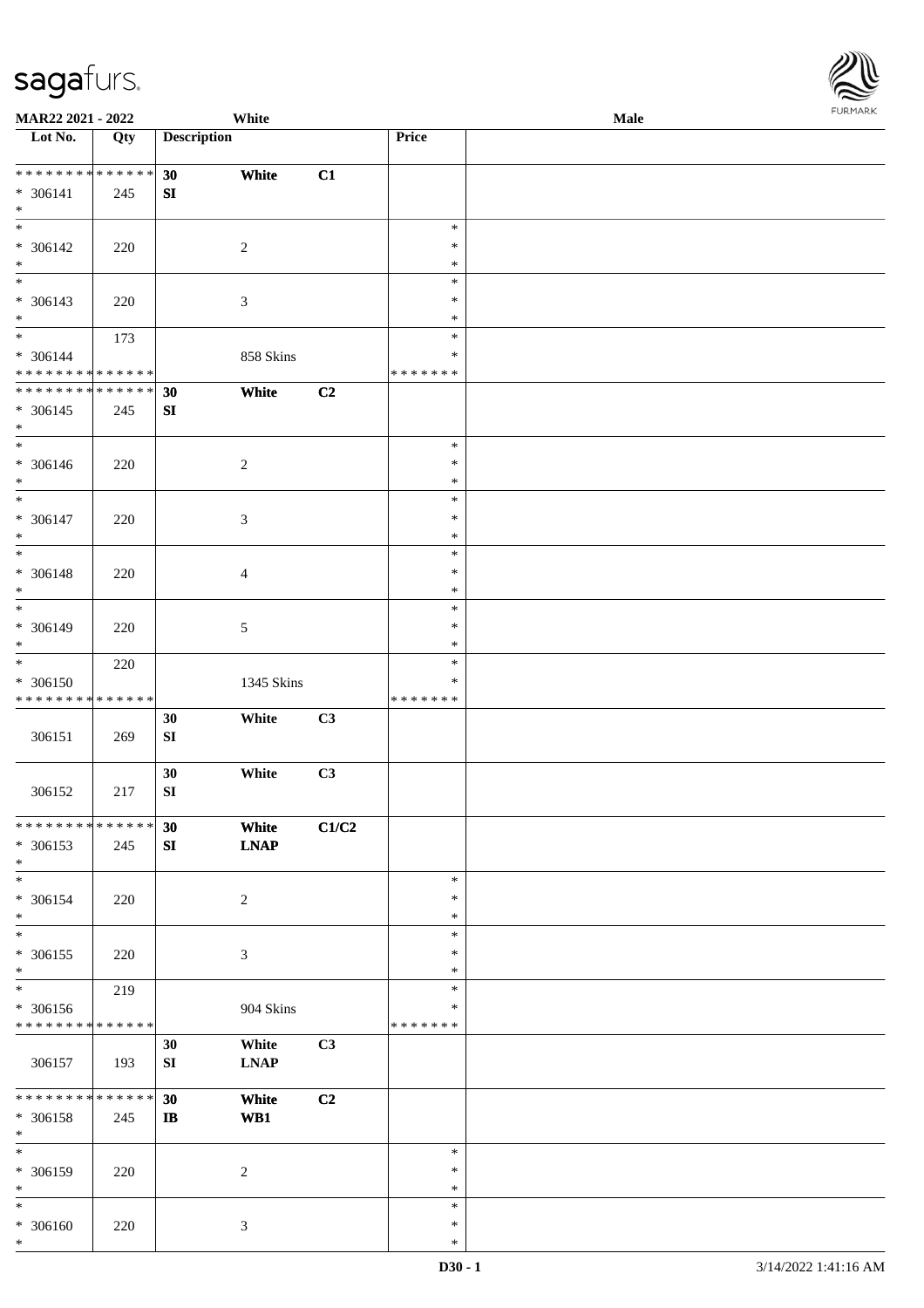| <b>MAR22 2021 - 2022</b>                                                   |     |                              | White           |                |                                      | Male | . |
|----------------------------------------------------------------------------|-----|------------------------------|-----------------|----------------|--------------------------------------|------|---|
| Lot No.                                                                    | Qty | <b>Description</b>           |                 |                | Price                                |      |   |
| $*$<br>* 306161<br>* * * * * * * * <mark>* * * * * * *</mark>              | 100 | 30<br>$\mathbf{I}\mathbf{B}$ | White<br>WB1    | C <sub>2</sub> | $\ast$<br>$\ast$<br>* * * * * * *    |      |   |
| * * * * * * * * <mark>* * * * * * *</mark><br>* 306162<br>$\ast$           | 225 | 30<br><b>SAGA</b>            | White           | C1             |                                      |      |   |
| * 306163<br>$\ast$                                                         | 200 |                              | $\sqrt{2}$      |                | $\ast$<br>$\ast$<br>$\ast$           |      |   |
| $*$<br>* 306164<br>$*$                                                     | 200 |                              | $\sqrt{3}$      |                | $\ast$<br>$\ast$<br>$\ast$           |      |   |
| * 306165<br>$*$                                                            | 200 |                              | $\overline{4}$  |                | $\ast$<br>$\ast$<br>$\ast$           |      |   |
| * 306166<br>$\ast$<br>$\overline{\ast}$                                    | 200 |                              | $\sqrt{5}$      |                | $\ast$<br>$\ast$<br>$\ast$           |      |   |
| * 306167<br>$\ast$<br>$\overline{\phantom{0}}$                             | 200 |                              | 6               |                | $\ast$<br>$\ast$<br>$\ast$<br>$\ast$ |      |   |
| * 306168<br>$\ast$<br>$\overline{\phantom{0}}$                             | 200 |                              | $\tau$          |                | $\ast$<br>$\ast$                     |      |   |
| * 306169<br>$\ast$<br>$\overline{\ast}$                                    | 200 |                              | $8\,$           |                | $\ast$<br>$\ast$<br>$\ast$<br>$\ast$ |      |   |
| * 306170<br>* * * * * * * * <mark>* * * * * * *</mark>                     | 57  |                              | 1682 Skins      |                | $\ast$<br>* * * * * * *              |      |   |
| 306171                                                                     | 74  | 30<br><b>SAGA</b>            | White           | C1             |                                      |      |   |
| * * * * * * * * <mark>* * * * * *</mark> *<br>* 306172<br>$\ast$<br>$\ast$ | 225 | 30<br><b>SAGA</b>            | White           | C2             |                                      |      |   |
| * 306173<br>$*$                                                            | 200 |                              | $\sqrt{2}$      |                | $\ast$<br>$\ast$<br>$\ast$           |      |   |
| * 306174<br>$*$<br>$\ddot{x}$                                              | 200 |                              | $\mathfrak{Z}$  |                | $\ast$<br>$\ast$<br>$\ast$           |      |   |
| * 306175<br>$*$<br>$\overline{\phantom{0}}$                                | 200 |                              | $\overline{4}$  |                | $\ast$<br>$\ast$<br>$\ast$<br>$\ast$ |      |   |
| * 306176<br>$*$<br>$\overline{\mathbf{r}}$                                 | 200 |                              | $\mathfrak{S}$  |                | ∗<br>$\ast$                          |      |   |
| * 306177<br>$*$<br>$*$                                                     | 200 |                              | $\sqrt{6}$      |                | $\ast$<br>$\ast$<br>$\ast$           |      |   |
| * 306178<br>$*$<br>$\overline{\ast}$                                       | 200 |                              | $7\phantom{.0}$ |                | $\ast$<br>$\ast$<br>$\ast$           |      |   |
| * 306179<br>$*$<br>$\overline{\mathbf{r}}$                                 | 200 |                              | $8\,$           |                | $\ast$<br>$\ast$<br>$\ast$           |      |   |
| * 306180<br>$\ast$                                                         | 200 |                              | $\overline{9}$  |                | $\ast$<br>$\ast$<br>$\ast$           |      |   |

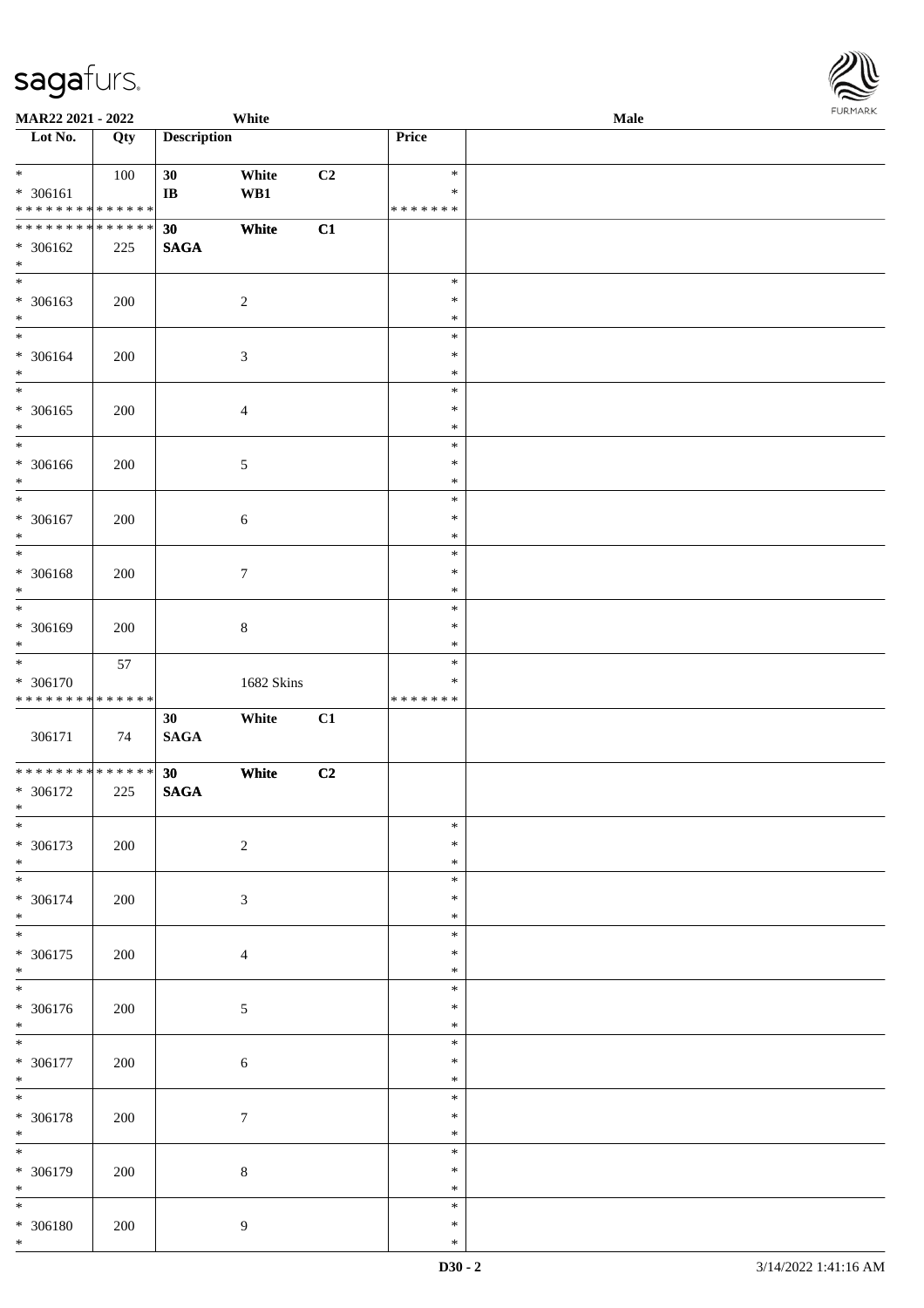| MAR22 2021 - 2022                              |             |                    | White                |       |                         | Male |  |
|------------------------------------------------|-------------|--------------------|----------------------|-------|-------------------------|------|--|
| Lot No.                                        | Qty         | <b>Description</b> |                      |       | <b>Price</b>            |      |  |
| $*$                                            |             |                    |                      |       |                         |      |  |
|                                                |             | 30                 | White                | C2    | $\ast$<br>$\ast$        |      |  |
| * 306181<br>$*$                                | 200         | <b>SAGA</b>        |                      |       | $\ast$                  |      |  |
| $\overline{\ast}$                              |             |                    |                      |       | $\ast$                  |      |  |
| $* 306182$                                     | 200         |                    | 11                   |       | $\ast$                  |      |  |
| $\ast$                                         |             |                    |                      |       | $\ast$                  |      |  |
|                                                |             |                    |                      |       | $\ast$                  |      |  |
| * 306183                                       | 200         |                    | 12                   |       | $\ast$                  |      |  |
| $*$                                            |             |                    |                      |       | $\ast$                  |      |  |
| $*$                                            |             |                    |                      |       | $\ast$                  |      |  |
| $* 306184$                                     | 200         |                    | 13                   |       | $\ast$                  |      |  |
| $*$<br>$\overline{\phantom{0}}$                |             |                    |                      |       | $\ast$<br>$\ast$        |      |  |
| $* 306185$                                     |             |                    |                      |       | $\ast$                  |      |  |
| $\ast$                                         | 200         |                    | 14                   |       | $\ast$                  |      |  |
| $\overline{\ast}$                              |             |                    |                      |       | $\ast$                  |      |  |
| $* 306186$                                     | 200         |                    | 15                   |       | $\ast$                  |      |  |
| $*$                                            |             |                    |                      |       | $\ast$                  |      |  |
| $\ast$                                         |             |                    |                      |       | $\ast$                  |      |  |
| $* 306187$                                     | 200         |                    | 16                   |       | $\ast$                  |      |  |
| $*$                                            |             |                    |                      |       | $\ast$                  |      |  |
|                                                | 188         |                    |                      |       | $\ast$                  |      |  |
| * 306188<br>* * * * * * * * * * * * * *        |             |                    | 3413 Skins           |       | $\ast$<br>* * * * * * * |      |  |
| * * * * * * * * * * * * * *                    |             | 30                 | White                | C2    |                         |      |  |
| * 306189                                       | 200         | <b>SAGA</b>        |                      |       |                         |      |  |
| $*$                                            |             |                    |                      |       |                         |      |  |
|                                                | 180         |                    |                      |       | $\ast$                  |      |  |
| * 306190                                       |             |                    | 380 Skins            |       | $\ast$                  |      |  |
| * * * * * * * * <mark>* * * * * * *</mark>     |             |                    |                      |       | * * * * * * *           |      |  |
| * * * * * * * * * * * * * *                    |             | 30                 | White                | C3    |                         |      |  |
| $* 306191$                                     | 225         | <b>SAGA</b>        |                      |       |                         |      |  |
| $*$<br>$*$                                     |             |                    |                      |       | $\ast$                  |      |  |
| $* 306192$                                     | 200         |                    | $\sqrt{2}$           |       | $\ast$                  |      |  |
| $*$                                            |             |                    |                      |       | $\ast$                  |      |  |
| $\ast$                                         |             |                    |                      |       | $\ast$                  |      |  |
| * 306193                                       | 200         |                    | 3                    |       | $\ast$                  |      |  |
| $*$                                            |             |                    |                      |       | $\ast$                  |      |  |
| $*$                                            | 184         |                    |                      |       | $\ast$                  |      |  |
| * 306194                                       |             |                    | 809 Skins            |       | ∗                       |      |  |
| * * * * * * * * * * * * * *<br>* * * * * * * * | * * * * * * |                    |                      |       | * * * * * * *           |      |  |
| * 306195                                       | 225         | 30<br><b>SAGA</b>  | White<br><b>LNAP</b> | C1/C2 |                         |      |  |
| $*$                                            |             |                    |                      |       |                         |      |  |
| $\overline{\ast}$                              |             |                    |                      |       | $\ast$                  |      |  |
| $* 306196$                                     | 200         |                    | $\overline{c}$       |       | $\ast$                  |      |  |
| $*$                                            |             |                    |                      |       | $\ast$                  |      |  |
| $*$                                            |             |                    |                      |       | $\ast$                  |      |  |
| * 306197                                       | 200         |                    | 3                    |       | $\ast$                  |      |  |
| $*$                                            |             |                    |                      |       | $\ast$                  |      |  |
| $*$<br>* 306198                                |             |                    |                      |       | $\ast$<br>$\ast$        |      |  |
| $\ast$                                         | 200         |                    | $\overline{4}$       |       | $\ast$                  |      |  |
| $\ast$                                         |             |                    |                      |       | $\ast$                  |      |  |
| * 306199                                       | 200         |                    | 5                    |       | $\ast$                  |      |  |
| $*$                                            |             |                    |                      |       | $\ast$                  |      |  |
| $*$                                            | 103         |                    |                      |       | $\ast$                  |      |  |
| $* 306200$                                     |             |                    | 1128 Skins           |       | $\ast$                  |      |  |
| * * * * * * * * * * * * * *                    |             |                    |                      |       | * * * * * * *           |      |  |

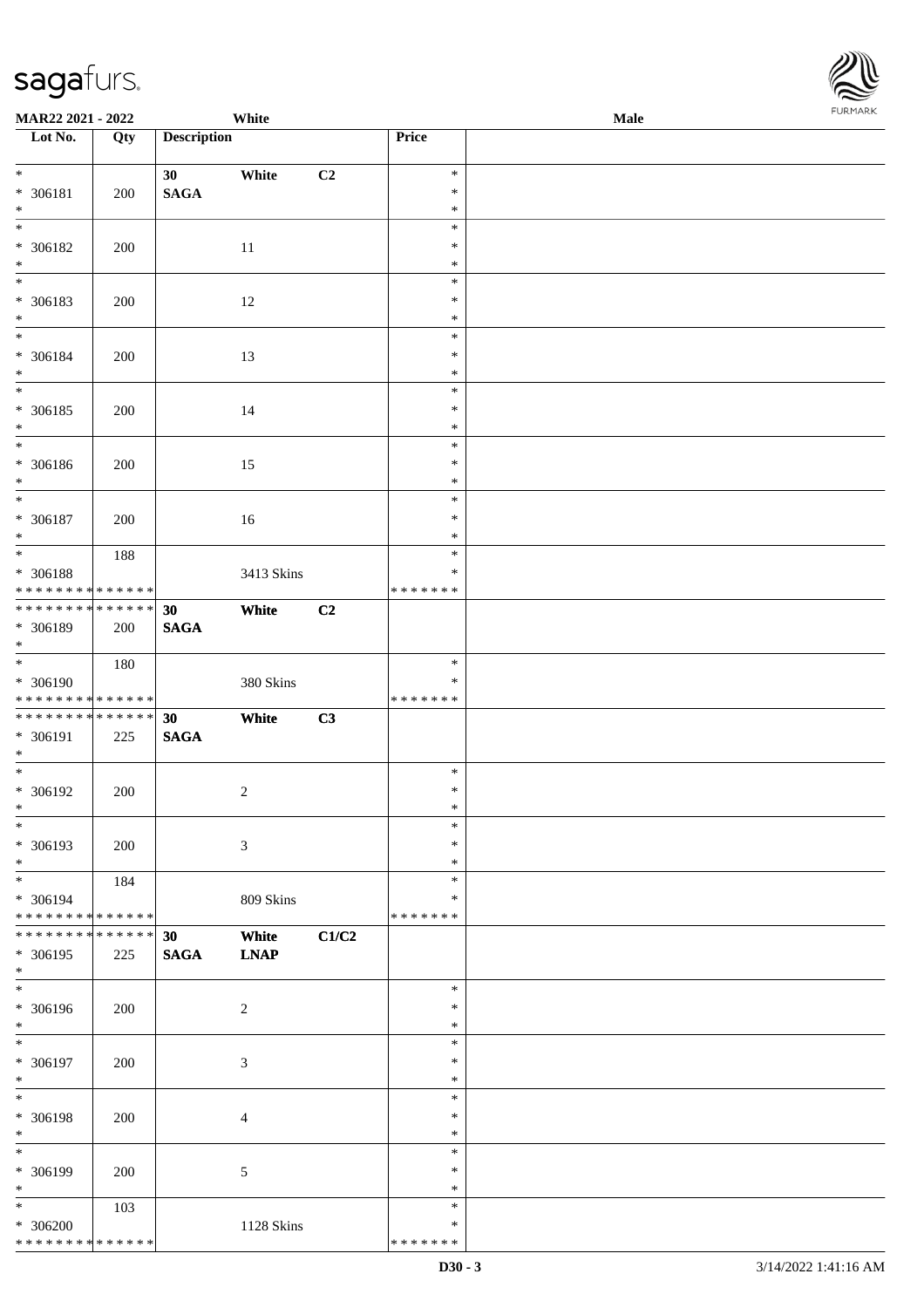| <b>MAR22 2021 - 2022</b>                                             |                    |                                | White                |    |                                   | <b>FUNITANN</b><br>Male |  |  |
|----------------------------------------------------------------------|--------------------|--------------------------------|----------------------|----|-----------------------------------|-------------------------|--|--|
| Lot No.                                                              | Qty                | <b>Description</b>             |                      |    | Price                             |                         |  |  |
| ******** <mark>******</mark><br>* 306201<br>$*$                      | 225                | 30 <sup>°</sup><br><b>SAGA</b> | White<br><b>LNAP</b> | C3 |                                   |                         |  |  |
| $* 306202$<br>* * * * * * * * <mark>* * * * * *</mark>               | 106                |                                | 331 Skins            |    | $\ast$<br>∗<br>* * * * * * *      |                         |  |  |
| * * * * * * * * <mark>* * * * * * *</mark><br>* 306203<br>$\ast$     | 205                | 30<br><b>SROY</b>              | White                | C1 |                                   |                         |  |  |
| $\ddot{x}$<br>* 306204<br>$\ast$                                     | 180                |                                | 2                    |    | $\ast$<br>$\ast$<br>$\ast$        |                         |  |  |
| $*$<br>* 306205<br>$*$                                               | 180                |                                | $\sqrt{3}$           |    | $\ast$<br>$\ast$<br>$\ast$        |                         |  |  |
| $\overline{\phantom{0}}$<br>* 306206<br>$*$                          | 180                |                                | $\overline{4}$       |    | $\ast$<br>$\ast$<br>$\ast$        |                         |  |  |
| $\ddot{x}$<br>* 306207<br>* * * * * * * * <mark>* * * * * * *</mark> | 122                |                                | 867 Skins            |    | $\ast$<br>$\ast$<br>* * * * * * * |                         |  |  |
| * * * * * * * * <mark>*</mark><br>* 306208<br>$*$                    | * * * * * *<br>205 | 30<br><b>SROY</b>              | White                | C2 |                                   |                         |  |  |
| * 306209<br>$\ast$                                                   | 180                |                                | $\boldsymbol{2}$     |    | $\ast$<br>$\ast$<br>$\ast$        |                         |  |  |
| $\overline{\ast}$<br>$* 306210$<br>$\ast$                            | 180                |                                | 3                    |    | $\ast$<br>$\ast$<br>$\ast$        |                         |  |  |
| $\overline{\ast}$<br>$* 306211$<br>$*$                               | 180                |                                | 4                    |    | $\ast$<br>$\ast$<br>$\ast$        |                         |  |  |
| $\overline{\ast}$<br>$* 306212$<br>$\ast$                            | 180                |                                | $\sqrt{5}$           |    | $\ast$<br>$\ast$<br>$\ast$        |                         |  |  |
| $\ast$<br>* 306213<br>$*$                                            | 180                |                                | $\sqrt{6}$           |    | $\ast$<br>$\ast$<br>$\ast$        |                         |  |  |
| $\ast$<br>$* 306214$<br>* * * * * * * * <mark>* * * * * * *</mark>   | 180                |                                | 1285 Skins           |    | $\ast$<br>$\ast$<br>* * * * * * * |                         |  |  |
| 306215                                                               | 74                 | 30<br><b>SROY</b>              | White                | C2 |                                   |                         |  |  |
| 306216                                                               | 227                | 30<br><b>SROY</b>              | White                | C3 |                                   |                         |  |  |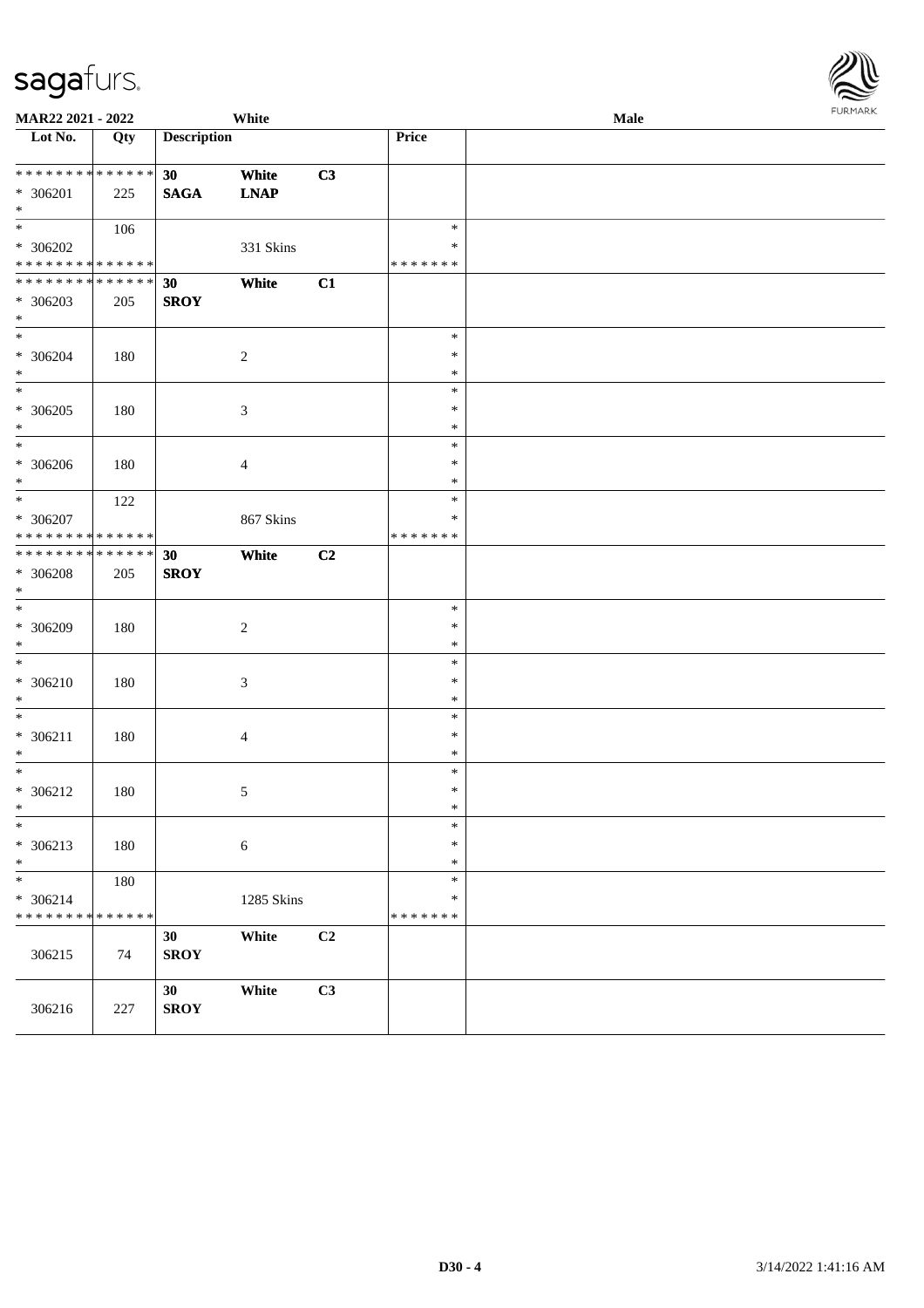| URMARK<br>F |
|-------------|

| MAR22 2021 - 2022                                     |     |                    | White                |                |                                   | FURMARK<br>Male |  |  |  |  |
|-------------------------------------------------------|-----|--------------------|----------------------|----------------|-----------------------------------|-----------------|--|--|--|--|
| Lot No.                                               | Qty | <b>Description</b> |                      |                | Price                             |                 |  |  |  |  |
| ******** <mark>******</mark><br>* 306261<br>$*$       | 285 | 20<br>SI           | White                | C1             |                                   |                 |  |  |  |  |
| $* 306262$<br>$*$                                     | 260 |                    | $\sqrt{2}$           |                | $\ast$<br>$\ast$<br>$\ast$        |                 |  |  |  |  |
| $*$<br>$* 306263$<br>$*$                              | 260 |                    | $\mathfrak{Z}$       |                | $\ast$<br>$\ast$<br>$\ast$        |                 |  |  |  |  |
| $*$<br>* 306264<br>* * * * * * * * * * * * * *        | 100 |                    | 905 Skins            |                | $\ast$<br>$\ast$<br>* * * * * * * |                 |  |  |  |  |
| * * * * * * * * * * * * * * *<br>$* 306265$<br>$\ast$ | 285 | 20<br>SI           | White                | C3             |                                   |                 |  |  |  |  |
| $*$<br>$* 306266$<br>$*$                              | 270 |                    | 2                    |                | $\ast$<br>$\ast$<br>$\ast$        |                 |  |  |  |  |
| $* 306267$<br>* * * * * * * * * * * * * *             | 57  |                    | 612 Skins            |                | $\ast$<br>$\ast$<br>* * * * * * * |                 |  |  |  |  |
| ******** <mark>******</mark><br>$* 306268$<br>$\ast$  | 285 | 20<br>SI           | White<br><b>LNAP</b> | C1/C2          |                                   |                 |  |  |  |  |
| $*$<br>* 306269<br>$*$                                | 260 |                    | $\sqrt{2}$           |                | $\ast$<br>$\ast$<br>$\ast$        |                 |  |  |  |  |
| $\ast$<br>$* 306270$<br>$\ast$                        | 260 |                    | 3                    |                | $\ast$<br>$\ast$<br>$\ast$        |                 |  |  |  |  |
| $*$<br>$* 306271$<br>* * * * * * * * * * * * * *      | 184 |                    | 989 Skins            |                | $\ast$<br>∗<br>* * * * * * *      |                 |  |  |  |  |
| 306272                                                | 252 | 20<br>SI           | White<br><b>LNAP</b> | C3             |                                   |                 |  |  |  |  |
| * * * * * * * * * * * * * * *<br>* 306273<br>$*$      | 285 | 20<br>$\bf IB$     | White<br>WB1         | C2             |                                   |                 |  |  |  |  |
| * 306274<br>* * * * * * * * * * * * * *               | 182 |                    | 467 Skins            |                | $\ast$<br>∗<br>* * * * * * *      |                 |  |  |  |  |
| 306275                                                | 111 | 20<br>$\mathbf{I}$ | White                | C <sub>2</sub> |                                   |                 |  |  |  |  |
| * * * * * * * * * * * * * * *<br>$* 306276$<br>$*$    | 265 | 20<br><b>SAGA</b>  | White                | C1             |                                   |                 |  |  |  |  |
| $*$<br>$* 306277$<br>$\ast$                           | 240 |                    | 2                    |                | $\ast$<br>$\ast$<br>$\ast$        |                 |  |  |  |  |
| $*$<br>$* 306278$<br>$\ast$                           | 240 |                    | 3                    |                | $\ast$<br>$\ast$<br>$\ast$        |                 |  |  |  |  |
| $*$<br>* 306279<br>$\ast$                             | 240 |                    | 4                    |                | $\ast$<br>$\ast$<br>$\ast$        |                 |  |  |  |  |
| $\ast$<br>$* 306280$<br>$*$                           | 240 |                    | 5                    |                | $\ast$<br>$\ast$<br>$\ast$        |                 |  |  |  |  |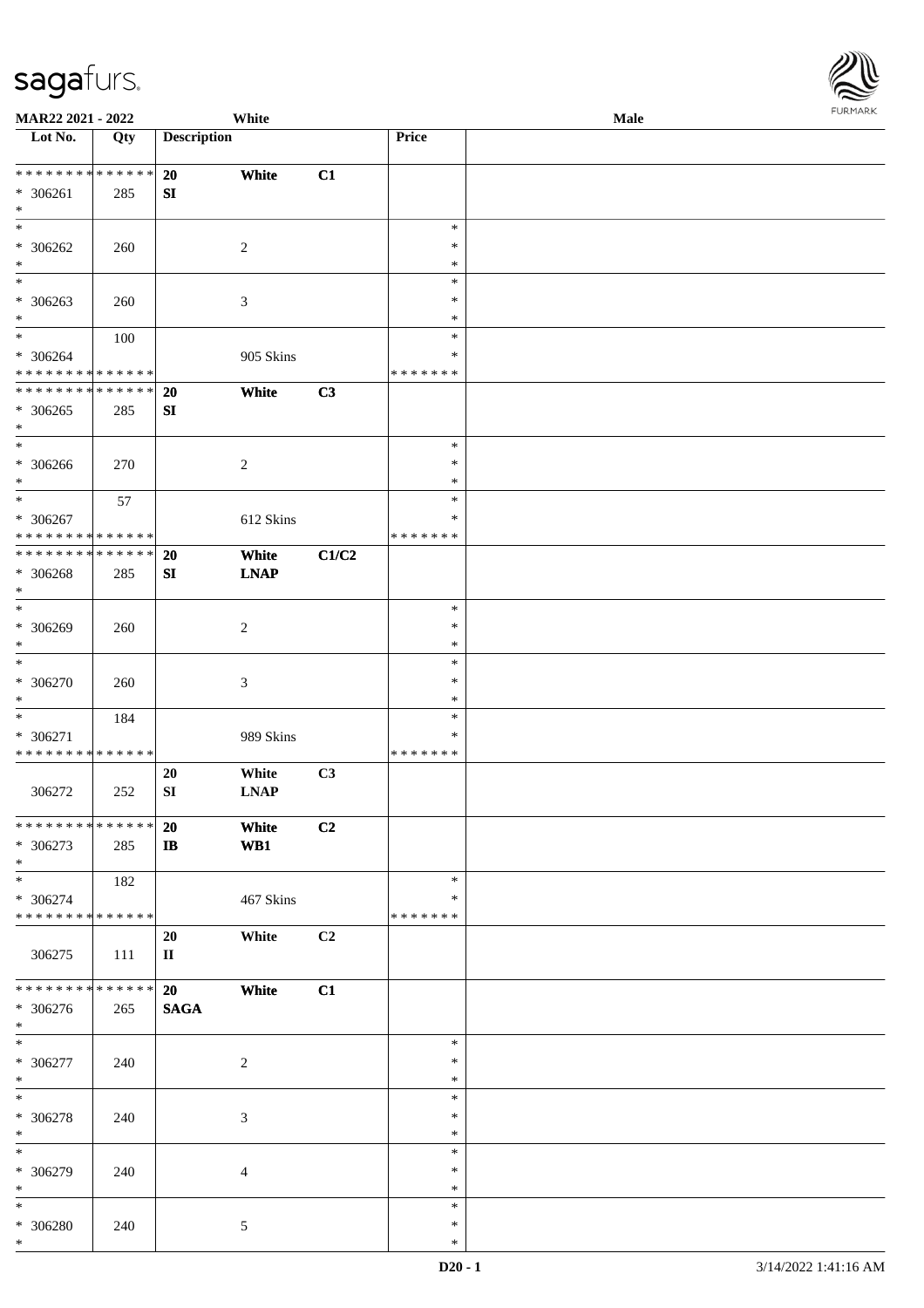| MAR22 2021 - 2022               |     |                    | White            |    |               | <b>Male</b> |  |
|---------------------------------|-----|--------------------|------------------|----|---------------|-------------|--|
| Lot No.                         | Qty | <b>Description</b> |                  |    | Price         |             |  |
|                                 |     |                    |                  |    |               |             |  |
| $*$                             |     | 20                 | White            | C1 | $\ast$        |             |  |
| $* 306281$                      | 240 | <b>SAGA</b>        |                  |    | $\ast$        |             |  |
| $\ast$                          |     |                    |                  |    | $\ast$        |             |  |
|                                 |     |                    |                  |    | $\ast$        |             |  |
| $* 306282$                      | 240 |                    | $\boldsymbol{7}$ |    | $\ast$        |             |  |
| $\ast$                          |     |                    |                  |    | $\ast$        |             |  |
| $\overline{\phantom{0}}$        |     |                    |                  |    | $\ast$        |             |  |
| $* 306283$                      | 240 |                    | $8\,$            |    | $\ast$        |             |  |
| $*$                             |     |                    |                  |    | $\ast$        |             |  |
|                                 |     |                    |                  |    | $\ast$        |             |  |
| $* 306284$                      | 240 |                    | $\boldsymbol{9}$ |    | $\ast$        |             |  |
| $*$                             |     |                    |                  |    | $\ast$        |             |  |
| $\overline{\phantom{0}}$        |     |                    |                  |    | $\ast$        |             |  |
| $* 306285$                      | 240 |                    | 10               |    | $\ast$        |             |  |
| $*$                             |     |                    |                  |    | $\ast$        |             |  |
| $\overline{\ast}$               | 270 |                    |                  |    | $\ast$        |             |  |
| $* 306286$                      |     |                    | 2695 Skins       |    | $\ast$        |             |  |
| * * * * * * * * * * * * * *     |     |                    |                  |    | * * * * * * * |             |  |
|                                 |     | 20                 | White            | C1 |               |             |  |
| 306287                          |     | <b>SAGA</b>        |                  |    |               |             |  |
|                                 | 240 |                    |                  |    |               |             |  |
| * * * * * * * * * * * * * *     |     | 20                 | White            | C2 |               |             |  |
|                                 |     |                    |                  |    |               |             |  |
| * 306288<br>$\ast$              | 265 | <b>SAGA</b>        |                  |    |               |             |  |
| $\overline{\ast}$               |     |                    |                  |    | $\ast$        |             |  |
|                                 |     |                    |                  |    |               |             |  |
| $* 306289$                      | 240 |                    | $\overline{c}$   |    | $\ast$        |             |  |
| $*$<br>$\overline{\phantom{0}}$ |     |                    |                  |    | $\ast$        |             |  |
|                                 |     |                    |                  |    | $\ast$        |             |  |
| $* 306290$                      | 240 |                    | $\mathfrak{Z}$   |    | $\ast$        |             |  |
| $*$                             |     |                    |                  |    | $\ast$        |             |  |
| $*$                             |     |                    |                  |    | $\ast$        |             |  |
| * 306291                        | 240 |                    | $\overline{4}$   |    | $\ast$        |             |  |
| $*$                             |     |                    |                  |    | $\ast$        |             |  |
| $*$                             |     |                    |                  |    | $\ast$        |             |  |
| $* 306292$                      | 240 |                    | $\sqrt{5}$       |    | $\ast$        |             |  |
| $*$                             |     |                    |                  |    | $\ast$        |             |  |
| $\ast$                          |     |                    |                  |    | $\ast$        |             |  |
| * 306293                        | 240 |                    | $\sqrt{6}$       |    | $\ast$        |             |  |
| $*$                             |     |                    |                  |    | $\ast$        |             |  |
| $*$                             |     |                    |                  |    | $\ast$        |             |  |
| * 306294                        | 240 |                    | $\tau$           |    | $\ast$        |             |  |
| $*$                             |     |                    |                  |    | $\ast$        |             |  |
| $*$                             |     |                    |                  |    | $\ast$        |             |  |
| $* 306295$                      | 240 |                    | 8                |    | $\ast$        |             |  |
| $*$                             |     |                    |                  |    | $\ast$        |             |  |
| $\overline{\ast}$               |     |                    |                  |    | $\ast$        |             |  |
| $* 306296$                      | 240 |                    | 9                |    | $\ast$        |             |  |
| $*$                             |     |                    |                  |    | $\ast$        |             |  |
| $*$                             |     |                    |                  |    | $\ast$        |             |  |
| $* 306297$                      | 240 |                    | 10               |    | $\ast$        |             |  |
| $*$                             |     |                    |                  |    | $\ast$        |             |  |
| $*$                             | 237 |                    |                  |    | $\ast$        |             |  |
| * 306298                        |     |                    | 2662 Skins       |    | $\ast$        |             |  |
| * * * * * * * * * * * * * *     |     |                    |                  |    | * * * * * * * |             |  |
| ******** <mark>******</mark>    |     | 20                 | White            | C3 |               |             |  |
| * 306299                        | 42  | <b>SAGA</b>        |                  |    |               |             |  |
| $*$                             |     |                    |                  |    |               |             |  |
| $*$                             | 159 |                    |                  |    | $\ast$        |             |  |
| * 306300                        |     |                    | 201 Skins        |    | $\ast$        |             |  |
| * * * * * * * * * * * * * *     |     |                    |                  |    | * * * * * * * |             |  |

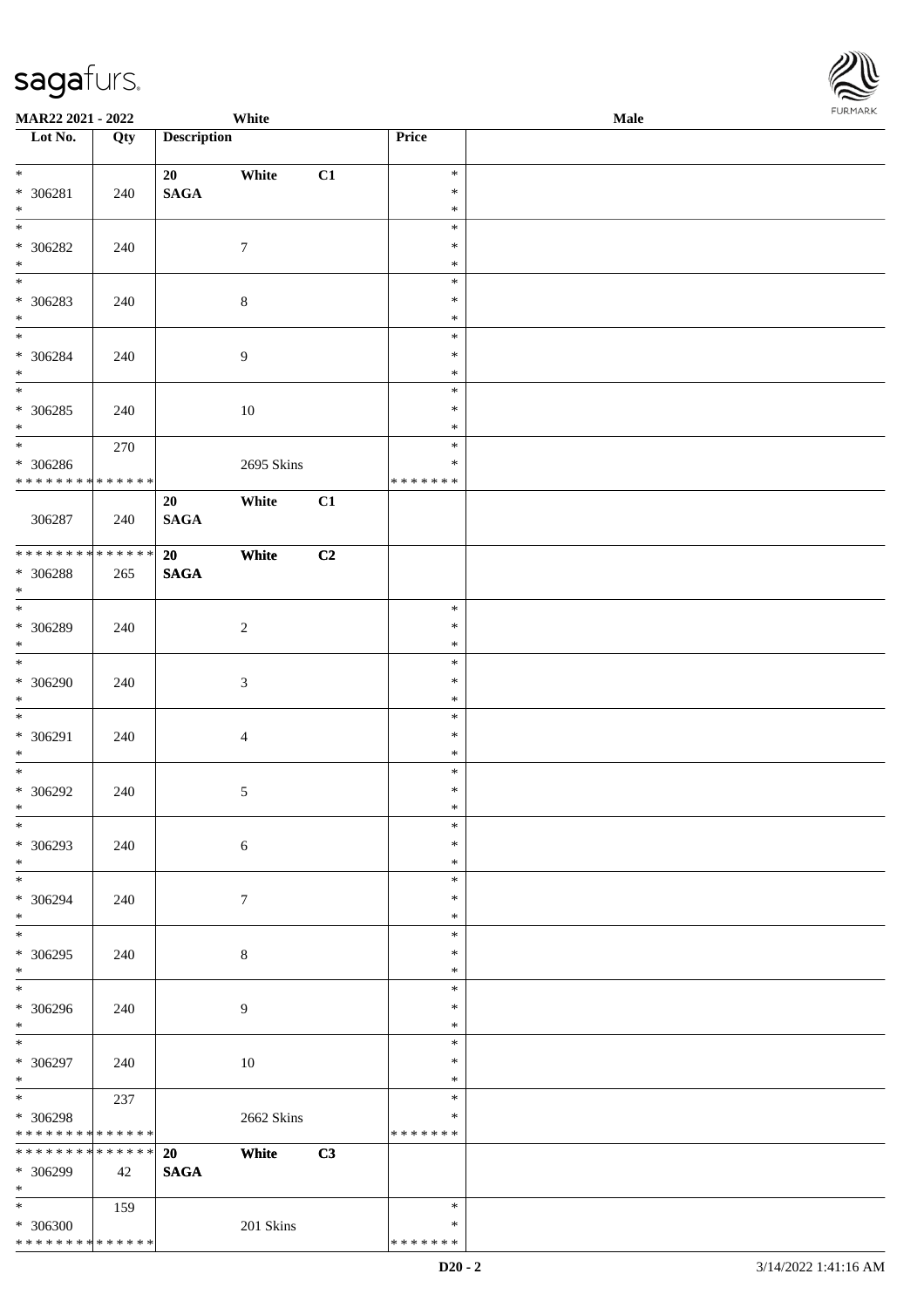| <b>MAR22 2021 - 2022</b>                   |             |                    | White                |                |                  | Male |  |
|--------------------------------------------|-------------|--------------------|----------------------|----------------|------------------|------|--|
| Lot No.                                    | Qty         | <b>Description</b> |                      |                | Price            |      |  |
|                                            |             |                    |                      |                |                  |      |  |
| ___<br>******** <mark>******</mark>        |             | 20                 | White                | C1/C2          |                  |      |  |
| * 306301                                   | 265         | <b>SAGA</b>        | <b>LNAP</b>          |                |                  |      |  |
| $*$                                        |             |                    |                      |                |                  |      |  |
| $\ast$                                     |             |                    |                      |                | $\ast$<br>$\ast$ |      |  |
| * 306302<br>$*$                            | 240         |                    | $\overline{2}$       |                |                  |      |  |
| $\overline{\ }$                            |             |                    |                      |                | $\ast$           |      |  |
|                                            |             |                    |                      |                | $\ast$<br>$\ast$ |      |  |
| * 306303<br>$\ast$                         | 240         |                    | $\mathfrak{Z}$       |                | $\ast$           |      |  |
| $\overline{\ast}$                          |             |                    |                      |                | $\ast$           |      |  |
|                                            |             |                    |                      |                | $\ast$           |      |  |
| * 306304<br>$\ast$                         | 240         |                    | $\overline{4}$       |                | $\ast$           |      |  |
| $\overline{\ }$                            |             |                    |                      |                | $\ast$           |      |  |
| * 306305                                   |             |                    |                      |                | $\ast$           |      |  |
| $*$                                        | 240         |                    | $5\,$                |                | $\ast$           |      |  |
|                                            | 47          |                    |                      |                | $\ast$           |      |  |
| * 306306                                   |             |                    |                      |                | $\ast$           |      |  |
| * * * * * * * * <mark>* * * * * * *</mark> |             |                    | 1272 Skins           |                | * * * * * * *    |      |  |
| ******** <mark>******</mark>               |             | 20                 | White                | C3             |                  |      |  |
| * 306307                                   |             |                    | <b>LNAP</b>          |                |                  |      |  |
| $*$                                        | 265         | <b>SAGA</b>        |                      |                |                  |      |  |
| $\overline{\phantom{0}}$                   | 203         |                    |                      |                | $\ast$           |      |  |
| * 306308                                   |             |                    | $468~\mathrm{Skins}$ |                | $\ast$           |      |  |
| * * * * * * * * * * * * * *                |             |                    |                      |                | * * * * * * *    |      |  |
| * * * * * * * * * * * * * * *              |             | 20                 | White                | C <sub>2</sub> |                  |      |  |
| * 306309                                   | 265         | IA                 | WB1                  |                |                  |      |  |
| $*$                                        |             |                    |                      |                |                  |      |  |
| $\overline{\ }$                            |             |                    |                      |                | $\ast$           |      |  |
| * 306310                                   | 240         |                    | $\overline{2}$       |                | ∗                |      |  |
| $*$                                        |             |                    |                      |                | $\ast$           |      |  |
| $*$                                        |             |                    |                      |                | $\ast$           |      |  |
| * 306311                                   | 240         |                    | $\mathfrak{Z}$       |                | $\ast$           |      |  |
| $*$                                        |             |                    |                      |                | $\ast$           |      |  |
| $*$                                        |             |                    |                      |                | $\ast$           |      |  |
| * 306312                                   | 240         |                    | 4                    |                | $\ast$           |      |  |
| $*$ $-$                                    |             |                    |                      |                | $*$              |      |  |
| $*$                                        | 89          |                    |                      |                | $\ast$           |      |  |
| * 306313                                   |             |                    | 1074 Skins           |                | ∗                |      |  |
| * * * * * * * * <mark>* * * * * * *</mark> |             |                    |                      |                | * * * * * * *    |      |  |
|                                            |             | 20                 | White                | C <sub>2</sub> |                  |      |  |
| 306314                                     | 240         | IA                 | WB <sub>2</sub>      |                |                  |      |  |
|                                            |             |                    |                      |                |                  |      |  |
|                                            |             | 20                 | White                | C <sub>2</sub> |                  |      |  |
| 306315                                     | 112         | IA                 | WB <sub>2</sub>      | <b>LNAP</b>    |                  |      |  |
|                                            |             |                    |                      |                |                  |      |  |
| * * * * * * * *                            | * * * * * * | 20                 | White                | C2             |                  |      |  |
| * 306316                                   | 265         | IA                 | <b>CHIP</b>          |                |                  |      |  |
| $*$                                        |             |                    |                      |                |                  |      |  |
| $*$                                        |             |                    |                      |                | $\ast$           |      |  |
| * 306317                                   | 240         |                    | $\overline{2}$       |                | $\ast$           |      |  |
| $*$                                        |             |                    |                      |                | $\ast$           |      |  |
| $*$                                        |             |                    |                      |                | $\ast$           |      |  |
| * 306318                                   | 240         |                    | $\mathfrak{Z}$       |                | $\ast$           |      |  |
| $*$                                        |             |                    |                      |                | $\ast$           |      |  |
| $\overline{\ast}$                          |             |                    |                      |                | $\ast$           |      |  |
| * 306319                                   | 240         |                    | $\overline{4}$       |                | $\ast$           |      |  |
| $*$                                        |             |                    |                      |                | $\ast$           |      |  |
| $\ast$                                     |             |                    |                      |                | $\ast$           |      |  |
| * 306320                                   | 240         |                    | $5\,$                |                | $\ast$           |      |  |
| $*$                                        |             |                    |                      |                | $\ast$           |      |  |

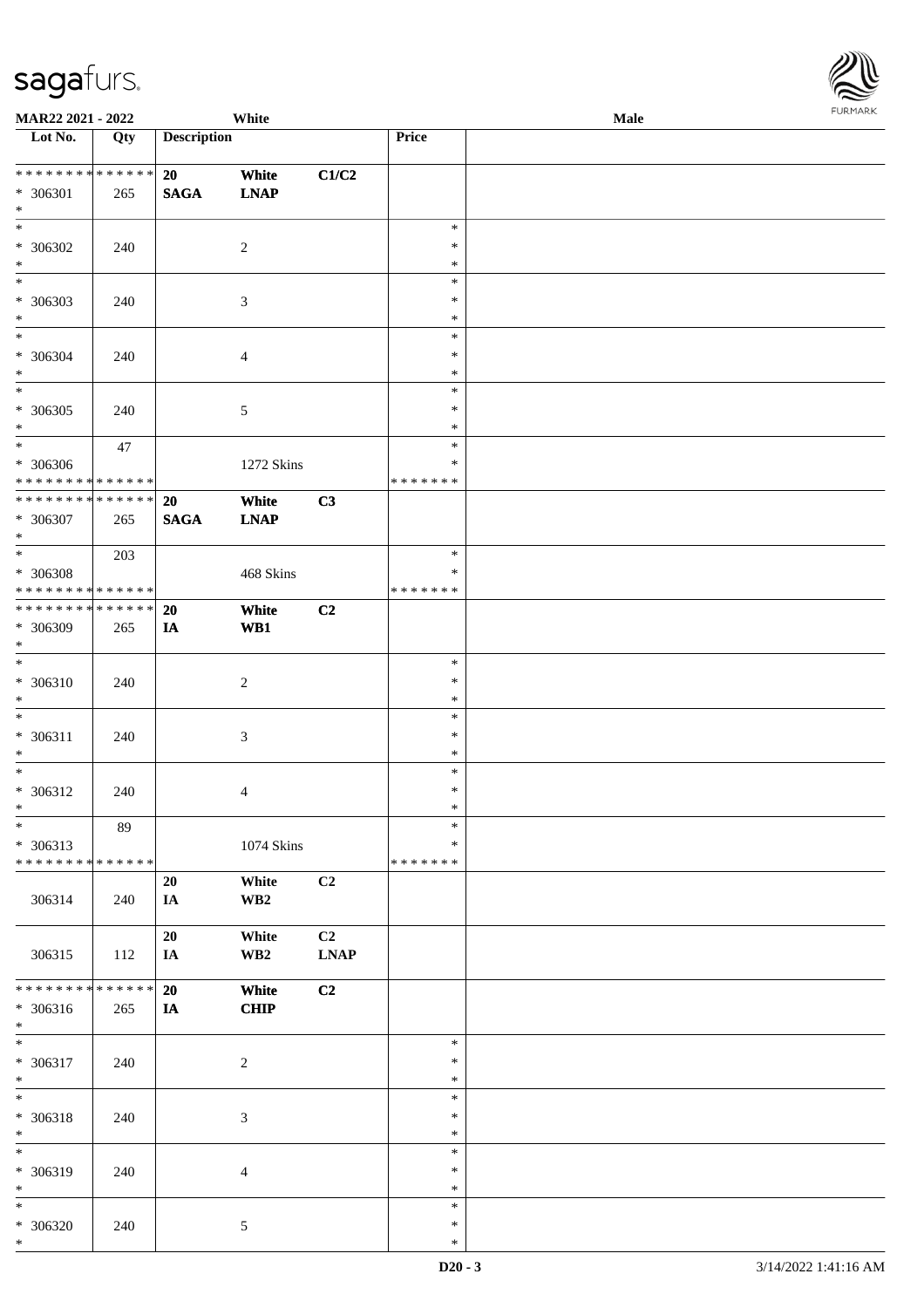| MAR22 2021 - 2022             |     |                    | White          |    |         | <b>Male</b> |  |  |
|-------------------------------|-----|--------------------|----------------|----|---------|-------------|--|--|
| Lot No.                       | Qty | <b>Description</b> |                |    | Price   |             |  |  |
| $*$                           |     | 20                 | White          | C2 | $\ast$  |             |  |  |
| $* 306321$                    | 240 | IA                 | <b>CHIP</b>    |    | $\ast$  |             |  |  |
| $*$                           |     |                    |                |    | $\ast$  |             |  |  |
| $*$                           |     |                    |                |    | $\ast$  |             |  |  |
| * 306322                      | 240 |                    | $\overline{7}$ |    | $\ast$  |             |  |  |
| $*$                           |     |                    |                |    | $\ast$  |             |  |  |
| $*$                           | 143 |                    |                |    | $\ast$  |             |  |  |
| * 306323                      |     |                    | 1848 Skins     |    | $\ast$  |             |  |  |
| * * * * * * * * * * * * * * * |     |                    |                |    | ******* |             |  |  |
| * * * * * * * * * * * * * * * |     | 20                 | White          | C1 |         |             |  |  |
| * 306324                      | 245 | <b>SROY</b>        |                |    |         |             |  |  |
| $*$                           |     |                    |                |    |         |             |  |  |
| $*$                           |     |                    |                |    | $\ast$  |             |  |  |
| $* 306325$                    | 220 |                    | 2              |    | $\ast$  |             |  |  |
| $\ast$                        |     |                    |                |    | $\ast$  |             |  |  |
| $*$                           | 103 |                    |                |    | $\ast$  |             |  |  |
| $* 306326$                    |     |                    | 568 Skins      |    | ∗       |             |  |  |
| * * * * * * * * * * * * * * * |     |                    |                |    | ******* |             |  |  |
| * * * * * * * * * * * * * * * |     | 20                 | White          | C3 |         |             |  |  |
| * 306327                      | 245 | <b>SROY</b>        |                |    |         |             |  |  |
| $*$                           |     |                    |                |    |         |             |  |  |
| $*$                           | 209 |                    |                |    | $\ast$  |             |  |  |
| * 306328                      |     |                    | 454 Skins      |    | $\ast$  |             |  |  |
| * * * * * * * * * * * * * *   |     |                    |                |    | ******* |             |  |  |

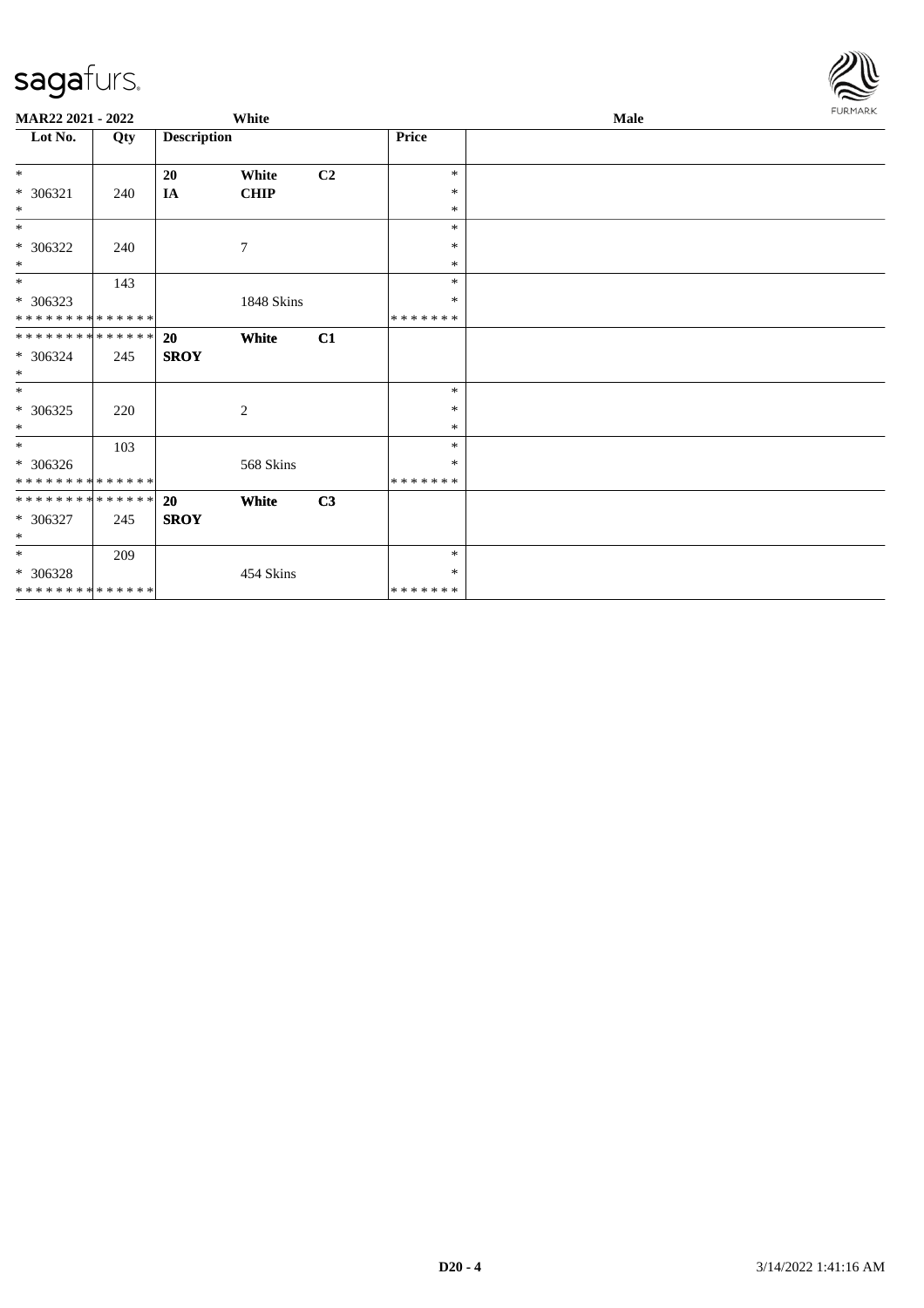

| <b>MAR22 2021 - 2022</b> |     | White              |                | <b>Male</b> |  |  |
|--------------------------|-----|--------------------|----------------|-------------|--|--|
| Lot No.                  | Qty | <b>Description</b> |                | Price       |  |  |
|                          |     | White              | C <sub>2</sub> |             |  |  |
| * 306381                 | 285 | п                  |                |             |  |  |
| $\ast$                   |     |                    |                |             |  |  |
| $\ast$                   | 52  |                    |                | $*$         |  |  |
| $* 306382$               |     | 337 Skins          |                | $*$         |  |  |
| **************           |     |                    |                | *******     |  |  |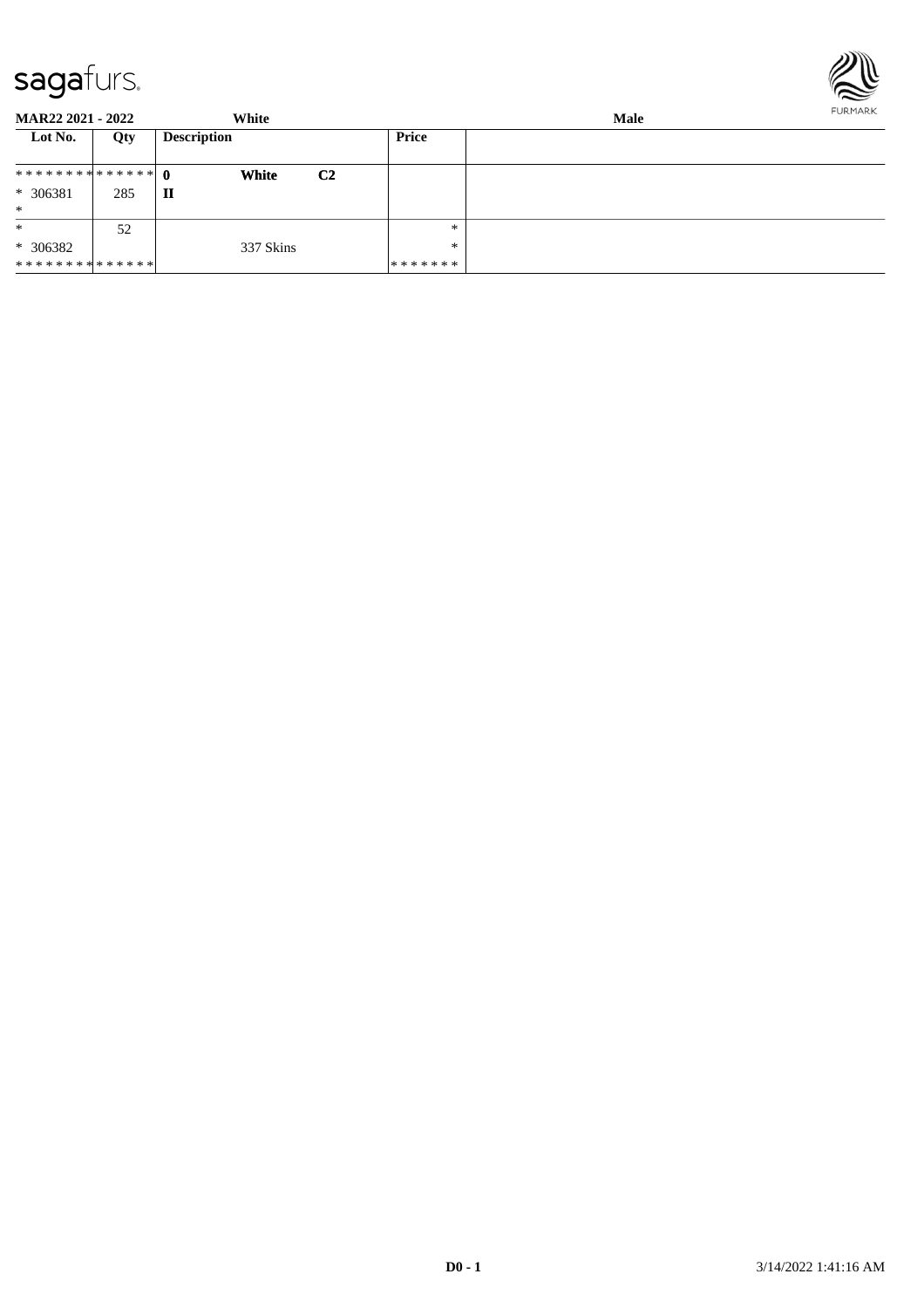

| MAR22 2021 - 2022                                             |               |                    | <b>White Velvet</b>   |                               |                                   | Male | <b>FUNITANY</b> |
|---------------------------------------------------------------|---------------|--------------------|-----------------------|-------------------------------|-----------------------------------|------|-----------------|
| Lot No.                                                       | Qty           | <b>Description</b> |                       |                               | Price                             |      |                 |
| 306441                                                        | 198           | 50<br>SI           | White<br>VELV1        | C1                            |                                   |      |                 |
| * * * * * * * *<br>$* 306442$<br>$\ast$                       | ******<br>205 | 50<br>SI           | White<br>VELV2        | C1/C2                         |                                   |      |                 |
| $\ast$<br>* 306443<br>* * * * * * * * * * * * * *             | 61            |                    | 266 Skins             |                               | $\ast$<br>$\ast$<br>* * * * * * * |      |                 |
| * * * * * * * * * * * * * *<br>$* 306444$<br>$\ast$           | 185           | 50<br><b>SAGA</b>  | White<br><b>VELV1</b> | C1                            |                                   |      |                 |
| $*$<br>$* 306445$<br>* * * * * * * * * * * * * *              | 155           |                    | 340 Skins             |                               | $\ast$<br>*<br>* * * * * * *      |      |                 |
| * * * * * * * * * * * * * *<br>$* 306446$<br>$*$              | 185           | 50<br><b>SAGA</b>  | White<br><b>VELV1</b> | C3                            |                                   |      |                 |
| $*$<br>$* 306447$<br>* * * * * * * * * * * * * *              | 155           |                    | 340 Skins             |                               | $\ast$<br>$\ast$<br>* * * * * * * |      |                 |
| 306448                                                        | 154           | 50<br><b>SAGA</b>  | White<br>VELV2        | C1                            |                                   |      |                 |
| * * * * * * * * * * * * * *<br>* 306449<br>$*$                | 185           | 50<br><b>SAGA</b>  | White<br>VELV2        | C3                            |                                   |      |                 |
| $*$<br>* 306450<br>* * * * * * * * <mark>* * * * * * *</mark> | 93            |                    | 278 Skins             |                               | $\ast$<br>*<br>* * * * * * *      |      |                 |
| * * * * * * * * * * * * * *<br>* 306451<br>$*$                | 185           | 50<br>IA           | White<br><b>VELV1</b> | C <sub>2</sub><br><b>CHIP</b> |                                   |      |                 |
| $*$<br>$* 306452$<br>* * * * * * * * * * * * * * *            | 126           |                    | 311 Skins             |                               | $\ast$<br>$\ast$<br>*******       |      |                 |
| 306453                                                        | 146           | 50<br><b>SROY</b>  | White<br><b>VELV1</b> | C1                            |                                   |      |                 |
| 306454                                                        | 173           | 50<br><b>SROY</b>  | White<br>VELV1        | C3                            |                                   |      |                 |
| * * * * * * * * * * * * * *<br>$* 306455$<br>$*$              | 185           | 50<br><b>SROY</b>  | White<br>VELV2        | C1/C2                         |                                   |      |                 |
| $\ast$<br>* 306456<br>$*$                                     | 160           |                    | 2                     |                               | $\ast$<br>∗<br>$\ast$             |      |                 |
| $\ast$<br>* 306457<br>* * * * * * * * * * * * * *             | 110           |                    | 455 Skins             |                               | $\ast$<br>∗<br>* * * * * * *      |      |                 |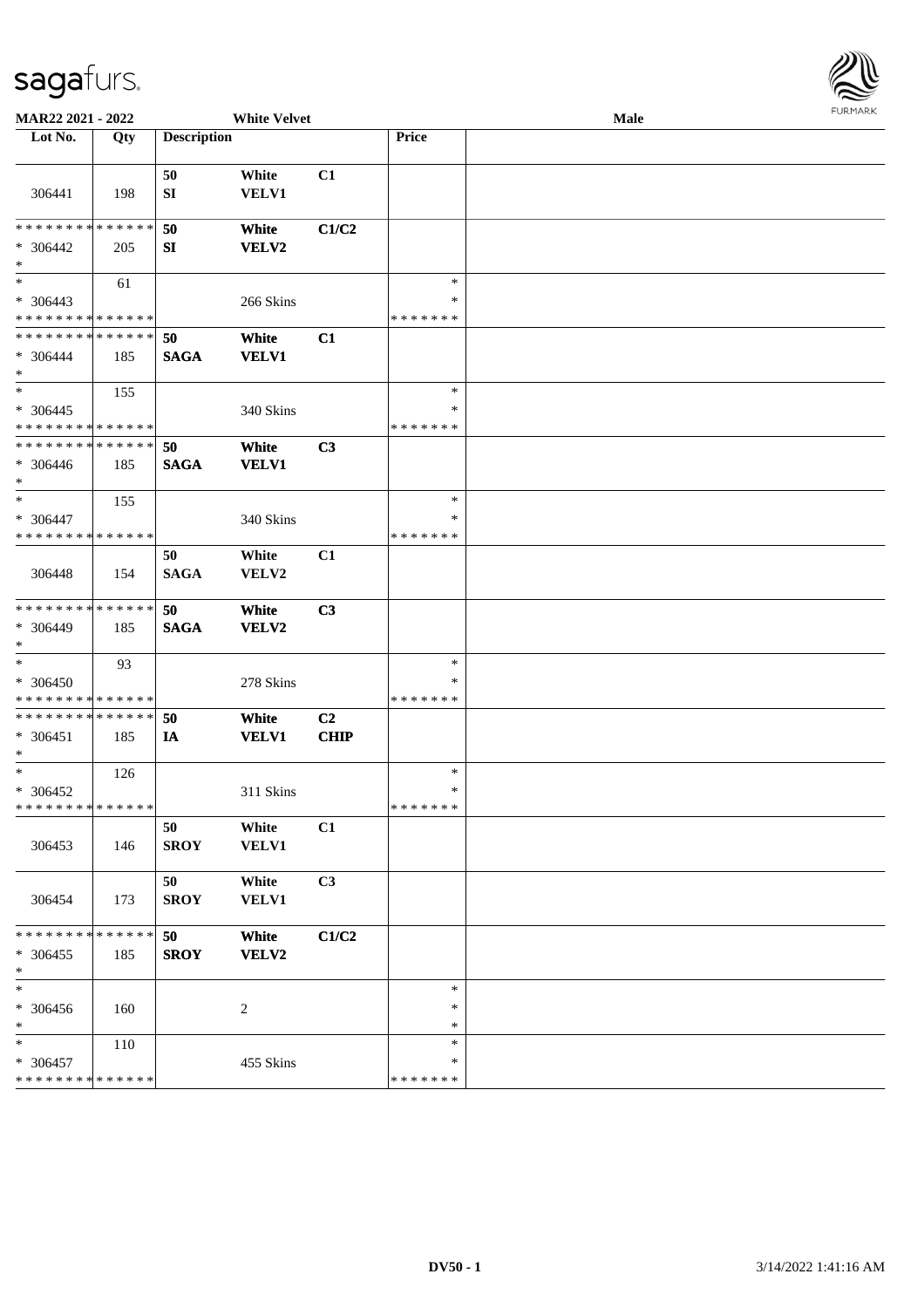

| MAR22 2021 - 2022                                                             |                      |                              | <b>White Velvet</b>   |                               |                                   | Male |  |
|-------------------------------------------------------------------------------|----------------------|------------------------------|-----------------------|-------------------------------|-----------------------------------|------|--|
| Lot No.                                                                       | Qty                  | <b>Description</b>           |                       |                               | Price                             |      |  |
| * * * * * * * * * * * * * *<br>* 306501<br>$\ast$                             | 225                  | 40<br>SI                     | White<br><b>VELV1</b> | C1                            |                                   |      |  |
| $\overline{\ast}$<br>* 306502<br>* * * * * * * * * * * * * *                  | 148                  |                              | 373 Skins             |                               | $\ast$<br>∗<br>* * * * * * *      |      |  |
| 306503                                                                        | 147                  | 40<br>${\bf S}{\bf I}$       | White<br><b>VELV1</b> | C3                            |                                   |      |  |
| **************<br>* 306504<br>$\ast$                                          | 225                  | 40<br>SI                     | White<br><b>VELV2</b> | C1/C2                         |                                   |      |  |
| $\ast$<br>$* 306505$<br>$\ast$                                                | 200                  |                              | $\boldsymbol{2}$      |                               | $\ast$<br>$\ast$<br>$\ast$        |      |  |
| $\ast$<br>* 306506<br>* * * * * * * * * * * * * *                             | 38                   |                              | 463 Skins             |                               | $\ast$<br>$\ast$<br>* * * * * * * |      |  |
| 306507                                                                        | 226                  | 40<br>${\bf S}{\bf I}$       | White<br>VELV2        | C3                            |                                   |      |  |
| * * * * * * * * * * * * * *<br>* 306508<br>$\ast$                             | 225                  | 40<br>$\mathbf{I}$           | White<br><b>VELV1</b> | C <sub>2</sub><br>WB1         |                                   |      |  |
| $\ast$<br>* 306509<br>* * * * * * * * * * * * * *                             | 229                  |                              | 454 Skins             |                               | $\ast$<br>∗<br>* * * * * * *      |      |  |
| 306510                                                                        | 175                  | 40<br>$\mathbf{I}\mathbf{B}$ | White<br>VELV2        | C <sub>2</sub><br>WB1         |                                   |      |  |
| 306511                                                                        | 112                  | 40<br>$\mathbf{I}\mathbf{B}$ | White<br><b>VELV1</b> | C2<br>WB <sub>2</sub>         |                                   |      |  |
| * * * * * * * * * * * * * *<br>* 306512<br>$\ast$                             | 225                  | 40<br>$\mathbf{I}$ <b>B</b>  | White<br><b>VELV1</b> | C <sub>2</sub><br><b>CHIP</b> |                                   |      |  |
| $*$<br>$* 306513$<br>* * * * * * * * * * * * * * *                            | 226                  |                              | 451 Skins             |                               | $\ast$<br>*<br>* * * * * * *      |      |  |
| * * * * * * * *<br>* 306514<br>$*$                                            | * * * * * *  <br>205 | 40<br><b>SAGA</b>            | White<br><b>VELV1</b> | C1                            |                                   |      |  |
| $\overline{\phantom{a}^*}$<br>$* 306515$<br>$*$<br>$\overline{\phantom{a}^*}$ | 180                  |                              | $\sqrt{2}$            |                               | $\ast$<br>∗<br>$\ast$             |      |  |
| * 306516<br>$*$                                                               | 180                  |                              | $\mathfrak{Z}$        |                               | $\ast$<br>*<br>$\ast$             |      |  |
| $\ast$<br>$* 306517$<br>$\ast$                                                | 180                  |                              | 4                     |                               | $\ast$<br>$\ast$<br>$\ast$        |      |  |
| $\ast$<br>* 306518<br>$\ast$                                                  | 180                  |                              | 5                     |                               | $\ast$<br>$\ast$<br>$\ast$        |      |  |
| $\ast$<br>* 306519<br>$\ast$                                                  | 180                  |                              | 6                     |                               | $\ast$<br>∗<br>$\ast$             |      |  |
| $\ast$<br>* 306520<br>$\ast$                                                  | 180                  |                              | $\tau$                |                               | $\ast$<br>$\ast$<br>$\ast$        |      |  |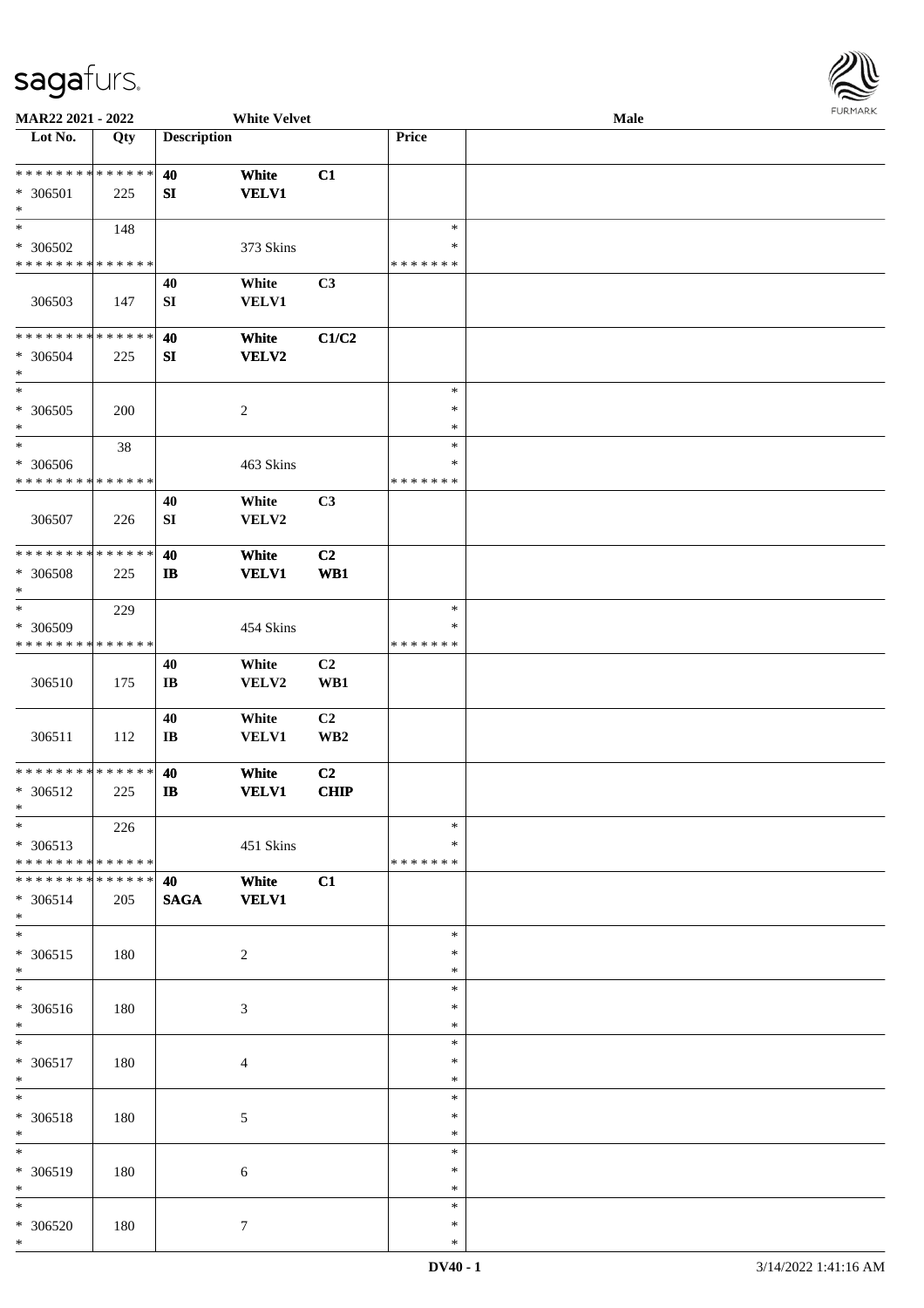

| MAR22 2021 - 2022             |     |                    | <b>White Velvet</b> |             |               | Male |
|-------------------------------|-----|--------------------|---------------------|-------------|---------------|------|
| Lot No.                       | Qty | <b>Description</b> |                     |             | Price         |      |
|                               |     |                    |                     |             |               |      |
| $\ast$                        |     | 40                 |                     |             | $\ast$        |      |
|                               |     |                    | White               | C1          |               |      |
| $* 306521$                    | 180 | <b>SAGA</b>        | <b>VELV1</b>        |             | $\ast$        |      |
| $\ast$                        |     |                    |                     |             | $\ast$        |      |
| $\ast$                        | 77  |                    |                     |             | $\ast$        |      |
| * 306522                      |     |                    | 1542 Skins          |             | ∗             |      |
| * * * * * * * * * * * * * *   |     |                    |                     |             | * * * * * * * |      |
| * * * * * * * * * * * * * * * |     |                    |                     |             |               |      |
|                               |     | 40                 | White               | C3          |               |      |
| * 306523                      | 205 | <b>SAGA</b>        | <b>VELV1</b>        |             |               |      |
| $*$                           |     |                    |                     |             |               |      |
| $*$                           | 211 |                    |                     |             | $\ast$        |      |
| $* 306524$                    |     |                    | 416 Skins           |             | ∗             |      |
| * * * * * * * * * * * * * *   |     |                    |                     |             | *******       |      |
|                               |     |                    |                     |             |               |      |
| * * * * * * * * * * * * * *   |     | 40                 | White               | C1          |               |      |
| $* 306525$                    | 205 | <b>SAGA</b>        | VELV2               |             |               |      |
| $\ast$                        |     |                    |                     |             |               |      |
| $\ast$                        |     |                    |                     |             | $\ast$        |      |
| $* 306526$                    | 180 |                    | $\overline{c}$      |             | $\ast$        |      |
| $*$                           |     |                    |                     |             | $\ast$        |      |
|                               |     |                    |                     |             |               |      |
| $\ast$                        |     |                    |                     |             | $\ast$        |      |
| * 306527                      | 180 |                    | 3                   |             | $\ast$        |      |
| $\ast$                        |     |                    |                     |             | $\ast$        |      |
| $*$                           |     |                    |                     |             | $\ast$        |      |
| * 306528                      | 180 |                    | 4                   |             | $\ast$        |      |
|                               |     |                    |                     |             |               |      |
| $\ast$                        |     |                    |                     |             | *             |      |
| $*$                           | 162 |                    |                     |             | $\ast$        |      |
| $* 306529$                    |     |                    | 907 Skins           |             | ∗             |      |
| * * * * * * * * * * * * * *   |     |                    |                     |             | * * * * * * * |      |
| * * * * * * * * * * * * * * * |     | 40                 | White               | C2          |               |      |
|                               |     |                    |                     |             |               |      |
| * 306530                      | 205 | <b>SAGA</b>        | VELV2               | <b>OPEN</b> |               |      |
| $*$                           |     |                    |                     |             |               |      |
| $*$                           |     |                    |                     |             | $\ast$        |      |
| $* 306531$                    | 180 |                    | $\overline{2}$      |             | $\ast$        |      |
| $*$                           |     |                    |                     |             | $\ast$        |      |
| $*$                           |     |                    |                     |             | $\ast$        |      |
|                               |     |                    |                     |             | $\ast$        |      |
| $* 306532$                    | 180 |                    | 3                   |             |               |      |
| $*$                           |     |                    |                     |             | $\ast$        |      |
| $\ast$                        | 74  |                    |                     |             | $\ast$        |      |
| * 306533                      |     |                    | 639 Skins           |             | ∗             |      |
| * * * * * * * * * * * * * * * |     |                    |                     |             | *******       |      |
| * * * * * * * * * * * * * * * |     | 40                 | White               | C2          |               |      |
| * 306534                      |     |                    |                     | WB1         |               |      |
|                               | 205 | IA                 | <b>VELV1</b>        |             |               |      |
| $*$                           |     |                    |                     |             |               |      |
| $*$                           |     |                    |                     |             | $\ast$        |      |
| $* 306535$                    | 180 |                    | $\overline{c}$      |             | $\ast$        |      |
| $*$                           |     |                    |                     |             | $\ast$        |      |
| $*$                           |     |                    |                     |             | $\ast$        |      |
| * 306536                      | 180 |                    | $\mathfrak{Z}$      |             | $\ast$        |      |
|                               |     |                    |                     |             |               |      |
| $*$                           |     |                    |                     |             | $\ast$        |      |
| $*$                           |     |                    |                     |             | $\ast$        |      |
| $* 306537$                    | 180 |                    | $\overline{4}$      |             | $\ast$        |      |
| $*$                           |     |                    |                     |             | $\ast$        |      |
| $*$                           | 157 |                    |                     |             | $\ast$        |      |
|                               |     |                    |                     |             | $\ast$        |      |
| * 306538                      |     |                    | 902 Skins           |             |               |      |
| * * * * * * * * * * * * * *   |     |                    |                     |             | * * * * * * * |      |
| ******** <mark>******</mark>  |     | 40                 | White               | C2          |               |      |
| * 306539                      | 205 | IA                 | VELV2               | WB1         |               |      |
| $*$                           |     |                    |                     |             |               |      |
| $*$                           |     |                    |                     |             | $\ast$        |      |
| * 306540                      |     |                    |                     |             | $\ast$        |      |
|                               | 180 |                    | 2                   |             |               |      |
| $*$                           |     |                    |                     |             | $\ast$        |      |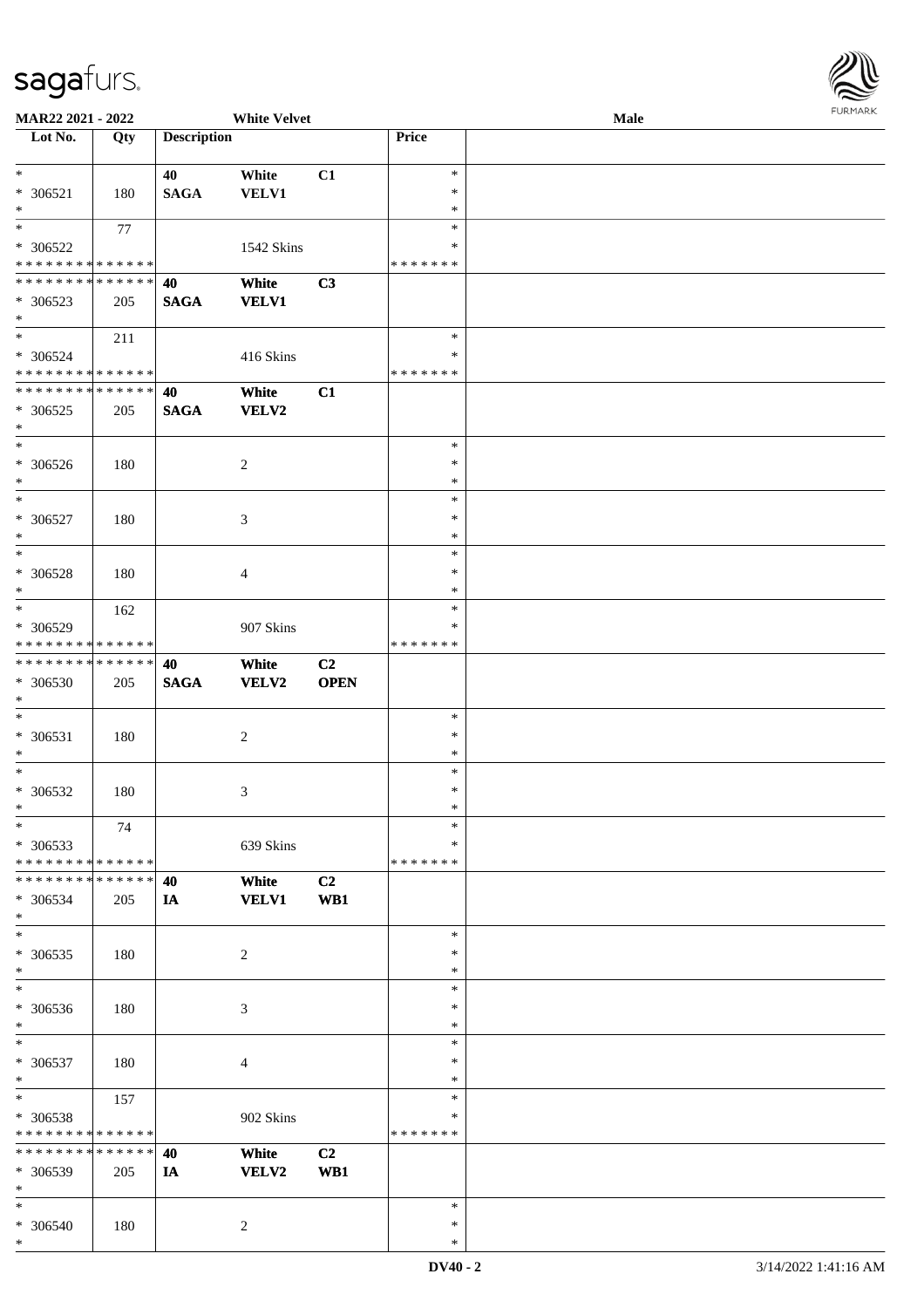

| MAR22 2021 - 2022                          |     |                    | <b>White Velvet</b> |                 |               | Male |
|--------------------------------------------|-----|--------------------|---------------------|-----------------|---------------|------|
| Lot No.                                    | Qty | <b>Description</b> |                     |                 | <b>Price</b>  |      |
|                                            |     |                    |                     |                 |               |      |
|                                            |     |                    |                     |                 |               |      |
| $\ast$                                     |     | 40                 | White               | C2              | $\ast$        |      |
| * 306541                                   | 180 | IA                 | VELV2               | WB1             | $\ast$        |      |
| $\ast$                                     |     |                    |                     |                 | $\ast$        |      |
| $\ast$                                     | 61  |                    |                     |                 | $\ast$        |      |
|                                            |     |                    |                     |                 |               |      |
| $* 306542$                                 |     |                    | 626 Skins           |                 | ∗             |      |
| * * * * * * * * <mark>* * * * * * *</mark> |     |                    |                     |                 | * * * * * * * |      |
| * * * * * * * * * * * * * * *              |     | 40                 | White               | C2              |               |      |
|                                            |     |                    |                     |                 |               |      |
| $* 306543$                                 | 197 | IA                 | <b>VELV1</b>        | WB <sub>2</sub> |               |      |
| $*$                                        |     |                    |                     |                 |               |      |
| $\ast$                                     | 40  |                    |                     |                 | $\ast$        |      |
| * 306544                                   |     |                    | 237 Skins           |                 | $\ast$        |      |
| * * * * * * * * * * * * * * *              |     |                    |                     |                 | * * * * * * * |      |
|                                            |     |                    |                     |                 |               |      |
|                                            |     | 40                 | White               | C2              |               |      |
| 306545                                     | 216 | IA                 | VELV2               | WB <sub>2</sub> |               |      |
|                                            |     |                    |                     |                 |               |      |
| * * * * * * * * * * * * * *                |     |                    |                     |                 |               |      |
|                                            |     | 40                 | White               | C2              |               |      |
| $* 306546$                                 | 205 | IA                 | <b>VELV1</b>        | <b>CHIP</b>     |               |      |
| $*$                                        |     |                    |                     |                 |               |      |
| $\ast$                                     |     |                    |                     |                 | $\ast$        |      |
|                                            |     |                    |                     |                 |               |      |
| * 306547                                   | 180 |                    | $\overline{2}$      |                 | $\ast$        |      |
| $\ast$                                     |     |                    |                     |                 | $\ast$        |      |
| $\ast$                                     |     |                    |                     |                 | $\ast$        |      |
|                                            |     |                    |                     |                 |               |      |
| $* 306548$                                 | 180 |                    | 3                   |                 | $\ast$        |      |
| $\ast$                                     |     |                    |                     |                 | $\ast$        |      |
| $\ast$                                     |     |                    |                     |                 | $\ast$        |      |
| * 306549                                   | 180 |                    |                     |                 | $\ast$        |      |
|                                            |     |                    | $\overline{4}$      |                 |               |      |
| $\ast$                                     |     |                    |                     |                 | $\ast$        |      |
| $\ast$                                     |     |                    |                     |                 | $\ast$        |      |
| $* 306550$                                 | 180 |                    | 5                   |                 | $\ast$        |      |
|                                            |     |                    |                     |                 |               |      |
| $*$                                        |     |                    |                     |                 | $\ast$        |      |
| $\ast$                                     |     |                    |                     |                 | $\ast$        |      |
| $* 306551$                                 | 180 |                    | $\sqrt{6}$          |                 | $\ast$        |      |
| $\ast$                                     |     |                    |                     |                 | $\ast$        |      |
|                                            |     |                    |                     |                 |               |      |
| $*$                                        |     |                    |                     |                 | $\ast$        |      |
| $* 306552$                                 | 180 |                    | $7\phantom{.0}$     |                 | $\ast$        |      |
| $*$                                        |     |                    |                     |                 | $\ast$        |      |
| $*$                                        |     |                    |                     |                 | $\ast$        |      |
|                                            | 140 |                    |                     |                 |               |      |
| * 306553                                   |     |                    | 1425 Skins          |                 | $\ast$        |      |
| * * * * * * * * * * * * * * *              |     |                    |                     |                 | *******       |      |
| * * * * * * * * * * * * * * *              |     | 40                 | White               | C1              |               |      |
|                                            |     |                    |                     |                 |               |      |
| * 306554                                   | 205 | <b>SROY</b>        | <b>VELV1</b>        |                 |               |      |
| $*$                                        |     |                    |                     |                 |               |      |
| $*$                                        |     |                    |                     |                 | $\ast$        |      |
| * 306555                                   | 180 |                    | 2                   |                 | $\ast$        |      |
|                                            |     |                    |                     |                 |               |      |
| $*$                                        |     |                    |                     |                 | $\ast$        |      |
| $*$                                        |     |                    |                     |                 | $\ast$        |      |
| $* 306556$                                 | 180 |                    | $\mathfrak{Z}$      |                 | $\ast$        |      |
| $*$                                        |     |                    |                     |                 | $\ast$        |      |
|                                            |     |                    |                     |                 |               |      |
| $*$                                        |     |                    |                     |                 | $\ast$        |      |
| $* 306557$                                 | 180 |                    | $\overline{4}$      |                 | $\ast$        |      |
| $*$                                        |     |                    |                     |                 | $\ast$        |      |
|                                            |     |                    |                     |                 |               |      |
| $*$                                        |     |                    |                     |                 | $\ast$        |      |
| * 306558                                   | 180 |                    | 5                   |                 | $\ast$        |      |
| $*$                                        |     |                    |                     |                 | $\ast$        |      |
| $*$                                        |     |                    |                     |                 | $\ast$        |      |
|                                            |     |                    |                     |                 |               |      |
| * 306559                                   | 180 |                    | $\sqrt{6}$          |                 | $\ast$        |      |
| $*$                                        |     |                    |                     |                 | $\ast$        |      |
| $*$                                        |     |                    |                     |                 | $\ast$        |      |
|                                            |     |                    |                     |                 |               |      |
| $* 306560$                                 | 180 |                    | $\tau$              |                 | $\ast$        |      |
| $\ast$                                     |     |                    |                     |                 | $\ast$        |      |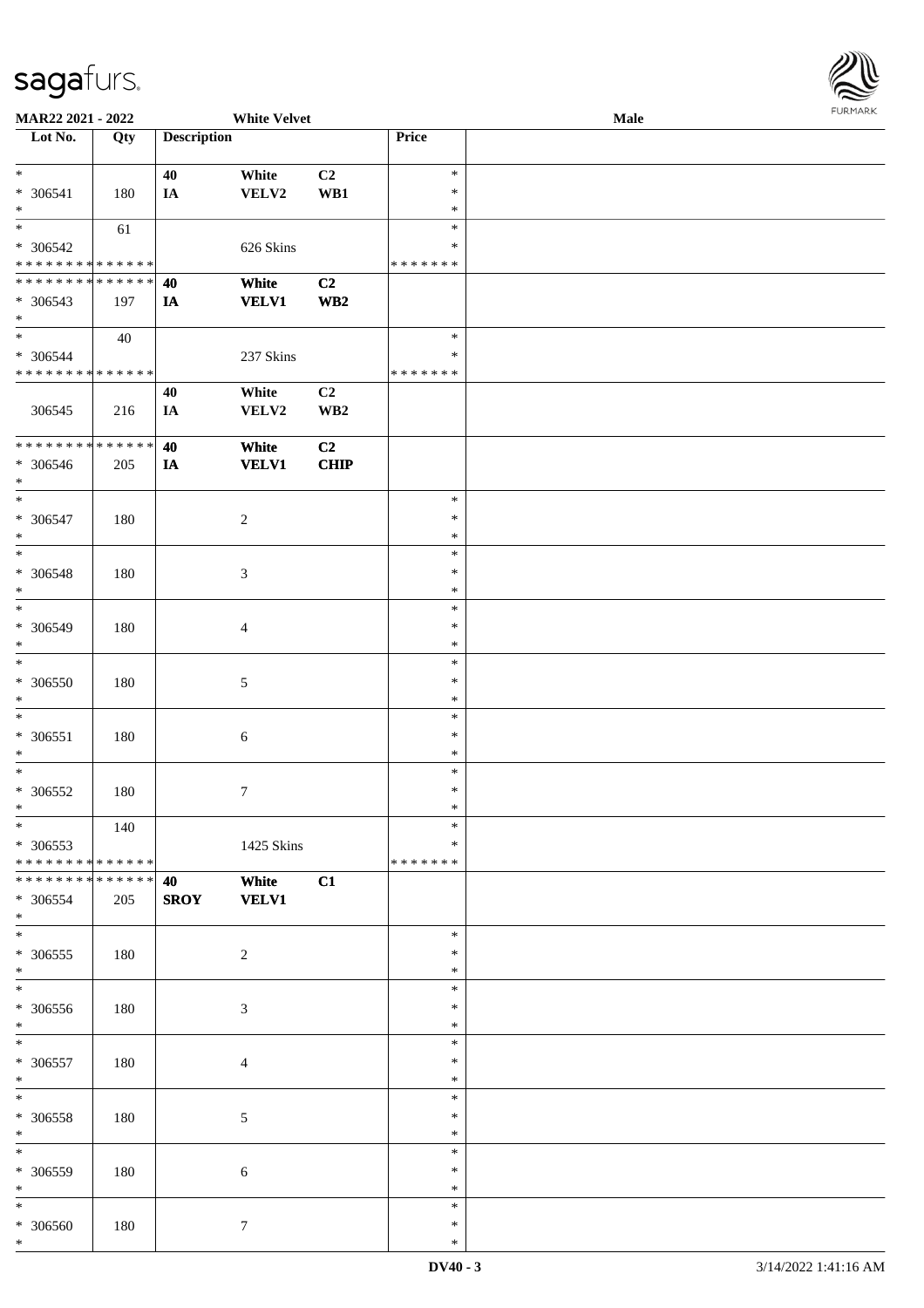

| MAR22 2021 - 2022                          |        |                    | <b>White Velvet</b>         |    |               | <b>Male</b> |
|--------------------------------------------|--------|--------------------|-----------------------------|----|---------------|-------------|
| Lot No.                                    | Qty    | <b>Description</b> |                             |    | Price         |             |
|                                            |        |                    |                             |    |               |             |
| $\ast$                                     |        | 40                 | White                       | C1 | $\ast$        |             |
| * 306561                                   | 180    | <b>SROY</b>        | <b>VELV1</b>                |    | $\ast$        |             |
| $\ast$                                     |        |                    |                             |    | $\ast$        |             |
| $\ast$                                     |        |                    |                             |    | $\ast$        |             |
| * 306562                                   | 180    |                    | 9                           |    | $\ast$        |             |
| $\ast$                                     |        |                    |                             |    | $\ast$        |             |
| $\overline{\phantom{a}^*}$                 | 74     |                    |                             |    | $\ast$        |             |
|                                            |        |                    |                             |    | $\ast$        |             |
| * 306563<br>* * * * * * * * * * * * * *    |        |                    | 1719 Skins                  |    | * * * * * * * |             |
|                                            |        |                    |                             |    |               |             |
| * * * * * * * * * * * * * *                |        | 40                 | White                       | C3 |               |             |
| $* 306564$                                 | 205    | <b>SROY</b>        | <b>VELV1</b>                |    |               |             |
| $\ast$                                     |        |                    |                             |    |               |             |
| $\overline{\ast}$                          |        |                    |                             |    | $\ast$        |             |
| $* 306565$                                 | 180    |                    | $\overline{c}$              |    | $\ast$        |             |
| $\ast$                                     |        |                    |                             |    | $\ast$        |             |
| $\overline{\phantom{1}}$                   |        |                    |                             |    | $\ast$        |             |
| * 306566                                   | 180    |                    | $\mathfrak{Z}$              |    | $\ast$        |             |
| $\ast$                                     |        |                    |                             |    | $\ast$        |             |
| $\ast$                                     | $47\,$ |                    |                             |    | $\ast$        |             |
| * 306567                                   |        |                    | 612 Skins                   |    | ∗             |             |
| * * * * * * * * <mark>* * * * * * *</mark> |        |                    |                             |    | * * * * * * * |             |
| * * * * * * * * * * * * * *                |        | 40                 | White                       | C1 |               |             |
| * 306568                                   | 205    | <b>SROY</b>        | <b>VELV2</b>                |    |               |             |
| $\ast$                                     |        |                    |                             |    |               |             |
| $\ast$                                     |        |                    |                             |    | $\ast$        |             |
|                                            |        |                    |                             |    |               |             |
| * 306569                                   | 180    |                    | $\overline{c}$              |    | $\ast$        |             |
| $\ast$                                     |        |                    |                             |    | $\ast$        |             |
| $\ast$                                     |        |                    |                             |    | $\ast$        |             |
| $* 306570$                                 | 180    |                    | $\ensuremath{\mathfrak{Z}}$ |    | $\ast$        |             |
| $\ast$                                     |        |                    |                             |    | $\ast$        |             |
| $\ast$                                     |        |                    |                             |    | $\ast$        |             |
| $* 306571$                                 | 180    |                    | $\overline{4}$              |    | $\ast$        |             |
| $\ast$                                     |        |                    |                             |    | $\ast$        |             |
| $\ast$                                     |        |                    |                             |    | $\ast$        |             |
| $* 306572$                                 | 180    |                    | $\mathfrak{S}$              |    | $\ast$        |             |
| $\ast$                                     |        |                    |                             |    | $\ast$        |             |
| $\ast$                                     |        |                    |                             |    | $\ast$        |             |
| * 306573                                   | 180    |                    | 6                           |    | $\ast$        |             |
| $\ast$                                     |        |                    |                             |    | $\ast$        |             |
| $\ast$                                     |        |                    |                             |    | $\ast$        |             |
|                                            |        |                    |                             |    |               |             |
| * 306574                                   | 180    |                    | 7                           |    | ∗             |             |
| $\ast$                                     |        |                    |                             |    | $\ast$        |             |
| $\ast$                                     |        |                    |                             |    | $\ast$        |             |
| $* 306575$                                 | 180    |                    | $\,8\,$                     |    | $\ast$        |             |
| $\ast$                                     |        |                    |                             |    | $\ast$        |             |
| $\ast$                                     | 181    |                    |                             |    | $\ast$        |             |
| $* 306576$                                 |        |                    | 1646 Skins                  |    | ∗             |             |
| * * * * * * * * * * * * * *                |        |                    |                             |    | * * * * * * * |             |
| * * * * * * * * * * * * * * *              |        | 40                 | White                       | C3 |               |             |
| * 306577                                   | 205    | <b>SROY</b>        | <b>VELV2</b>                |    |               |             |
| $\ast$                                     |        |                    |                             |    |               |             |
| $\ast$                                     |        |                    |                             |    | $\ast$        |             |
| * 306578                                   | 180    |                    | $\overline{c}$              |    | $\ast$        |             |
| $\ast$                                     |        |                    |                             |    | $\ast$        |             |
| $\ast$                                     |        |                    |                             |    | $\ast$        |             |
|                                            |        |                    |                             |    | $\ast$        |             |
| * 306579                                   | 200    |                    | 3                           |    |               |             |
| $\ast$                                     |        |                    |                             |    | $\ast$        |             |
| $\ast$                                     | 47     |                    |                             |    | $\ast$        |             |
| * 306580                                   |        |                    | 632 Skins                   |    | $\ast$        |             |
| * * * * * * * * * * * * * *                |        |                    |                             |    | * * * * * * * |             |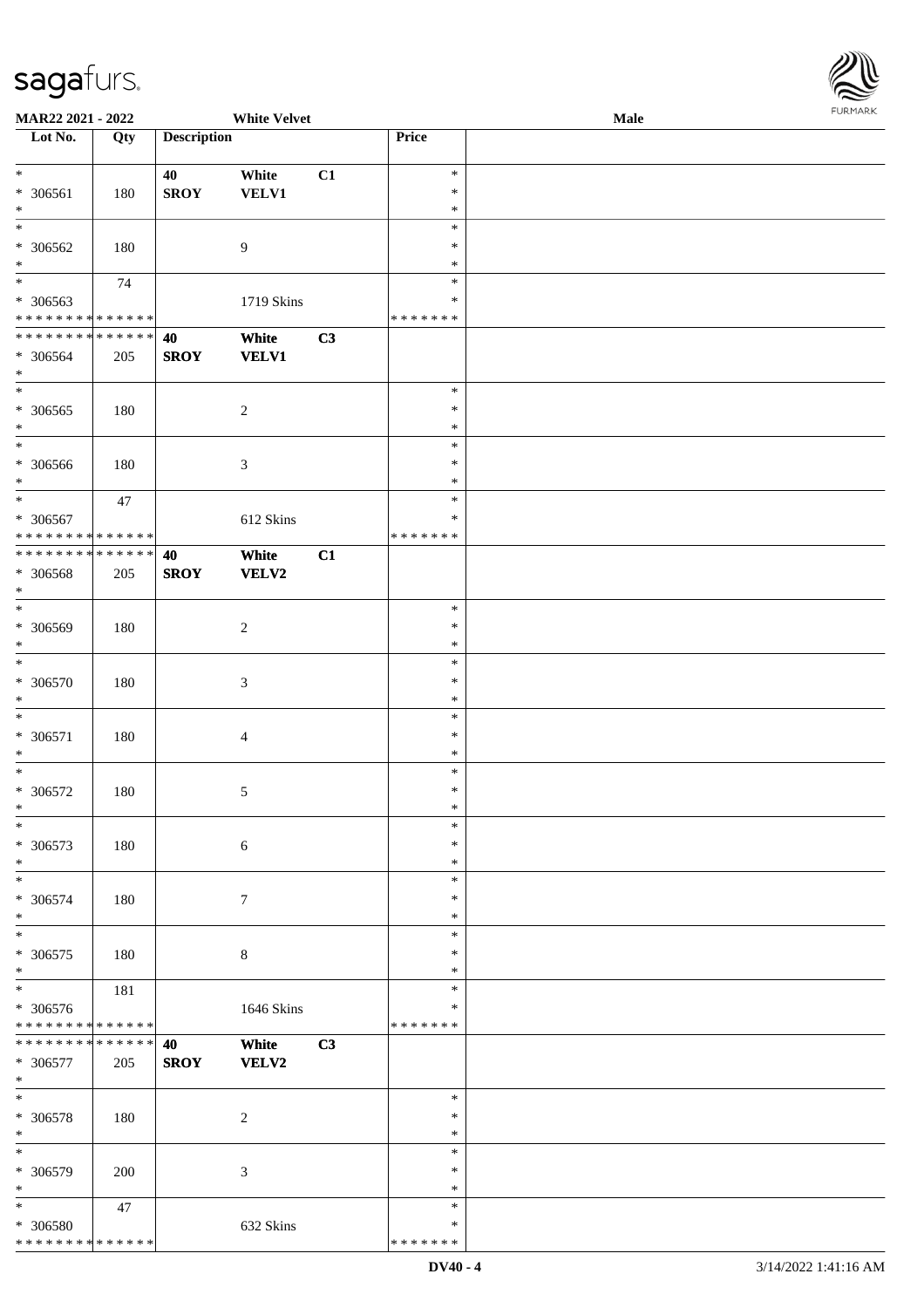

| <b>MAR22 2021 - 2022</b> |     |                    | <b>White Velvet</b>   |       |       | <b>Male</b> |  |  |  |  |
|--------------------------|-----|--------------------|-----------------------|-------|-------|-------------|--|--|--|--|
| Lot No.                  | Qty | <b>Description</b> |                       |       | Price |             |  |  |  |  |
| 306581                   | 161 | 40<br><b>LUMI</b>  | White<br><b>VELV1</b> | C1/C2 |       |             |  |  |  |  |
| 306582                   | 172 | 40<br><b>LUMI</b>  | White<br><b>VELV2</b> | C1/C2 |       |             |  |  |  |  |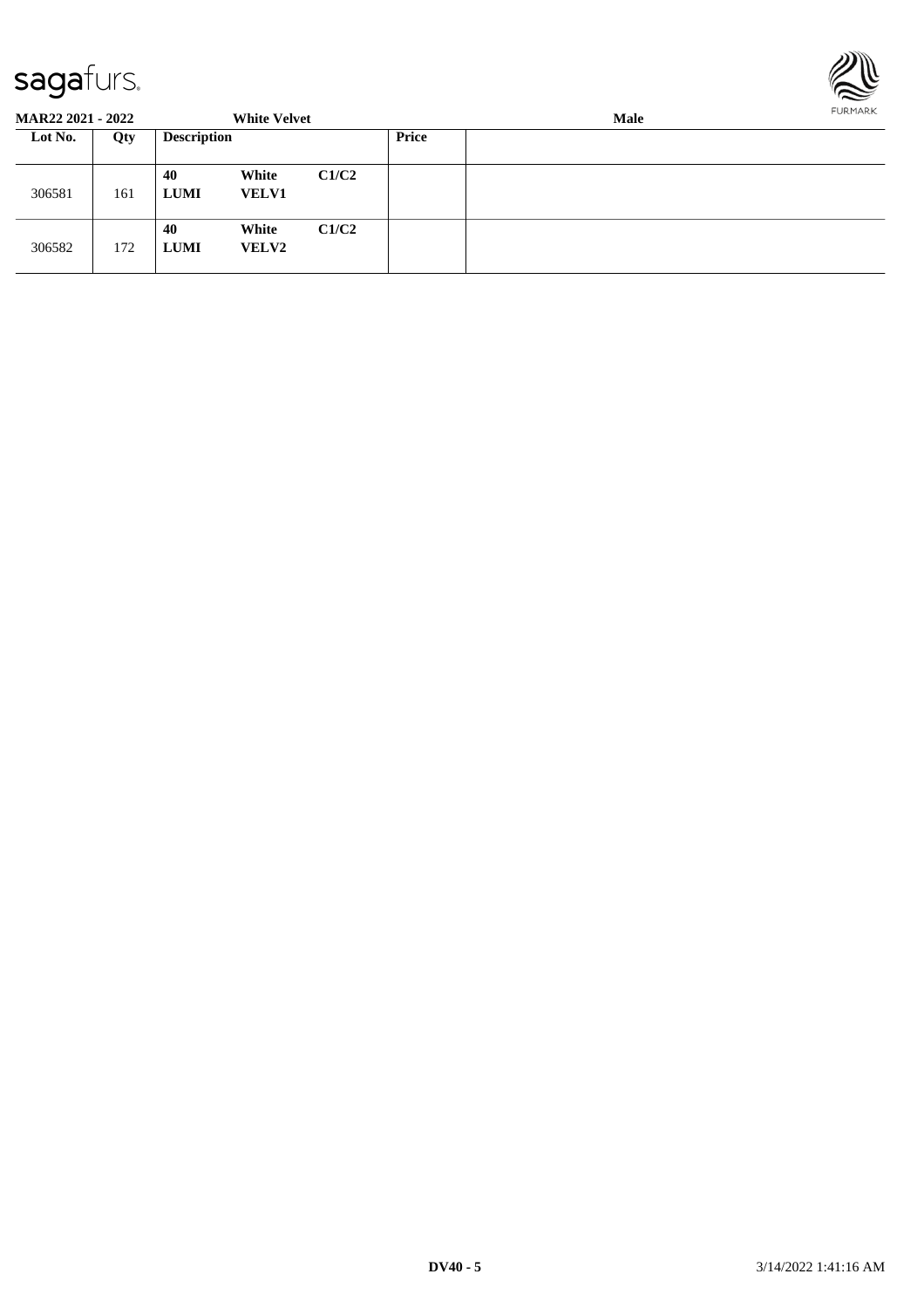

| MAR22 2021 - 2022                                    |                    |                              | <b>White Velvet</b>   |                               |                                   | Male |  |
|------------------------------------------------------|--------------------|------------------------------|-----------------------|-------------------------------|-----------------------------------|------|--|
| Lot No.                                              | Qty                | <b>Description</b>           |                       |                               | Price                             |      |  |
| ******** <mark>******</mark><br>* 306641<br>$\ast$   | 245                | 30<br>${\bf S}{\bf I}$       | White<br><b>VELV1</b> | C1                            |                                   |      |  |
| $\ast$<br>* 306642<br>* * * * * * * * * * * * * *    | 224                |                              | 469 Skins             |                               | $\ast$<br>$\ast$<br>* * * * * * * |      |  |
| 306643                                               | 246                | 30<br>SI                     | White<br><b>VELV1</b> | C3                            |                                   |      |  |
| 306644                                               | 193                | 30<br>${\bf S}{\bf I}$       | White<br>VELV2        | C1                            |                                   |      |  |
| 306645                                               | 175                | 30<br>${\bf SI}$             | White<br>VELV2        | C3                            |                                   |      |  |
| * * * * * * * * * * * * * *<br>$* 306646$<br>$\ast$  | 245                | 30<br>$\mathbf{I}$           | White<br><b>VELV1</b> | C2<br>WB1                     |                                   |      |  |
| $\overline{\ast}$<br>* 306647<br>$\ast$              | 220                |                              | $\sqrt{2}$            |                               | $\ast$<br>$\ast$<br>$\ast$        |      |  |
| $\ast$<br>* 306648<br>* * * * * * * * * * * * * *    | 251                |                              | 716 Skins             |                               | $\ast$<br>$\ast$<br>* * * * * * * |      |  |
| 306649                                               | 263                | 30<br>$\mathbf{I}\mathbf{B}$ | White<br>VELV2        | C <sub>2</sub><br>WB1         |                                   |      |  |
| 306650                                               | 207                | 30<br>$\mathbf{I}\mathbf{B}$ | White<br>VELV1        | C2<br>$\mathbf{W}\mathbf{B2}$ |                                   |      |  |
| ******** <mark>******</mark><br>$* 306651$<br>$\ast$ | 245                | 30<br>$\mathbf{I}$           | White<br><b>VELV1</b> | C2<br><b>CHIP</b>             |                                   |      |  |
| $\ast$<br>$* 306652$<br>$*$                          | 220                |                              | $\boldsymbol{2}$      |                               | $\ast$<br>$\ast$<br>$\ast$        |      |  |
| $\ast$<br>* 306653<br>$\ast$                         | 220                |                              | $\mathfrak{Z}$        |                               | $\ast$<br>∗<br>*                  |      |  |
| $\ast$<br>* 306654<br>* * * * * * * * * * * * * *    | 107                |                              | 792 Skins             |                               | $\ast$<br>*<br>* * * * * * *      |      |  |
| * * * * * * * *<br>$* 306655$<br>$\ast$              | * * * * * *<br>225 | 30<br><b>SAGA</b>            | White<br><b>VELV1</b> | C1                            |                                   |      |  |
| $\ast$<br>$* 306656$<br>$\ast$                       | 200                |                              | $\boldsymbol{2}$      |                               | $\ast$<br>$\ast$<br>$\ast$        |      |  |
| $\ast$<br>$* 306657$<br>$\ast$                       | 200                |                              | $\mathfrak{Z}$        |                               | $\ast$<br>$\ast$<br>$\ast$        |      |  |
| $\ast$<br>* 306658<br>$\ast$                         | 200                |                              | $\overline{4}$        |                               | $\ast$<br>$\ast$<br>$\ast$        |      |  |
| $\ast$<br>* 306659<br>$\ast$                         | 200                |                              | 5                     |                               | $\ast$<br>∗<br>$\ast$             |      |  |
| $\ast$<br>* 306660<br>$\ast$                         | 200                |                              | $\sqrt{6}$            |                               | $\ast$<br>$\ast$<br>$\ast$        |      |  |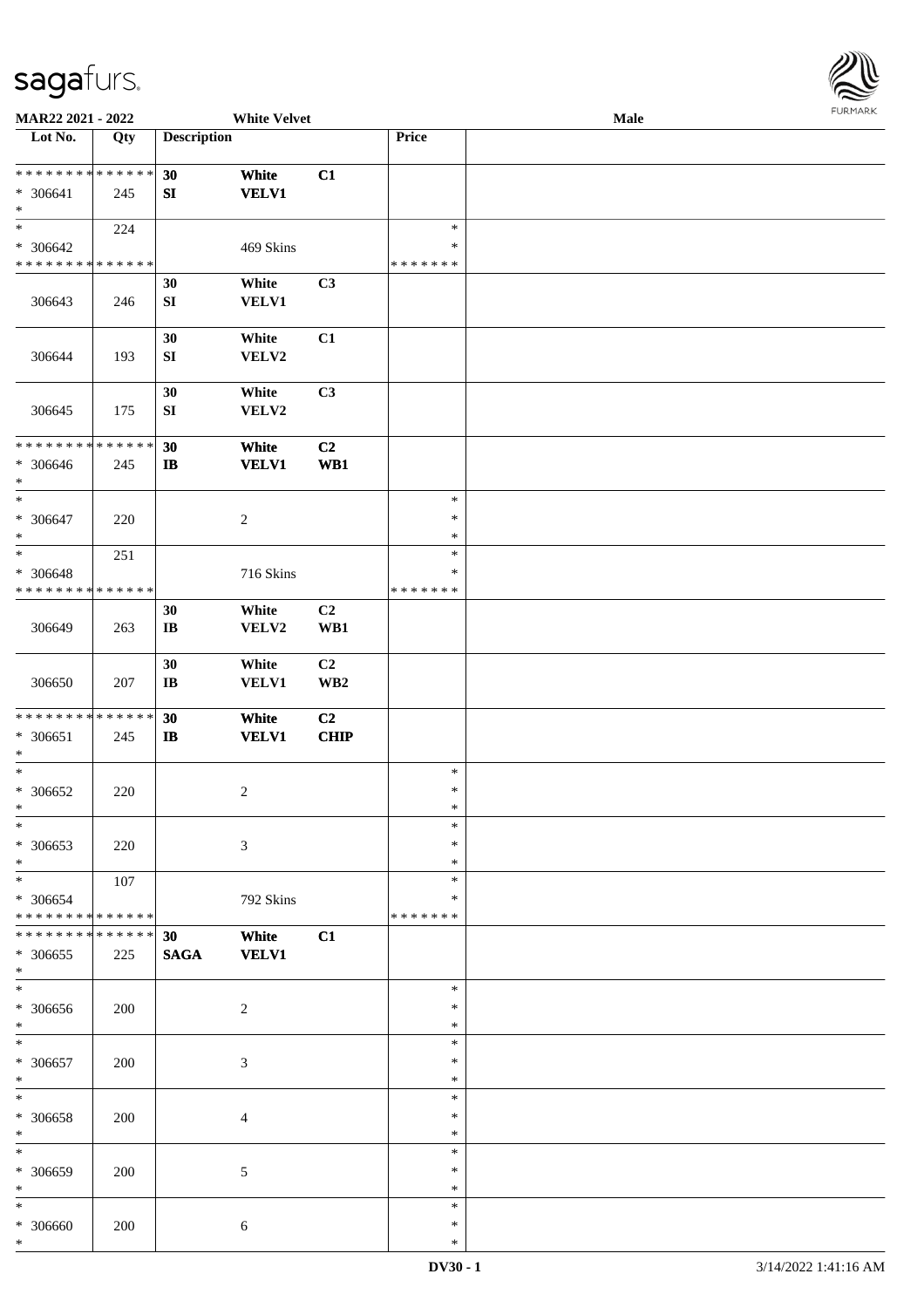

| <b>MAR22 2021 - 2022</b>                 |     |                    | <b>White Velvet</b> |                |                  | <b>Male</b> | 1.9151 B1515 |
|------------------------------------------|-----|--------------------|---------------------|----------------|------------------|-------------|--------------|
| Lot No.                                  | Qty | <b>Description</b> |                     |                | Price            |             |              |
|                                          |     |                    |                     |                |                  |             |              |
| $*$                                      |     | 30                 | White               | C1             | $\ast$           |             |              |
| * 306661<br>$\ast$                       | 200 | <b>SAGA</b>        | <b>VELV1</b>        |                | $\ast$<br>$\ast$ |             |              |
| $\overline{\ast}$                        |     |                    |                     |                | $\ast$           |             |              |
| * 306662                                 | 200 |                    | $\,8\,$             |                | $\ast$           |             |              |
| $\ast$                                   |     |                    |                     |                | $\ast$           |             |              |
| $\overline{\ }$                          |     |                    |                     |                | $\ast$           |             |              |
| * 306663                                 | 200 |                    | $\overline{9}$      |                | $\ast$           |             |              |
| $\ast$                                   |     |                    |                     |                | $\ast$           |             |              |
| $\overline{\ast}$                        |     |                    |                     |                | $\ast$           |             |              |
| * 306664                                 | 200 |                    | 10                  |                | $\ast$           |             |              |
| $\ast$                                   |     |                    |                     |                | $\ast$           |             |              |
| $\overline{\ast}$                        |     |                    |                     |                | $\ast$           |             |              |
| * 306665                                 | 200 |                    | 11                  |                | $\ast$           |             |              |
| $\ast$                                   |     |                    |                     |                | $\ast$           |             |              |
|                                          | 201 |                    |                     |                | $\ast$<br>$\ast$ |             |              |
| * 306666<br>* * * * * * * * * * * * * *  |     |                    | 2426 Skins          |                | * * * * * * *    |             |              |
|                                          |     | 30                 | White               | C <sub>2</sub> |                  |             |              |
| 306667                                   | 200 | <b>SAGA</b>        | <b>VELV1</b>        |                |                  |             |              |
|                                          |     |                    |                     |                |                  |             |              |
|                                          |     | 30                 | White               | C3             |                  |             |              |
| * 306668                                 | 225 | <b>SAGA</b>        | <b>VELV1</b>        |                |                  |             |              |
| $\ast$                                   |     |                    |                     |                |                  |             |              |
|                                          |     |                    |                     |                | $\ast$           |             |              |
| * 306669                                 | 200 |                    | $\sqrt{2}$          |                | $\ast$           |             |              |
| $\ast$                                   |     |                    |                     |                | $\ast$           |             |              |
| $*$                                      |     |                    |                     |                | $\ast$           |             |              |
| * 306670<br>$\ast$                       | 200 |                    | $\mathfrak{Z}$      |                | $\ast$<br>$\ast$ |             |              |
| $\overline{\ast}$                        |     |                    |                     |                | $\ast$           |             |              |
| * 306671                                 | 200 |                    | $\overline{4}$      |                | $\ast$           |             |              |
| $\ast$                                   |     |                    |                     |                | $\ast$           |             |              |
| $\ast$                                   |     |                    |                     |                | $\ast$           |             |              |
| $* 306672$                               | 200 |                    | $\mathfrak{S}$      |                | $\ast$           |             |              |
| $\ast$                                   |     |                    |                     |                | $\ast$           |             |              |
| $\ast$                                   |     |                    |                     |                | $\ast$           |             |              |
| * 306673                                 | 200 |                    | $\sqrt{6}$          |                | $\ast$           |             |              |
| $*$                                      |     |                    |                     |                | $\ast$           |             |              |
| $\overline{\ast}$                        |     |                    |                     |                | $\ast$           |             |              |
| * 306674<br>$\ast$                       | 200 |                    | $\boldsymbol{7}$    |                | $\ast$<br>$\ast$ |             |              |
| $\overline{\ast}$                        |     |                    |                     |                | $\ast$           |             |              |
| * 306675                                 | 200 |                    | $\,8\,$             |                | $\ast$           |             |              |
| $\ast$                                   |     |                    |                     |                | $\ast$           |             |              |
| $\overline{\ast}$                        |     |                    |                     |                | $\ast$           |             |              |
| * 306676                                 | 200 |                    | $\overline{9}$      |                | $\ast$           |             |              |
| $\ast$                                   |     |                    |                     |                | $\ast$           |             |              |
| $*$                                      | 182 |                    |                     |                | $\ast$           |             |              |
| * 306677                                 |     |                    | 2007 Skins          |                | $\ast$           |             |              |
| * * * * * * * * <mark>* * * * * *</mark> |     |                    |                     |                | * * * * * * *    |             |              |
| * * * * * * * * * * * * * * *            |     | 30                 | White               | C1             |                  |             |              |
| * 306678<br>$\ast$                       | 225 | <b>SAGA</b>        | <b>VELV2</b>        |                |                  |             |              |
|                                          |     |                    |                     |                | $\ast$           |             |              |
| * 306679                                 | 200 |                    | $\overline{c}$      |                | $\ast$           |             |              |
| $\ast$                                   |     |                    |                     |                | $\ast$           |             |              |
| $\ast$                                   |     |                    |                     |                | $\ast$           |             |              |
| * 306680                                 | 200 |                    | $\mathfrak{Z}$      |                | $\ast$           |             |              |
| *                                        |     |                    |                     |                | $\ast$           |             |              |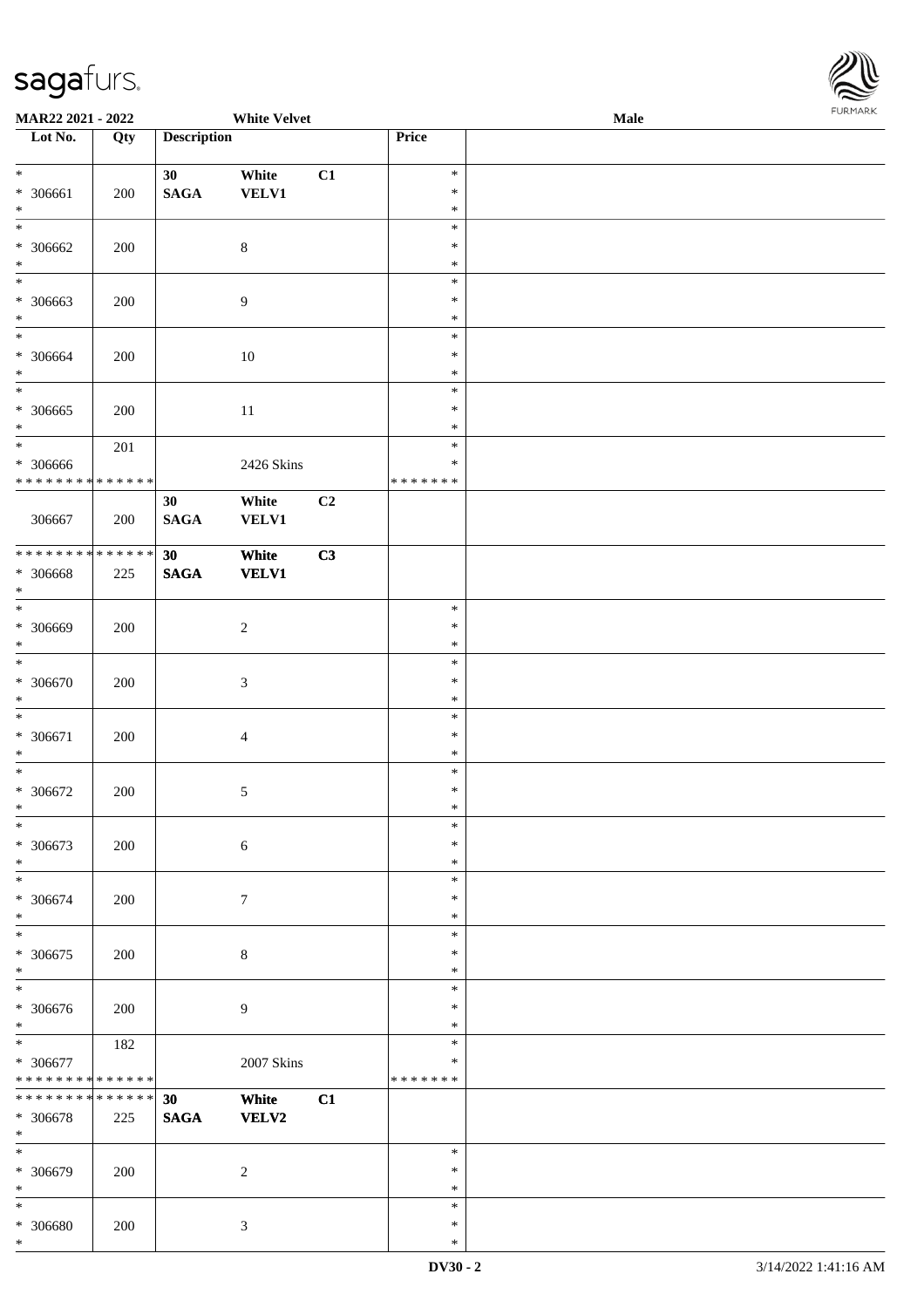

| MAR22 2021 - 2022           |     |                    | <b>White Velvet</b> |                |               | Male |
|-----------------------------|-----|--------------------|---------------------|----------------|---------------|------|
| Lot No.                     | Qty | <b>Description</b> |                     |                | Price         |      |
|                             |     |                    |                     |                |               |      |
| $\ast$                      |     | 30                 | White               | C1             | $\ast$        |      |
|                             |     |                    |                     |                |               |      |
| * 306681                    | 200 | <b>SAGA</b>        | VELV2               |                | $\ast$        |      |
| $\ast$                      |     |                    |                     |                | $\ast$        |      |
| $\overline{\ast}$           | 47  |                    |                     |                | $\ast$        |      |
| * 306682                    |     |                    | 872 Skins           |                | ∗             |      |
| * * * * * * * * * * * * * * |     |                    |                     |                | * * * * * * * |      |
|                             |     |                    |                     |                |               |      |
| * * * * * * * * * * * * * * |     | 30                 | White               | C3             |               |      |
| * 306683                    | 225 | $\mathbf{SAGA}$    | <b>VELV2</b>        |                |               |      |
| $\ast$                      |     |                    |                     |                |               |      |
| $\ast$                      |     |                    |                     |                | $\ast$        |      |
| $* 306684$                  | 200 |                    | $\sqrt{2}$          |                | $\ast$        |      |
|                             |     |                    |                     |                |               |      |
| $\ast$                      |     |                    |                     |                | $\ast$        |      |
| $\ast$                      | 206 |                    |                     |                | $\ast$        |      |
| $* 306685$                  |     |                    | 631 Skins           |                | $\ast$        |      |
| * * * * * * * * * * * * * * |     |                    |                     |                | *******       |      |
| * * * * * * * * * * * * * * |     | 30                 | White               | C <sub>2</sub> |               |      |
|                             |     |                    |                     |                |               |      |
| * 306686                    | 225 | <b>SAGA</b>        | <b>VELV2</b>        | <b>OPEN</b>    |               |      |
| $*$                         |     |                    |                     |                |               |      |
| $\ast$                      |     |                    |                     |                | $\ast$        |      |
| * 306687                    | 200 |                    | $\sqrt{2}$          |                | $\ast$        |      |
| $\ast$                      |     |                    |                     |                | $\ast$        |      |
| $*$                         |     |                    |                     |                | $\ast$        |      |
|                             |     |                    |                     |                |               |      |
| $* 306688$                  | 200 |                    | $\mathfrak{Z}$      |                | $\ast$        |      |
| $\ast$                      |     |                    |                     |                | $\ast$        |      |
| $\ast$                      |     |                    |                     |                | $\ast$        |      |
| * 306689                    | 200 |                    | $\overline{4}$      |                | $\ast$        |      |
| $\ast$                      |     |                    |                     |                | $\ast$        |      |
|                             |     |                    |                     |                |               |      |
| $\ast$                      |     |                    |                     |                | $\ast$        |      |
| $* 306690$                  | 200 |                    | $\sqrt{5}$          |                | $\ast$        |      |
| $*$                         |     |                    |                     |                | $\ast$        |      |
| $\ast$                      | 52  |                    |                     |                | $\ast$        |      |
| * 306691                    |     |                    | 1077 Skins          |                | $\ast$        |      |
|                             |     |                    |                     |                |               |      |
| * * * * * * * * * * * * * * |     |                    |                     |                | *******       |      |
| * * * * * * * * * * * * * * |     | 30                 | White               | C <sub>2</sub> |               |      |
| $* 306692$                  | 225 | IA                 | <b>VELV1</b>        | WB1            |               |      |
| $*$                         |     |                    |                     |                |               |      |
| $\ast$                      |     |                    |                     |                | $\ast$        |      |
|                             |     |                    |                     |                | $\ast$        |      |
| * 306693                    | 200 |                    | $\sqrt{2}$          |                |               |      |
| $\ast$                      |     |                    |                     |                | $\ast$        |      |
| $\ast$                      |     |                    |                     |                | $\ast$        |      |
| $* 306694$                  | 200 |                    | $\mathfrak{Z}$      |                | ∗             |      |
| $\ast$                      |     |                    |                     |                | $\ast$        |      |
| $\ast$                      |     |                    |                     |                | $\ast$        |      |
|                             |     |                    |                     |                | $\ast$        |      |
| * 306695                    | 200 |                    | $\overline{4}$      |                |               |      |
| $\ast$                      |     |                    |                     |                | $\ast$        |      |
| $\overline{\ast}$           |     |                    |                     |                | $\ast$        |      |
| $* 306696$                  | 200 |                    | 5                   |                | ∗             |      |
| $\ast$                      |     |                    |                     |                | $\ast$        |      |
| $\ast$                      |     |                    |                     |                | $\ast$        |      |
|                             |     |                    |                     |                |               |      |
| $* 306697$                  | 200 |                    | $\sqrt{6}$          |                | $\ast$        |      |
| $\ast$                      |     |                    |                     |                | $\ast$        |      |
| $\ast$                      |     |                    |                     |                | $\ast$        |      |
| $* 306698$                  | 200 |                    | $\boldsymbol{7}$    |                | $\ast$        |      |
| $\ast$                      |     |                    |                     |                | $\ast$        |      |
|                             |     |                    |                     |                |               |      |
| $\ast$                      |     |                    |                     |                | $\ast$        |      |
| $* 306699$                  | 200 |                    | $\,8\,$             |                | $\ast$        |      |
| $\ast$                      |     |                    |                     |                | $\ast$        |      |
| $\ast$                      |     |                    |                     |                | $\ast$        |      |
| $* 306700$                  | 200 |                    |                     |                | ∗             |      |
|                             |     |                    | 9                   |                |               |      |
| $\ast$                      |     |                    |                     |                | $\ast$        |      |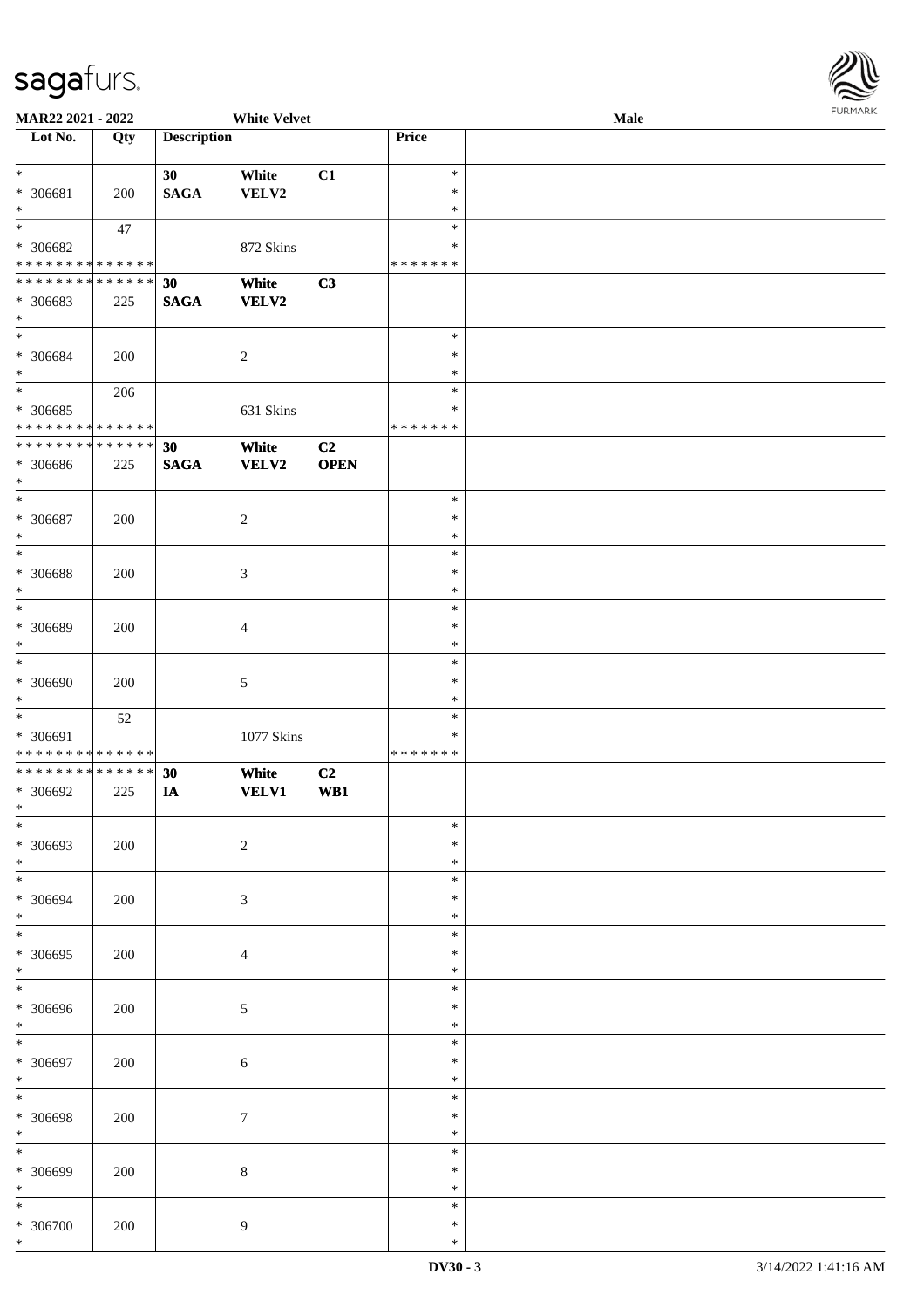

| <b>MAR22 2021 - 2022</b>                   |     |                    | <b>White Velvet</b> |                 |               | Male |  |
|--------------------------------------------|-----|--------------------|---------------------|-----------------|---------------|------|--|
| Lot No.                                    | Qty | <b>Description</b> |                     |                 | Price         |      |  |
|                                            |     |                    |                     |                 |               |      |  |
| $*$                                        |     | 30                 | White               | C2              | $\ast$        |      |  |
|                                            |     |                    |                     |                 | $\ast$        |      |  |
| * 306701                                   | 200 | IA                 | <b>VELV1</b>        | WB1             |               |      |  |
| $*$                                        |     |                    |                     |                 | ∗             |      |  |
|                                            | 127 |                    |                     |                 | $\ast$        |      |  |
| * 306702                                   |     |                    | 2152 Skins          |                 | ∗             |      |  |
| * * * * * * * * <mark>* * * * * * *</mark> |     |                    |                     |                 | * * * * * * * |      |  |
| * * * * * * * * * * * * * * *              |     | 30                 | White               | C2              |               |      |  |
| * 306703                                   |     |                    | VELV2               | WB1             |               |      |  |
|                                            | 225 | IA                 |                     |                 |               |      |  |
| $*$                                        |     |                    |                     |                 |               |      |  |
| $*$                                        |     |                    |                     |                 | $\ast$        |      |  |
| * 306704                                   | 200 |                    | $\overline{2}$      |                 | $\ast$        |      |  |
| $*$                                        |     |                    |                     |                 | $\ast$        |      |  |
| $\overline{\ast}$                          |     |                    |                     |                 | $\ast$        |      |  |
| * 306705                                   | 200 |                    | $\mathfrak{Z}$      |                 | $\ast$        |      |  |
|                                            |     |                    |                     |                 | $\ast$        |      |  |
| $\ast$                                     |     |                    |                     |                 |               |      |  |
|                                            |     |                    |                     |                 | $\ast$        |      |  |
| * 306706                                   | 200 |                    | 4                   |                 | $\ast$        |      |  |
| $*$                                        |     |                    |                     |                 | $\ast$        |      |  |
| $*$                                        | 94  |                    |                     |                 | $\ast$        |      |  |
| * 306707                                   |     |                    | 919 Skins           |                 | ∗             |      |  |
| * * * * * * * * <mark>* * * * * *</mark>   |     |                    |                     |                 | *******       |      |  |
|                                            |     |                    |                     |                 |               |      |  |
| * * * * * * * * <mark>* * * * * *</mark> * |     | 30                 | White               | C <sub>2</sub>  |               |      |  |
| * 306708                                   | 225 | IA                 | <b>VELV1</b>        | WB <sub>2</sub> |               |      |  |
| $\ast$                                     |     |                    |                     |                 |               |      |  |
| $\overline{\phantom{0}}$                   |     |                    |                     |                 | $\ast$        |      |  |
| * 306709                                   | 200 |                    | $\overline{2}$      |                 | ∗             |      |  |
| $*$                                        |     |                    |                     |                 | $\ast$        |      |  |
|                                            |     |                    |                     |                 |               |      |  |
| $*$                                        | 206 |                    |                     |                 | $\ast$        |      |  |
| * 306710                                   |     |                    | 631 Skins           |                 | *             |      |  |
| * * * * * * * * * * * * * *                |     |                    |                     |                 | *******       |      |  |
| * * * * * * * * <mark>* * * * * * *</mark> |     | 30                 | White               | C2              |               |      |  |
| * 306711                                   | 225 | <b>IA</b>          | VELV2               | WB <sub>2</sub> |               |      |  |
| $\ast$                                     |     |                    |                     |                 |               |      |  |
|                                            |     |                    |                     |                 |               |      |  |
| $*$                                        | 145 |                    |                     |                 | $\ast$        |      |  |
| * 306712                                   |     |                    | 370 Skins           |                 | $\ast$        |      |  |
| * * * * * * * * <mark>* * * * * *</mark>   |     |                    |                     |                 | * * * * * * * |      |  |
|                                            |     | 30                 | White               | C2              |               |      |  |
| * 306713                                   | 225 | IA                 | <b>VELV1</b>        | CHIP            |               |      |  |
| $*$                                        |     |                    |                     |                 |               |      |  |
| $*$                                        |     |                    |                     |                 |               |      |  |
|                                            |     |                    |                     |                 | $\ast$        |      |  |
| * 306714                                   | 200 |                    | $\overline{2}$      |                 | ∗             |      |  |
| $*$                                        |     |                    |                     |                 | ∗             |      |  |
|                                            |     |                    |                     |                 | $\ast$        |      |  |
| * 306715                                   | 200 |                    | $\mathfrak{Z}$      |                 | ∗             |      |  |
| $*$                                        |     |                    |                     |                 | $\ast$        |      |  |
|                                            |     |                    |                     |                 | $\ast$        |      |  |
|                                            |     |                    |                     |                 |               |      |  |
| * 306716                                   | 200 |                    | $\overline{4}$      |                 | *             |      |  |
| $*$                                        |     |                    |                     |                 | $\ast$        |      |  |
| $*$                                        |     |                    |                     |                 | $\ast$        |      |  |
| * 306717                                   | 200 |                    | $\sqrt{5}$          |                 | $\ast$        |      |  |
| $*$                                        |     |                    |                     |                 | $\ast$        |      |  |
|                                            |     |                    |                     |                 | $\ast$        |      |  |
|                                            |     |                    |                     |                 |               |      |  |
| * 306718                                   | 200 |                    | $\sqrt{6}$          |                 | $\ast$        |      |  |
| $*$                                        |     |                    |                     |                 | $\ast$        |      |  |
| $\overline{\ast}$                          |     |                    |                     |                 | $\ast$        |      |  |
| * 306719                                   | 200 |                    | $\tau$              |                 | $\ast$        |      |  |
| $*$                                        |     |                    |                     |                 | $\ast$        |      |  |
| $*$                                        |     |                    |                     |                 | $\ast$        |      |  |
|                                            |     |                    |                     |                 |               |      |  |
| * 306720                                   | 200 |                    | $\,8\,$             |                 | *             |      |  |
| $\ast$                                     |     |                    |                     |                 | $\ast$        |      |  |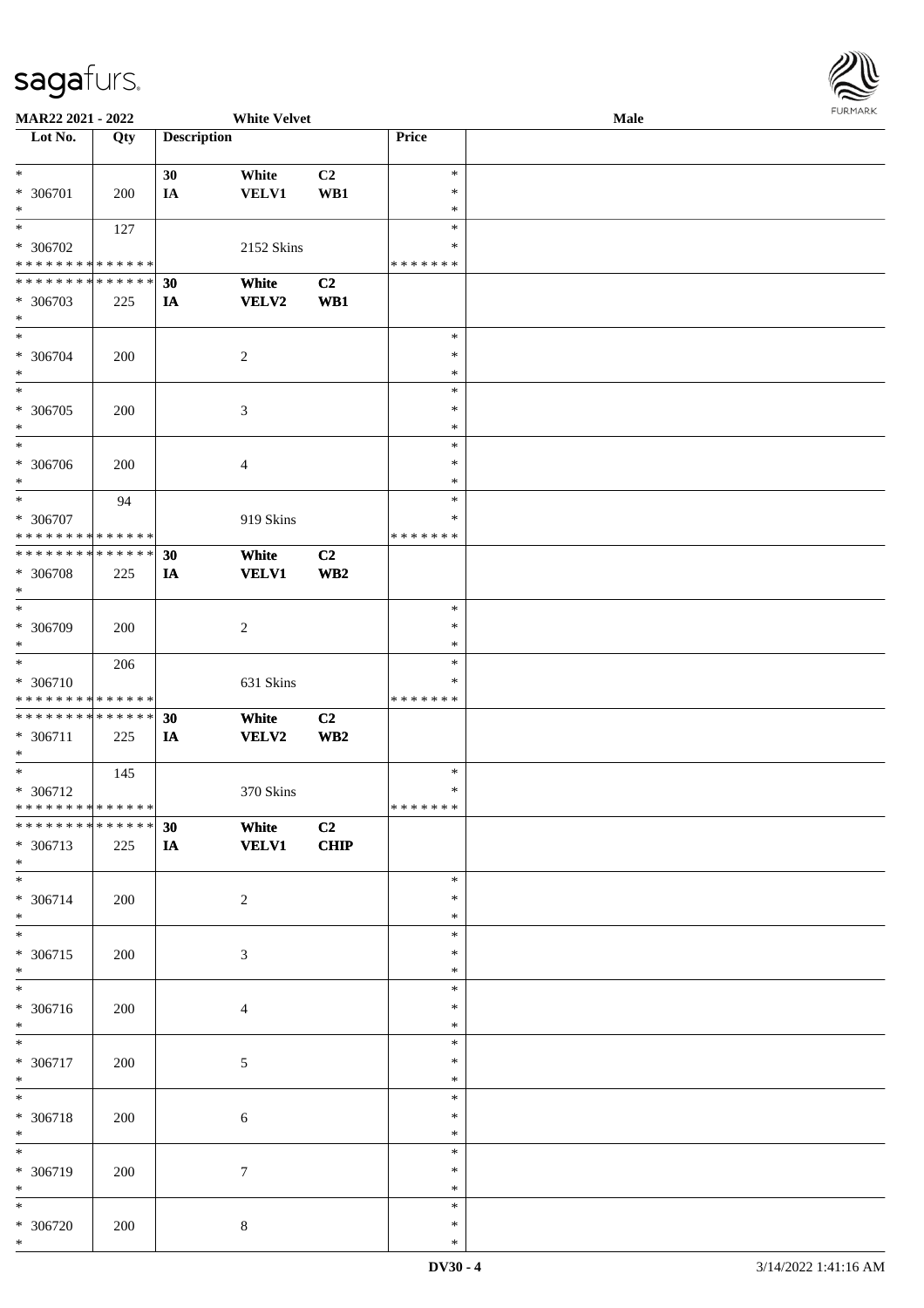

| <b>MAR22 2021 - 2022</b>                                                |     |                    | <b>White Velvet</b>   |            |                                      | <b>Male</b> |  |
|-------------------------------------------------------------------------|-----|--------------------|-----------------------|------------|--------------------------------------|-------------|--|
| Lot No.                                                                 | Qty | <b>Description</b> |                       |            | Price                                |             |  |
| $\ddot{x}$<br>* 306721<br>$\ast$                                        | 200 | 30<br>IA           | White<br><b>VELV1</b> | C2<br>CHIP | $\ast$<br>$\ast$<br>$\ast$           |             |  |
| $\overline{\ast}$<br>* 306722<br>$\ast$                                 | 200 |                    | 10                    |            | $\ast$<br>$\ast$<br>$\ast$           |             |  |
| $\overline{\phantom{0}}$<br>* 306723<br>$\ast$                          | 200 |                    | 11                    |            | $\ast$<br>$\ast$<br>$\ast$           |             |  |
| $* 306724$<br>$*$                                                       | 200 |                    | 12                    |            | $\ast$<br>$\ast$<br>$\ast$           |             |  |
| * 306725<br>$*$                                                         | 200 |                    | 13                    |            | $\ast$<br>$\ast$<br>$\ast$<br>$\ast$ |             |  |
| * 306726<br>$*$                                                         | 200 |                    | 14                    |            | $\ast$<br>$\ast$<br>$\ast$           |             |  |
| * 306727<br>$*$                                                         | 200 |                    | 15                    |            | $\ast$<br>$\ast$                     |             |  |
| * 306728<br>* * * * * * * * <mark>* * * * * * *</mark>                  | 102 |                    | 3127 Skins            |            | $\ast$<br>$\ast$<br>* * * * * * *    |             |  |
| * * * * * * * * <mark>* * * * * * *</mark><br>* 306729<br>$\ast$<br>$*$ | 205 | 30<br><b>SROY</b>  | White<br><b>VELV1</b> | C1         |                                      |             |  |
| * 306730<br>$*$                                                         | 180 |                    | $\sqrt{2}$            |            | $\ast$<br>$\ast$<br>$\ast$<br>$\ast$ |             |  |
| * 306731<br>$*$                                                         | 180 |                    | $\sqrt{3}$            |            | $\ast$<br>$\ast$<br>$\ast$           |             |  |
| $* 306732$<br>$\ast$<br>$\ast$                                          | 180 |                    | $\overline{4}$        |            | $\ast$<br>$\ast$<br>$\ast$           |             |  |
| * 306733<br>$*$                                                         | 180 |                    | $\sqrt{5}$            |            | $\ast$<br>$\ast$<br>$\ast$           |             |  |
| * 306734<br>$*$<br>$\overline{\mathbf{r}}$                              | 180 |                    | $\sqrt{6}$            |            | $\ast$<br>$\ast$<br>$\ast$           |             |  |
| * 306735<br>$*$<br>$\overline{\ast}$                                    | 180 |                    | $\boldsymbol{7}$      |            | $\ast$<br>$\ast$<br>$\ast$           |             |  |
| * 306736<br>$*$<br>$\overline{\phantom{0}}$                             | 180 |                    | $\,8\,$               |            | $\ast$<br>$\ast$<br>$\ast$           |             |  |
| * 306737<br>$*$<br>$*$                                                  | 180 |                    | 9                     |            | $\ast$<br>$\ast$<br>$\ast$           |             |  |
| * 306738<br>$*$                                                         | 180 |                    | 10                    |            | $\ast$<br>$\ast$<br>$\ast$           |             |  |
| * 306739<br>$*$<br>$\overline{\ast}$                                    | 180 |                    | $11\,$                |            | $\ast$<br>$\ast$<br>$\ast$           |             |  |
| * 306740<br>$*$                                                         | 180 |                    | 12                    |            | $\ast$<br>$\ast$                     |             |  |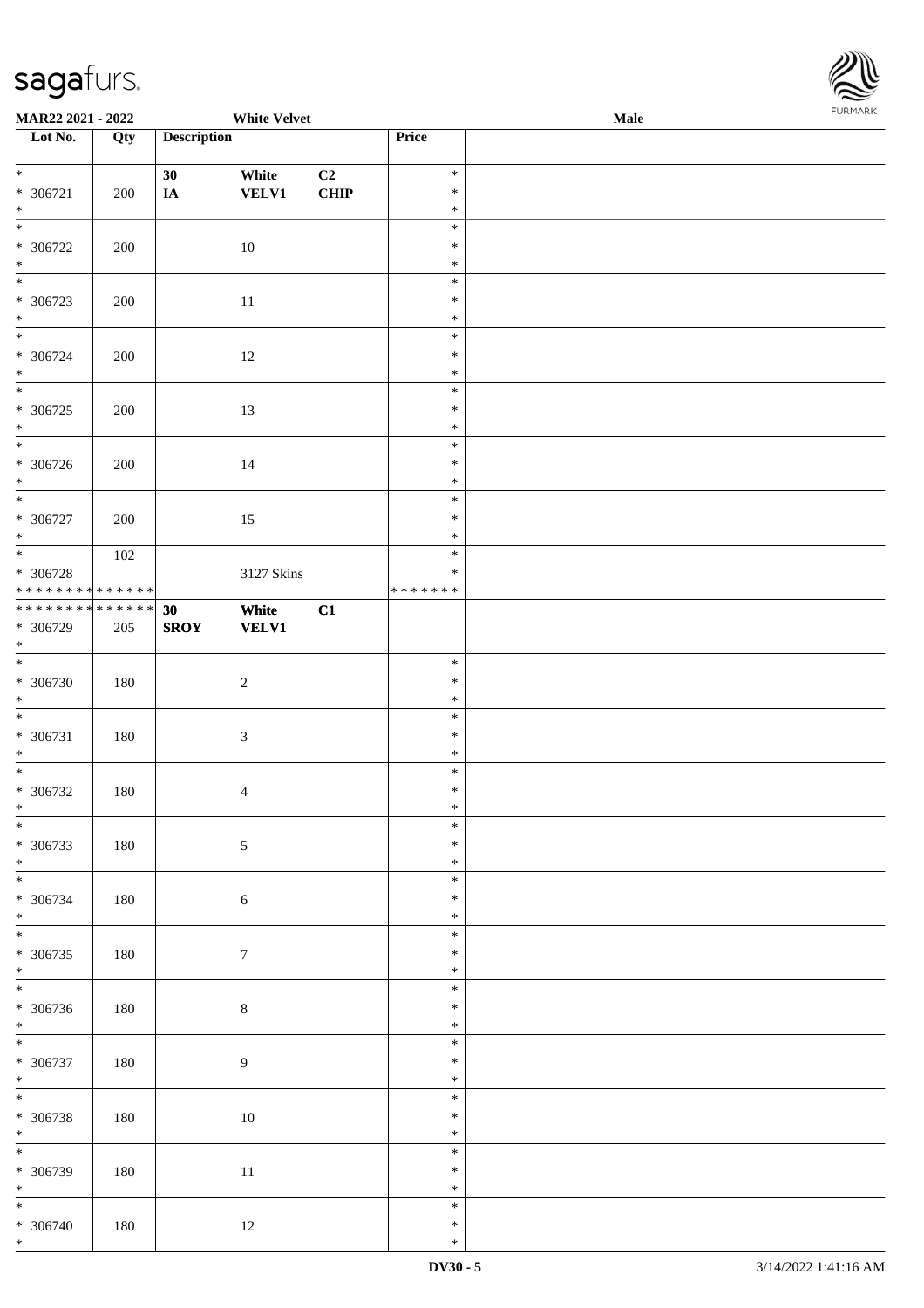\* \* \* \* \* \* \* \* \* \* \* \* \* \*



| <b>MAR22 2021 - 2022</b>                                      |     |                    | <b>White Velvet</b>   |    |                            | Male |  |
|---------------------------------------------------------------|-----|--------------------|-----------------------|----|----------------------------|------|--|
| Lot No.                                                       | Qty | <b>Description</b> |                       |    | Price                      |      |  |
| $*$<br>* 306741                                               | 167 | 30<br><b>SROY</b>  | White<br><b>VELV1</b> | C1 | $\ast$<br>$\ast$           |      |  |
| * * * * * * * * * * * * * *                                   |     |                    |                       |    | * * * * * * *              |      |  |
| * * * * * * * * <mark>* * * * * * *</mark><br>* 306742<br>$*$ | 205 | 30<br><b>SROY</b>  | White<br><b>VELV1</b> | C2 |                            |      |  |
| $\overline{\phantom{0}}$<br>* 306743<br>$*$                   | 180 |                    | $\overline{2}$        |    | $\ast$<br>$\ast$<br>$\ast$ |      |  |
| $*$<br>* 306744<br>$*$                                        | 180 |                    | $\sqrt{3}$            |    | $\ast$<br>$\ast$<br>$\ast$ |      |  |
| * 306745<br>$*$                                               | 180 |                    | $\overline{4}$        |    | $\ast$<br>$\ast$<br>$\ast$ |      |  |
| * 306746<br>$*$                                               | 180 |                    | $\sqrt{5}$            |    | $\ast$<br>$\ast$<br>$\ast$ |      |  |
| $* 306747$<br>$*$                                             | 180 |                    | $\sqrt{6}$            |    | $\ast$<br>$\ast$<br>$\ast$ |      |  |
| $* 306748$<br>$\ast$                                          | 180 |                    | $\tau$                |    | $\ast$<br>$\ast$<br>$\ast$ |      |  |
| * 306749<br>$*$                                               | 180 |                    | $8\,$                 |    | $\ast$<br>$\ast$<br>$\ast$ |      |  |
| $\ast$<br>* 306750<br>$*$                                     | 180 |                    | $\boldsymbol{9}$      |    | $\ast$<br>$\ast$<br>$\ast$ |      |  |
| $*$<br>$* 306751$<br>$*$                                      | 180 |                    | $10\,$                |    | $\ast$<br>$\ast$<br>$\ast$ |      |  |
| $*$<br>$* 306752$<br>$*$                                      | 180 |                    | 11                    |    | $\ast$<br>$\ast$<br>$\ast$ |      |  |
| $*$<br>* 306753<br>$*$                                        | 180 |                    | 12                    |    | $\ast$<br>$\ast$<br>$\ast$ |      |  |
| * 306754<br>$*$                                               | 180 |                    | 13                    |    | $\ast$<br>$\ast$<br>$\ast$ |      |  |
| $*$<br>* 306755<br>$*$                                        | 180 |                    | 14                    |    | $\ast$<br>$\ast$<br>$\ast$ |      |  |
| $\overline{\ast}$<br>$* 306756$<br>$*$                        | 180 |                    | 15                    |    | $\ast$<br>$\ast$<br>$\ast$ |      |  |
| $*$<br>$* 306757$<br>$*$                                      | 180 |                    | 16                    |    | $\ast$<br>$\ast$<br>$\ast$ |      |  |
| $*$<br>$* 306758$<br>$*$                                      | 180 |                    | 17                    |    | $\ast$<br>$\ast$<br>$\ast$ |      |  |
| $* 306759$<br>$*$                                             | 180 |                    | $18\,$                |    | $\ast$<br>$\ast$<br>$\ast$ |      |  |
| $\overline{\mathbf{r}}$<br>* 306760                           | 184 |                    | 3449 Skins            |    | $\ast$<br>$\ast$           |      |  |

\* \* \* \* \* \* \*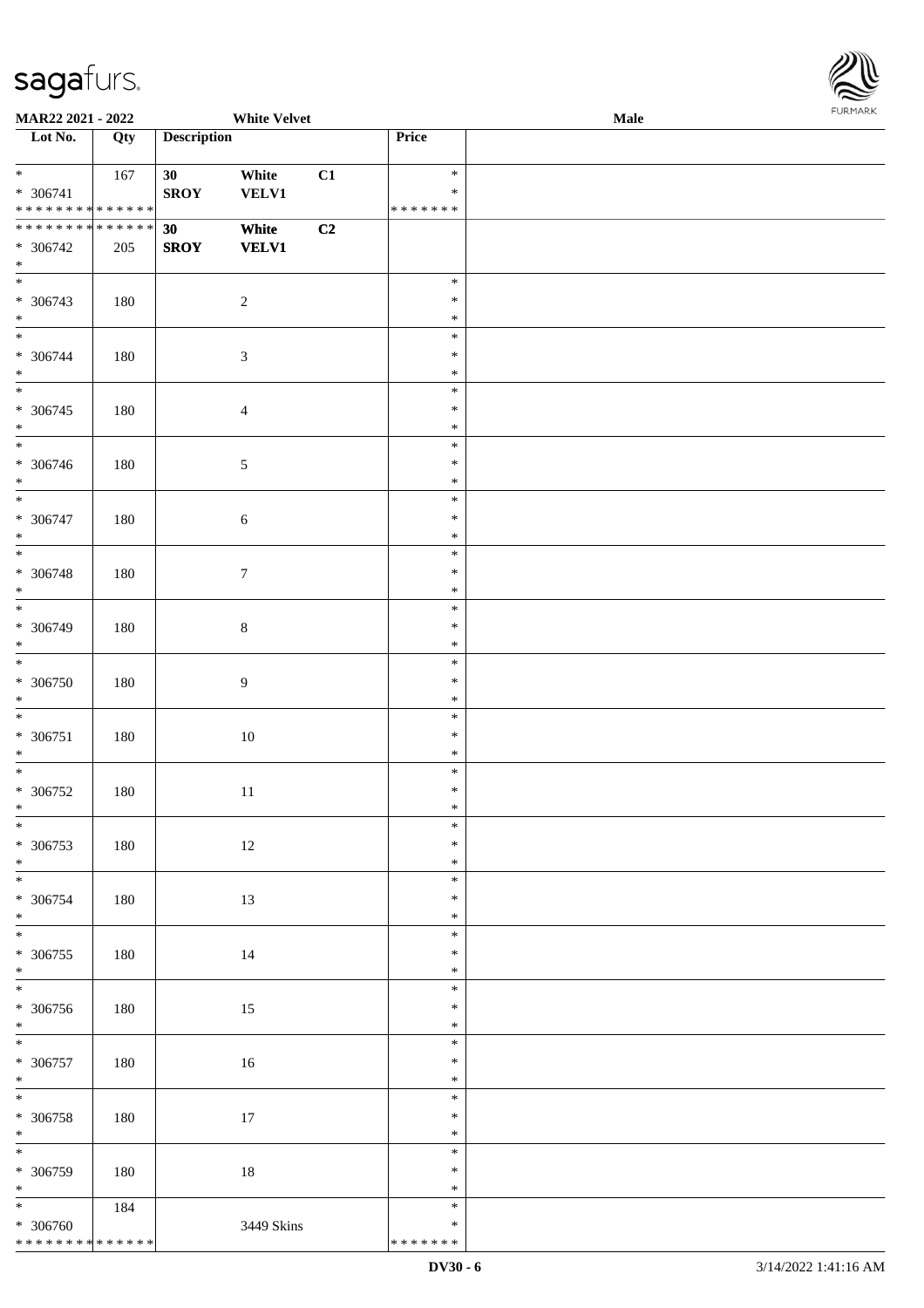

| MAR22 2021 - 2022                          |     | <b>White Velvet</b>         |         |                  | <b>Male</b> |  |
|--------------------------------------------|-----|-----------------------------|---------|------------------|-------------|--|
| Lot No.                                    | Qty | <b>Description</b>          | Price   |                  |             |  |
|                                            |     |                             |         |                  |             |  |
| ******** <mark>******</mark>               |     | <b>IDENTICAL</b>            |         |                  |             |  |
| * 306761                                   | 205 |                             |         |                  |             |  |
| $\ast$                                     |     |                             |         |                  |             |  |
| $\overline{\ast}$                          |     |                             |         | $\ast$           |             |  |
| * 306762                                   | 180 | $\overline{c}$              |         | $\ast$           |             |  |
| $\ast$                                     |     |                             |         | $\ast$           |             |  |
| $\ast$                                     |     |                             |         | $\ast$           |             |  |
| * 306763                                   | 180 | $\mathfrak{Z}$              |         | $\ast$           |             |  |
| $\ast$                                     |     |                             |         | $\ast$           |             |  |
| $\overline{\ast}$                          |     |                             |         | $\ast$           |             |  |
| $* 306764$                                 | 180 | $\overline{4}$              |         | $\ast$           |             |  |
| $\ast$                                     |     |                             |         | $\ast$           |             |  |
|                                            |     |                             |         | $\ast$           |             |  |
| $* 306765$                                 | 180 | $\sqrt{5}$                  |         | $\ast$           |             |  |
| $\ast$                                     |     |                             |         | $\ast$           |             |  |
| $\ast$                                     |     |                             |         | $\ast$           |             |  |
| $* 306766$                                 | 180 | 6                           |         | $\ast$           |             |  |
| $\ast$                                     |     |                             |         | $\ast$           |             |  |
| $\overline{\ast}$                          |     |                             |         | $\ast$           |             |  |
| $* 306767$                                 | 180 | $\tau$                      |         | $\ast$           |             |  |
| $\ast$                                     |     |                             |         | $\ast$           |             |  |
| $\ast$                                     |     |                             |         | $\ast$           |             |  |
| $* 306768$                                 | 180 | $8\,$                       |         | $\ast$           |             |  |
| $\ast$                                     |     |                             |         | $\ast$           |             |  |
| $*$                                        | 46  |                             |         | $\ast$           |             |  |
| * 306769                                   |     | 1511 Skins                  |         | $\ast$           |             |  |
| * * * * * * * * * * * * * *                |     |                             | ******* |                  |             |  |
| * * * * * * * * <mark>* * * * * * *</mark> |     | White<br>30                 | C3      |                  |             |  |
| * 306770                                   | 205 | <b>SROY</b><br><b>VELV1</b> |         |                  |             |  |
| $\ast$                                     |     |                             |         |                  |             |  |
| $\ast$                                     |     |                             |         | $\ast$           |             |  |
|                                            |     |                             |         | $\ast$           |             |  |
| $* 306771$<br>$\ast$                       | 180 | $\boldsymbol{2}$            |         | $\ast$           |             |  |
| $*$                                        |     |                             |         | $\ast$           |             |  |
|                                            |     |                             |         | $\ast$           |             |  |
| $* 306772$                                 | 180 | $\mathfrak{Z}$              |         |                  |             |  |
| $*$                                        |     |                             |         | $\ast$<br>$\ast$ |             |  |
| $\ast$                                     |     |                             |         |                  |             |  |
| * 306773                                   | 180 | $\overline{4}$              |         | $\ast$           |             |  |
| $*$                                        |     |                             |         | $\ast$           |             |  |
| $\ast$                                     |     |                             |         | $\ast$           |             |  |
| * 306774                                   | 180 | $\sqrt{5}$                  |         | $\ast$           |             |  |
| $*$                                        |     |                             |         | $\ast$           |             |  |
| $\ast$                                     |     |                             |         | $\ast$           |             |  |
| * 306775                                   | 170 | $\sqrt{6}$                  |         | $\ast$           |             |  |
| $*$<br>$\overline{\phantom{0}}$            |     |                             |         | $\ast$           |             |  |
|                                            | 46  |                             |         | $\ast$           |             |  |
| * 306776                                   |     | 1141 Skins                  |         | $\ast$           |             |  |
| * * * * * * * * * * * * * *                |     |                             | ******* |                  |             |  |
| * * * * * * * * * * * * * * *              |     | 30<br>White                 | C1      |                  |             |  |
| $* 306777$                                 | 205 | <b>SROY</b><br>VELV2        |         |                  |             |  |
| $*$                                        |     |                             |         |                  |             |  |
| $\ast$                                     |     |                             |         | $\ast$           |             |  |
| $* 306778$                                 | 180 | $\overline{c}$              |         | $\ast$           |             |  |
| $\ast$                                     |     |                             |         | $\ast$           |             |  |
| $\ast$                                     |     |                             |         | $\ast$           |             |  |
| * 306779                                   | 180 | $\mathfrak{Z}$              |         | $\ast$           |             |  |
| $*$                                        |     |                             |         | $\ast$           |             |  |
| $\ast$                                     |     |                             |         | $\ast$           |             |  |
| $* 306780$                                 | 180 | $\overline{4}$              |         | $\ast$           |             |  |
| $\ast$                                     |     |                             |         | $\ast$           |             |  |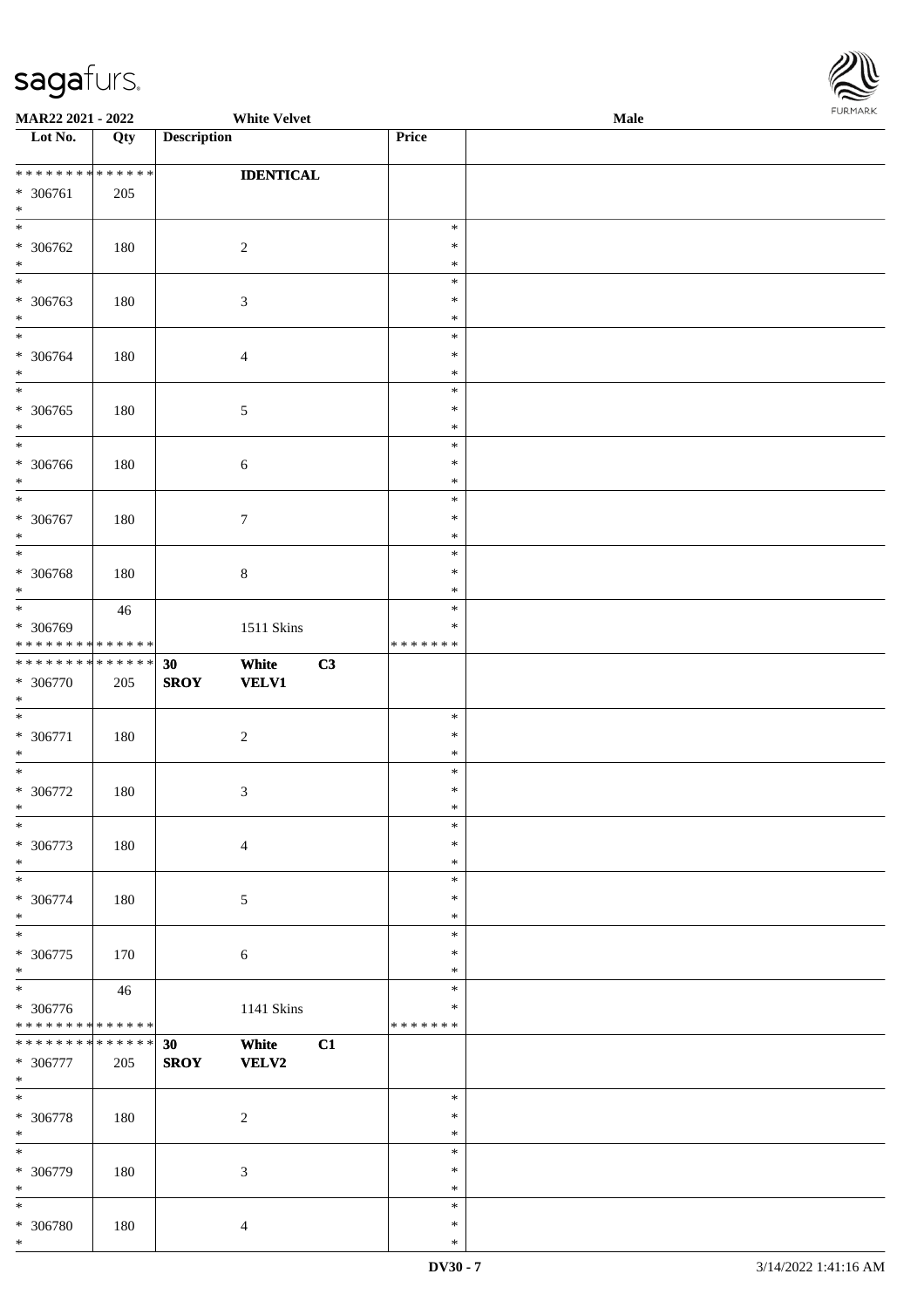

| MAR22 2021 - 2022<br><b>White Velvet</b>  |     |                    |                |                | Male                    | <b>FURMARK</b> |  |
|-------------------------------------------|-----|--------------------|----------------|----------------|-------------------------|----------------|--|
| Lot No.                                   | Qty | <b>Description</b> |                |                | Price                   |                |  |
|                                           |     |                    |                |                |                         |                |  |
| $*$                                       |     | 30                 | White          | C1             | $\ast$                  |                |  |
| $* 306781$                                | 180 | <b>SROY</b>        | VELV2          |                | $\ast$                  |                |  |
| $\ast$<br>$\ast$                          |     |                    |                |                | $\ast$<br>$\ast$        |                |  |
| * 306782                                  | 180 |                    | $\sqrt{6}$     |                | $\ast$                  |                |  |
| $\ast$                                    |     |                    |                |                | $\ast$                  |                |  |
| $_{*}$                                    |     |                    |                |                | $\ast$                  |                |  |
| * 306783                                  | 180 |                    | $\tau$         |                | $\ast$                  |                |  |
| $*$                                       |     |                    |                |                | $\ast$                  |                |  |
| $*$                                       | 59  |                    |                |                | $\ast$                  |                |  |
| * 306784                                  |     |                    | 1344 Skins     |                | $\ast$                  |                |  |
| * * * * * * * * * * * * * *               |     |                    |                |                | * * * * * * *           |                |  |
| * * * * * * * * * * * * * * *             |     | 30                 | White          | C3             |                         |                |  |
| * 306785                                  | 205 | <b>SROY</b>        | VELV2          |                |                         |                |  |
| $*$<br>$*$                                |     |                    |                |                | $\ast$                  |                |  |
| * 306786                                  | 180 |                    | $\overline{c}$ |                | $\ast$                  |                |  |
| $*$                                       |     |                    |                |                | $\ast$                  |                |  |
| $*$                                       |     |                    |                |                | $\ast$                  |                |  |
| * 306787                                  | 180 |                    | 3              |                | $\ast$                  |                |  |
| $\ast$                                    |     |                    |                |                | $\ast$                  |                |  |
| $\ast$                                    | 116 |                    |                |                | $\ast$                  |                |  |
| * 306788                                  |     |                    | 681 Skins      |                | $\ast$                  |                |  |
| * * * * * * * * * * * * * *               |     |                    |                |                | * * * * * * *           |                |  |
| 306789                                    |     | 30                 | White          | C1             |                         |                |  |
|                                           | 216 | ${\bf LUMI}$       | <b>VELV1</b>   |                |                         |                |  |
| ******** <mark>******</mark>              |     | 30                 | White          | C2             |                         |                |  |
| * 306790                                  | 205 | ${\bf LUMI}$       | <b>VELV1</b>   |                |                         |                |  |
| $*$                                       |     |                    |                |                |                         |                |  |
| $*$                                       |     |                    |                |                | $\ast$                  |                |  |
| * 306791                                  | 180 |                    | $\overline{c}$ |                | $\ast$                  |                |  |
| $\ast$                                    |     |                    |                |                | $\ast$                  |                |  |
| $\ast$                                    | 134 |                    |                |                | $\ast$                  |                |  |
| * 306792<br>* * * * * * * * * * * * * * * |     |                    | 519 Skins      |                | $\ast$<br>* * * * * * * |                |  |
|                                           |     | 30                 | White          | C1             |                         |                |  |
| 306793                                    | 116 | <b>LUMI</b>        | VELV2          |                |                         |                |  |
|                                           |     |                    |                |                |                         |                |  |
| * * * * * * * * * * * * * * *             |     | 30                 | White          | C <sub>2</sub> |                         |                |  |
| * 306794                                  | 205 | <b>LUMI</b>        | VELV2          |                |                         |                |  |
| $\ast$                                    |     |                    |                |                |                         |                |  |
| $\ast$                                    | 189 |                    |                |                | $\ast$                  |                |  |
| * 306795                                  |     |                    | 394 Skins      |                | $\ast$                  |                |  |
| * * * * * * * * * * * * * *               |     |                    |                |                | * * * * * * *           |                |  |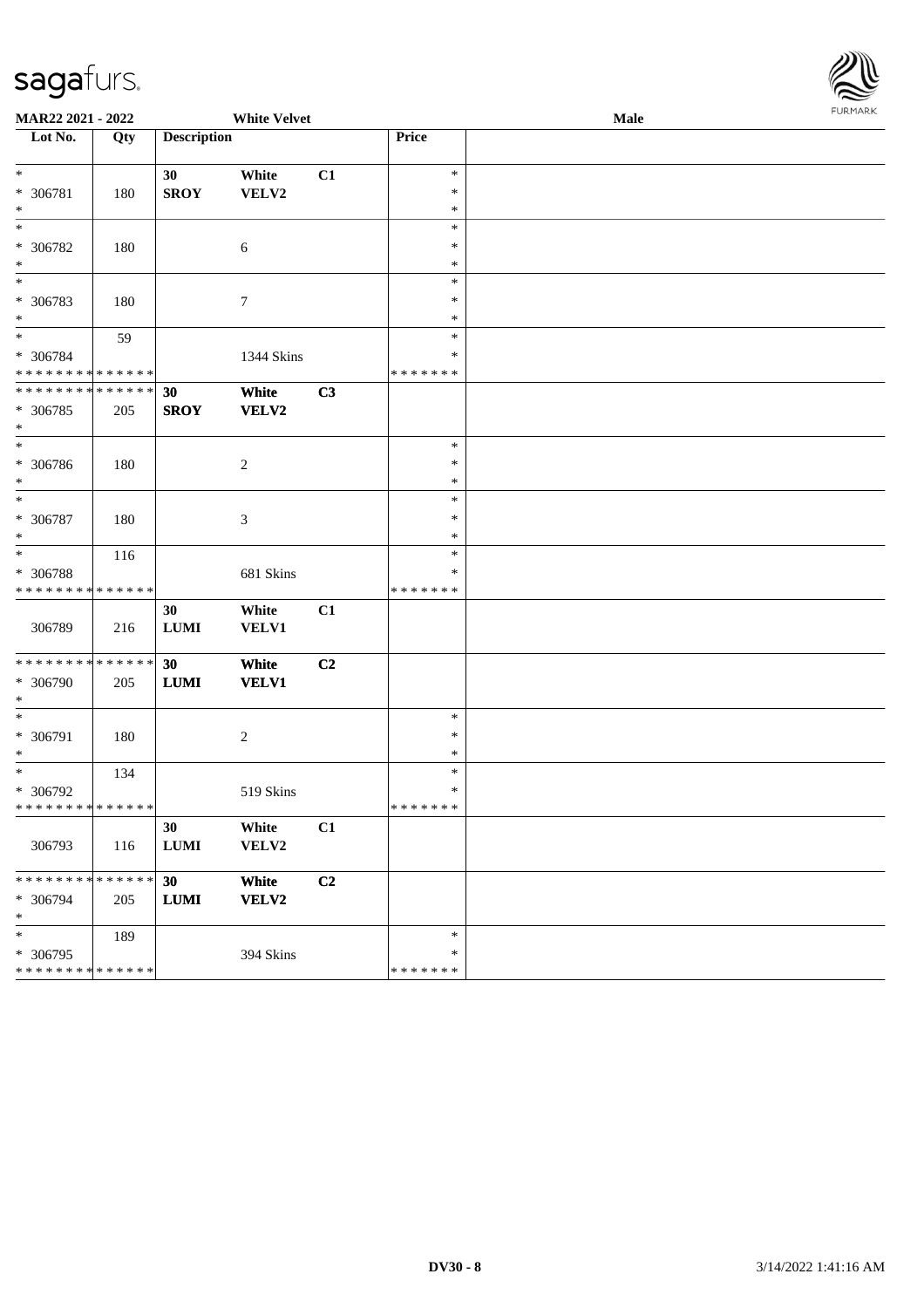

| MAR22 2021 - 2022             |             |                        | <b>White Velvet</b> |                 |               | Male |
|-------------------------------|-------------|------------------------|---------------------|-----------------|---------------|------|
| Lot No.                       | Qty         | <b>Description</b>     |                     |                 | Price         |      |
|                               |             |                        |                     |                 |               |      |
| ******** <mark>******</mark>  |             | 20                     | White               | C1              |               |      |
|                               |             |                        |                     |                 |               |      |
| * 306841                      | 285         | SI                     | <b>VELV1</b>        |                 |               |      |
| $\ast$                        |             |                        |                     |                 |               |      |
| $*$                           | 254         |                        |                     |                 | $\ast$        |      |
| * 306842                      |             |                        | 539 Skins           |                 | ∗             |      |
| * * * * * * * * * * * * * *   |             |                        |                     |                 | * * * * * * * |      |
| * * * * * * * * * * * * * *   |             |                        |                     |                 |               |      |
|                               |             | 20                     | White               | C3              |               |      |
| * 306843                      | 285         | ${\bf S}{\bf I}$       | <b>VELV1</b>        |                 |               |      |
| $\ast$                        |             |                        |                     |                 |               |      |
| $*$                           |             |                        |                     |                 | $\ast$        |      |
| * 306844                      | 260         |                        | $\sqrt{2}$          |                 | $\ast$        |      |
| $\ast$                        |             |                        |                     |                 | $\ast$        |      |
|                               |             |                        |                     |                 |               |      |
| $\ast$                        |             |                        |                     |                 | $\ast$        |      |
| $* 306845$                    | 260         |                        | $\mathfrak{Z}$      |                 | $\ast$        |      |
| $\ast$                        |             |                        |                     |                 | $\ast$        |      |
| $\ast$                        | 119         |                        |                     |                 | $\ast$        |      |
|                               |             |                        |                     |                 |               |      |
| $* 306846$                    |             |                        | 924 Skins           |                 | $\ast$        |      |
| * * * * * * * * * * * * * *   |             |                        |                     |                 | * * * * * * * |      |
|                               |             | 20                     | White               | C1              |               |      |
| 306847                        | 166         | ${\bf S}{\bf I}$       | VELV2               |                 |               |      |
|                               |             |                        |                     |                 |               |      |
|                               |             |                        |                     |                 |               |      |
|                               |             | 20                     | White               | C3              |               |      |
| 306848                        | 227         | ${\bf SI}$             | VELV2               |                 |               |      |
|                               |             |                        |                     |                 |               |      |
| * * * * * * * * * * * * * *   |             | 20                     | White               | C2              |               |      |
|                               |             |                        |                     |                 |               |      |
| * 306849                      | 285         | $\mathbf{I}$           | <b>VELV1</b>        | W <sub>B1</sub> |               |      |
| $*$                           |             |                        |                     |                 |               |      |
| $\ast$                        | 193         |                        |                     |                 | $\ast$        |      |
| $* 306850$                    |             |                        | 478 Skins           |                 | $\ast$        |      |
| * * * * * * * * * * * * * *   |             |                        |                     |                 | *******       |      |
|                               |             |                        |                     |                 |               |      |
|                               |             | 20                     | White               | C2              |               |      |
| 306851                        | 157         | $\mathbf{I}\mathbf{B}$ | <b>VELV1</b>        | WB <sub>2</sub> |               |      |
|                               |             |                        |                     |                 |               |      |
| * * * * * * * * * * * * * *   |             | 20                     | White               | C2              |               |      |
| * 306852                      | 285         | $\mathbf{I}$           | <b>VELV1</b>        | <b>CHIP</b>     |               |      |
| $*$                           |             |                        |                     |                 |               |      |
|                               |             |                        |                     |                 |               |      |
| $*$                           | 244         |                        |                     |                 | $\ast$        |      |
| * 306853                      |             |                        | 529 Skins           |                 | ∗             |      |
| * * * * * * * * * * * * * * * |             |                        |                     |                 | * * * * * * * |      |
| * * * * * * * *               | * * * * * * | <b>20</b>              | White               | C1              |               |      |
|                               |             |                        |                     |                 |               |      |
| * 306854                      | 265         | <b>SAGA</b>            | <b>VELV1</b>        |                 |               |      |
| $*$                           |             |                        |                     |                 |               |      |
| $*$                           |             |                        |                     |                 | $\ast$        |      |
| * 306855                      | 240         |                        | $\overline{c}$      |                 | $\ast$        |      |
| $*$                           |             |                        |                     |                 | $\ast$        |      |
| $\overline{\phantom{0}}$      |             |                        |                     |                 |               |      |
|                               |             |                        |                     |                 | $\ast$        |      |
| $* 306856$                    | 240         |                        | 3                   |                 | $\ast$        |      |
| $*$                           |             |                        |                     |                 | $\ast$        |      |
| $*$                           |             |                        |                     |                 | $\ast$        |      |
| $* 306857$                    | 240         |                        | $\overline{4}$      |                 | $\ast$        |      |
| $*$                           |             |                        |                     |                 |               |      |
|                               |             |                        |                     |                 | $\ast$        |      |
| $\ast$                        |             |                        |                     |                 | $\ast$        |      |
| * 306858                      | 240         |                        | 5                   |                 | $\ast$        |      |
| $*$                           |             |                        |                     |                 | $\ast$        |      |
| $\ast$                        |             |                        |                     |                 | $\ast$        |      |
|                               |             |                        |                     |                 |               |      |
| * 306859                      | 240         |                        | 6                   |                 | $\ast$        |      |
| $*$                           |             |                        |                     |                 | $\ast$        |      |
| $\ast$                        |             |                        |                     |                 | $\ast$        |      |
| * 306860                      | 240         |                        | $\tau$              |                 | ∗             |      |
| $*$                           |             |                        |                     |                 | $\ast$        |      |
|                               |             |                        |                     |                 |               |      |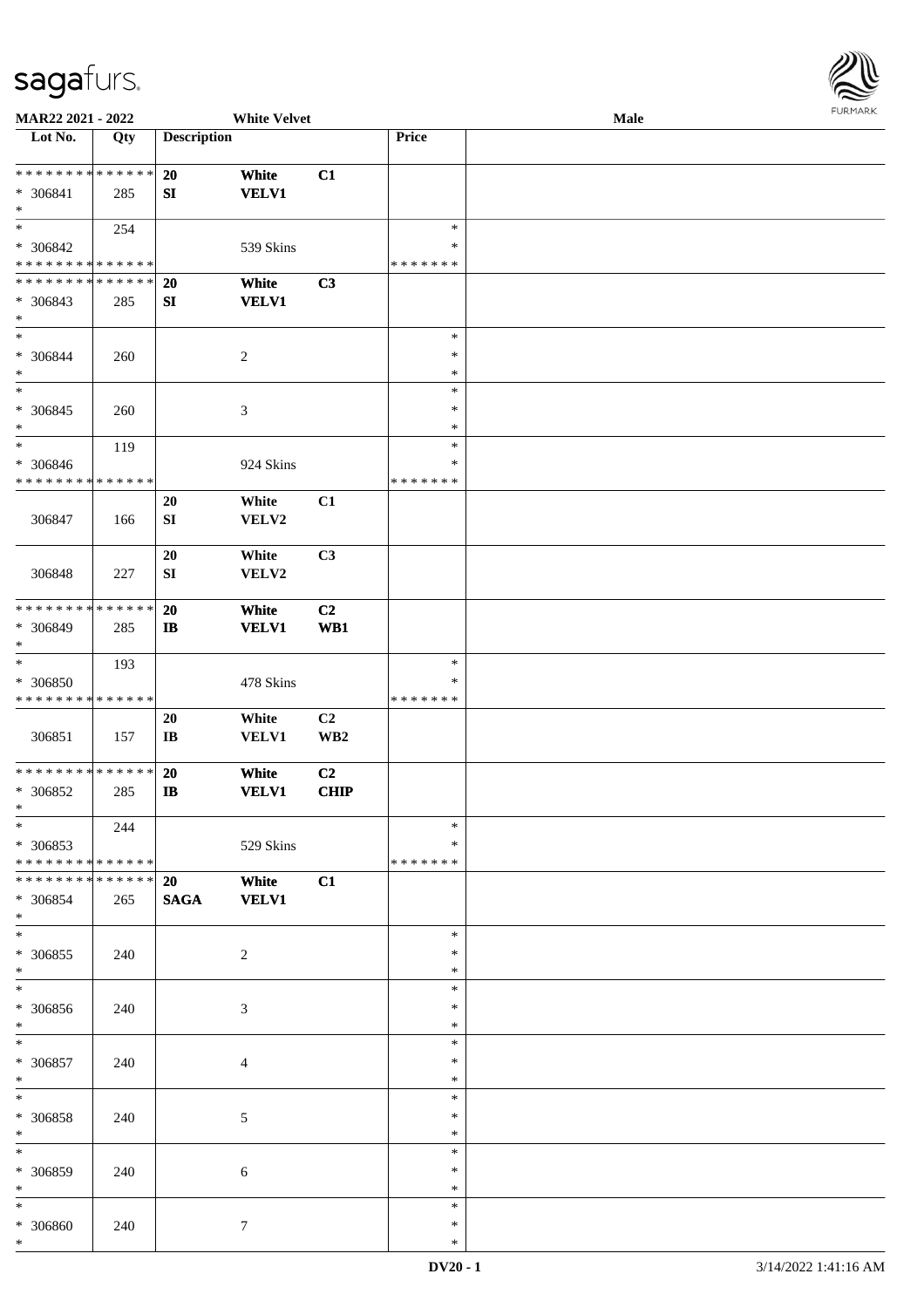

| <b>MAR22 2021 - 2022</b>                   |                   |                    | <b>White Velvet</b> |    |                  | Male | 10111111111 |
|--------------------------------------------|-------------------|--------------------|---------------------|----|------------------|------|-------------|
| Lot No.                                    | $\overline{Q}$ ty | <b>Description</b> |                     |    | Price            |      |             |
|                                            |                   |                    |                     |    |                  |      |             |
| $*$                                        |                   | 20                 | White               | C1 | $\ast$           |      |             |
| * 306861                                   | 240               | <b>SAGA</b>        | VELV1               |    | $\ast$           |      |             |
| $\ast$                                     |                   |                    |                     |    | $\ast$           |      |             |
| $_{*}$                                     |                   |                    |                     |    | $\ast$           |      |             |
| * 306862                                   | 240               |                    | 9                   |    | $\ast$           |      |             |
| $*$                                        |                   |                    |                     |    | $\ast$           |      |             |
| $\overline{\phantom{0}}$                   |                   |                    |                     |    | $\ast$           |      |             |
| * 306863                                   | 240               |                    | 10                  |    | $\ast$           |      |             |
| $*$                                        |                   |                    |                     |    | $\ast$           |      |             |
| $\overline{\phantom{0}}$                   |                   |                    |                     |    | $\ast$           |      |             |
| * 306864                                   | 240               |                    | <sup>11</sup>       |    | $\ast$           |      |             |
| $\ast$                                     |                   |                    |                     |    | $\ast$           |      |             |
| $_{*}$                                     |                   |                    |                     |    | $\ast$           |      |             |
| * 306865                                   | 240               |                    | 12                  |    | $\ast$           |      |             |
| $\ast$                                     |                   |                    |                     |    | $\ast$           |      |             |
| $\overline{\phantom{0}}$                   | $81\,$            |                    |                     |    | $\ast$           |      |             |
| * 306866                                   |                   |                    | 2986 Skins          |    | $\ast$           |      |             |
| * * * * * * * * * * * * * *                |                   |                    |                     |    | * * * * * * *    |      |             |
|                                            |                   | 20                 | White               | C2 |                  |      |             |
| 306867                                     | 240               | <b>SAGA</b>        | <b>VELV1</b>        |    |                  |      |             |
|                                            |                   |                    |                     |    |                  |      |             |
| * * * * * * * * <mark>* * * * * * *</mark> |                   | 20                 | White               | C3 |                  |      |             |
| * 306868                                   | 265               | <b>SAGA</b>        | <b>VELV1</b>        |    |                  |      |             |
| $\ast$<br>$\overline{\phantom{0}}$         |                   |                    |                     |    |                  |      |             |
|                                            |                   |                    |                     |    | $\ast$           |      |             |
| * 306869                                   | 240               |                    | $\sqrt{2}$          |    | $\ast$           |      |             |
| $*$<br>$\overline{\ast}$                   |                   |                    |                     |    | $\ast$           |      |             |
|                                            |                   |                    |                     |    | $\ast$           |      |             |
| * 306870                                   | 240               |                    | $\sqrt{3}$          |    | $\ast$           |      |             |
| $*$                                        |                   |                    |                     |    | $\ast$           |      |             |
| $*$                                        |                   |                    |                     |    | $\ast$           |      |             |
| * 306871                                   | 240               |                    | $\overline{4}$      |    | $\ast$           |      |             |
| $*$<br>$\ast$                              |                   |                    |                     |    | $\ast$           |      |             |
|                                            |                   |                    |                     |    | $\ast$<br>$\ast$ |      |             |
| * 306872<br>$*$                            | 240               |                    | $\sqrt{5}$          |    | $\ast$           |      |             |
| $\ast$                                     |                   |                    |                     |    | $\ast$           |      |             |
|                                            |                   |                    |                     |    | $\ast$           |      |             |
| * 306873<br>$*$                            | 240               |                    | $\sqrt{6}$          |    | $\ast$           |      |             |
| $*$                                        |                   |                    |                     |    | $\ast$           |      |             |
|                                            |                   |                    |                     |    | $\ast$           |      |             |
| * 306874<br>$*$                            | 240               |                    | $\boldsymbol{7}$    |    | $\ast$           |      |             |
|                                            |                   |                    |                     |    | $\ast$           |      |             |
| * 306875                                   | 240               |                    | 8                   |    | $\ast$           |      |             |
| $*$                                        |                   |                    |                     |    | $\ast$           |      |             |
| $\overline{\phantom{0}}$                   | 190               |                    |                     |    | $\ast$           |      |             |
| * 306876                                   |                   |                    | 2135 Skins          |    | ∗                |      |             |
| * * * * * * * * * * * * * *                |                   |                    |                     |    | *******          |      |             |
| * * * * * * * *                            | * * * * * *       | <b>20</b>          | White               | C1 |                  |      |             |
| * 306877                                   | 265               | <b>SAGA</b>        | <b>VELV2</b>        |    |                  |      |             |
| $*$                                        |                   |                    |                     |    |                  |      |             |
| $*$                                        |                   |                    |                     |    | $\ast$           |      |             |
| * 306878                                   | 240               |                    | 2                   |    | $\ast$           |      |             |
| $\ast$                                     |                   |                    |                     |    | $\ast$           |      |             |
| $*$                                        | 246               |                    |                     |    | $\ast$           |      |             |
| * 306879                                   |                   |                    | 751 Skins           |    | $\ast$           |      |             |
| * * * * * * * * * * * * * *                |                   |                    |                     |    | * * * * * * *    |      |             |
| * * * * * * * * * * * * * *                |                   | 20                 | White               | C3 |                  |      |             |
| * 306880                                   | 265               | <b>SAGA</b>        | <b>VELV2</b>        |    |                  |      |             |
| $\ast$                                     |                   |                    |                     |    |                  |      |             |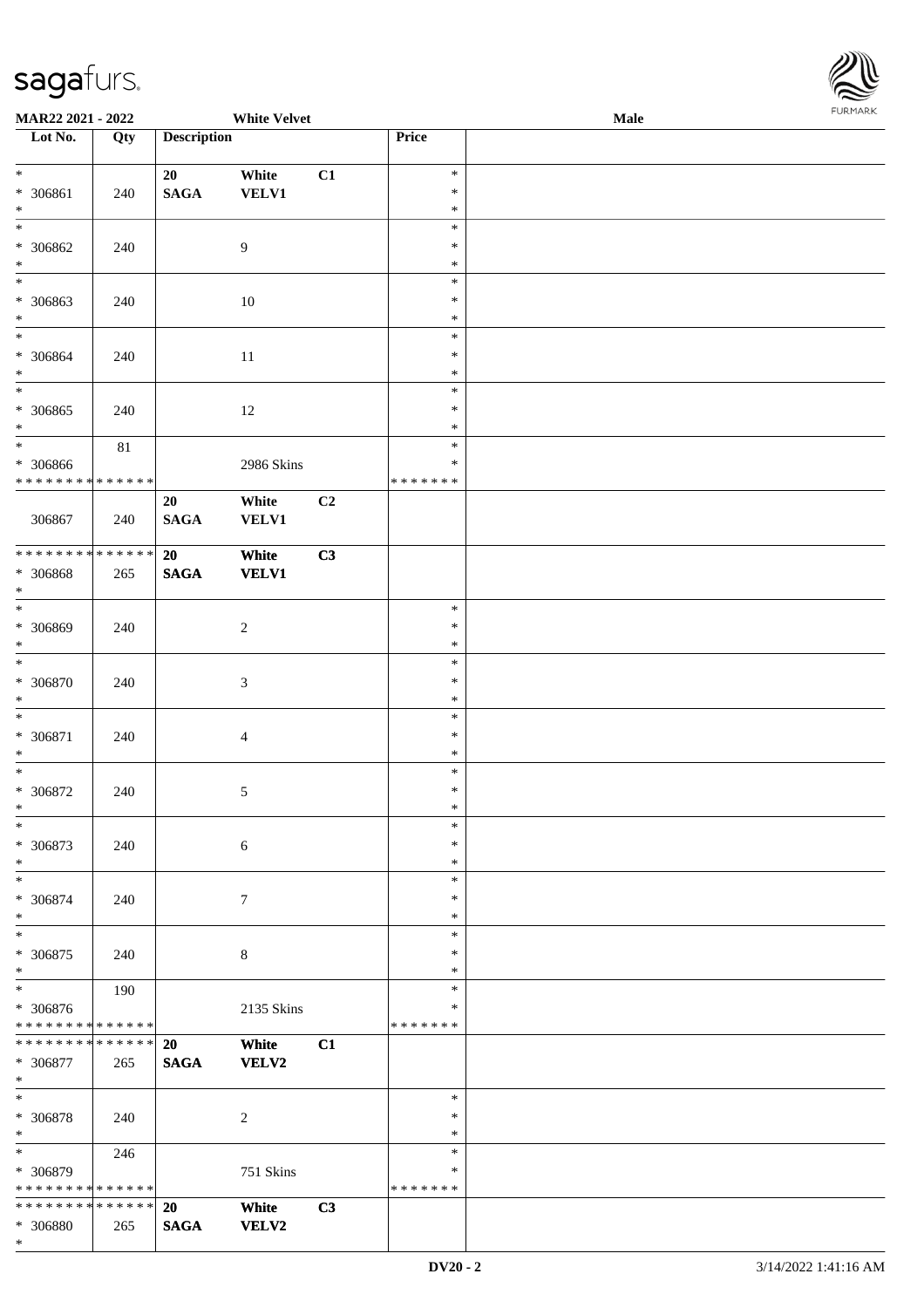

| <b>MAR22 2021 - 2022</b>     |             |                    | <b>White Velvet</b> |                 |               | Male |
|------------------------------|-------------|--------------------|---------------------|-----------------|---------------|------|
| Lot No.                      | Qty         | <b>Description</b> |                     |                 | <b>Price</b>  |      |
|                              |             |                    |                     |                 |               |      |
| $*$                          |             | 20                 | White               | C3              | $\ast$        |      |
|                              |             |                    |                     |                 | $\ast$        |      |
| * 306881                     | 240         | <b>SAGA</b>        | VELV2               |                 |               |      |
| $\ast$                       |             |                    |                     |                 | $\ast$        |      |
| $\overline{\ast}$            |             |                    |                     |                 | $\ast$        |      |
| * 306882                     | 240         |                    | $\mathfrak{Z}$      |                 | $\ast$        |      |
| $\ast$                       |             |                    |                     |                 | $\ast$        |      |
|                              |             |                    |                     |                 | $\ast$        |      |
|                              | 233         |                    |                     |                 |               |      |
| * 306883                     |             |                    | 978 Skins           |                 | $\ast$        |      |
| * * * * * * * * * * * * * *  |             |                    |                     |                 | * * * * * * * |      |
| ******** <mark>******</mark> |             | 20                 | White               | C2              |               |      |
| * 306884                     | 265         | <b>SAGA</b>        | <b>VELV2</b>        | <b>OPEN</b>     |               |      |
|                              |             |                    |                     |                 |               |      |
| $*$                          |             |                    |                     |                 |               |      |
| $\overline{\ast}$            |             |                    |                     |                 | $\ast$        |      |
| * 306885                     | 240         |                    | $\sqrt{2}$          |                 | $\ast$        |      |
| $*$                          |             |                    |                     |                 | $\ast$        |      |
| $*$                          |             |                    |                     |                 | $\ast$        |      |
|                              |             |                    |                     |                 |               |      |
| * 306886                     | 240         |                    | 3                   |                 | $\ast$        |      |
| $\ast$                       |             |                    |                     |                 | $\ast$        |      |
| $*$                          | 40          |                    |                     |                 | $\ast$        |      |
| * 306887                     |             |                    | 785 Skins           |                 | $\ast$        |      |
| * * * * * * * * * * * * * *  |             |                    |                     |                 | * * * * * * * |      |
|                              |             |                    |                     |                 |               |      |
| * * * * * * * * * * * * * *  |             | 20                 | White               | C <sub>2</sub>  |               |      |
| * 306888                     | 265         | IA                 | <b>VELV1</b>        | WB1             |               |      |
| $\ast$                       |             |                    |                     |                 |               |      |
| $*$                          |             |                    |                     |                 | $\ast$        |      |
|                              |             |                    |                     |                 |               |      |
| * 306889                     | 240         |                    | $\overline{2}$      |                 | $\ast$        |      |
| $*$                          |             |                    |                     |                 | $\ast$        |      |
| $*$                          |             |                    |                     |                 | $\ast$        |      |
| * 306890                     | 240         |                    | $\mathfrak{Z}$      |                 | $\ast$        |      |
|                              |             |                    |                     |                 |               |      |
| $*$                          |             |                    |                     |                 | $\ast$        |      |
| $\ast$                       |             |                    |                     |                 | $\ast$        |      |
| * 306891                     | 240         |                    | $\overline{4}$      |                 | $\ast$        |      |
| $\ast$                       |             |                    |                     |                 | $\ast$        |      |
| $*$                          |             |                    |                     |                 | $\ast$        |      |
|                              |             |                    |                     |                 |               |      |
| * 306892                     | 240         |                    | 5                   |                 | $\ast$        |      |
| $*$                          |             |                    |                     |                 | $\ast$        |      |
| $\ast$                       |             |                    |                     |                 | $\ast$        |      |
| * 306893                     | 240         |                    | $\boldsymbol{6}$    |                 | $\ast$        |      |
|                              |             |                    |                     |                 |               |      |
| $\ast$                       |             |                    |                     |                 | $\ast$        |      |
| $*$                          | 229         |                    |                     |                 | $\ast$        |      |
| * 306894                     |             |                    | 1694 Skins          |                 | ∗             |      |
| * * * * * * * * * * * * * *  |             |                    |                     |                 | * * * * * * * |      |
| * * * * * * * *              | * * * * * * | 20                 | White               | C2              |               |      |
|                              |             |                    |                     |                 |               |      |
| * 306895                     | 265         | IA                 | <b>VELV2</b>        | WB1             |               |      |
| $\ast$                       |             |                    |                     |                 |               |      |
| $\overline{\phantom{0}}$     |             |                    |                     |                 | $\ast$        |      |
| * 306896                     | 240         |                    | $\overline{2}$      |                 | $\ast$        |      |
|                              |             |                    |                     |                 |               |      |
| $*$                          |             |                    |                     |                 | $\ast$        |      |
| $\ast$                       |             |                    |                     |                 | $\ast$        |      |
| * 306897                     | 240         |                    | $\mathfrak{Z}$      |                 | $\ast$        |      |
| $*$                          |             |                    |                     |                 | $\ast$        |      |
| $*$                          | 99          |                    |                     |                 | $\ast$        |      |
|                              |             |                    |                     |                 |               |      |
| * 306898                     |             |                    | 844 Skins           |                 | $\ast$        |      |
| * * * * * * * *              | * * * * * * |                    |                     |                 | * * * * * * * |      |
| * * * * * * * *              | * * * * * * | <b>20</b>          | White               | C <sub>2</sub>  |               |      |
| * 306899                     | 265         | IA                 | <b>VELV1</b>        | WB <sub>2</sub> |               |      |
|                              |             |                    |                     |                 |               |      |
| $*$                          |             |                    |                     |                 |               |      |
| $*$                          |             |                    |                     |                 | $\ast$        |      |
| * 306900                     | 240         |                    | $\overline{c}$      |                 | $\ast$        |      |
| $\ast$                       |             |                    |                     |                 | $\ast$        |      |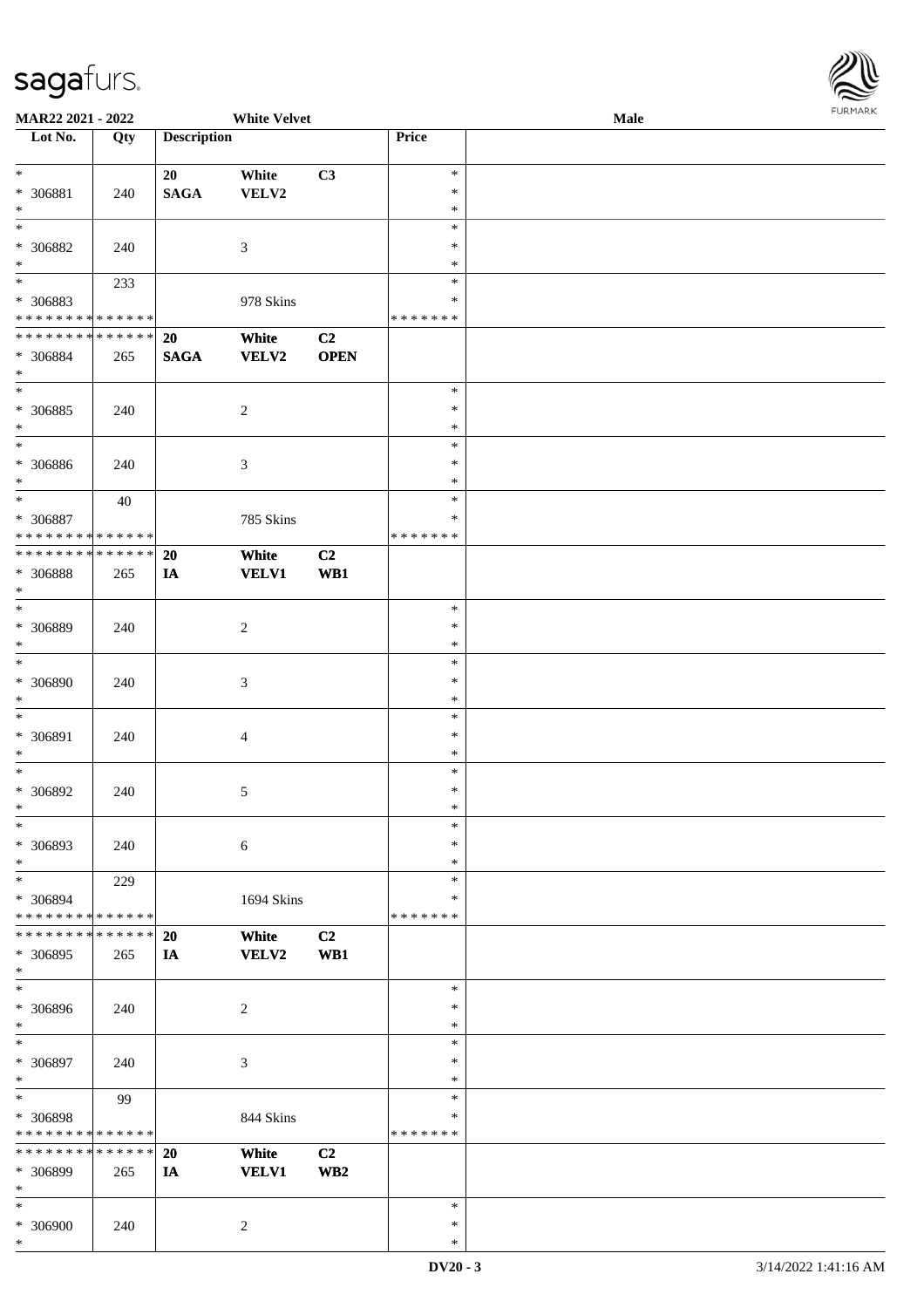

| MAR22 2021 - 2022                                                   |            |                    | <b>White Velvet</b>   |                               |                                      | Male | FURMARK |
|---------------------------------------------------------------------|------------|--------------------|-----------------------|-------------------------------|--------------------------------------|------|---------|
| Lot No.                                                             | Qty        | <b>Description</b> |                       |                               | Price                                |      |         |
| $*$<br>* 306901<br>* * * * * * * * * * * * * *                      | 135        | 20<br>IA           | White<br><b>VELV1</b> | C2<br>$\mathbf{W}\mathbf{B2}$ | $\ast$<br>*<br>* * * * * * *         |      |         |
| * * * * * * * * * * * * * *<br>* 306902<br>$*$                      | 265        | 20<br>IA           | White<br><b>VELV2</b> | C <sub>2</sub><br>WB2         |                                      |      |         |
| $\overline{\phantom{a}}$<br>* 306903<br>* * * * * * * * * * * * * * | 128        |                    | 393 Skins             |                               | $\ast$<br>∗<br>* * * * * * *         |      |         |
| **************<br>* 306904<br>$\ast$                                | 265        | <b>20</b><br>IA    | White<br><b>VELV1</b> | C2<br><b>CHIP</b>             |                                      |      |         |
| $\ast$<br>* 306905<br>$\ast$                                        | 240        |                    | $\sqrt{2}$            |                               | $\ast$<br>$\ast$<br>*                |      |         |
| $\ast$<br>* 306906<br>$\ast$                                        | 240        |                    | 3                     |                               | $\ast$<br>$\ast$<br>$\ast$           |      |         |
| $\ast$<br>* 306907<br>$\ast$<br>$_{*}$                              | 240        |                    | $\overline{4}$        |                               | $\ast$<br>$\ast$<br>$\ast$           |      |         |
| * 306908<br>$\ast$<br>$\frac{1}{1}$                                 | 240        |                    | $5\,$                 |                               | $\ast$<br>$\ast$<br>$\ast$           |      |         |
| * 306909<br>$\ast$<br>$\overline{\ast}$                             | 240        |                    | $\sqrt{6}$            |                               | $\ast$<br>$\ast$<br>$\ast$<br>$\ast$ |      |         |
| * 306910<br>$\ast$<br>$\ast$                                        | 240        |                    | $\boldsymbol{7}$      |                               | $\ast$<br>$\ast$<br>$\ast$           |      |         |
| * 306911<br>$\ast$<br>$\ast$                                        | 240        |                    | $8\,$                 |                               | $\ast$<br>*<br>$\ast$                |      |         |
| $* 306912$<br>$\ast$<br>$_{\ast}$                                   | 240<br>129 |                    | 9                     |                               | $\ast$<br>∗<br>$\ast$                |      |         |
| * 306913<br>* * * * * * * * * * * * * *<br>**************           |            | 20                 | 2314 Skins<br>White   | C1                            | *<br>* * * * * * *                   |      |         |
| * 306914<br>$\ast$<br>$\overline{\ast}$                             | 245        | <b>SROY</b>        | <b>VELV1</b>          |                               | $\ast$                               |      |         |
| $* 306915$<br>$\ast$<br>$\overline{\ast}$                           | 220        |                    | $\overline{2}$        |                               | $\ast$<br>$\ast$<br>$\ast$           |      |         |
| * 306916<br>$\ast$<br>$\ast$                                        | 220        |                    | $\mathfrak{Z}$        |                               | *<br>$\ast$<br>$\ast$                |      |         |
| * 306917<br>$\ast$<br>$\ast$                                        | 220        |                    | $\overline{4}$        |                               | $\ast$<br>*<br>$\ast$                |      |         |
| * 306918<br>$\ast$<br>$\ast$                                        | 220        |                    | $\mathfrak{S}$        |                               | ∗<br>$\ast$<br>$\ast$                |      |         |
| * 306919<br>$\ast$                                                  | 220        |                    | 6                     |                               | *<br>$\ast$                          |      |         |
| $\ast$<br>* 306920<br>* * * * * * * * * * * * * *                   | 108        |                    | 1453 Skins            |                               | $\ast$<br>*<br>* * * * * * *         |      |         |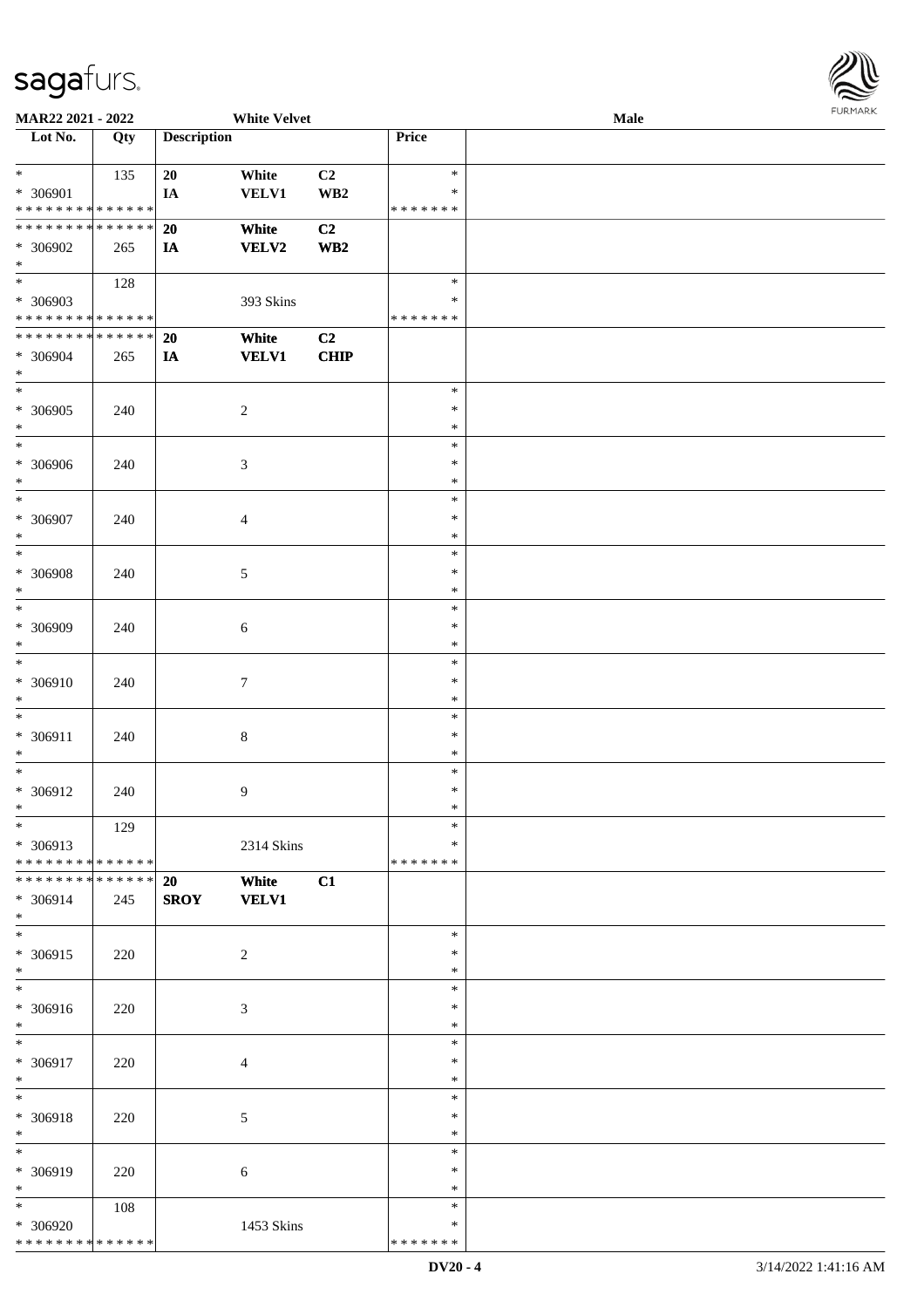

| MAR22 2021 - 2022                          |     | <b>White Velvet</b> |                  |                |               | <b>FURPIARR</b><br>Male |  |  |  |
|--------------------------------------------|-----|---------------------|------------------|----------------|---------------|-------------------------|--|--|--|
| Lot No.                                    | Qty | <b>Description</b>  |                  |                | Price         |                         |  |  |  |
|                                            |     |                     |                  |                |               |                         |  |  |  |
| ******** <mark>******</mark>               |     | 20                  | White            | C3             |               |                         |  |  |  |
| * 306921                                   | 246 | <b>SROY</b>         | <b>VELV1</b>     |                |               |                         |  |  |  |
| $*$<br>$\overline{\phantom{0}}$            |     |                     |                  |                |               |                         |  |  |  |
|                                            |     |                     |                  |                | $\ast$        |                         |  |  |  |
| * 306922                                   | 220 |                     | $\overline{2}$   |                | $\ast$        |                         |  |  |  |
| $*$                                        |     |                     |                  |                | $\ast$        |                         |  |  |  |
| $\overline{\phantom{0}}$                   |     |                     |                  |                | $\ast$        |                         |  |  |  |
| * 306923                                   | 220 |                     | $\mathfrak{Z}$   |                | $\ast$        |                         |  |  |  |
| $*$                                        |     |                     |                  |                | $\ast$        |                         |  |  |  |
| $*$                                        |     |                     |                  |                | $\ast$        |                         |  |  |  |
| * 306924                                   | 220 |                     | $\overline{4}$   |                | $\ast$        |                         |  |  |  |
| $*$                                        |     |                     |                  |                | $\ast$        |                         |  |  |  |
|                                            |     |                     |                  |                | $\ast$        |                         |  |  |  |
| * 306925                                   | 220 |                     | $\mathfrak{S}$   |                | $\ast$        |                         |  |  |  |
| $*$                                        |     |                     |                  |                | $\ast$        |                         |  |  |  |
| $\overline{\phantom{0}}$                   |     |                     |                  |                | $\ast$        |                         |  |  |  |
| * 306926                                   | 220 |                     | 6                |                | $\ast$        |                         |  |  |  |
| $*$                                        |     |                     |                  |                | $\ast$        |                         |  |  |  |
| $*$                                        |     |                     |                  |                | $\ast$        |                         |  |  |  |
| * 306927                                   | 220 |                     | $\boldsymbol{7}$ |                | $\ast$        |                         |  |  |  |
| $*$                                        |     |                     |                  |                | $\ast$        |                         |  |  |  |
|                                            | 149 |                     |                  |                | $\ast$        |                         |  |  |  |
| * 306928                                   |     |                     | 1715 Skins       |                | $\ast$        |                         |  |  |  |
| * * * * * * * * * * * * * *                |     |                     |                  |                | *******       |                         |  |  |  |
| * * * * * * * * <mark>* * * * * * *</mark> |     | 20                  | White            | C1             |               |                         |  |  |  |
| * 306929                                   | 245 | <b>SROY</b>         | <b>VELV2</b>     |                |               |                         |  |  |  |
| $*$                                        |     |                     |                  |                |               |                         |  |  |  |
| $*$                                        |     |                     |                  |                | $\ast$        |                         |  |  |  |
|                                            |     |                     |                  |                | $\ast$        |                         |  |  |  |
| * 306930<br>$*$                            | 220 |                     | $\overline{2}$   |                |               |                         |  |  |  |
| $\overline{\phantom{0}}$                   |     |                     |                  |                | $\ast$        |                         |  |  |  |
|                                            |     |                     |                  |                | $\ast$        |                         |  |  |  |
| * 306931                                   | 220 |                     | $\mathfrak{Z}$   |                | $\ast$        |                         |  |  |  |
| $*$                                        |     |                     |                  |                | $\ast$        |                         |  |  |  |
|                                            |     |                     |                  |                | $\ast$        |                         |  |  |  |
| * 306932                                   | 220 |                     | $\overline{4}$   |                | $\ast$        |                         |  |  |  |
| $*$                                        |     |                     |                  |                | $\ast$        |                         |  |  |  |
| $*$                                        | 55  |                     |                  |                | $\ast$        |                         |  |  |  |
| * 306933                                   |     |                     | 960 Skins        |                | $\ast$        |                         |  |  |  |
| * * * * * * * * * * * * * *                |     |                     |                  |                | *******       |                         |  |  |  |
| * * * * * * * * * * * * * *                |     | 20                  | White            | C3             |               |                         |  |  |  |
| * 306934                                   | 245 | <b>SROY</b>         | <b>VELV2</b>     |                |               |                         |  |  |  |
| $*$                                        |     |                     |                  |                |               |                         |  |  |  |
| $*$                                        |     |                     |                  |                | $\ast$        |                         |  |  |  |
| * 306935                                   | 220 |                     | 2                |                | $\ast$        |                         |  |  |  |
| $*$                                        |     |                     |                  |                | $\ast$        |                         |  |  |  |
| $*$                                        |     |                     |                  |                | $\ast$        |                         |  |  |  |
| * 306936                                   | 220 |                     | 3                |                | $\ast$        |                         |  |  |  |
| $*$                                        |     |                     |                  |                | $\ast$        |                         |  |  |  |
| $*$                                        |     |                     |                  |                | $\ast$        |                         |  |  |  |
| * 306937                                   | 220 |                     | $\overline{4}$   |                | $\ast$        |                         |  |  |  |
| $*$                                        |     |                     |                  |                | $\ast$        |                         |  |  |  |
| $*$                                        | 160 |                     |                  |                | $\ast$        |                         |  |  |  |
| * 306938                                   |     |                     | 1065 Skins       |                | ∗             |                         |  |  |  |
| * * * * * * * * * * * * * *                |     |                     |                  |                | * * * * * * * |                         |  |  |  |
|                                            |     | 20                  | White            | C1             |               |                         |  |  |  |
| 306939                                     | 242 | $\bf LUMI$          | <b>VELV1</b>     |                |               |                         |  |  |  |
|                                            |     |                     |                  |                |               |                         |  |  |  |
|                                            |     | 20                  | White            | C <sub>2</sub> |               |                         |  |  |  |
| 306940                                     | 275 | ${\bf LUMI}$        | <b>VELV1</b>     |                |               |                         |  |  |  |
|                                            |     |                     |                  |                |               |                         |  |  |  |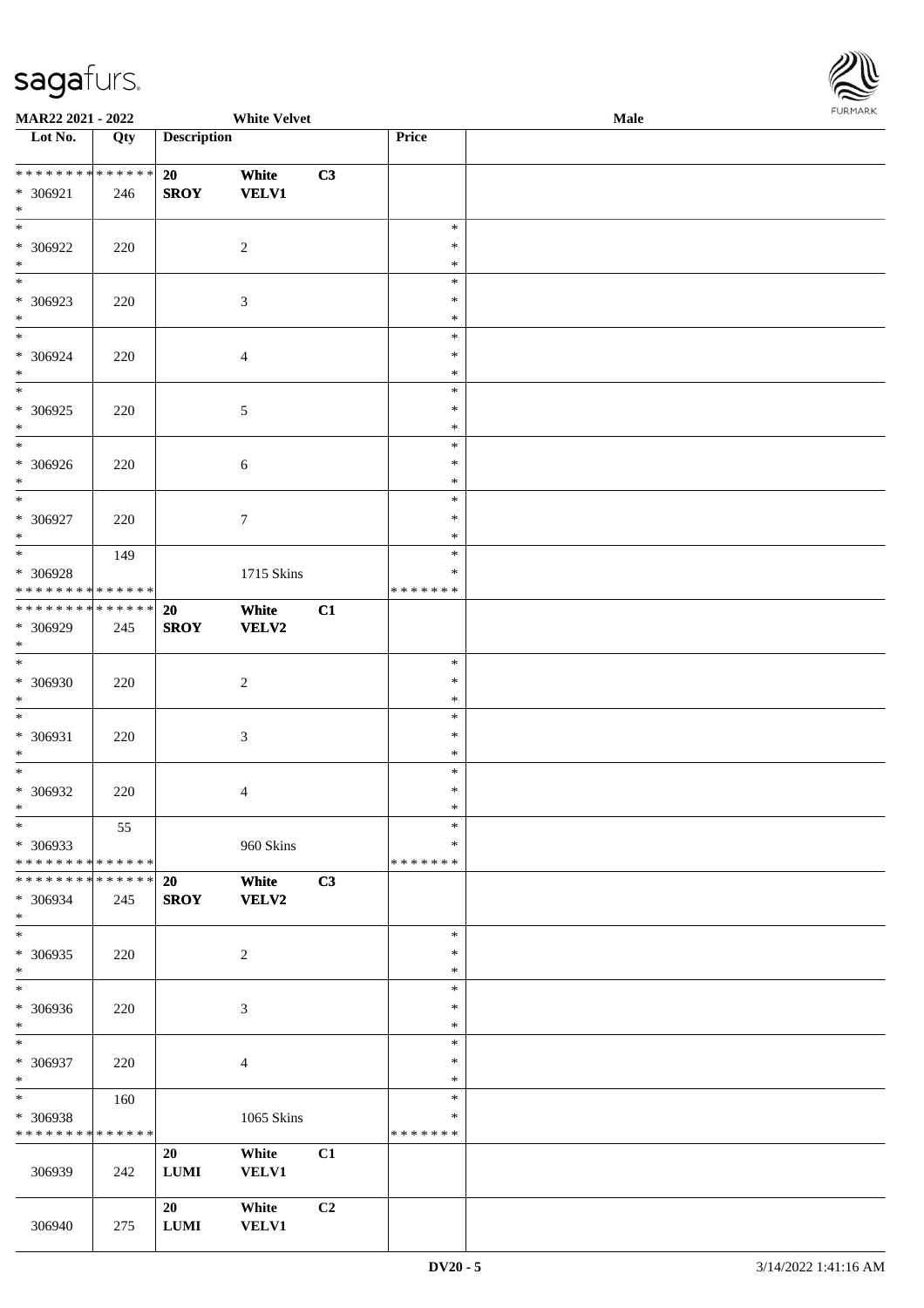

| <b>MAR22 2021 - 2022</b> |     |                          | <b>White Velvet</b>   |                |       | <b>Male</b> |  |  |  |  |
|--------------------------|-----|--------------------------|-----------------------|----------------|-------|-------------|--|--|--|--|
| Lot No.                  | Qty | <b>Description</b>       |                       |                | Price |             |  |  |  |  |
| 306941                   | 125 | <b>20</b><br><b>LUMI</b> | White<br><b>VELV2</b> | C <sub>1</sub> |       |             |  |  |  |  |
| 306942                   | 266 | <b>20</b><br><b>LUMI</b> | White<br><b>VELV2</b> | C <sub>2</sub> |       |             |  |  |  |  |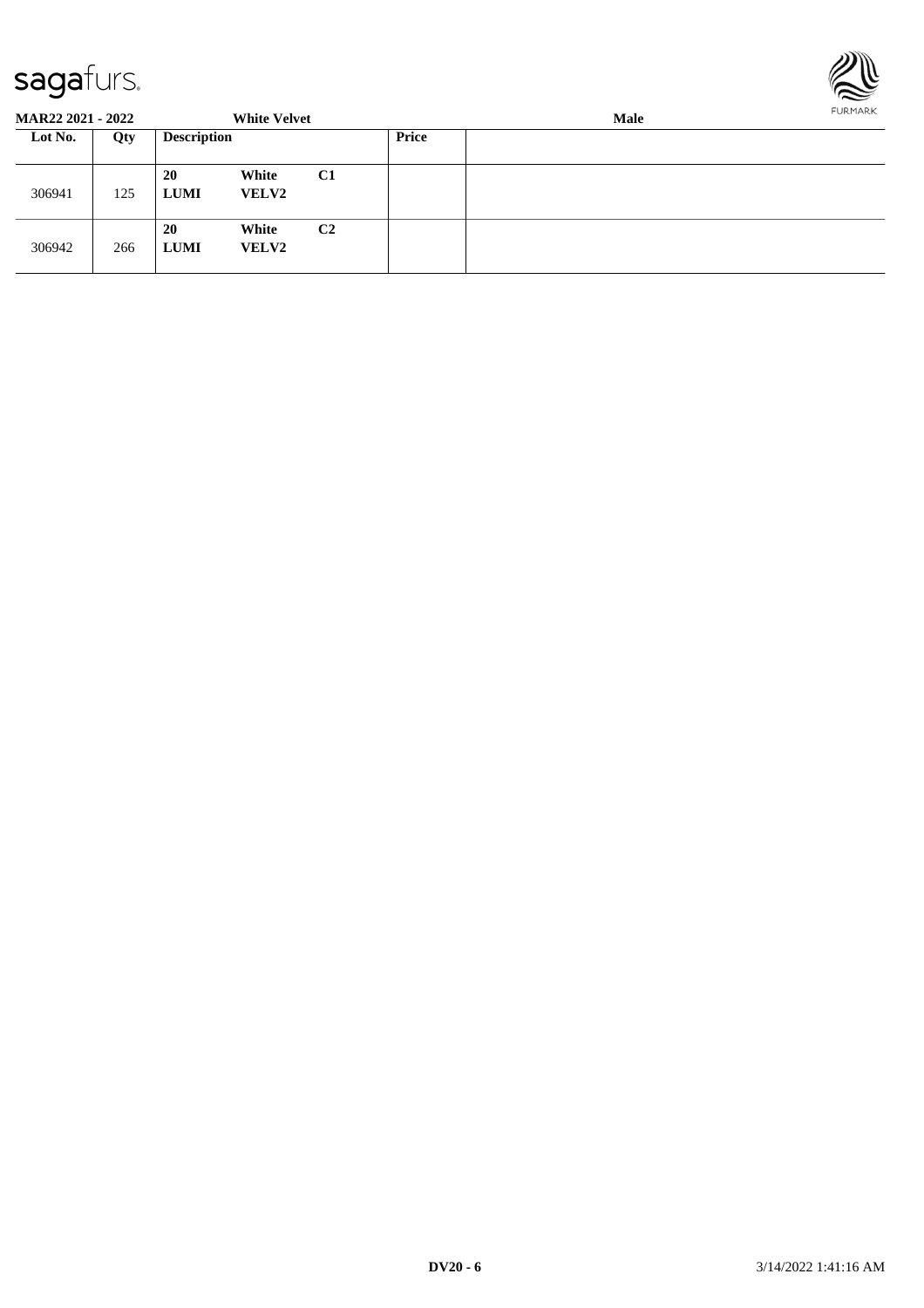

| <b>MAR22 2021 - 2022</b> |     |                          | White |                |              | Female |  |  |  |
|--------------------------|-----|--------------------------|-------|----------------|--------------|--------|--|--|--|
| Lot No.                  | Qty | <b>Description</b>       |       |                | <b>Price</b> |        |  |  |  |
| 406001                   | 293 | 20<br><b>SAGA</b>        | White | C1/C2          |              |        |  |  |  |
| 406002                   | 155 | <b>20</b><br><b>SAGA</b> | White | C <sub>3</sub> |              |        |  |  |  |
| 406003                   | 249 | 20<br><b>SROY</b>        | White | C1/C2          |              |        |  |  |  |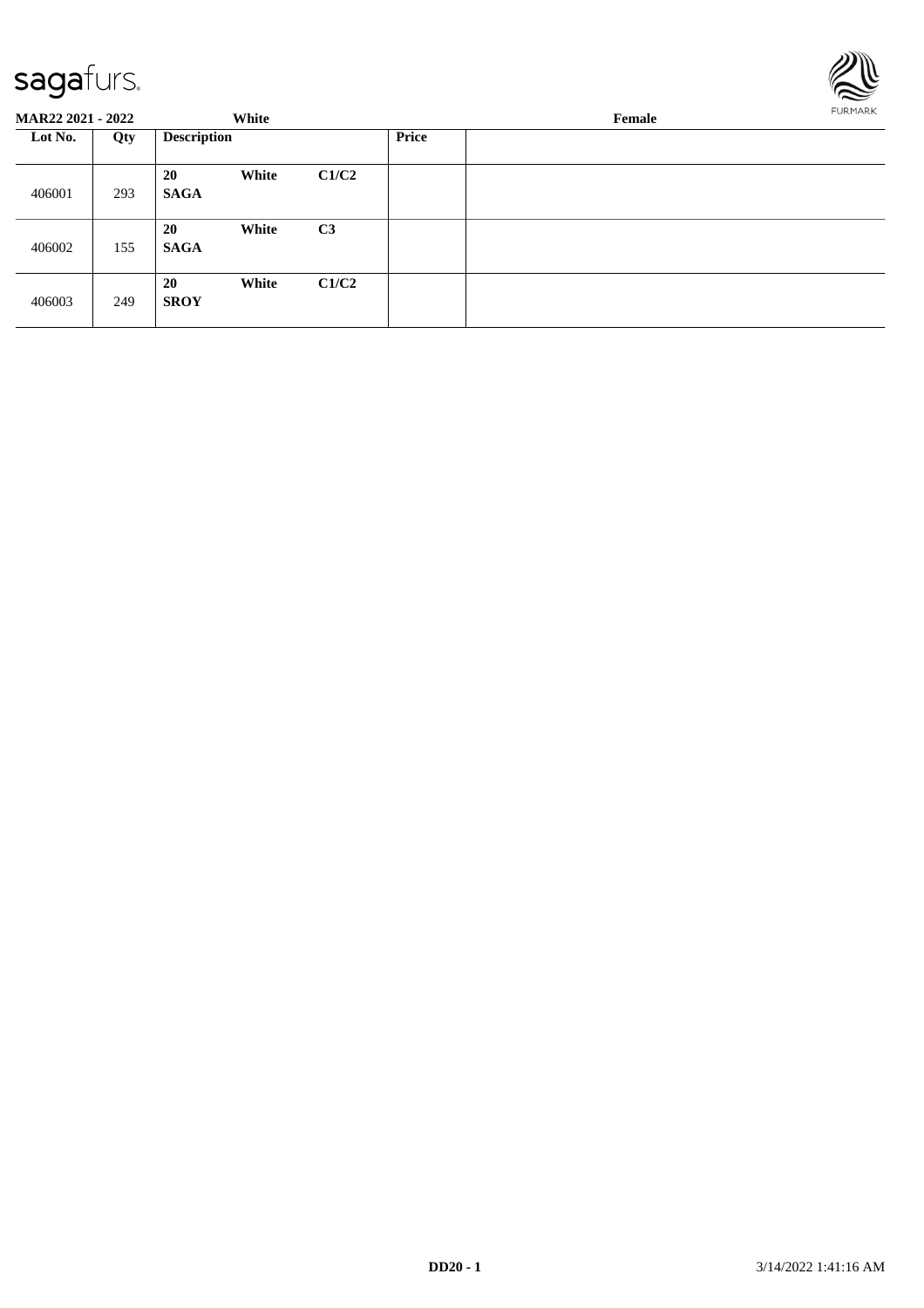

| MAR22 2021 - 2022                         |        |                         | White            |                |                         | Female |  |
|-------------------------------------------|--------|-------------------------|------------------|----------------|-------------------------|--------|--|
| Lot No.                                   | Qty    | <b>Description</b>      |                  |                | Price                   |        |  |
|                                           |        |                         |                  |                |                         |        |  |
|                                           |        | $\bf{0}$                | White            | C1             |                         |        |  |
| 406061                                    | 226    | ${\bf SI}$              |                  |                |                         |        |  |
|                                           |        |                         |                  |                |                         |        |  |
|                                           |        | $\bf{0}$                | White            | C3             |                         |        |  |
| 406062                                    | 254    | SI                      |                  |                |                         |        |  |
|                                           |        |                         |                  |                |                         |        |  |
|                                           |        | $\boldsymbol{0}$        | White            | C2             |                         |        |  |
| 406063                                    | 459    | $\mathbf{I}\mathbf{B}$  | CHIP             |                |                         |        |  |
|                                           |        |                         |                  |                |                         |        |  |
| ******** <mark>******</mark>              |        | $\mathbf{0}$            | White            | C1             |                         |        |  |
| $* 406064$                                | 445    | <b>SAGA</b>             |                  |                |                         |        |  |
| $*$                                       |        |                         |                  |                |                         |        |  |
| $\overline{\phantom{0}}$                  |        |                         |                  |                | $\ast$                  |        |  |
| $* 406065$                                | 440    |                         | $\overline{c}$   |                | $\ast$                  |        |  |
| $\ast$                                    |        |                         |                  |                | $\ast$                  |        |  |
| $\ast$                                    | 89     |                         |                  |                | $\ast$                  |        |  |
| $* 406066$<br>* * * * * * * * * * * * * * |        |                         | 974 Skins        |                | $\ast$<br>* * * * * * * |        |  |
|                                           |        |                         |                  |                |                         |        |  |
|                                           |        | $\bf{0}$<br><b>SAGA</b> | White            | C1             |                         |        |  |
| 406067                                    | 229    |                         |                  |                |                         |        |  |
| * * * * * * * *                           | ****** | $\mathbf{0}$            | White            | C2             |                         |        |  |
| * 406068                                  | 445    | <b>SAGA</b>             |                  |                |                         |        |  |
| $\ast$                                    |        |                         |                  |                |                         |        |  |
| $\ast$                                    |        |                         |                  |                | $\ast$                  |        |  |
| $* 406069$                                | 420    |                         | $\boldsymbol{2}$ |                | $\ast$                  |        |  |
| $*$                                       |        |                         |                  |                | $\ast$                  |        |  |
| $\overline{\ast}$                         |        |                         |                  |                | $\ast$                  |        |  |
| $* 406070$                                | 420    |                         | 3                |                | $\ast$                  |        |  |
| $*$                                       |        |                         |                  |                | $\ast$                  |        |  |
| $\ast$                                    |        |                         |                  |                | $\ast$                  |        |  |
| $* 406071$                                | 420    |                         | 4                |                | $\ast$                  |        |  |
| $*$<br>$*$                                |        |                         |                  |                | $\ast$                  |        |  |
|                                           |        |                         |                  |                | $\ast$<br>$\ast$        |        |  |
| $* 406072$<br>$*$                         | 400    |                         | 5                |                | $\ast$                  |        |  |
| $\ast$                                    | 85     |                         |                  |                | $\ast$                  |        |  |
| * 406073                                  |        |                         | 2190 Skins       |                | ∗                       |        |  |
| * * * * * * * * * * * * * * *             |        |                         |                  |                | * * * * * * *           |        |  |
| * * * * * * * * * * * * * * *             |        | $\mathbf{0}$            | White            | C3             |                         |        |  |
| $* 406074$                                | 445    | <b>SAGA</b>             |                  |                |                         |        |  |
| $*$                                       |        |                         |                  |                |                         |        |  |
| $*$                                       | 362    |                         |                  |                | $\ast$                  |        |  |
| $* 406075$                                |        |                         | 807 Skins        |                | $\ast$                  |        |  |
| * * * * * * * * * * * * * * *             |        |                         |                  |                | * * * * * * *           |        |  |
| * * * * * * * * * * * * * * *             |        | $\mathbf 0$             | White            | C <sub>2</sub> |                         |        |  |
| * 406076                                  | 445    | IA                      | <b>CHIP</b>      |                |                         |        |  |
| $*$                                       |        |                         |                  |                |                         |        |  |
| $*$                                       |        |                         |                  |                | $\ast$                  |        |  |
| $* 406077$                                | 420    |                         | $\overline{c}$   |                | $\ast$                  |        |  |
| $*$<br>$\ast$                             |        |                         |                  |                | $\ast$<br>$\ast$        |        |  |
| $* 406078$                                | 420    |                         | 3                |                | $\ast$                  |        |  |
| $*$                                       |        |                         |                  |                | $\ast$                  |        |  |
| $\ast$                                    | 107    |                         |                  |                | $\ast$                  |        |  |
| * 406079                                  |        |                         | 1392 Skins       |                | ∗                       |        |  |
| * * * * * * * * * * * * * *               |        |                         |                  |                | * * * * * * *           |        |  |
|                                           |        | $\bf{0}$                | White            | C1             |                         |        |  |
| 406080                                    | 257    | <b>SROY</b>             |                  |                |                         |        |  |
|                                           |        |                         |                  |                |                         |        |  |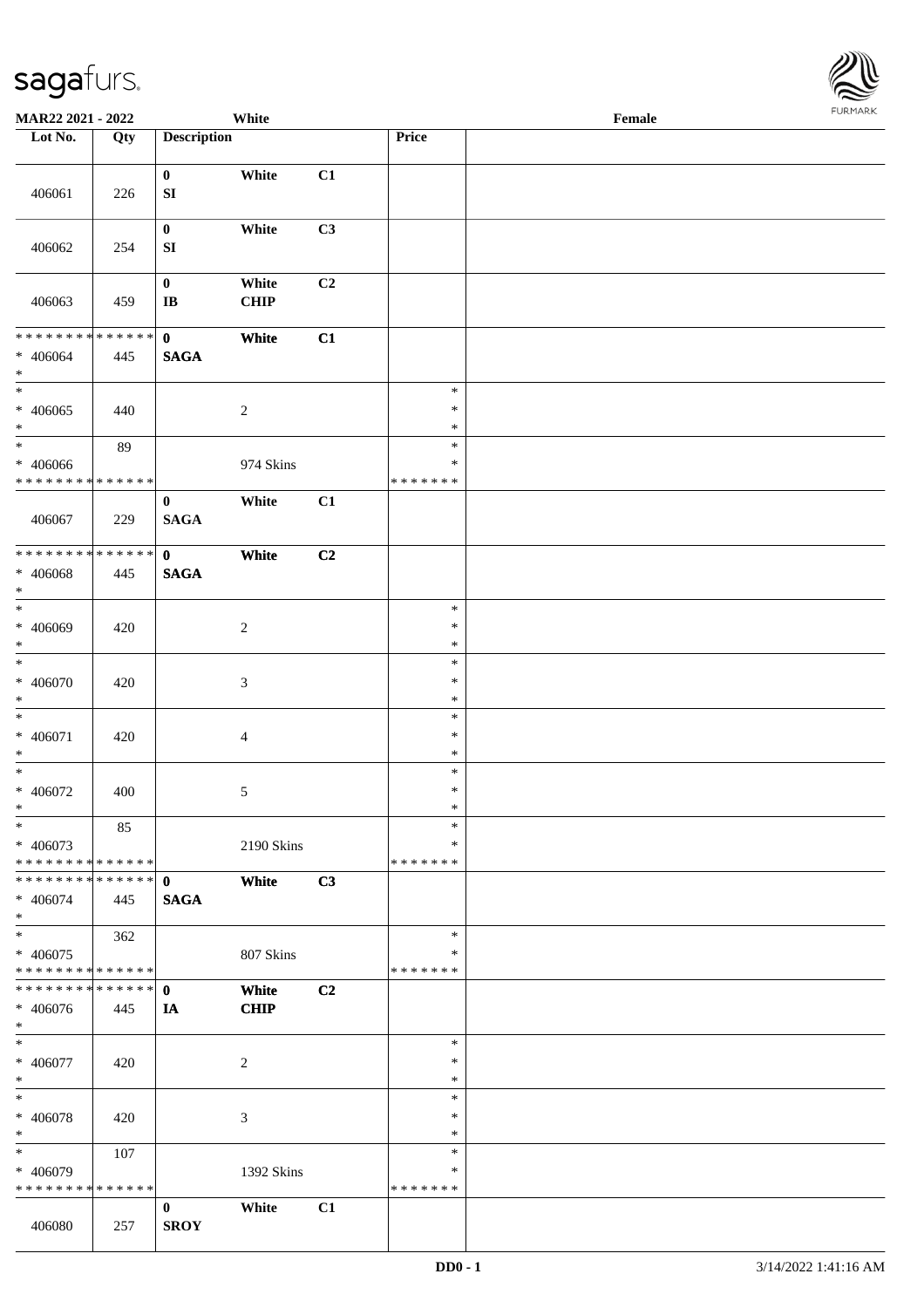



| <b>MAR22 2021 - 2022</b> |     | White                     |                |       | Female | FURMARK |
|--------------------------|-----|---------------------------|----------------|-------|--------|---------|
| Lot No.                  | Qty | <b>Description</b>        |                | Price |        |         |
| 406081                   | 337 | White<br>v<br><b>SROY</b> | C <sub>3</sub> |       |        |         |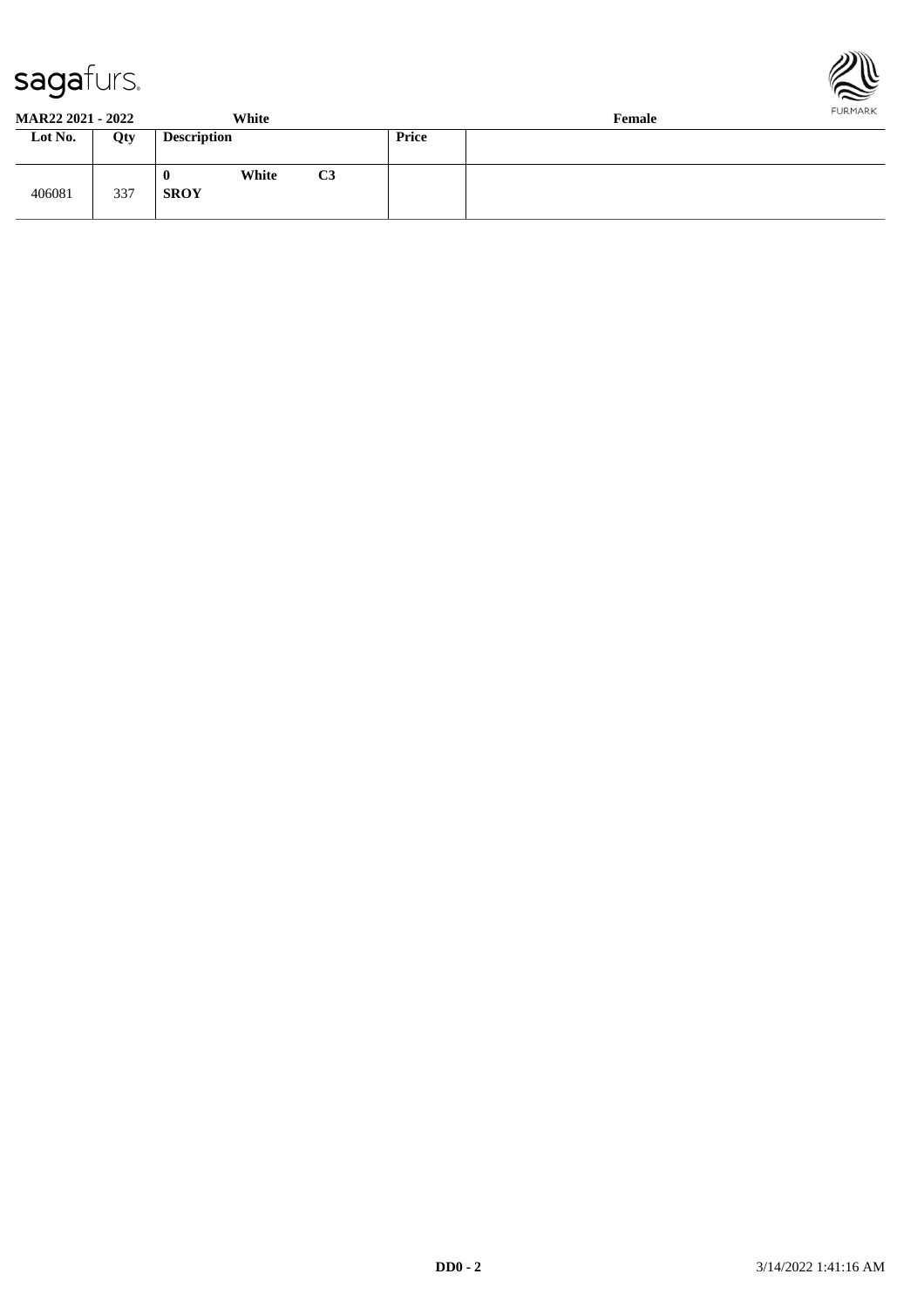

| <b>MAR22 2021 - 2022</b>                   |     |                    | White          |                |               | Female |  |
|--------------------------------------------|-----|--------------------|----------------|----------------|---------------|--------|--|
| Lot No.                                    | Qty | <b>Description</b> |                |                | Price         |        |  |
|                                            |     |                    |                |                |               |        |  |
|                                            |     | $\mathbf{1}$       | White          | C1             |               |        |  |
| 406141                                     | 434 | ${\bf SI}$         |                |                |               |        |  |
|                                            |     |                    |                |                |               |        |  |
| * * * * * * * * <mark>* * * * * * *</mark> |     | $\mathbf{1}$       | White          | C2             |               |        |  |
| $* 406142$                                 | 505 | SI                 |                |                |               |        |  |
| $\ast$                                     |     |                    |                |                |               |        |  |
| $\overline{\phantom{0}}$                   |     |                    |                |                | $\ast$        |        |  |
| $* 406143$                                 | 480 |                    | $\sqrt{2}$     |                | $\ast$        |        |  |
| $*$                                        |     |                    |                |                | $\ast$        |        |  |
| $*$                                        |     |                    |                |                | $\ast$        |        |  |
| $* 406144$                                 | 480 |                    | $\mathfrak{Z}$ |                | $\ast$        |        |  |
| $*$                                        |     |                    |                |                | $\ast$        |        |  |
| $*$                                        |     |                    |                |                | $\ast$        |        |  |
| $* 406145$                                 | 480 |                    | $\overline{4}$ |                | $\ast$        |        |  |
| $*$<br>$\overline{\phantom{0}}$            |     |                    |                |                | $\ast$        |        |  |
|                                            |     |                    |                |                | $\ast$        |        |  |
| $* 406146$                                 | 480 |                    | 5              |                | $\ast$        |        |  |
| $*$                                        |     |                    |                |                | $\ast$        |        |  |
|                                            | 250 |                    |                |                | $\ast$        |        |  |
| $* 406147$                                 |     |                    | 2675 Skins     |                | $\ast$        |        |  |
| * * * * * * * * * * * * * *                |     |                    |                |                | * * * * * * * |        |  |
| ******** <mark>******</mark>               |     | $\mathbf{1}$       | White          | C3             |               |        |  |
| * 406148                                   | 505 | SI                 |                |                |               |        |  |
| $*$<br>$\overline{\phantom{0}}$            |     |                    |                |                | $\ast$        |        |  |
|                                            | 360 |                    |                |                | $\ast$        |        |  |
| * 406149<br>* * * * * * * * * * * * * *    |     |                    | 865 Skins      |                | * * * * * * * |        |  |
| * * * * * * * * <mark>* * * * * * *</mark> |     | $\mathbf{1}$       |                |                |               |        |  |
|                                            |     |                    | White          | C1/C2          |               |        |  |
| * 406150<br>$*$                            | 505 | SI                 | <b>LNAP</b>    |                |               |        |  |
| $*$                                        | 151 |                    |                |                | $\ast$        |        |  |
| $* 406151$                                 |     |                    | 656 Skins      |                | $\ast$        |        |  |
| * * * * * * * * * * * * * *                |     |                    |                |                | *******       |        |  |
|                                            |     | $\mathbf{1}$       | White          | C3             |               |        |  |
| 406152                                     | 172 | ${\bf SI}$         | <b>LNAP</b>    |                |               |        |  |
|                                            |     |                    |                |                |               |        |  |
| ************** 1                           |     | <b>White</b>       |                | C1             |               |        |  |
| $* 406153$                                 | 485 | <b>SAGA</b>        |                |                |               |        |  |
| $*$                                        |     |                    |                |                |               |        |  |
| $*$                                        |     |                    |                |                | $\ast$        |        |  |
| * 406154                                   | 460 |                    | 2              |                | $\ast$        |        |  |
| $*$                                        |     |                    |                |                | $\ast$        |        |  |
| $\overline{\mathbf{r}}$                    |     |                    |                |                | $\ast$        |        |  |
| * 406155                                   | 460 |                    | 3              |                | $\ast$        |        |  |
| $*$                                        |     |                    |                |                | $\ast$        |        |  |
|                                            | 127 |                    |                |                | $\ast$        |        |  |
| * 406156                                   |     |                    | 1532 Skins     |                | ∗             |        |  |
| * * * * * * * * <mark>* * * * * *</mark>   |     |                    |                |                | *******       |        |  |
|                                            |     | $\mathbf{1}$       | White          | C1             |               |        |  |
| 406157                                     | 340 | <b>SAGA</b>        |                |                |               |        |  |
|                                            |     |                    |                |                |               |        |  |
| ******** <mark>******</mark> 1             |     |                    | White          | C <sub>2</sub> |               |        |  |
| * 406158                                   | 485 | <b>SAGA</b>        |                |                |               |        |  |
| $*$                                        |     |                    |                |                |               |        |  |
| $*$                                        |     |                    |                |                | $\ast$        |        |  |
| * 406159                                   | 460 |                    | 2              |                | $\ast$        |        |  |
| $*$                                        |     |                    |                |                | $\ast$        |        |  |
| $*$                                        |     |                    |                |                | $\ast$        |        |  |
| $* 406160$                                 | 460 |                    | $\mathbf{3}$   |                | $\ast$        |        |  |
| $*$                                        |     |                    |                |                | $\ast$        |        |  |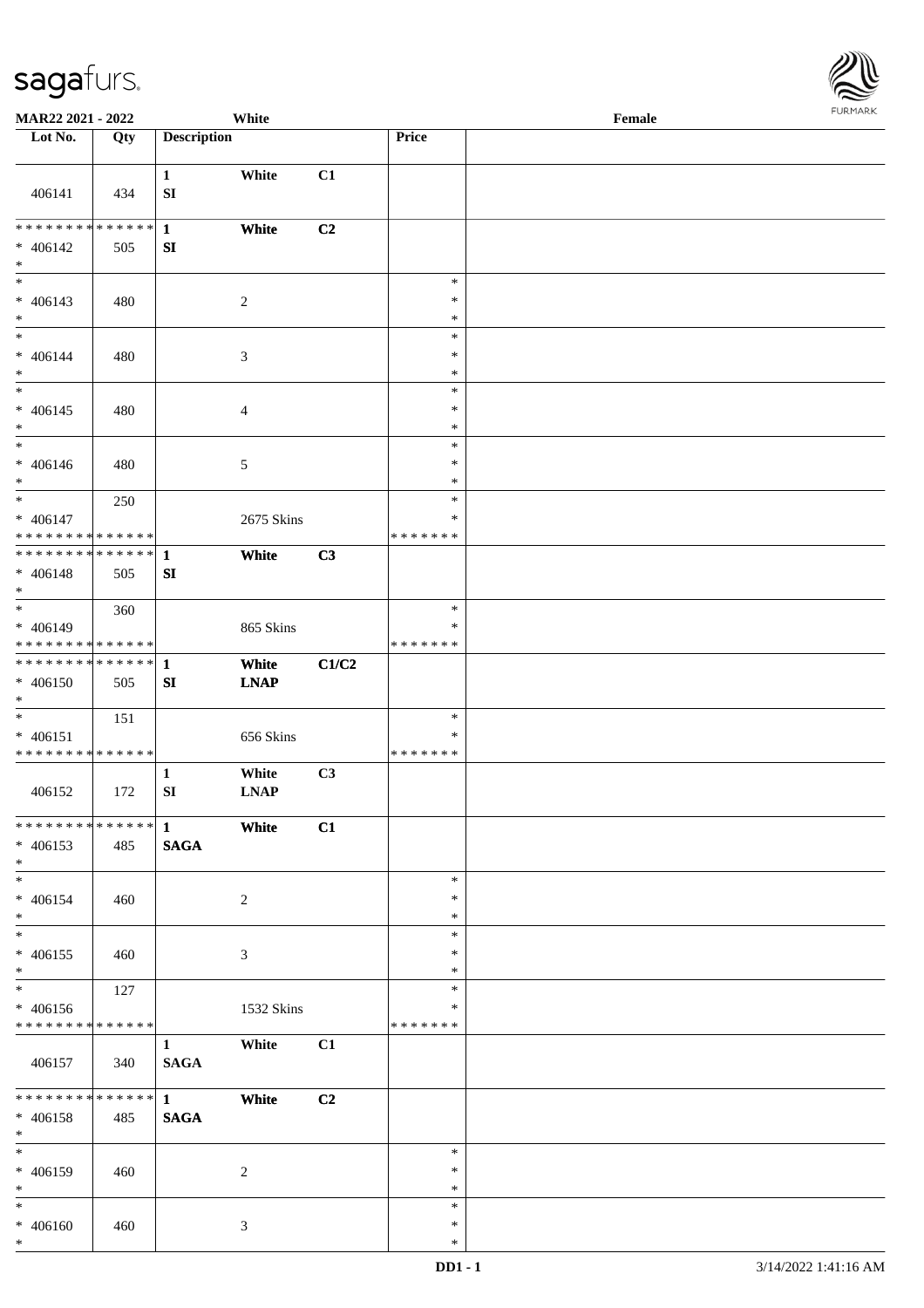| MAR22 2021 - 2022             |     |                    | White          |       |                  | Female |  |
|-------------------------------|-----|--------------------|----------------|-------|------------------|--------|--|
| Lot No.                       | Qty | <b>Description</b> |                |       | Price            |        |  |
|                               |     |                    |                |       |                  |        |  |
| $*$                           |     | $\mathbf{1}$       | White          | C2    | $\ast$           |        |  |
| $* 406161$<br>$*$             | 460 | <b>SAGA</b>        |                |       | $\ast$           |        |  |
| $*$                           |     |                    |                |       | $\ast$<br>$\ast$ |        |  |
| $* 406162$                    |     |                    |                |       | $\ast$           |        |  |
| $\ast$                        | 460 |                    | $\mathfrak{S}$ |       | $\ast$           |        |  |
| $\overline{\phantom{0}}$      | 460 |                    |                |       | $\ast$           |        |  |
| $* 406163$                    |     |                    | 2785 Skins     |       | $\ast$           |        |  |
| * * * * * * * * * * * * * *   |     |                    |                |       | * * * * * * *    |        |  |
| ******** <mark>******</mark>  |     | 1                  | White          | C3    |                  |        |  |
| $* 406164$                    | 485 | <b>SAGA</b>        |                |       |                  |        |  |
| $*$                           |     |                    |                |       |                  |        |  |
| $*$                           |     |                    |                |       | $\ast$           |        |  |
| $* 406165$                    | 460 |                    | $\overline{c}$ |       | $\ast$           |        |  |
| $*$                           |     |                    |                |       | $\ast$           |        |  |
| $*$                           |     |                    |                |       | $\ast$           |        |  |
| $* 406166$                    | 440 |                    | 3              |       | $\ast$           |        |  |
| $*$                           |     |                    |                |       | $\ast$           |        |  |
| $*$                           | 75  |                    |                |       | $\ast$           |        |  |
| $* 406167$                    |     |                    | 1460 Skins     |       | $\ast$           |        |  |
| * * * * * * * * * * * * * *   |     |                    |                |       | * * * * * * *    |        |  |
| * * * * * * * * * * * * * * * |     | 1                  | White          | C1/C2 |                  |        |  |
| $* 406168$                    | 485 | <b>SAGA</b>        | <b>LNAP</b>    |       |                  |        |  |
| $*$                           |     |                    |                |       |                  |        |  |
| $*$                           | 420 |                    |                |       | $\ast$           |        |  |
| $* 406169$                    |     |                    | 905 Skins      |       | $\ast$           |        |  |
| * * * * * * * * * * * * * *   |     |                    |                |       | * * * * * * *    |        |  |
|                               |     | 1                  | White          | C3    |                  |        |  |
| 406170                        | 304 | <b>SAGA</b>        | <b>LNAP</b>    |       |                  |        |  |
|                               |     |                    |                |       |                  |        |  |
|                               |     | $\mathbf{1}$       | White          | C1    |                  |        |  |
| 406171                        | 353 | <b>SROY</b>        |                |       |                  |        |  |
|                               |     |                    |                |       |                  |        |  |
| * * * * * * * * * * * * * * * |     | $\mathbf{1}$       | White          | C2    |                  |        |  |
| $* 406172$                    | 465 | <b>SROY</b>        |                |       |                  |        |  |
| $*$<br>$\ast$                 |     |                    |                |       | $\ast$           |        |  |
| $* 406173$                    |     |                    |                |       | $\ast$           |        |  |
| $*$                           | 440 |                    | $\sqrt{2}$     |       | $\ast$           |        |  |
| $*$                           |     |                    |                |       | $\ast$           |        |  |
| $* 406174$                    | 440 |                    | 3              |       | $\ast$           |        |  |
| $*$                           |     |                    |                |       | $\ast$           |        |  |
| $\ast$                        |     |                    |                |       | $\ast$           |        |  |
| $* 406175$                    | 440 |                    | 4              |       | $\ast$           |        |  |
| $*$                           |     |                    |                |       | $\ast$           |        |  |
| $\ast$                        |     |                    |                |       | $\ast$           |        |  |
| * 406176                      | 440 |                    | 5              |       | $\ast$           |        |  |
| $*$                           |     |                    |                |       | $\ast$           |        |  |
| $*$                           | 338 |                    |                |       | $\ast$           |        |  |
| * 406177                      |     |                    | 2563 Skins     |       | ∗                |        |  |
| * * * * * * * * * * * * * *   |     |                    |                |       | *******          |        |  |
| * * * * * * * * * * * * * * * |     | $\mathbf{1}$       | White          | C3    |                  |        |  |
| * 406178                      | 465 | <b>SROY</b>        |                |       |                  |        |  |
| $*$                           |     |                    |                |       |                  |        |  |
| $*$                           | 179 |                    |                |       | $\ast$           |        |  |
| * 406179                      |     |                    | 644 Skins      |       | ∗                |        |  |
| * * * * * * * * * * * * * *   |     |                    |                |       | * * * * * * *    |        |  |

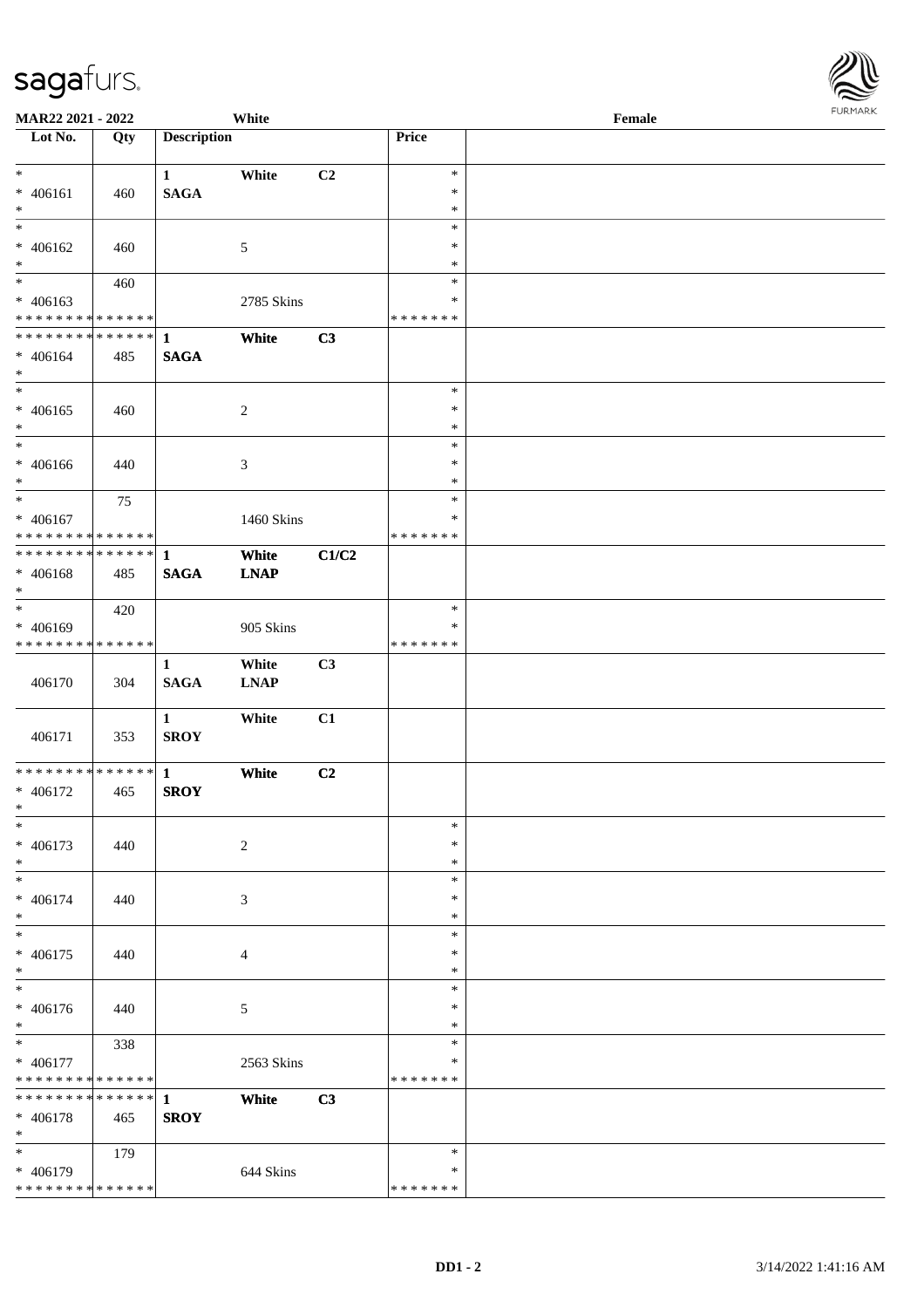

| MAR22 2021 - 2022                                               |                    |                              | <b>White Velvet</b>   |                               |                                   | Female | 1.911171777 |
|-----------------------------------------------------------------|--------------------|------------------------------|-----------------------|-------------------------------|-----------------------------------|--------|-------------|
| Lot No.                                                         | Qty                | <b>Description</b>           |                       |                               | Price                             |        |             |
| 406221                                                          | 165                | 20<br>SI                     | White<br>VELV1        | C1                            |                                   |        |             |
| 406222                                                          | 138                | 20<br>${\bf S}{\bf I}$       | White<br><b>VELV1</b> | C3                            |                                   |        |             |
| 406223                                                          | 152                | 20<br>SI                     | White<br>VELV2        | C1                            |                                   |        |             |
| 406224                                                          | 384                | 20<br>$\mathbf{I}\mathbf{B}$ | White<br>VELV1        | C <sub>2</sub><br><b>CHIP</b> |                                   |        |             |
| 406225                                                          | 448                | 20<br><b>SAGA</b>            | White<br><b>VELV1</b> | C1                            |                                   |        |             |
| * * * * * * * * * * * * * *<br>$* 406226$<br>$*$                | 445                | 20<br><b>SAGA</b>            | White<br><b>VELV1</b> | C3                            |                                   |        |             |
| $*$<br>$* 406227$<br>* * * * * * * * * * * * * *                | 202                |                              | 647 Skins             |                               | $\ast$<br>$\ast$<br>* * * * * * * |        |             |
| * * * * * * * * * * * * * *<br>* 406228<br>$*$                  | 465                | 20<br><b>SAGA</b>            | White<br>VELV2        | C1                            |                                   |        |             |
| $*$<br>* 406229<br>* * * * * * * * * * * * * *                  | 83                 |                              | 548 Skins             |                               | $\ast$<br>∗<br>* * * * * * *      |        |             |
| * * * * * * * * * * * * * *<br>* 406230<br>$\ast$               | 445                | 20<br><b>SAGA</b>            | White<br>VELV2        | C3                            |                                   |        |             |
| $*$<br>$* 406231$<br>* * * * * * * * <mark>* * * * * * *</mark> | 65                 |                              | 510 Skins             |                               | $\ast$<br>*<br>* * * * * * *      |        |             |
| * * * * * * * * * * * * * *<br>$* 406232$<br>$*$                | 445                | 20<br>IA                     | White<br><b>VELV1</b> | C <sub>2</sub><br><b>CHIP</b> |                                   |        |             |
| $\ast$<br>$* 406233$<br>$\ast$                                  | 420                |                              | $\overline{c}$        |                               | $\ast$<br>$\ast$<br>$\ast$        |        |             |
| $\ast$<br>$* 406234$<br>* * * * * * * *                         | 233<br>* * * * * * |                              | 1098 Skins            |                               | *<br>∗<br>* * * * * * *           |        |             |
| 406235                                                          | 223                | 20<br><b>SROY</b>            | White<br>VELV1        | C1                            |                                   |        |             |
| 406236                                                          | 346                | 20<br><b>SROY</b>            | White<br><b>VELV1</b> | C3                            |                                   |        |             |
| 406237                                                          | 255                | 20<br><b>SROY</b>            | White<br>VELV2        | C1                            |                                   |        |             |
| 406238                                                          | 206                | 20<br><b>SROY</b>            | White<br>VELV2        | C3                            |                                   |        |             |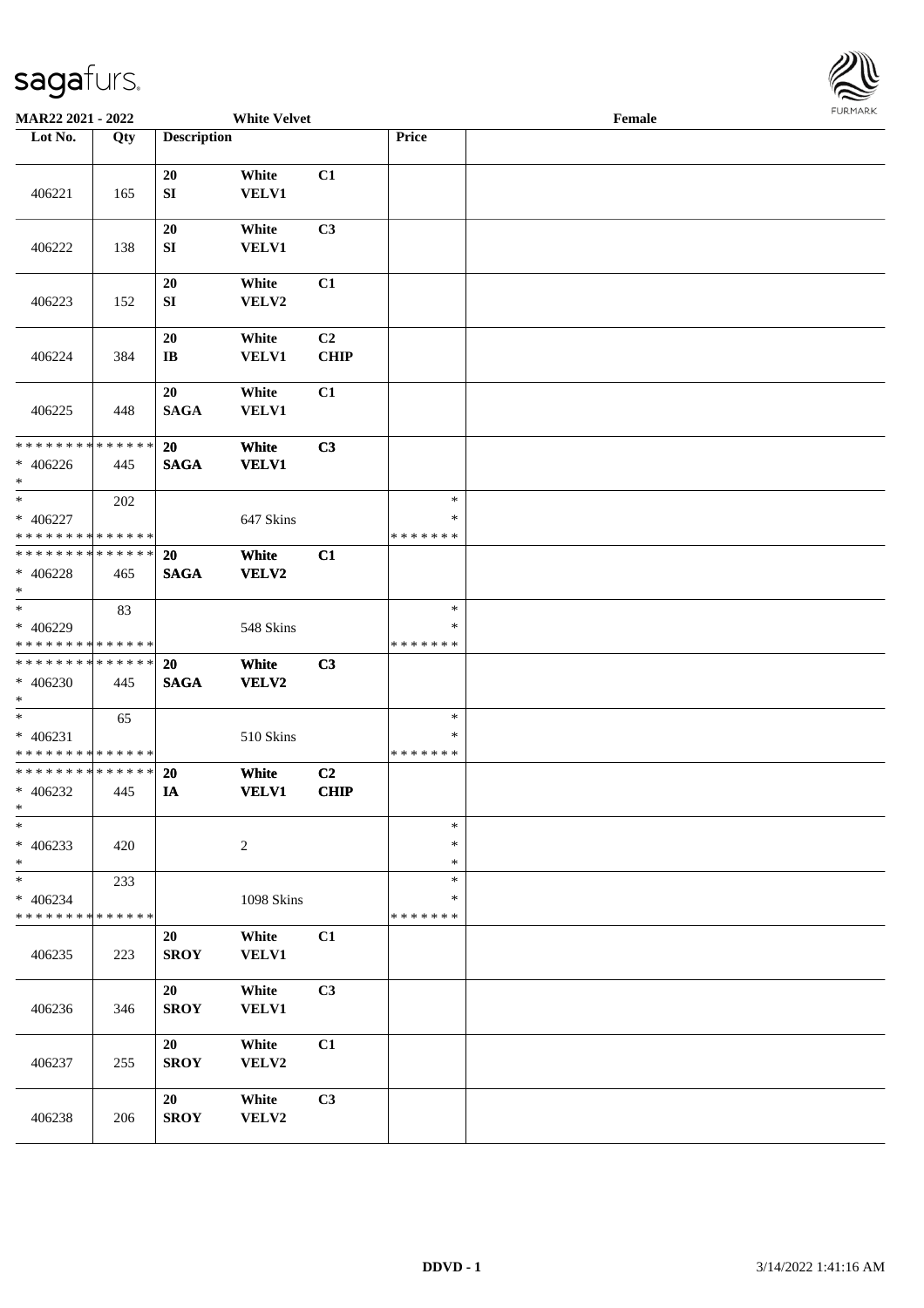

| MAR22 2021 - 2022             |     |                    | <b>White Velvet</b> |                |               | Female |
|-------------------------------|-----|--------------------|---------------------|----------------|---------------|--------|
| Lot No.                       | Qty | <b>Description</b> |                     |                | Price         |        |
|                               |     |                    |                     |                |               |        |
| ******** <mark>******</mark>  |     | $\mathbf{0}$       | White               | C1             |               |        |
| $* 406281$                    | 465 | SI                 | <b>VELV1</b>        |                |               |        |
| $\ast$                        |     |                    |                     |                |               |        |
| $\ast$                        |     |                    |                     |                | $\ast$        |        |
|                               |     |                    |                     |                |               |        |
| * 406282                      | 440 |                    | $\overline{2}$      |                | $\ast$        |        |
| $\ast$                        |     |                    |                     |                | $\ast$        |        |
| $\overline{\phantom{a}^*}$    | 439 |                    |                     |                | $\ast$        |        |
| $* 406283$                    |     |                    | 1344 Skins          |                | $\ast$        |        |
| * * * * * * * * * * * * * *   |     |                    |                     |                | * * * * * * * |        |
| **************                |     | $\mathbf{0}$       | White               | C3             |               |        |
| $* 406284$                    | 465 | ${\bf SI}$         | <b>VELV1</b>        |                |               |        |
| $\ast$                        |     |                    |                     |                |               |        |
| $\overline{\phantom{1}}$      |     |                    |                     |                | $\ast$        |        |
|                               |     |                    |                     |                |               |        |
| * 406285                      | 440 |                    | $\sqrt{2}$          |                | $\ast$        |        |
| $\ast$                        |     |                    |                     |                | $\ast$        |        |
| $\overline{\ast}$             |     |                    |                     |                | $\ast$        |        |
| * $406286$                    | 440 |                    | $\mathfrak{Z}$      |                | $\ast$        |        |
| $\ast$                        |     |                    |                     |                | $\ast$        |        |
| $\ast$                        |     |                    |                     |                | $\ast$        |        |
| $* 406287$                    | 440 |                    | $\overline{4}$      |                | $\ast$        |        |
| $\ast$                        |     |                    |                     |                | $\ast$        |        |
| $\ast$                        | 156 |                    |                     |                | $\ast$        |        |
|                               |     |                    |                     |                | $\ast$        |        |
| * 406288                      |     |                    | 1941 Skins          |                |               |        |
| * * * * * * * * * * * * * *   |     |                    |                     |                | * * * * * * * |        |
|                               |     | $\bf{0}$           | White               | C1             |               |        |
| 406289                        | 274 | ${\bf SI}$         | VELV2               |                |               |        |
|                               |     |                    |                     |                |               |        |
|                               |     | $\bf{0}$           | White               | C3             |               |        |
| 406290                        | 428 | ${\bf SI}$         | VELV2               |                |               |        |
|                               |     |                    |                     |                |               |        |
| * * * * * * * * * * * * * * * |     | $\mathbf{0}$       | White               | C2             |               |        |
| * 406291                      | 465 | $\bf I\bf B$       | <b>VELV1</b>        | <b>CHIP</b>    |               |        |
| $\ast$                        |     |                    |                     |                |               |        |
| $\ast$                        |     |                    |                     |                | $\ast$        |        |
|                               |     |                    |                     |                |               |        |
| $* 406292$                    | 440 |                    | $\overline{c}$      |                | $\ast$        |        |
| $*$                           |     |                    |                     |                | $\ast$        |        |
| $*$                           | 437 |                    |                     |                | $\ast$        |        |
| $* 406293$                    |     |                    | 1342 Skins          |                | ∗             |        |
| * * * * * * * * * * * * * * * |     |                    |                     |                | * * * * * * * |        |
| * * * * * * * * * * * * * * * |     | $\mathbf{0}$       | White               | C1             |               |        |
| * 406294                      | 445 | <b>SAGA</b>        | <b>VELV1</b>        |                |               |        |
| $*$                           |     |                    |                     |                |               |        |
| $*$                           |     |                    |                     |                | $\ast$        |        |
| $* 406295$                    |     |                    | $\overline{2}$      |                | $\ast$        |        |
| $*$                           | 420 |                    |                     |                | $\ast$        |        |
| $_{\ast}^{-}$                 |     |                    |                     |                |               |        |
|                               |     |                    |                     |                | $\ast$        |        |
| $* 406296$                    | 420 |                    | 3                   |                | ∗             |        |
| $*$                           |     |                    |                     |                | $\ast$        |        |
| $*$                           |     |                    |                     |                | $\ast$        |        |
| * 406297                      | 420 |                    | $\overline{4}$      |                | $\ast$        |        |
| $*$                           |     |                    |                     |                | $\ast$        |        |
| $\ast$                        |     |                    |                     |                | $\ast$        |        |
| * 406298                      | 420 |                    | 5                   |                | $\ast$        |        |
| $*$                           |     |                    |                     |                | $\ast$        |        |
| $\overline{\phantom{0}}$      |     |                    |                     |                | $\ast$        |        |
|                               | 282 |                    |                     |                |               |        |
| * 406299                      |     |                    | 2407 Skins          |                | ∗             |        |
| * * * * * * * * * * * * * *   |     |                    |                     |                | * * * * * * * |        |
| * * * * * * * * * * * * * * * |     | $\mathbf{0}$       | White               | C <sub>2</sub> |               |        |
| * 406300                      | 445 | <b>SAGA</b>        | <b>VELV1</b>        |                |               |        |
| $*$                           |     |                    |                     |                |               |        |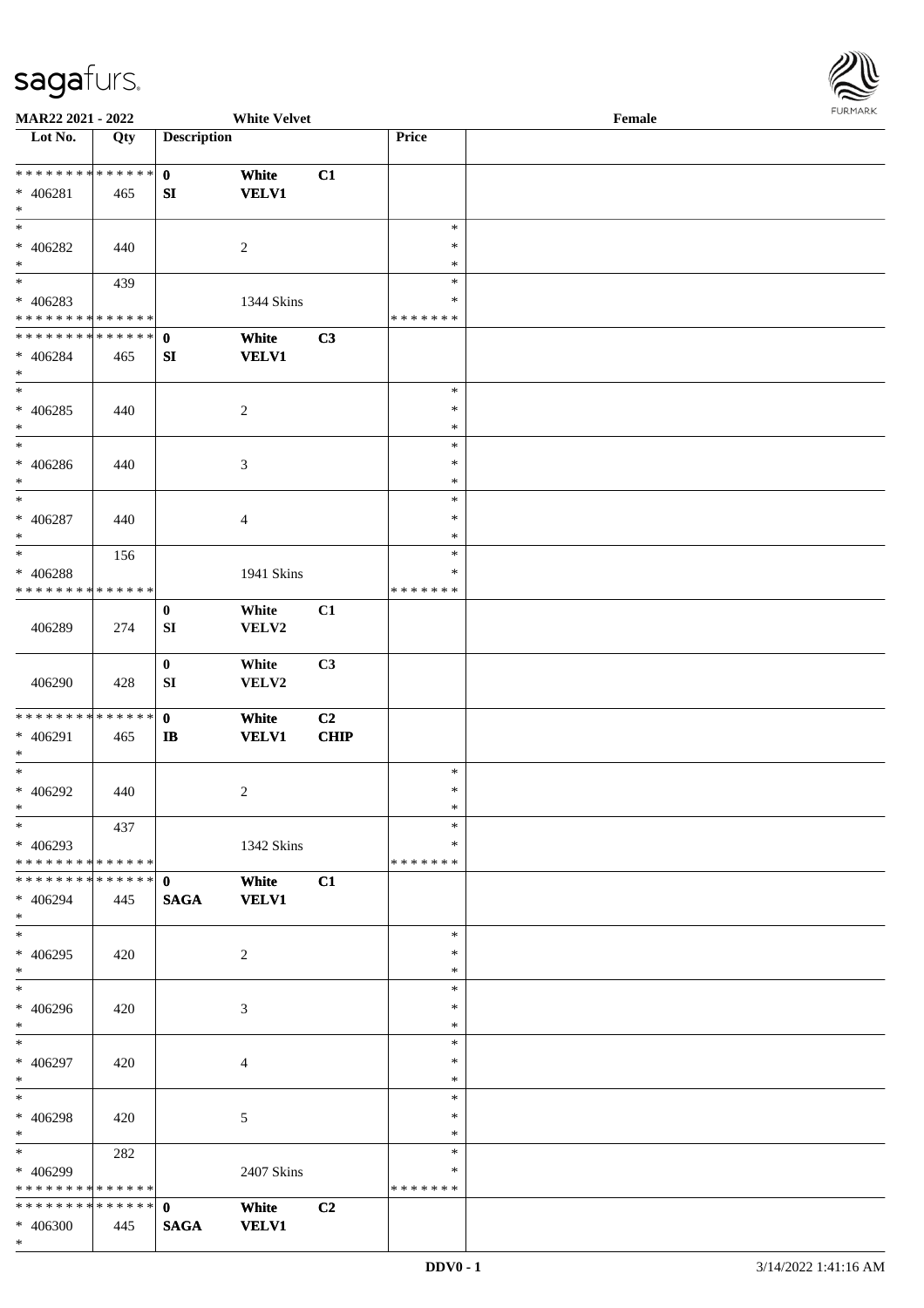

| <b>MAR22 2021 - 2022</b>                               |     |                    | <b>White Velvet</b> |    |                  | Female |  |
|--------------------------------------------------------|-----|--------------------|---------------------|----|------------------|--------|--|
| Lot No.                                                | Qty | <b>Description</b> |                     |    | Price            |        |  |
|                                                        |     |                    |                     |    |                  |        |  |
| $*$                                                    |     | $\mathbf{0}$       | White               | C2 | $\ast$           |        |  |
| * 406301                                               | 420 | <b>SAGA</b>        | <b>VELV1</b>        |    | $\ast$           |        |  |
| $\ast$<br>$\overline{\ast}$                            |     |                    |                     |    | $\ast$           |        |  |
|                                                        |     |                    |                     |    | $\ast$           |        |  |
| * 406302                                               | 420 |                    | $\mathfrak{Z}$      |    | $\ast$           |        |  |
| $*$                                                    |     |                    |                     |    | $\ast$           |        |  |
|                                                        |     |                    |                     |    | $\ast$           |        |  |
| * 406303                                               | 420 |                    | $\overline{4}$      |    | $\ast$           |        |  |
| $\ast$<br>$\overline{\mathbf{r}}$                      |     |                    |                     |    | $\ast$           |        |  |
|                                                        |     |                    |                     |    | $\ast$           |        |  |
| * 406304                                               | 420 |                    | $\mathfrak{S}$      |    | $\ast$           |        |  |
| $*$                                                    |     |                    |                     |    | $\ast$           |        |  |
|                                                        |     |                    |                     |    | $\ast$           |        |  |
| $* 406305$                                             | 420 |                    | $\sqrt{6}$          |    | $\ast$           |        |  |
| $*$<br>$\overline{\phantom{0}}$                        |     |                    |                     |    | $\ast$<br>$\ast$ |        |  |
|                                                        |     |                    |                     |    | $\ast$           |        |  |
| * 406306<br>$*$                                        | 420 |                    | $\tau$              |    | $\ast$           |        |  |
| $*$                                                    |     |                    |                     |    | $\ast$           |        |  |
|                                                        | 314 |                    |                     |    | $\ast$           |        |  |
| * 406307<br>* * * * * * * * * * * * * * <mark>*</mark> |     |                    | 3279 Skins          |    | * * * * * * *    |        |  |
| * * * * * * * * * * * * * * *                          |     | $\mathbf{0}$       | White               | C3 |                  |        |  |
| * 406308                                               | 445 | <b>SAGA</b>        | <b>VELV1</b>        |    |                  |        |  |
| $\ast$                                                 |     |                    |                     |    |                  |        |  |
| $\overline{\phantom{0}}$                               |     |                    |                     |    | $\ast$           |        |  |
| * 406309                                               | 420 |                    | $\overline{c}$      |    | $\ast$           |        |  |
| $\ast$                                                 |     |                    |                     |    | $\ast$           |        |  |
| $\ddot{x}$                                             |     |                    |                     |    | $\ast$           |        |  |
| * 406310                                               | 420 |                    | $\mathfrak{Z}$      |    | $\ast$           |        |  |
| $*$                                                    |     |                    |                     |    | $\ast$           |        |  |
| $\ddot{x}$                                             |     |                    |                     |    | $\ast$           |        |  |
| $* 406311$                                             | 420 |                    | $\overline{4}$      |    | $\ast$           |        |  |
| $*$                                                    |     |                    |                     |    | $\ast$           |        |  |
| $\overline{\phantom{0}}$                               |     |                    |                     |    | $\ast$           |        |  |
| * 406312                                               | 420 |                    | $\sqrt{5}$          |    | $\ast$           |        |  |
| $\ast$                                                 |     |                    |                     |    | $\ast$           |        |  |
| $\ast$                                                 |     |                    |                     |    | $\ast$           |        |  |
| $* 406313$                                             | 420 |                    | $\sqrt{6}$          |    | $\ast$           |        |  |
| $*$                                                    |     |                    |                     |    | $\ast$           |        |  |
| $\ddot{x}$                                             |     |                    |                     |    | $\ast$           |        |  |
| $* 406314$                                             | 420 |                    | $\tau$              |    | $\ast$           |        |  |
| $\ast$                                                 |     |                    |                     |    | $\ast$           |        |  |
| $\overline{\phantom{0}}$                               |     |                    |                     |    | $\ast$           |        |  |
| * 406315                                               | 420 |                    | $\,8\,$             |    | $\ast$           |        |  |
| $*$                                                    |     |                    |                     |    | $\ast$           |        |  |
|                                                        |     |                    |                     |    | $\ast$           |        |  |
| * 406316                                               | 420 |                    | $\overline{9}$      |    | $\ast$           |        |  |
| $*$                                                    |     |                    |                     |    | $\ast$           |        |  |
| $\ddot{x}$                                             | 128 |                    |                     |    | $\ast$           |        |  |
| $* 406317$                                             |     |                    | 3933 Skins          |    | $\ast$           |        |  |
| * * * * * * * * <mark>* * * * * * *</mark>             |     |                    |                     |    | * * * * * * *    |        |  |
| * * * * * * * * * * * * * * <mark>*</mark>             |     | $\mathbf{0}$       | White               | C1 |                  |        |  |
| $* 406318$                                             | 445 | <b>SAGA</b>        | VELV2               |    |                  |        |  |
| $*$<br>$\overline{\ }$                                 |     |                    |                     |    | $\ast$           |        |  |
|                                                        |     |                    |                     |    |                  |        |  |
| * 406319                                               | 420 |                    | 2                   |    | $\ast$<br>$\ast$ |        |  |
| $*$<br>$\ast$                                          |     |                    |                     |    | $\ast$           |        |  |
| * 406320                                               | 420 |                    | $\mathfrak{Z}$      |    | $\ast$           |        |  |
|                                                        |     |                    |                     |    |                  |        |  |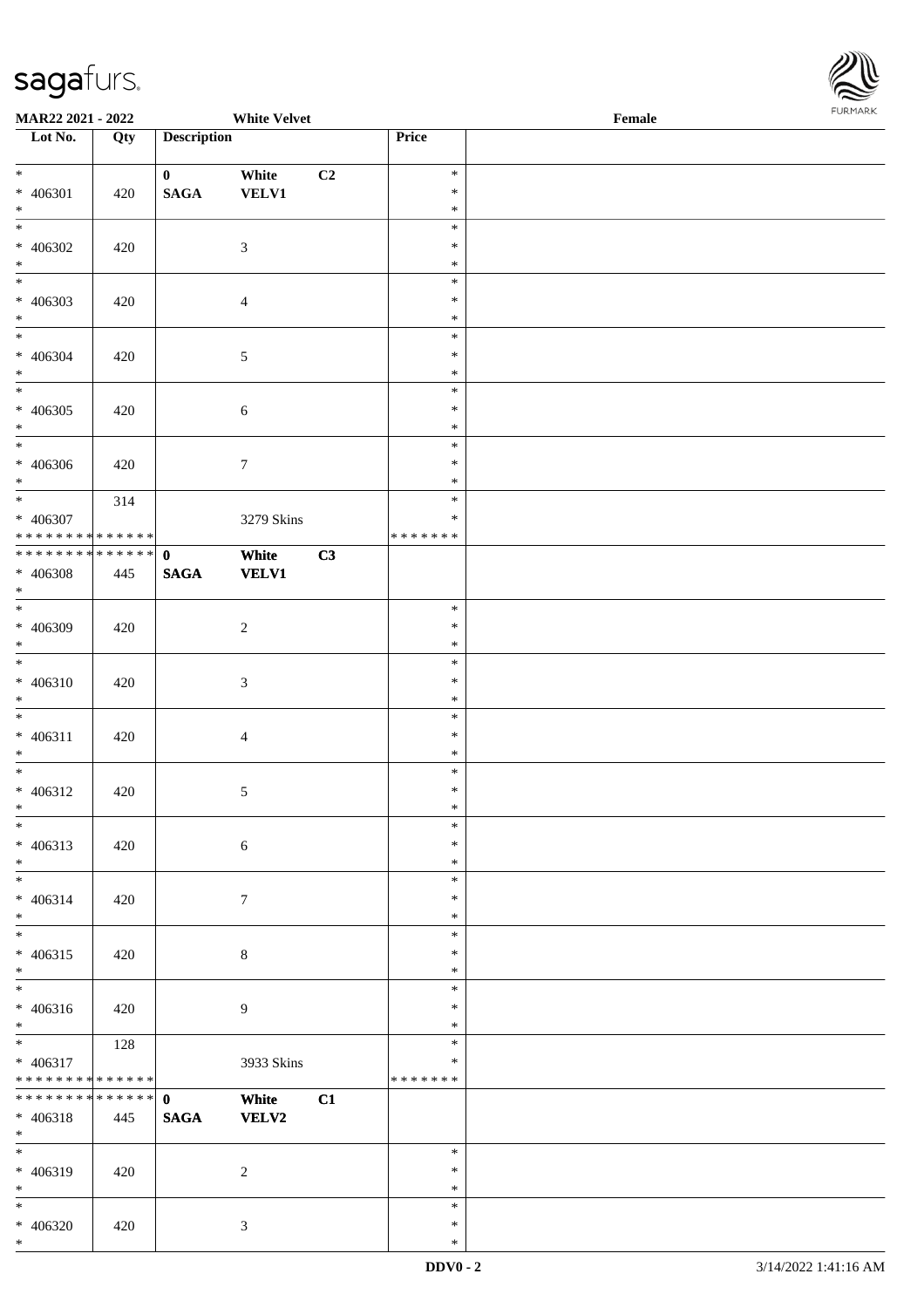

| <b>MAR22 2021 - 2022</b>      |     |                             | <b>White Velvet</b>   |                   |                  | Female |  |
|-------------------------------|-----|-----------------------------|-----------------------|-------------------|------------------|--------|--|
| Lot No.                       | Qty | <b>Description</b>          |                       |                   | Price            |        |  |
| $*$                           |     |                             |                       |                   | $\ast$           |        |  |
| $* 406321$                    | 132 | $\mathbf{0}$<br><b>SAGA</b> | White<br>VELV2        | C1                | $\ast$           |        |  |
| * * * * * * * * * * * * * * * |     |                             |                       |                   | * * * * * * *    |        |  |
| * * * * * * * * * * * * * * * |     | $\mathbf{0}$                | White                 | C3                |                  |        |  |
| $* 406322$                    | 445 | <b>SAGA</b>                 | VELV2                 |                   |                  |        |  |
| $*$                           |     |                             |                       |                   |                  |        |  |
|                               |     |                             |                       |                   | $\ast$           |        |  |
| $* 406323$                    | 420 |                             | $\overline{c}$        |                   | $\ast$           |        |  |
| $*$                           |     |                             |                       |                   | $\ast$           |        |  |
| $*$                           |     |                             |                       |                   | $\ast$<br>$\ast$ |        |  |
| $* 406324$<br>$*$             | 420 |                             | 3                     |                   | $\ast$           |        |  |
|                               |     |                             |                       |                   | $\ast$           |        |  |
| $* 406325$                    | 420 |                             | 4                     |                   | $\ast$           |        |  |
| $*$                           |     |                             |                       |                   | $\ast$           |        |  |
| $\ast$                        | 283 |                             |                       |                   | $\ast$           |        |  |
| $* 406326$                    |     |                             | 1988 Skins            |                   | $\ast$           |        |  |
| * * * * * * * * * * * * * * * |     |                             |                       |                   | * * * * * * *    |        |  |
|                               |     | $\bf{0}$                    | White                 | C <sub>2</sub>    |                  |        |  |
| 406327                        | 438 | <b>SAGA</b>                 | VELV2                 | <b>OPEN</b>       |                  |        |  |
| * * * * * * * * * * * * * * * |     | $\mathbf{0}$                |                       |                   |                  |        |  |
| * 406328                      | 445 | IA                          | White<br><b>VELV1</b> | C2<br><b>CHIP</b> |                  |        |  |
| $*$                           |     |                             |                       |                   |                  |        |  |
| $*$                           |     |                             |                       |                   | $\ast$           |        |  |
| * 406329                      | 420 |                             | $\overline{c}$        |                   | $\ast$           |        |  |
| $\ast$                        |     |                             |                       |                   | $\ast$           |        |  |
|                               |     |                             |                       |                   | $\ast$           |        |  |
| $* 406330$                    | 420 |                             | $\mathfrak{Z}$        |                   | $\ast$           |        |  |
| $\ast$<br>$\ast$              |     |                             |                       |                   | $\ast$           |        |  |
| $* 406331$                    |     |                             |                       |                   | $\ast$<br>$\ast$ |        |  |
| $*$                           | 420 |                             | $\overline{4}$        |                   | $\ast$           |        |  |
| $*$                           |     |                             |                       |                   | $\ast$           |        |  |
| * 406332                      | 420 |                             | $\mathfrak{S}$        |                   | $\ast$           |        |  |
| $*$                           |     |                             |                       |                   | $\ast$           |        |  |
| $\ast$                        |     |                             |                       |                   | $\ast$           |        |  |
| $* 406333$                    | 420 |                             | 6                     |                   | $\ast$           |        |  |
| $*$                           |     |                             |                       |                   | $\ast$           |        |  |
| $*$                           |     |                             |                       |                   | $\ast$           |        |  |
| $* 406334$<br>$*$             | 420 |                             | $\tau$                |                   | $\ast$<br>$\ast$ |        |  |
| $*$                           |     |                             |                       |                   | $\ast$           |        |  |
| $* 406335$                    | 420 |                             | $\,8\,$               |                   | $\ast$           |        |  |
| $\ast$                        |     |                             |                       |                   | $\ast$           |        |  |
| $*$                           |     |                             |                       |                   | $\ast$           |        |  |
| $* 406336$                    | 420 |                             | 9                     |                   | $\ast$           |        |  |
| $*$                           |     |                             |                       |                   | $\ast$           |        |  |
| $*$                           |     |                             |                       |                   | $\ast$           |        |  |
| * 406337                      | 420 |                             | $10\,$                |                   | $\ast$           |        |  |
| $*$<br>$*$                    |     |                             |                       |                   | $\ast$<br>$\ast$ |        |  |
| * 406338                      | 384 |                             | 4609 Skins            |                   | $\ast$           |        |  |
| * * * * * * * * * * * * * *   |     |                             |                       |                   | * * * * * * *    |        |  |
| * * * * * * * * * * * * * * * |     | $\mathbf{0}$                | White                 | C1                |                  |        |  |
| * 406339                      | 425 | <b>SROY</b>                 | <b>VELV1</b>          |                   |                  |        |  |
| $*$                           |     |                             |                       |                   |                  |        |  |
| $*$                           |     |                             |                       |                   | $\ast$           |        |  |
| * 406340                      | 400 |                             | $\overline{c}$        |                   | $\ast$           |        |  |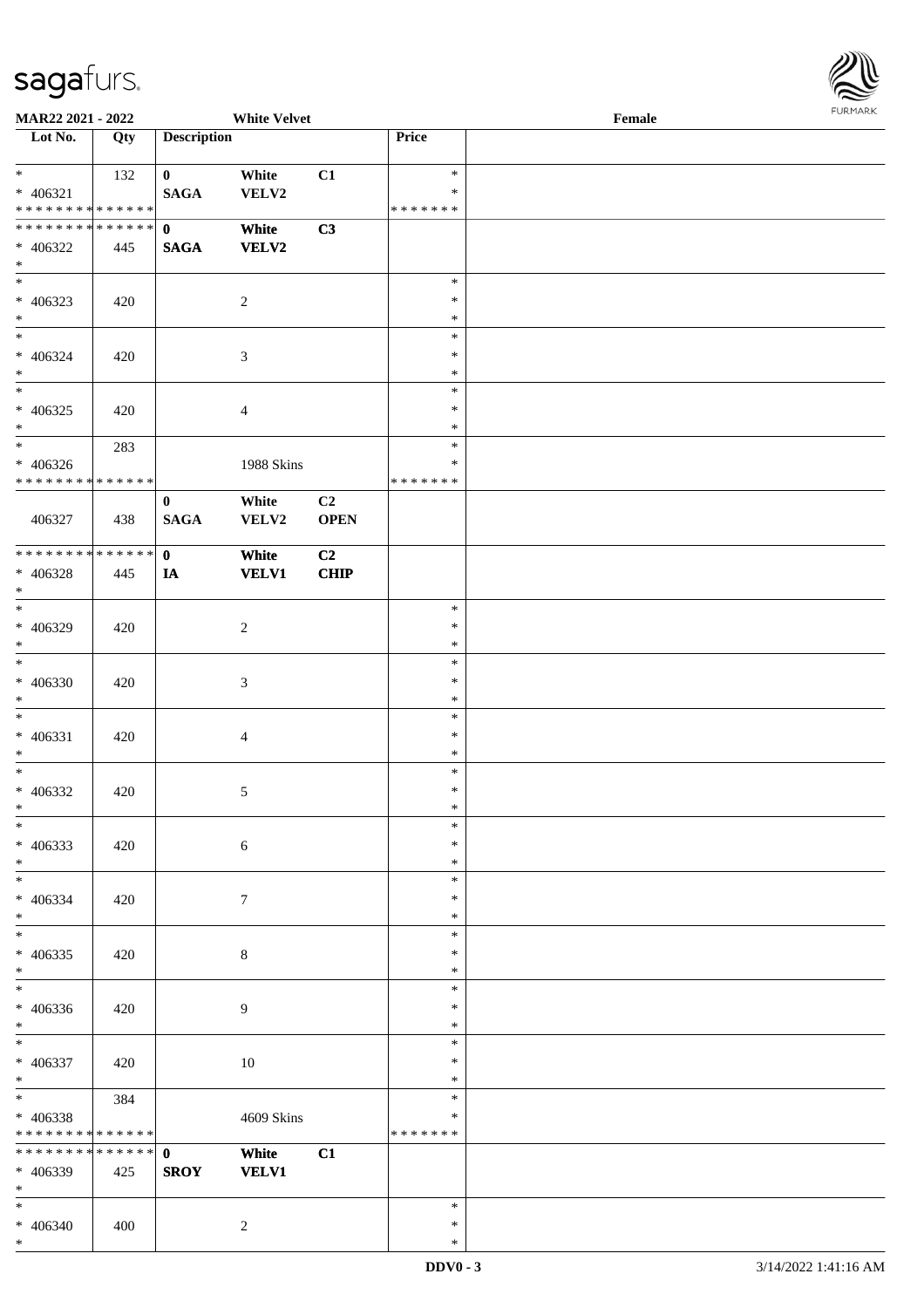

| MAR22 2021 - 2022                          |     |                    | <b>White Velvet</b> |    | Female        |  |  |  |
|--------------------------------------------|-----|--------------------|---------------------|----|---------------|--|--|--|
| Lot No.                                    | Qty | <b>Description</b> |                     |    | <b>Price</b>  |  |  |  |
|                                            |     |                    |                     |    |               |  |  |  |
| $*$                                        | 200 | $\boldsymbol{0}$   | White               | C1 | $\ast$        |  |  |  |
| * 406341                                   |     | <b>SROY</b>        | VELV1               |    | $\ast$        |  |  |  |
| * * * * * * * * <mark>* * * * * * *</mark> |     |                    |                     |    | * * * * * * * |  |  |  |
| * * * * * * * * * * * * * *                |     | $\mathbf{0}$       | White               | C3 |               |  |  |  |
| * 406342                                   | 425 | <b>SROY</b>        | <b>VELV1</b>        |    |               |  |  |  |
| $*$                                        |     |                    |                     |    |               |  |  |  |
| $*$                                        |     |                    |                     |    | $\ast$        |  |  |  |
| $* 406343$                                 | 400 |                    | $\overline{c}$      |    | $\ast$        |  |  |  |
| $\ast$                                     |     |                    |                     |    | $\ast$        |  |  |  |
| $*$                                        |     |                    |                     |    | $\ast$        |  |  |  |
| * 406344                                   | 400 |                    | 3                   |    | $\ast$        |  |  |  |
| $*$                                        |     |                    |                     |    | $\ast$        |  |  |  |
| $\overline{\phantom{0}}$                   | 74  |                    |                     |    | $\ast$        |  |  |  |
| $* 406345$                                 |     |                    | 1299 Skins          |    | *             |  |  |  |
| * * * * * * * * <mark>* * * * * *</mark>   |     |                    |                     |    | * * * * * * * |  |  |  |
| * * * * * * * * <mark>* * * * * * *</mark> |     | $\mathbf 0$        | White               | C1 |               |  |  |  |
| * 406346                                   | 425 | <b>SROY</b>        | VELV2               |    |               |  |  |  |
| $*$                                        |     |                    |                     |    |               |  |  |  |
| $*$                                        |     |                    |                     |    | $\ast$        |  |  |  |
| * 406347                                   | 400 |                    | 2                   |    | $\ast$        |  |  |  |
| $*$                                        |     |                    |                     |    | $\ast$        |  |  |  |
| $*$ $-$                                    | 179 |                    |                     |    | $\ast$        |  |  |  |
| * 406348                                   |     |                    | 1004 Skins          |    | $\ast$        |  |  |  |
| * * * * * * * * * * * * * *                |     |                    |                     |    | * * * * * * * |  |  |  |
| * * * * * * * * <mark>* * * * * * *</mark> |     | $\mathbf 0$        | White               | C3 |               |  |  |  |
| * 406349                                   | 425 | <b>SROY</b>        | VELV2               |    |               |  |  |  |
| $*$                                        |     |                    |                     |    |               |  |  |  |
| $*$                                        |     |                    |                     |    | $\ast$        |  |  |  |
| * 406350                                   | 400 |                    | 2                   |    | $\ast$        |  |  |  |
| $*$                                        |     |                    |                     |    | $\ast$        |  |  |  |
| $*$                                        | 438 |                    |                     |    | $\ast$        |  |  |  |
| $* 406351$                                 |     |                    | 1263 Skins          |    | $\ast$        |  |  |  |
| * * * * * * * * * * * * * *                |     |                    |                     |    | * * * * * * * |  |  |  |
|                                            |     | $\mathbf{0}$       | White               | C1 |               |  |  |  |
| 406352                                     | 205 | ${\bf LUMI}$       | VELV2               |    |               |  |  |  |
|                                            |     |                    |                     |    |               |  |  |  |
|                                            |     | $\bf{0}$           | White               | C2 |               |  |  |  |
| 406353                                     | 235 | ${\bf LUMI}$       | VELV2               |    |               |  |  |  |
|                                            |     |                    |                     |    |               |  |  |  |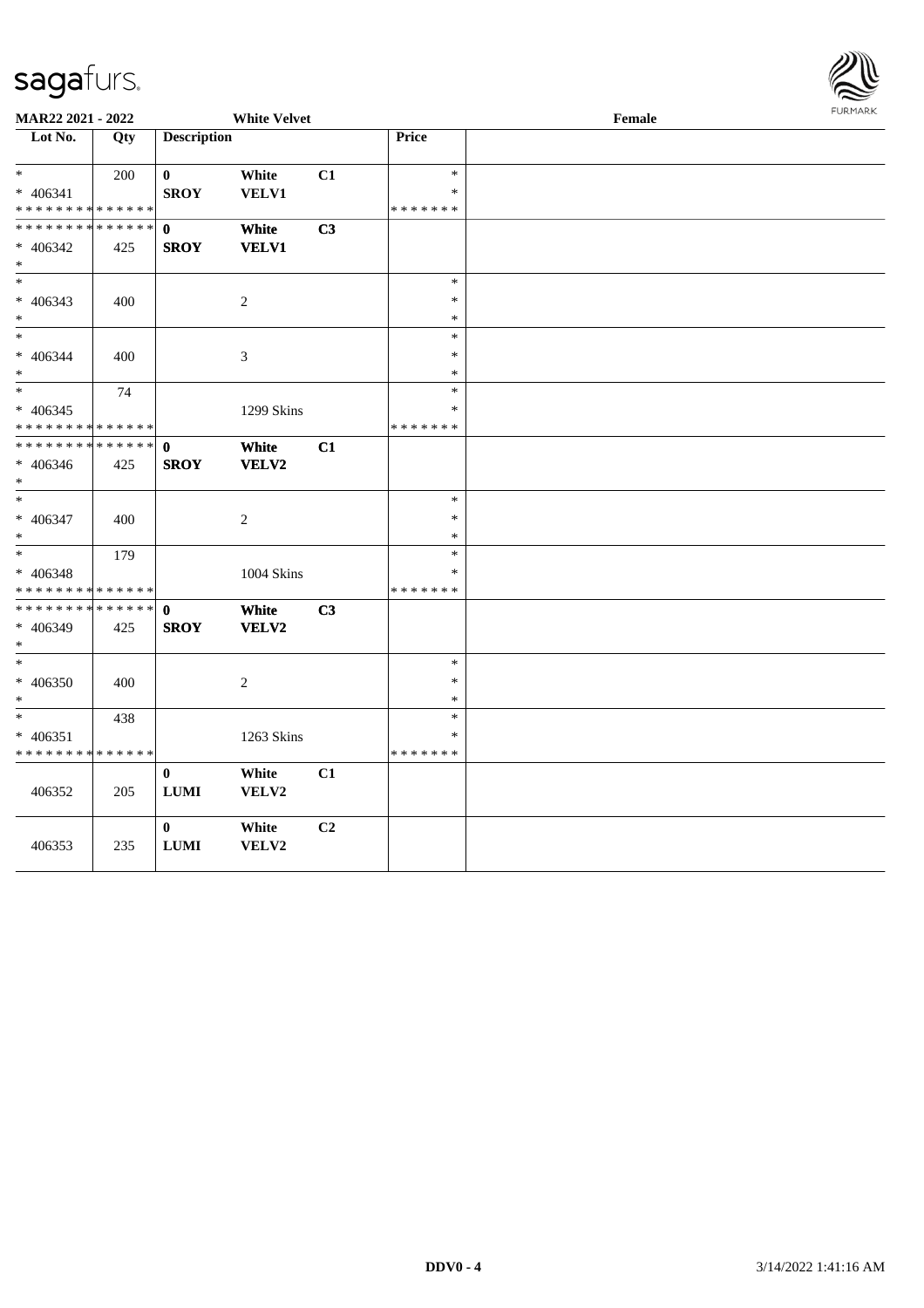

| MAR22 2021 - 2022             |     |                    | <b>White Velvet</b> |             |               | Female |
|-------------------------------|-----|--------------------|---------------------|-------------|---------------|--------|
| Lot No.                       | Qty | <b>Description</b> |                     |             | Price         |        |
|                               |     |                    |                     |             |               |        |
| ******** <mark>******</mark>  |     | $\mathbf{1}$       | White               | C1          |               |        |
| $* 406401$                    | 505 | SI                 | <b>VELV1</b>        |             |               |        |
| $\ast$                        |     |                    |                     |             |               |        |
| $\ast$                        |     |                    |                     |             | $\ast$        |        |
| $* 406402$                    | 480 |                    | $\overline{c}$      |             | $\ast$        |        |
| $\ast$                        |     |                    |                     |             | $\ast$        |        |
| $\overline{\ast}$             | 506 |                    |                     |             | $\ast$        |        |
|                               |     |                    |                     |             | $\ast$        |        |
| $* 406403$                    |     |                    | 1491 Skins          |             |               |        |
| * * * * * * * * * * * * * *   |     |                    |                     |             | * * * * * * * |        |
| * * * * * * * * * * * * * *   |     | $\mathbf{1}$       | White               | C3          |               |        |
| $* 406404$                    | 505 | SI                 | <b>VELV1</b>        |             |               |        |
| $\ast$                        |     |                    |                     |             |               |        |
| $*$                           |     |                    |                     |             | $\ast$        |        |
| $* 406405$                    | 480 |                    | $\boldsymbol{2}$    |             | $\ast$        |        |
| $\ast$                        |     |                    |                     |             | $\ast$        |        |
| $\ast$                        |     |                    |                     |             | $\ast$        |        |
| $* 406406$                    | 480 |                    | 3                   |             | $\ast$        |        |
| $\ast$                        |     |                    |                     |             | $\ast$        |        |
| $\ast$                        | 176 |                    |                     |             | $\ast$        |        |
| $* 406407$                    |     |                    | 1641 Skins          |             | $\ast$        |        |
| * * * * * * * * * * * * * *   |     |                    |                     |             | * * * * * * * |        |
|                               |     |                    |                     |             |               |        |
|                               |     | $\mathbf{1}$       | White               | C1          |               |        |
| 406408                        | 444 | SI                 | VELV2               |             |               |        |
|                               |     |                    |                     |             |               |        |
| * * * * * * * * * * * * * *   |     | $\mathbf{1}$       | White               | C3          |               |        |
| * 406409                      | 505 | SI                 | <b>VELV2</b>        |             |               |        |
| $*$                           |     |                    |                     |             |               |        |
| $\ast$                        | 348 |                    |                     |             | $\ast$        |        |
| $* 406410$                    |     |                    | 853 Skins           |             | $\ast$        |        |
| * * * * * * * * * * * * * *   |     |                    |                     |             | * * * * * * * |        |
| **************                |     | $\mathbf{1}$       | White               | C2          |               |        |
| $* 406411$                    | 505 | $\mathbf{I}$       | <b>VELV1</b>        | <b>CHIP</b> |               |        |
| $*$                           |     |                    |                     |             |               |        |
| $*$                           |     |                    |                     |             | $\ast$        |        |
|                               |     |                    |                     |             | $\ast$        |        |
| $* 406412$                    | 480 |                    | $\overline{c}$      |             |               |        |
| $*$                           |     |                    |                     |             | $\ast$        |        |
| $\ast$                        |     |                    |                     |             | $\ast$        |        |
| $* 406413$                    | 480 |                    | 3                   |             | $\ast$        |        |
| $*$                           |     |                    |                     |             | $\ast$        |        |
| $*$                           | 488 |                    |                     |             | $\ast$        |        |
| $* 406414$                    |     |                    | 1953 Skins          |             | ∗             |        |
| * * * * * * * * * * * * * *   |     |                    |                     |             | * * * * * * * |        |
| * * * * * * * * * * * * * * * |     | -1                 | White               | C1          |               |        |
| $* 406415$                    | 485 | $\mathbf{SAGA}$    | <b>VELV1</b>        |             |               |        |
| $*$                           |     |                    |                     |             |               |        |
| $\overline{\phantom{a}^*}$    |     |                    |                     |             | $\ast$        |        |
| $* 406416$                    | 460 |                    | 2                   |             | $\ast$        |        |
| $*$                           |     |                    |                     |             | $\ast$        |        |
| $\ast$                        |     |                    |                     |             | $\ast$        |        |
|                               |     |                    |                     |             | $\ast$        |        |
| $* 406417$                    | 460 |                    | 3                   |             |               |        |
| $*$                           |     |                    |                     |             | $\ast$        |        |
| $\ast$                        |     |                    |                     |             | $\ast$        |        |
| $* 406418$                    | 460 |                    | 4                   |             | $\ast$        |        |
| $*$                           |     |                    |                     |             | $\ast$        |        |
| $\ast$                        |     |                    |                     |             | $\ast$        |        |
| $* 406419$                    | 460 |                    | 5                   |             | $\ast$        |        |
| $*$                           |     |                    |                     |             | $\ast$        |        |
| $*$                           |     |                    |                     |             | $\ast$        |        |
| $* 406420$                    | 460 |                    | $\sqrt{6}$          |             | $\ast$        |        |
| $*$                           |     |                    |                     |             | $\ast$        |        |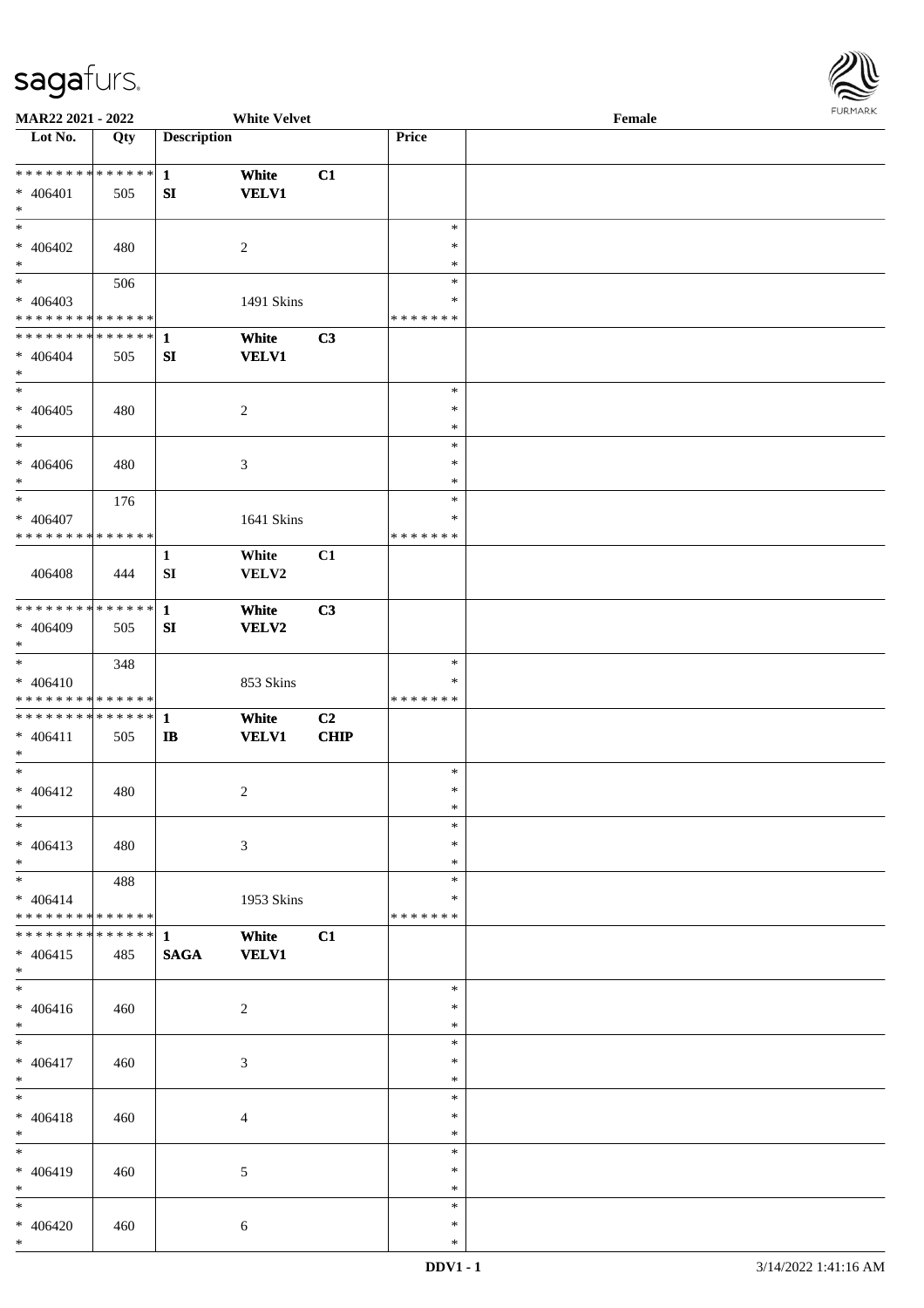

| MAR22 2021 - 2022                  |     |                    | <b>White Velvet</b> |    |                  | Female |  |
|------------------------------------|-----|--------------------|---------------------|----|------------------|--------|--|
| Lot No.                            | Qty | <b>Description</b> |                     |    | Price            |        |  |
|                                    |     |                    |                     |    |                  |        |  |
| $*$                                |     | $\mathbf{1}$       | White               | C1 | $\ast$           |        |  |
| $* 406421$                         | 460 | $\mathbf{SAGA}$    | <b>VELV1</b>        |    | $\ast$           |        |  |
| $*$<br>$*$                         |     |                    |                     |    | $\ast$           |        |  |
|                                    |     |                    |                     |    | $\ast$           |        |  |
| $* 406422$                         | 460 |                    | $\,8\,$             |    | $\ast$           |        |  |
| $\ast$<br>$\overline{\phantom{0}}$ |     |                    |                     |    | $\ast$<br>$\ast$ |        |  |
| $* 406423$                         |     |                    |                     |    | $\ast$           |        |  |
| $*$                                | 460 |                    | $\boldsymbol{9}$    |    | $\ast$           |        |  |
| $\overline{\ast}$                  |     |                    |                     |    | $\ast$           |        |  |
| $* 406424$                         | 460 |                    | 10                  |    | $\ast$           |        |  |
| $*$                                |     |                    |                     |    | $\ast$           |        |  |
| $\overline{\phantom{0}}$           |     |                    |                     |    | $\ast$           |        |  |
| $* 406425$                         | 460 |                    | $11\,$              |    | $\ast$           |        |  |
| $*$                                |     |                    |                     |    | $\ast$           |        |  |
| $\overline{\phantom{0}}$           |     |                    |                     |    | $\ast$           |        |  |
| $* 406426$                         | 460 |                    | 12                  |    | $\ast$           |        |  |
| $*$                                |     |                    |                     |    | $\ast$           |        |  |
| $\overline{\ast}$                  |     |                    |                     |    | $\ast$           |        |  |
| $* 406427$                         | 460 |                    | 13                  |    | $\ast$           |        |  |
| $*$                                |     |                    |                     |    | $\ast$           |        |  |
|                                    |     |                    |                     |    | $\ast$           |        |  |
| $* 406428$                         | 460 |                    | 14                  |    | $\ast$           |        |  |
| $*$                                |     |                    |                     |    | $\ast$           |        |  |
|                                    | 237 |                    |                     |    | $\ast$           |        |  |
| * 406429                           |     |                    | 6702 Skins          |    | $\ast$           |        |  |
| * * * * * * * * * * * * * *        |     |                    |                     |    | * * * * * * *    |        |  |
| ******** <mark>******</mark>       |     | $\mathbf{1}$       | White               | C2 |                  |        |  |
| $* 406430$<br>$*$                  | 485 | $\mathbf{SAGA}$    | <b>VELV1</b>        |    |                  |        |  |
| $*$                                |     |                    |                     |    | $\ast$           |        |  |
| $* 406431$                         | 460 |                    |                     |    | $\ast$           |        |  |
| $*$                                |     |                    | $\overline{c}$      |    | $\ast$           |        |  |
| $*$                                |     |                    |                     |    | $\ast$           |        |  |
| $* 406432$                         | 460 |                    | $\mathfrak{Z}$      |    | $\ast$           |        |  |
| $*$                                |     |                    |                     |    | $\ast$           |        |  |
| $*$                                |     |                    |                     |    | $\ast$           |        |  |
| $* 406433$                         | 460 |                    | $\overline{4}$      |    | $\ast$           |        |  |
| $*$                                |     |                    |                     |    | $\ast$           |        |  |
| $*$                                |     |                    |                     |    | $\ast$           |        |  |
| $* 406434$                         | 460 |                    | 5                   |    | $\ast$           |        |  |
| $*$                                |     |                    |                     |    | $\ast$           |        |  |
| $*$                                |     |                    |                     |    | $\ast$           |        |  |
| $* 406435$                         | 460 |                    | 6                   |    | $\ast$           |        |  |
| $*$                                |     |                    |                     |    | $\ast$           |        |  |
| $\overline{\phantom{0}}$           |     |                    |                     |    | $\ast$           |        |  |
| $* 406436$                         | 460 |                    | 7                   |    | $\ast$           |        |  |
| $*$                                |     |                    |                     |    | $\ast$           |        |  |
| $*$                                |     |                    |                     |    | $\ast$           |        |  |
| $* 406437$                         | 460 |                    | $\,8\,$             |    | $\ast$           |        |  |
| $*$                                |     |                    |                     |    | $\ast$           |        |  |
| $*$                                |     |                    |                     |    | $\ast$           |        |  |
| $* 406438$                         | 460 |                    | $\overline{9}$      |    | $\ast$           |        |  |
| $*$<br>$*$                         |     |                    |                     |    | $\ast$           |        |  |
|                                    |     |                    |                     |    | $\ast$           |        |  |
| * 406439<br>$*$                    | 460 |                    | $10\,$              |    | ∗                |        |  |
| $*$                                |     |                    |                     |    | $\ast$<br>$\ast$ |        |  |
| $* 406440$                         | 404 |                    | 5029 Skins          |    | $\ast$           |        |  |
| * * * * * * * * * * * * * *        |     |                    |                     |    | * * * * * * *    |        |  |
|                                    |     |                    |                     |    |                  |        |  |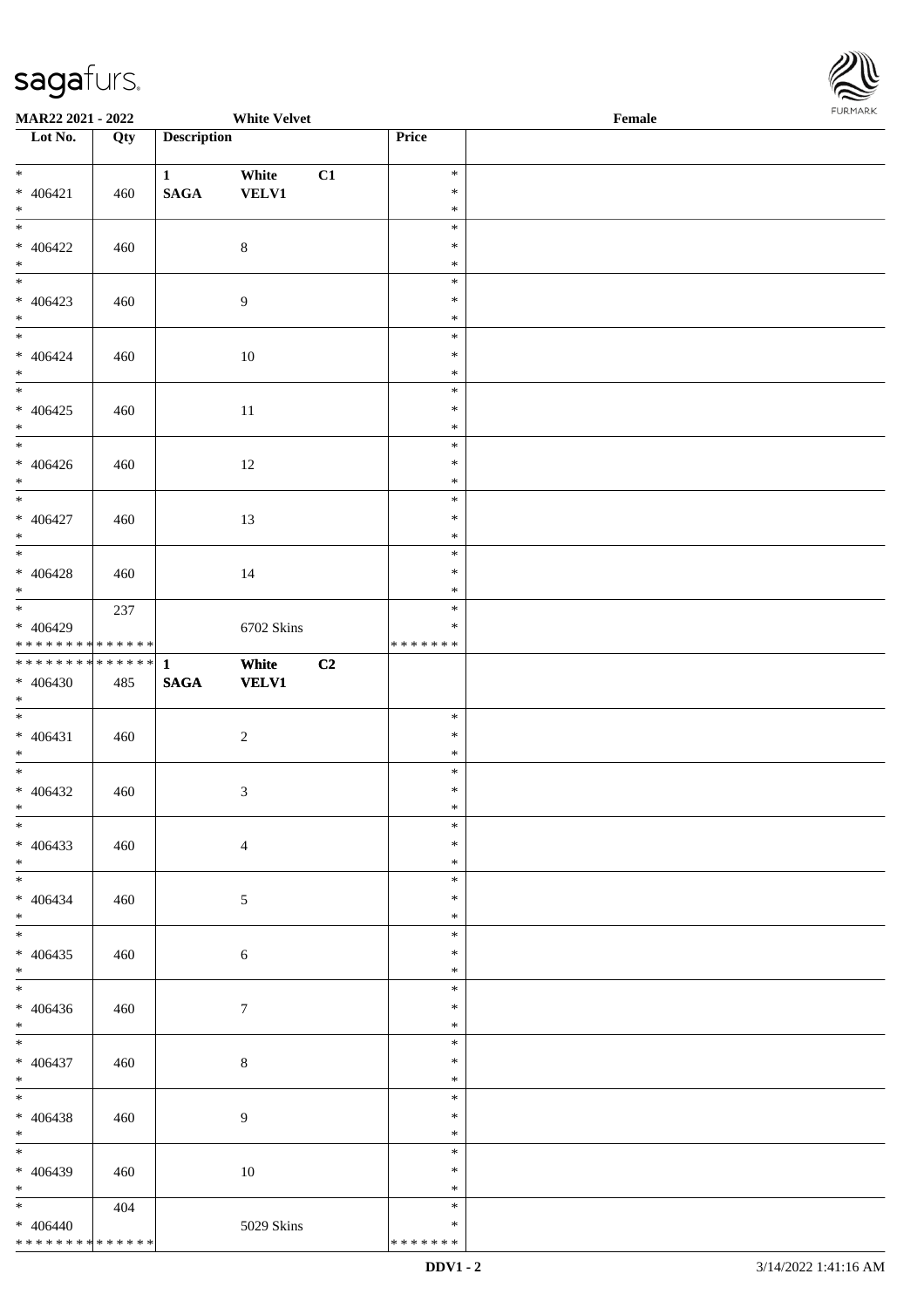

| MAR22 2021 - 2022             |     |                    | <b>White Velvet</b>         |    |               | Female |  |
|-------------------------------|-----|--------------------|-----------------------------|----|---------------|--------|--|
| Lot No.                       | Qty | <b>Description</b> |                             |    | Price         |        |  |
|                               |     |                    |                             |    |               |        |  |
| **************                |     | $\mathbf{1}$       | White                       | C3 |               |        |  |
| $* 406441$                    | 485 | <b>SAGA</b>        | <b>VELV1</b>                |    |               |        |  |
| $\ast$                        |     |                    |                             |    |               |        |  |
| $\overline{\phantom{a}^*}$    |     |                    |                             |    | $\ast$        |        |  |
| $* 406442$                    | 460 |                    | $\overline{c}$              |    | $\ast$        |        |  |
| $\ast$                        |     |                    |                             |    | $\ast$        |        |  |
| $\overline{\phantom{0}}$      |     |                    |                             |    | $\ast$        |        |  |
| $* 406443$                    | 460 |                    | $\mathfrak{Z}$              |    | $\ast$        |        |  |
| $\ast$                        |     |                    |                             |    | $\ast$        |        |  |
| $\overline{\phantom{a}^*}$    |     |                    |                             |    | $\ast$        |        |  |
| $* 406444$                    | 460 |                    | $\overline{4}$              |    | $\ast$        |        |  |
| $\ast$                        |     |                    |                             |    | $\ast$        |        |  |
| $\overline{\phantom{a}^*}$    |     |                    |                             |    | $\ast$        |        |  |
| $* 406445$                    | 460 |                    | $5\,$                       |    | $\ast$        |        |  |
| $\ast$                        |     |                    |                             |    | $\ast$        |        |  |
| $_{\ast}$                     |     |                    |                             |    | $\ast$        |        |  |
| $* 406446$                    | 460 |                    | $\sqrt{6}$                  |    | $\ast$        |        |  |
| $\ast$                        |     |                    |                             |    | $\ast$        |        |  |
| $\overline{\phantom{a}^*}$    |     |                    |                             |    | $\ast$        |        |  |
| $* 406447$                    | 460 |                    | $\boldsymbol{7}$            |    | $\ast$        |        |  |
| $\ast$                        |     |                    |                             |    | $\ast$        |        |  |
| $\overline{\phantom{0}}$      |     |                    |                             |    | $\ast$        |        |  |
| $* 406448$                    | 460 |                    | $\,8\,$                     |    | $\ast$        |        |  |
| $\ast$                        |     |                    |                             |    | $\ast$        |        |  |
| $\overline{\phantom{0}}$      | 202 |                    |                             |    | $\ast$        |        |  |
| $* 406449$                    |     |                    | 3907 Skins                  |    | $\ast$        |        |  |
| * * * * * * * * * * * * * *   |     |                    |                             |    | * * * * * * * |        |  |
| **************                |     | $\mathbf{1}$       | White                       | C1 |               |        |  |
| $* 406450$                    | 485 | $\mathbf{SAGA}$    | <b>VELV2</b>                |    |               |        |  |
| $*$                           |     |                    |                             |    |               |        |  |
| $\ast$                        |     |                    |                             |    | $\ast$        |        |  |
| * $406451$                    | 460 |                    | $\sqrt{2}$                  |    | $\ast$        |        |  |
| $\ast$                        |     |                    |                             |    | $\ast$        |        |  |
| $\ast$                        |     |                    |                             |    | $\ast$        |        |  |
| $* 406452$                    | 460 |                    | $\ensuremath{\mathfrak{Z}}$ |    | $\ast$        |        |  |
| $*$                           |     |                    |                             |    | $\ast$        |        |  |
| $*$                           | 468 |                    |                             |    | $\ast$        |        |  |
| $* 406453$                    |     |                    | 1873 Skins                  |    | ∗             |        |  |
| * * * * * * * * * * * * * * * |     |                    |                             |    | * * * * * * * |        |  |
|                               |     |                    |                             |    |               |        |  |
|                               |     |                    | White                       | C3 |               |        |  |
| $* 406454$<br>$*$             | 485 | <b>SAGA</b>        | <b>VELV2</b>                |    |               |        |  |
| $\frac{1}{\ast}$              |     |                    |                             |    | $\ast$        |        |  |
|                               |     |                    |                             |    | $\ast$        |        |  |
| $* 406455$<br>$*$             | 460 |                    | $\overline{2}$              |    | $\ast$        |        |  |
| $\overline{\phantom{a}^*}$    |     |                    |                             |    | $\ast$        |        |  |
|                               |     |                    |                             |    |               |        |  |
| $* 406456$                    | 460 |                    | 3                           |    | $\ast$        |        |  |
| $*$                           |     |                    |                             |    | $\ast$        |        |  |
| $*$                           |     |                    |                             |    | $\ast$        |        |  |
| $* 406457$                    | 460 |                    | $\overline{4}$              |    | $\ast$        |        |  |
| $*$                           |     |                    |                             |    | $\ast$        |        |  |
| $\ast$                        |     |                    |                             |    | $\ast$        |        |  |
| $* 406458$                    | 460 |                    | $\sqrt{5}$                  |    | $\ast$        |        |  |
| $*$                           |     |                    |                             |    | $\ast$        |        |  |
| $\ast$                        |     |                    |                             |    | $\ast$        |        |  |
| $* 406459$                    | 480 |                    | 6                           |    | $\ast$        |        |  |
| $\ast$                        |     |                    |                             |    | $\ast$        |        |  |
| $*$                           | 199 |                    |                             |    | $\ast$        |        |  |
| $* 406460$                    |     |                    | 3004 Skins                  |    | $\ast$        |        |  |
| * * * * * * * * * * * * * *   |     |                    |                             |    | * * * * * * * |        |  |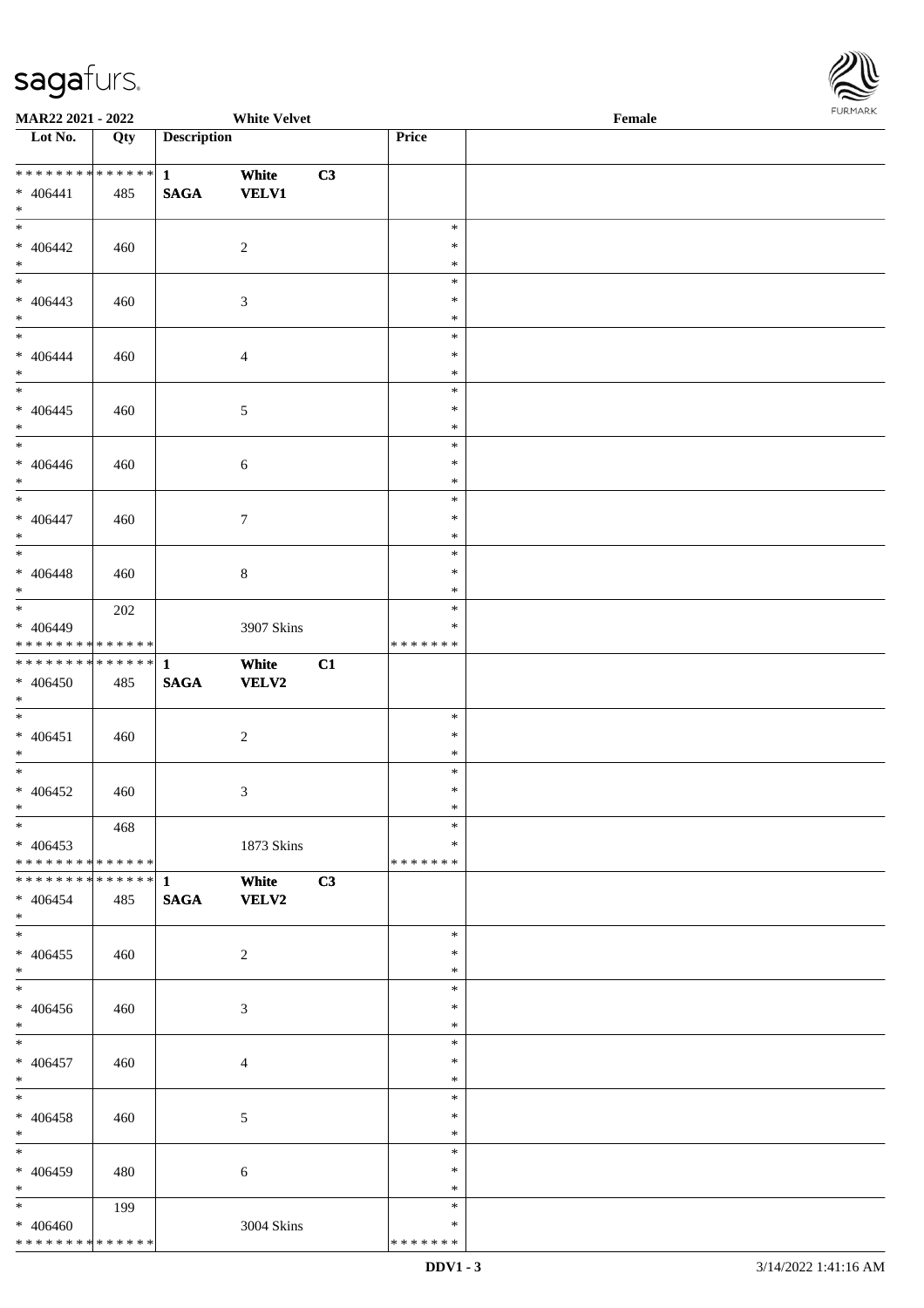

| <b>MAR22 2021 - 2022</b>                   |     |                    | <b>White Velvet</b> |                |         | Female | $1.9151$ <i>W</i> $11.915$ |
|--------------------------------------------|-----|--------------------|---------------------|----------------|---------|--------|----------------------------|
| Lot No.                                    | Qty | <b>Description</b> |                     |                | Price   |        |                            |
|                                            |     |                    |                     |                |         |        |                            |
|                                            |     |                    | White               | C <sub>2</sub> |         |        |                            |
| $* 406461$                                 | 485 | <b>SAGA</b>        | VELV2               | <b>OPEN</b>    |         |        |                            |
| $*$                                        |     |                    |                     |                |         |        |                            |
| $\ast$                                     | 320 |                    |                     |                | $\ast$  |        |                            |
| $* 406462$                                 |     |                    | 805 Skins           |                | $\ast$  |        |                            |
| * * * * * * * * <mark>* * * * * *</mark> * |     |                    |                     |                | ******* |        |                            |
|                                            |     |                    | White               | C <sub>2</sub> |         |        |                            |
|                                            |     |                    |                     |                |         |        |                            |
| $* 406463$                                 | 485 | IA                 | <b>VELV2</b>        | <b>CHIP</b>    |         |        |                            |
| $\ast$<br>$*$                              |     |                    |                     |                |         |        |                            |
|                                            |     |                    |                     |                | $\ast$  |        |                            |
| * 406464                                   | 460 |                    | $\sqrt{2}$          |                | $\ast$  |        |                            |
| $\ast$                                     |     |                    |                     |                | $\ast$  |        |                            |
|                                            |     |                    |                     |                | $\ast$  |        |                            |
| $* 406465$                                 | 460 |                    | $\mathfrak{Z}$      |                | $\ast$  |        |                            |
| $*$                                        |     |                    |                     |                | $\ast$  |        |                            |
| $\ast$                                     |     |                    |                     |                | $\ast$  |        |                            |
| * 406466                                   | 460 |                    | $\overline{4}$      |                | $\ast$  |        |                            |
| $*$                                        |     |                    |                     |                | $\ast$  |        |                            |
| $*$                                        |     |                    |                     |                | $\ast$  |        |                            |
|                                            |     |                    |                     |                |         |        |                            |
| $* 406467$                                 | 460 |                    | $\mathfrak{S}$      |                | $\ast$  |        |                            |
| $*$                                        |     |                    |                     |                | $\ast$  |        |                            |
| $\ast$                                     |     |                    |                     |                | $\ast$  |        |                            |
| $* 406468$                                 | 460 |                    | 6                   |                | $\ast$  |        |                            |
| $\ast$                                     |     |                    |                     |                | $\ast$  |        |                            |
|                                            |     |                    |                     |                | $\ast$  |        |                            |
| $* 406469$                                 | 460 |                    | 7                   |                | $\ast$  |        |                            |
| $\ast$                                     |     |                    |                     |                | $\ast$  |        |                            |
| $\overline{\ast}$                          |     |                    |                     |                | $\ast$  |        |                            |
| * 406470                                   | 460 |                    | $\,8\,$             |                | $\ast$  |        |                            |
| $*$                                        |     |                    |                     |                | $\ast$  |        |                            |
| $\ast$                                     |     |                    |                     |                |         |        |                            |
|                                            | 329 |                    |                     |                | $\ast$  |        |                            |
| * 406471                                   |     |                    | 4034 Skins          |                | ∗       |        |                            |
| * * * * * * * * * * * * * * *              |     |                    |                     |                | ******* |        |                            |
|                                            |     |                    | White               | C1             |         |        |                            |
| * 406472                                   | 465 | <b>SROY</b>        | <b>VELV1</b>        |                |         |        |                            |
| $\ast$                                     |     |                    |                     |                |         |        |                            |
| $\ast$                                     |     |                    |                     |                | $\ast$  |        |                            |
| * 406473                                   | 440 |                    | $\overline{2}$      |                | $\ast$  |        |                            |
| $\ast$                                     |     |                    |                     |                | $\ast$  |        |                            |
| $\ast$                                     |     |                    |                     |                | $\ast$  |        |                            |
| * 406474                                   |     |                    |                     |                | $\ast$  |        |                            |
|                                            | 440 |                    | 3                   |                | $\ast$  |        |                            |
| $\ast$                                     |     |                    |                     |                |         |        |                            |
| $\ast$                                     |     |                    |                     |                | $\ast$  |        |                            |
| * 406475                                   | 440 |                    | $\overline{4}$      |                | $\ast$  |        |                            |
| $\ast$                                     |     |                    |                     |                | $\ast$  |        |                            |
| $\overline{\ast}$                          | 471 |                    |                     |                | $\ast$  |        |                            |
| $* 406476$                                 |     |                    | 2256 Skins          |                | ∗       |        |                            |
| * * * * * * * * <mark>* * * * * *</mark>   |     |                    |                     |                | ******* |        |                            |
|                                            |     |                    | White               | C3             |         |        |                            |
| $* 406477$                                 | 465 | <b>SROY</b>        | <b>VELV1</b>        |                |         |        |                            |
| $*$                                        |     |                    |                     |                |         |        |                            |
| $*$                                        |     |                    |                     |                | $\ast$  |        |                            |
|                                            |     |                    |                     |                | $\ast$  |        |                            |
| * 406478                                   | 440 |                    | $\overline{2}$      |                |         |        |                            |
| $\ast$                                     |     |                    |                     |                | $*$     |        |                            |
| $*$                                        | 331 |                    |                     |                | $\ast$  |        |                            |
| * 406479                                   |     |                    | 1236 Skins          |                | $\ast$  |        |                            |
| * * * * * * * * <mark>* * * * * *</mark>   |     |                    |                     |                | ******* |        |                            |
|                                            |     |                    | White               | C1             |         |        |                            |
| $* 406480$                                 | 465 | <b>SROY</b>        | <b>VELV2</b>        |                |         |        |                            |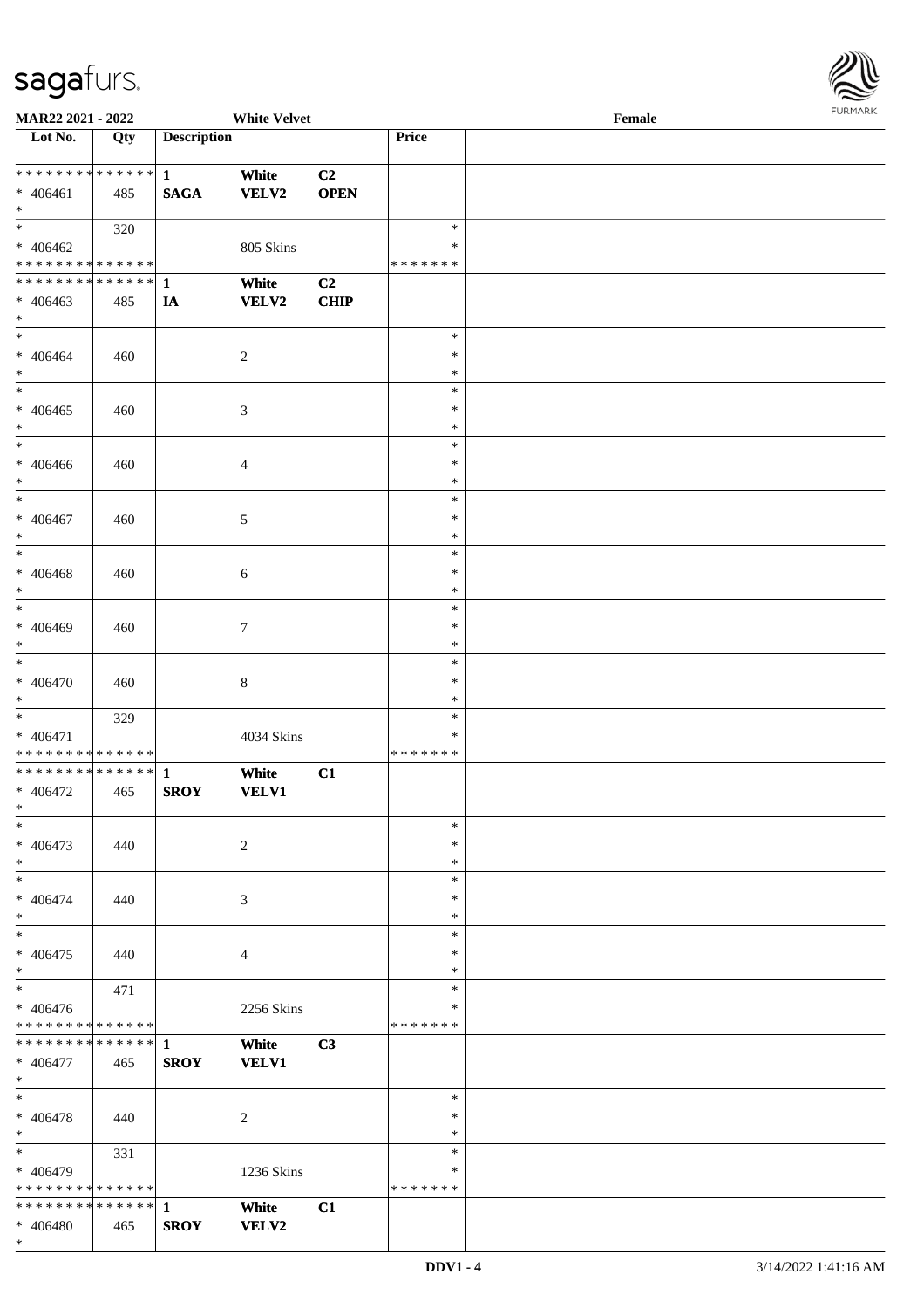

| <b>MAR22 2021 - 2022</b>    |     |                    | <b>White Velvet</b>   |                  |              | Female |  |  |
|-----------------------------|-----|--------------------|-----------------------|------------------|--------------|--------|--|--|
| Lot No.                     | Qty | <b>Description</b> |                       |                  | <b>Price</b> |        |  |  |
| $*$                         | 439 | 1                  | White                 | C1               | $\ast$       |        |  |  |
| $* 406481$                  |     | <b>SROY</b>        | VELV2                 |                  | $\ast$       |        |  |  |
| * * * * * * * * * * * * * * |     |                    |                       |                  | *******      |        |  |  |
|                             |     |                    | White                 | C <sub>3</sub>   |              |        |  |  |
| $* 406482$                  | 465 | <b>SROY</b>        | <b>VELV2</b>          |                  |              |        |  |  |
| $*$                         |     |                    |                       |                  |              |        |  |  |
| $*$                         | 483 |                    |                       |                  | *            |        |  |  |
| $* 406483$                  |     |                    | 948 Skins             |                  | $\ast$       |        |  |  |
| * * * * * * * * * * * * * * |     |                    |                       |                  | *******      |        |  |  |
| 406484                      | 137 | 1<br><b>LUMI</b>   | White<br><b>VELV2</b> | C1               |              |        |  |  |
| 406485                      | 206 | 1<br><b>LUMI</b>   | White<br><b>VELV2</b> | C <sub>2</sub>   |              |        |  |  |
| 406486                      | 30  | 1<br><b>LUMI</b>   | White<br><b>VELV1</b> | C1<br><b>TOP</b> |              |        |  |  |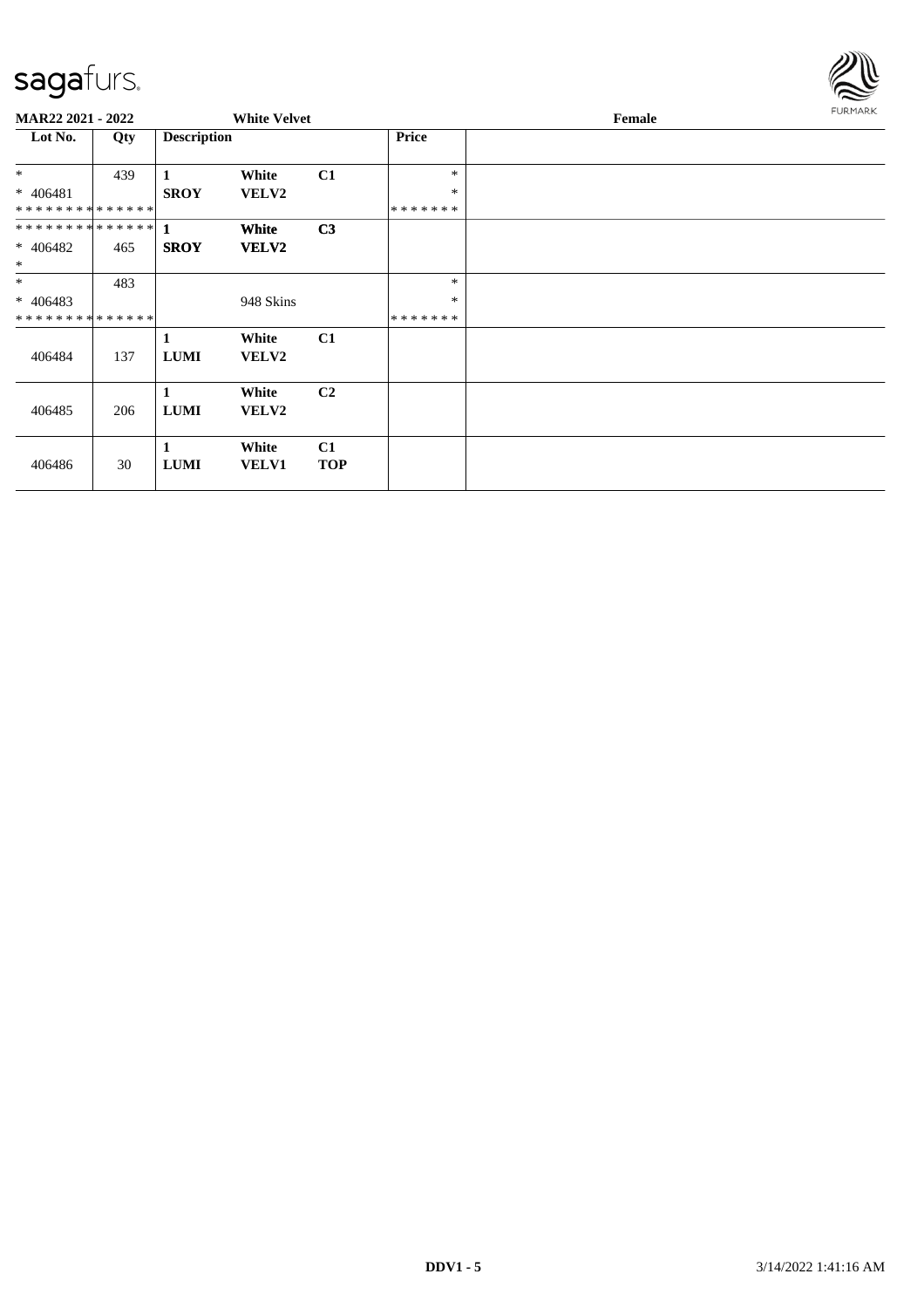

| MAR22 2021 - 2022                                  |     |                               | <b>White Velvet</b>   |                |                             | Female | FURMARK |
|----------------------------------------------------|-----|-------------------------------|-----------------------|----------------|-----------------------------|--------|---------|
| Lot No.                                            | Qty | <b>Description</b>            |                       |                | Price                       |        |         |
| 406541                                             | 488 | $\mathbf{2}$<br><b>SI</b>     | White<br><b>VELV1</b> | C1             |                             |        |         |
| ************** 2<br>$* 406542$<br>$*$              | 460 | <b>SAGA</b>                   | White<br><b>VELV1</b> | C2             |                             |        |         |
| $*$<br>$* 406543$<br>* * * * * * * * * * * * * * * | 152 |                               | 612 Skins             |                | $\ast$<br>$\ast$<br>******* |        |         |
| 406544                                             | 440 | $\overline{2}$<br><b>SROY</b> | White<br><b>VELV2</b> | C1             |                             |        |         |
| 406545                                             | 75  | $\overline{2}$<br><b>SROY</b> | White<br>VELV2        | C <sub>2</sub> |                             |        |         |
| 406546                                             | 87  | $\overline{2}$<br><b>SROY</b> | White<br>VELV2        | C <sub>2</sub> |                             |        |         |